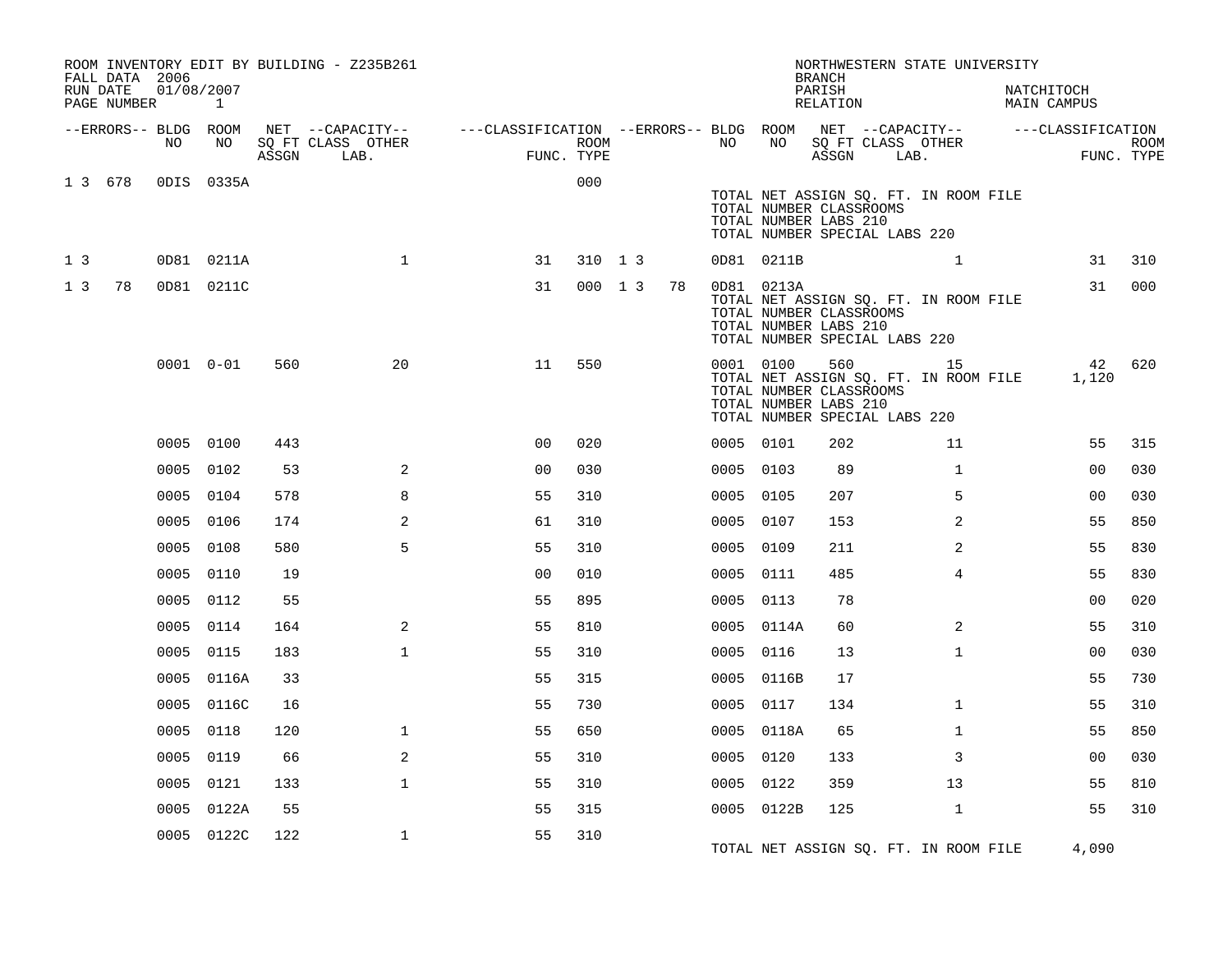| ROOM INVENTORY EDIT BY BUILDING - Z235B261<br>FALL DATA 2006 |                 |       |                           |                                                         |             |      |                                                        | <b>BRANCH</b>      | NORTHWESTERN STATE UNIVERSITY                              |                           |                           |
|--------------------------------------------------------------|-----------------|-------|---------------------------|---------------------------------------------------------|-------------|------|--------------------------------------------------------|--------------------|------------------------------------------------------------|---------------------------|---------------------------|
| RUN DATE<br>PAGE NUMBER                                      | 01/08/2007<br>2 |       |                           |                                                         |             |      |                                                        | PARISH<br>RELATION |                                                            | NATCHITOCH<br>MAIN CAMPUS |                           |
| --ERRORS-- BLDG ROOM                                         |                 |       | NET --CAPACITY--          | ---CLASSIFICATION --ERRORS-- BLDG ROOM NET --CAPACITY-- |             |      |                                                        |                    |                                                            | ---CLASSIFICATION         |                           |
| NO                                                           | NO              | ASSGN | SQ FT CLASS OTHER<br>LAB. | FUNC. TYPE                                              | <b>ROOM</b> | NO   | NO<br>TOTAL NUMBER CLASSROOMS<br>TOTAL NUMBER LABS 210 | ASSGN              | SQ FT CLASS OTHER<br>LAB.<br>TOTAL NUMBER SPECIAL LABS 220 |                           | <b>ROOM</b><br>FUNC. TYPE |
| 0010                                                         | 0100            | 414   | 10                        | 0 <sub>0</sub>                                          | 020         |      | 0010 0100A                                             | 111                |                                                            | 0 <sub>0</sub>            | 020                       |
| 0010                                                         | 0101            | 293   | 5                         | 45                                                      | 655         |      | 0010 0101A                                             | 524                | 5                                                          | 65                        | 650                       |
| 0010                                                         | 0102            | 798   | 30                        | 45                                                      | 630         | 0010 | 0102A                                                  | 157                | $\overline{4}$                                             | 45                        | 635                       |
| 0010                                                         | 0102B           | 51    | $\mathbf{1}$              | 45                                                      | 635         |      | 0010 0102C                                             | 215                | $\mathbf{1}$                                               | 45                        | 635                       |
| 0010                                                         | 0102D           | 58    |                           | 45                                                      | 635         | 0010 | 0102E                                                  | 70                 |                                                            | 45                        | 635                       |
|                                                              | 0010 0103       | 126   |                           | 0 <sub>0</sub>                                          | 030         |      | 0010 0103A                                             | 17                 |                                                            | 00                        | 030                       |
| 0010                                                         | 0104            | 831   | 125                       | 55                                                      | 680         |      | 0010 0104A                                             | 69                 |                                                            | 0 <sub>0</sub>            | 010                       |
| 0010                                                         | 0104B           | 52    |                           | 0 <sub>0</sub>                                          | 010         | 0010 | 0108                                                   | 193                | 4                                                          | 00                        | 030                       |
| 0010                                                         | 0109            | 723   | $\mathbf{1}$              | 0 <sub>0</sub>                                          | 030         | 0010 | 0110                                                   | 430                | $\mathbf{1}$                                               | 41                        | 310                       |
| 0010                                                         | 0110A           | 200   | 2                         | 41                                                      | 315         |      | 0010 0110B                                             | 250                | $\mathbf{1}$                                               | 41                        | 310                       |
| 0010                                                         | 0110C           | 839   | 36                        | 45                                                      | 350         | 0010 | 0110D                                                  | 140                |                                                            | 45                        | 730                       |
| 0010                                                         | 0110F           | 75    | $\mathbf 1$               | 0 <sub>0</sub>                                          | 030         | 0010 | 0112                                                   | 193                | 4                                                          | 00                        | 030                       |
| 0010                                                         | 0113A           | 8620  | 100                       | 45                                                      | 550         | 0010 | 0114                                                   | 355                |                                                            | 00                        | 030                       |
| 0010                                                         | 0116            | 3085  | 80                        | 45                                                      | 550         | 0010 | 0116L                                                  | 233                | 1                                                          | 45                        | 115                       |
| 0010                                                         | 0202            | 757   | 50                        | 45                                                      | 350         | 0010 | 0202A                                                  | 140                |                                                            | 45                        | 355                       |
| 0010                                                         | 0203            | 220   |                           | 82                                                      | 082         | 0010 | 0204                                                   | 2211               | 60                                                         | 45                        | 410                       |
| 0010                                                         | 0204A           | 142   | $\mathbf{1}$              | 45                                                      | 310         | 0010 | 0204B                                                  | 75                 |                                                            | 45                        | 315                       |
| 0010                                                         | 0206            | 199   | 2                         | 0 <sub>0</sub>                                          | 010         | 0010 | 0206D                                                  | 52                 | $\mathbf{1}$                                               | 0 <sub>0</sub>            | 030                       |
| 0010                                                         | 0208            | 222   | 5                         | 0 <sub>0</sub>                                          | 030         |      | 0010 0209A                                             | 377                | 25                                                         | 82                        | 082                       |
| 0010                                                         | 0210            | 212   | 5                         | 0 <sub>0</sub>                                          | 030         | 0010 | 0212                                                   | 620                | 24                                                         | 65                        | 530                       |
| 0010                                                         | 0214            | 225   |                           | 0 <sub>0</sub>                                          | 030         |      | 0010 0216                                              | 257                | 5                                                          | 45                        | 535                       |
| 0010                                                         | 0216B           | 2000  | 40                        | 45                                                      | 550         | 0010 | 0218                                                   | 305                | 20                                                         | 82                        | 082                       |
| 0010                                                         | 0300A           | 83    |                           | 82                                                      | 082         | 0010 | 0300B                                                  | 115                |                                                            | 0 <sub>0</sub>            | 030                       |
|                                                              | 0010 0301       | 1277  | 40                        | 11                                                      | 420         |      | 0010 0302                                              | 697                | 20                                                         | 45                        | 550                       |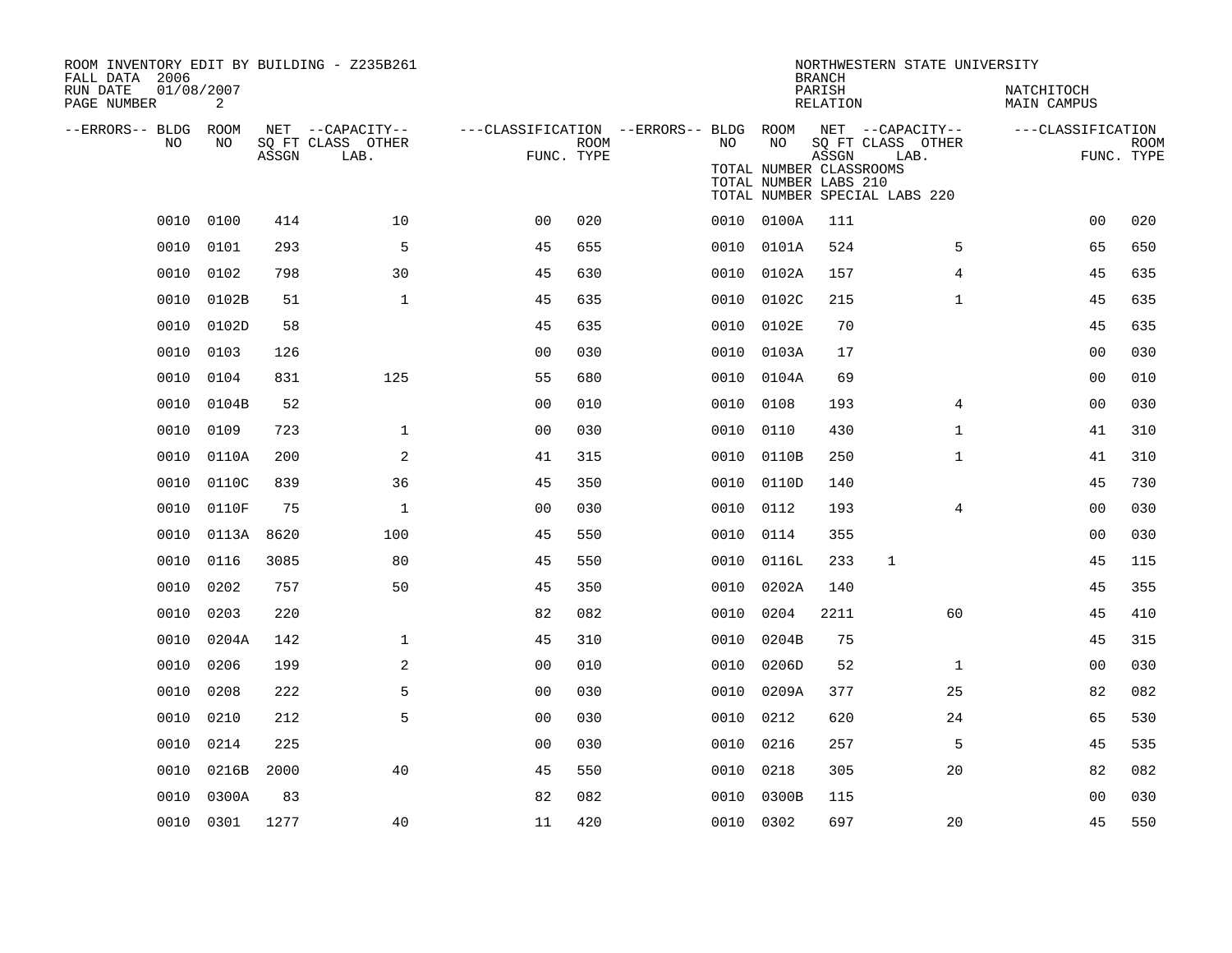| ROOM INVENTORY EDIT BY BUILDING - Z235B261<br>FALL DATA 2006 |                 |       |                           |                |      |                                        |                                                  | <b>BRANCH</b>      | NORTHWESTERN STATE UNIVERSITY                                          |                           |                           |
|--------------------------------------------------------------|-----------------|-------|---------------------------|----------------|------|----------------------------------------|--------------------------------------------------|--------------------|------------------------------------------------------------------------|---------------------------|---------------------------|
| RUN DATE<br>PAGE NUMBER                                      | 01/08/2007<br>3 |       |                           |                |      |                                        |                                                  | PARISH<br>RELATION |                                                                        | NATCHITOCH<br>MAIN CAMPUS |                           |
| --ERRORS-- BLDG ROOM                                         |                 |       | NET --CAPACITY--          |                |      | ---CLASSIFICATION --ERRORS-- BLDG ROOM |                                                  |                    | NET --CAPACITY--                                                       | ---CLASSIFICATION         |                           |
| NO                                                           | NO              | ASSGN | SQ FT CLASS OTHER<br>LAB. | FUNC. TYPE     | ROOM | NO                                     | NO                                               | ASSGN              | SQ FT CLASS OTHER<br>LAB.                                              |                           | <b>ROOM</b><br>FUNC. TYPE |
| 0010                                                         | 0302A           | 72    |                           | 45             | 315  | 0010                                   | 0304                                             | 450                | 20                                                                     | 45                        | 550                       |
|                                                              | 0010 0306       | 761   | 20                        | 45             | 550  |                                        | 0010 0306A                                       | 252                |                                                                        | 45                        | 315                       |
|                                                              | 0010 0308       | 1073  | 30                        | 45             | 550  |                                        | 0010 0310                                        | 211                | 5                                                                      | 00                        | 030                       |
| 0010                                                         | 0310D           | 205   |                           | 41             | 315  |                                        | 0010 0312                                        | 200                | 2                                                                      | 0 <sub>0</sub>            | 030                       |
| 0010                                                         | 0314            | 172   | 5                         | 0 <sub>0</sub> | 030  |                                        | 0010 0316                                        | 373                | 22                                                                     | 0 <sub>0</sub>            | 030                       |
| 0010                                                         | 0318            | 638   | 80                        | 45             | 110  |                                        | 0010 0318A                                       | 25                 |                                                                        | 00                        | 010                       |
|                                                              | 0010 0318B      | 104   |                           | 41             | 650  |                                        | 0010 0401                                        | 81                 | 2                                                                      | 00                        | 030                       |
| 0010                                                         | 0402            | 83    | 2                         | 0 <sub>0</sub> | 030  |                                        | 0010 0403                                        | 326                | 22                                                                     | 45                        | 730                       |
|                                                              | 0010 0404       | 2385  | 160                       | 45             | 730  |                                        | TOTAL NUMBER CLASSROOMS<br>TOTAL NUMBER LABS 210 |                    | TOTAL NET ASSIGN SQ. FT. IN ROOM FILE<br>TOTAL NUMBER SPECIAL LABS 220 | 32,221<br>$\mathbf{1}$    |                           |
|                                                              | 0011 0004       | 7     |                           | 11             | 555  |                                        | 0011 0005                                        | 95                 | $\mathbf{1}$                                                           | 00                        | 030                       |
|                                                              | 0011 0009       | 105   |                           | 0 <sub>0</sub> | 020  |                                        | 0011 0010                                        | 27                 | $\mathbf{1}$                                                           | 0 <sub>0</sub>            | 030                       |
|                                                              | 0011 0011       | 47    |                           | 0 <sub>0</sub> | 030  |                                        | 0011 0012                                        | 61                 |                                                                        | 45                        | 555                       |
|                                                              | 0011 0020       | 232   |                           | 0 <sub>0</sub> | 020  |                                        | 0011 0100                                        | 183                | $\mathbf{1}$                                                           | 65                        | 310                       |
|                                                              | 0011 0200       | 323   | 2                         | 65             | 350  |                                        | 0011 0201                                        | 137                | $\mathbf{1}$                                                           | 65                        | 310                       |
|                                                              | 0011 0202       | 236   | $\mathbf{1}$              | 65             | 310  |                                        | 0011 0203                                        | 400                | 10                                                                     | 65                        | 310                       |
|                                                              | 0011 0204       | 236   | $\mathbf 1$               | 65             | 310  |                                        | TOTAL NUMBER CLASSROOMS<br>TOTAL NUMBER LABS 210 |                    | TOTAL NET ASSIGN SQ. FT. IN ROOM FILE<br>TOTAL NUMBER SPECIAL LABS 220 | 1,583                     |                           |
|                                                              | 0012 0100       | 360   |                           | 65             | 730  |                                        | TOTAL NUMBER CLASSROOMS<br>TOTAL NUMBER LABS 210 |                    | TOTAL NET ASSIGN SQ. FT. IN ROOM FILE<br>TOTAL NUMBER SPECIAL LABS 220 | 360                       |                           |
|                                                              | 0015 0100       | 340   |                           | 0 <sub>0</sub> | 020  |                                        | 0015 0100A 1475                                  |                    |                                                                        | 0 <sub>0</sub>            | 020                       |
|                                                              | 0015 0100B      | 694   |                           | 00             | 020  |                                        | 0015 0100C                                       | 318                |                                                                        | 0 <sub>0</sub>            | 020                       |
|                                                              | 0015 0100D      | 231   |                           | 0 <sub>0</sub> | 020  |                                        | 0015 0100E                                       | 685                |                                                                        | 0 <sub>0</sub>            | 020                       |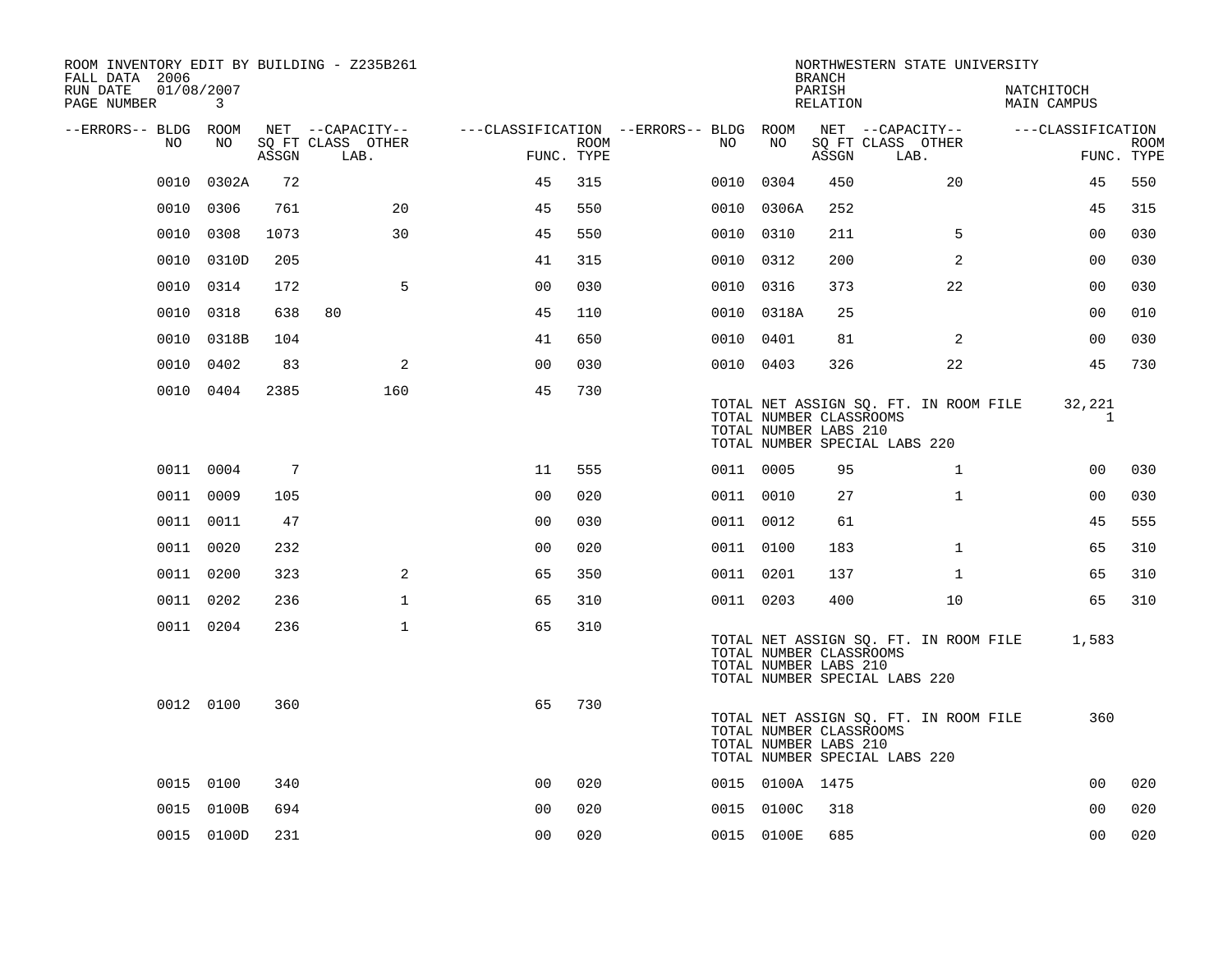| ROOM INVENTORY EDIT BY BUILDING - Z235B261<br>FALL DATA 2006 |                 |       |                           |                |                           |                                   |            | <b>BRANCH</b>             | NORTHWESTERN STATE UNIVERSITY |                                  |                           |
|--------------------------------------------------------------|-----------------|-------|---------------------------|----------------|---------------------------|-----------------------------------|------------|---------------------------|-------------------------------|----------------------------------|---------------------------|
| RUN DATE<br>PAGE NUMBER                                      | 01/08/2007<br>4 |       |                           |                |                           |                                   |            | PARISH<br><b>RELATION</b> |                               | NATCHITOCH<br><b>MAIN CAMPUS</b> |                           |
| --ERRORS-- BLDG                                              | ROOM            |       | NET --CAPACITY--          |                |                           | ---CLASSIFICATION --ERRORS-- BLDG | ROOM       |                           | NET --CAPACITY--              | ---CLASSIFICATION                |                           |
| NO                                                           | NO              | ASSGN | SQ FT CLASS OTHER<br>LAB. |                | <b>ROOM</b><br>FUNC. TYPE | NO                                | NO         | ASSGN                     | SQ FT CLASS OTHER<br>LAB.     |                                  | <b>ROOM</b><br>FUNC. TYPE |
| 0015                                                         | 0101            | 230   | 6                         | 11             | 220                       | 0015                              | 0101A      | 338                       | 5                             | 11                               | 220                       |
| 0015                                                         | 0101C           | 354   | 12                        | 11             | 220                       | 0015                              | 0101D      | 540                       | 28                            | 11                               | 210                       |
| 0015                                                         | 0101E           | 128   | $\mathbf{1}$              | 11             | 310                       | 0015                              | 0102       | 24                        |                               | 0 <sub>0</sub>                   | 020                       |
| 0015                                                         | 0103            | 160   | $\mathbf{1}$              | 11             | 310                       | 0015                              | 0104       | 422                       | 20                            | 11                               | 220                       |
| 0015                                                         | 0105            | 694   | 20                        | 11             | 110                       | 0015                              | 0106       | 524                       |                               | 0 <sub>0</sub>                   | 030                       |
| 0015                                                         | 0107            |       | 1972 172                  | 11             | 110                       |                                   | 0015 0108  | 608                       | 60                            | 11                               | 210                       |
| 0015                                                         | 0109            | 184   | 5                         | 41             | 220                       | 0015                              | 0110       | 96                        |                               | 0 <sub>0</sub>                   | 030                       |
| 0015                                                         | 0112            | 64    |                           | 0 <sub>0</sub> | 030                       |                                   | 0015 0113  | 988                       | 25                            | 11                               | 210                       |
| 0015                                                         | 0114            | 57    |                           | 0 <sub>0</sub> | 010                       | 0015                              | 0114A      | 182                       | 5                             | 11                               | 310                       |
| 0015                                                         | 0114B           | 315   | 5                         | 11             | 310                       | 0015                              | 0114C      | 202                       | 5                             | 11                               | 310                       |
| 0015                                                         | 0114D           | 156   | 3                         | 11             | 310                       | 0015                              | 0114E      | 156                       | 3                             | 11                               | 310                       |
| 0015                                                         | 0114F           | 195   | 3                         | 11             | 310                       | 0015                              | 0114G      | 374                       |                               | 11                               | 730                       |
| 0015                                                         | 0114H           | 342   | 5                         | 11             | 350                       | 0015                              | 0115       | 636                       | 40                            | 11                               | 110                       |
| 0015                                                         | 0115A           | 636   | 40                        | 11             | 110                       | 0015                              | 0117       | 172                       | 4                             | 00                               | 030                       |
| 0015                                                         | 0118            | 222   |                           | 0 <sub>0</sub> | 030                       |                                   | 0015 0119  | 159                       | 5                             | 11                               | 310                       |
| 0015                                                         | 0119B           | 84    | $\mathbf 1$               | 46             | 310                       |                                   | 0015 0120  | 143                       | 3                             | 46                               | 310                       |
| 0015                                                         | 0121            | 192   | 3                         | 46             | 310                       |                                   | 0015 0122  | 972                       | 30                            | 11                               | 210                       |
| 0015                                                         | 0123            | 1634  | 3                         | 46             | 310                       |                                   | 0015 0124  | 143                       | 2                             | 46                               | 310                       |
| 0015                                                         | 0125            | 157   | 3                         | 46             | 310                       |                                   | 0015 0126  | 147                       |                               | 72                               | 730                       |
| 0015                                                         | 0127            | 184   | 5                         | 63             | 310                       |                                   | 0015 0128  | 143                       |                               | 0 <sub>0</sub>                   | 030                       |
| 0015                                                         | 0129            | 90    |                           | 0 <sub>0</sub> | 030                       |                                   | 0015 0130  | 84                        |                               | 0 <sub>0</sub>                   | 010                       |
| 0015                                                         | 0200            | 88    |                           | 71             | 730                       | 0015                              | 0200A      | 968                       |                               | 00                               | 020                       |
| 0015                                                         | 0200B           | 659   |                           | 0 <sub>0</sub> | 020                       | 0015                              | 0200C      | 525                       |                               | 00                               | 020                       |
| 0015                                                         | 0200D           | 790   |                           | 0 <sub>0</sub> | 020                       | 0015                              | 0200E      | 422                       |                               | 0 <sub>0</sub>                   | 020                       |
| 0015                                                         | 0201            | 279   | 5                         | 61             | 310                       | 0015                              | 0201A      | 280                       | 3                             | 11                               | 310                       |
|                                                              | 0015 0201B      | 388   | 5                         | 63             | 530                       |                                   | 0015 0201C | 294                       | 5                             | 63                               | 350                       |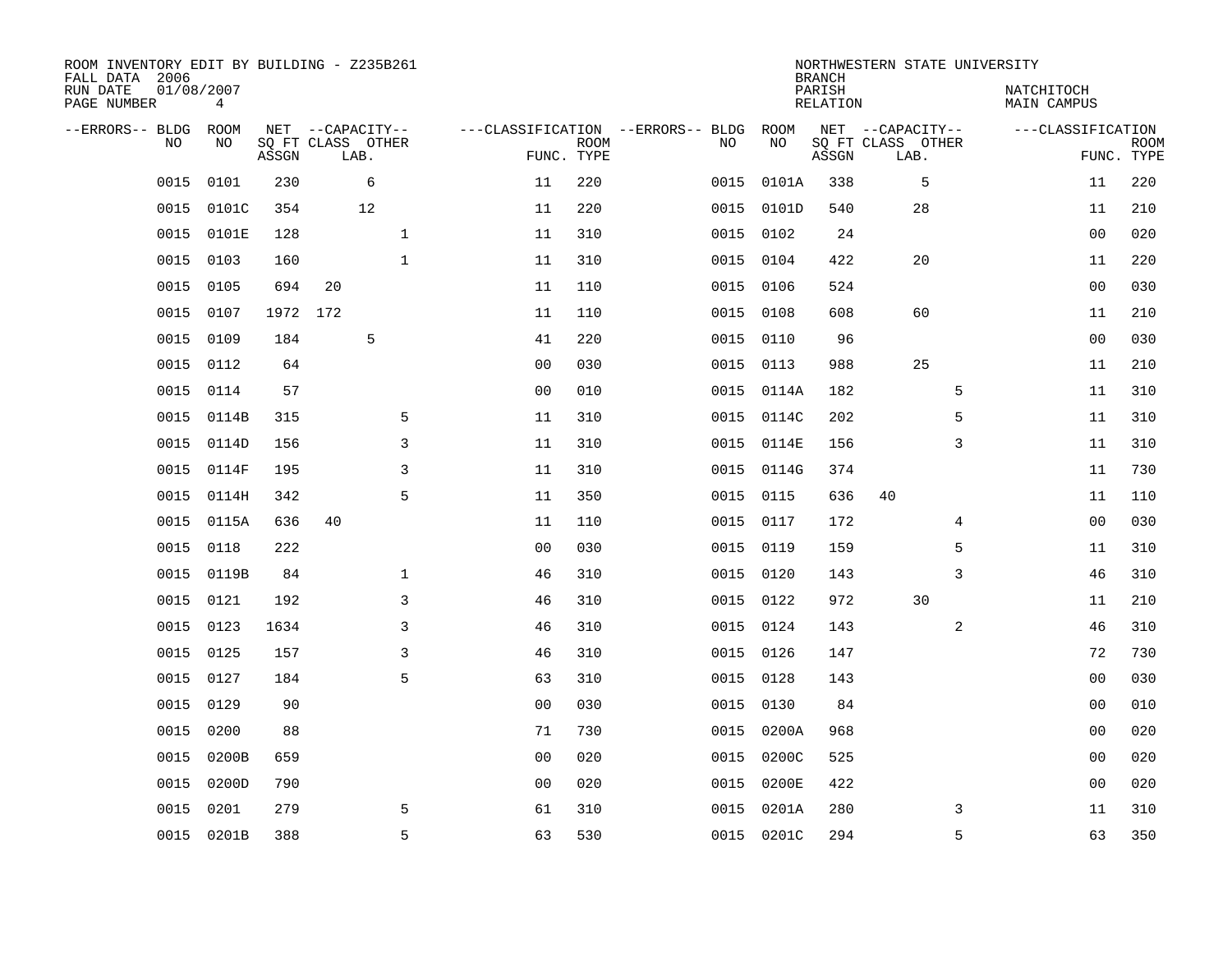| ROOM INVENTORY EDIT BY BUILDING - Z235B261<br>FALL DATA 2006<br>RUN DATE<br>PAGE NUMBER | 01/08/2007<br>5   |       |    |                                               |                                   |                           |           |            | <b>BRANCH</b><br>PARISH<br><b>RELATION</b> |                                               | NORTHWESTERN STATE UNIVERSITY | NATCHITOCH<br>MAIN CAMPUS |                           |
|-----------------------------------------------------------------------------------------|-------------------|-------|----|-----------------------------------------------|-----------------------------------|---------------------------|-----------|------------|--------------------------------------------|-----------------------------------------------|-------------------------------|---------------------------|---------------------------|
| --ERRORS-- BLDG<br>NO                                                                   | <b>ROOM</b><br>NO | ASSGN |    | NET --CAPACITY--<br>SQ FT CLASS OTHER<br>LAB. | ---CLASSIFICATION --ERRORS-- BLDG | <b>ROOM</b><br>FUNC. TYPE | NO        | ROOM<br>NO | ASSGN                                      | NET --CAPACITY--<br>SQ FT CLASS OTHER<br>LAB. |                               | ---CLASSIFICATION         | <b>ROOM</b><br>FUNC. TYPE |
| 0015                                                                                    | 0201D             | 194   |    | $\mathbf 1$                                   | 65                                | 310                       | 0015      | 0201E      | 100                                        |                                               | $\mathbf{1}$                  | 62                        | 310                       |
| 0015                                                                                    | 0201F             | 236   |    | $\mathbf{1}$                                  | 62                                | 310                       | 0015      | 0203       | 1187                                       | 50                                            |                               | 11                        | 110                       |
| 0015                                                                                    | 0204              | 360   |    |                                               | 63                                | 650                       | 0015      | 0205       | 182                                        |                                               | 5                             | 64                        | 630                       |
| 0015                                                                                    | 0206              | 172   |    | $\overline{4}$                                | 74                                | 650                       | 0015      | 0207       | 60                                         |                                               |                               | 0 <sub>0</sub>            | 010                       |
| 0015                                                                                    | 0208              | 52    |    | 2                                             | 0 <sub>0</sub>                    | 030                       | 0015      | 0209       | 52                                         |                                               | 3                             | 0 <sub>0</sub>            | 030                       |
| 0015                                                                                    | 0210              | 390   |    | 25                                            | 11                                | 220                       | 0015      | 0211       | 380                                        | 26                                            |                               | 11                        | 110                       |
| 0015                                                                                    | 0212              | 91    |    | 3                                             | 11                                | 310                       | 0015      | 0213       | 1264                                       | 65                                            |                               | 11                        | 110                       |
| 0015                                                                                    | 0214              | 143   |    | 3                                             | 11                                | 310                       | 0015      | 0215       | 50                                         |                                               |                               | 73                        | 730                       |
| 0015                                                                                    | 0216              | 174   |    |                                               | 0 <sub>0</sub>                    | 020                       | 0015      | 0217       | 374                                        | 26                                            |                               | 11                        | 110                       |
| 0015                                                                                    | 0218              | 374   | 26 |                                               | 11                                | 110                       | 0015      | 0219       | 212                                        |                                               |                               | 00                        | 030                       |
| 0015                                                                                    | 0220              | 583   | 49 |                                               | 11                                | 110                       | 0015      | 0221       | 171                                        |                                               | 2                             | 00                        | 030                       |
| 0015                                                                                    | 0222              | 171   |    | 2                                             | 0 <sub>0</sub>                    | 010                       | 0015      | 0223       | 605                                        | 49                                            |                               | 11                        | 110                       |
| 0015                                                                                    | 0224              | 352   |    | 26                                            | 11                                | 210                       | 0015      | 0225       | 385                                        | 28                                            |                               | 11                        | 110                       |
| 0015                                                                                    | 0226              | 144   |    | 2                                             | 11                                | 310                       | 0015      | 0227       | 218                                        |                                               | 2                             | 11                        | 310                       |
| 0015                                                                                    | 0228              | 368   | 35 |                                               | 11                                | 110                       | 0015 0229 |            | 389                                        | 28                                            |                               | 11                        | 110                       |
| 0015                                                                                    | 0230              | 169   |    | 2                                             | 63                                | 310                       | 0015      | 0231       | 25                                         |                                               |                               | 74                        | 710                       |
| 0015                                                                                    | 0232              | 332   |    |                                               | 0 <sub>0</sub>                    | 020                       | 0015      | 0300       | 160                                        |                                               |                               | 00                        | 020                       |
| 0015                                                                                    | 0301              | 115   |    | 3                                             | 63                                | 310                       | 0015      | 0302       | 48                                         |                                               |                               | 00                        | 010                       |
| 0015                                                                                    | 0303              | 124   |    |                                               | 0 <sub>0</sub>                    | 030                       | 0015      | 0304       | 42                                         |                                               | 2                             | 00                        | 030                       |
| 0015                                                                                    | 0305              | 42    |    | 2                                             | 0 <sub>0</sub>                    | 030                       | 0015      | 0306       | 168                                        |                                               |                               | 00                        | 020                       |
| 0015                                                                                    | 0306A             | 153   |    | 2                                             | 62                                | 310                       | 0015      | 0306B      | 140                                        |                                               | 2                             | 62                        | 310                       |
| 0015                                                                                    | 0306C             | 162   |    | $\overline{a}$                                | 62                                | 310                       | 0015      | 0306D      | 174                                        |                                               | 2                             | 62                        | 310                       |
| 0015                                                                                    | 0306E             | 135   |    | 2                                             | 62                                | 310                       | 0015      | 0306F      | 140                                        |                                               | 2                             | 62                        | 310                       |
| 0015                                                                                    | 0307              | 144   |    | 2                                             | 63                                | 310                       | 0015      | 0308       | 22                                         |                                               |                               | 00                        | 030                       |
| 0015                                                                                    | 0309              | 22    |    |                                               | 0 <sub>0</sub>                    | 030                       | 0015      | 0310       | 162                                        |                                               | 2                             | 62                        | 310                       |
|                                                                                         | 0015 0311         | 162   |    | 2                                             | 62                                | 310                       | 0015 0312 |            | 149                                        |                                               | $\overline{a}$                | 62                        | 310                       |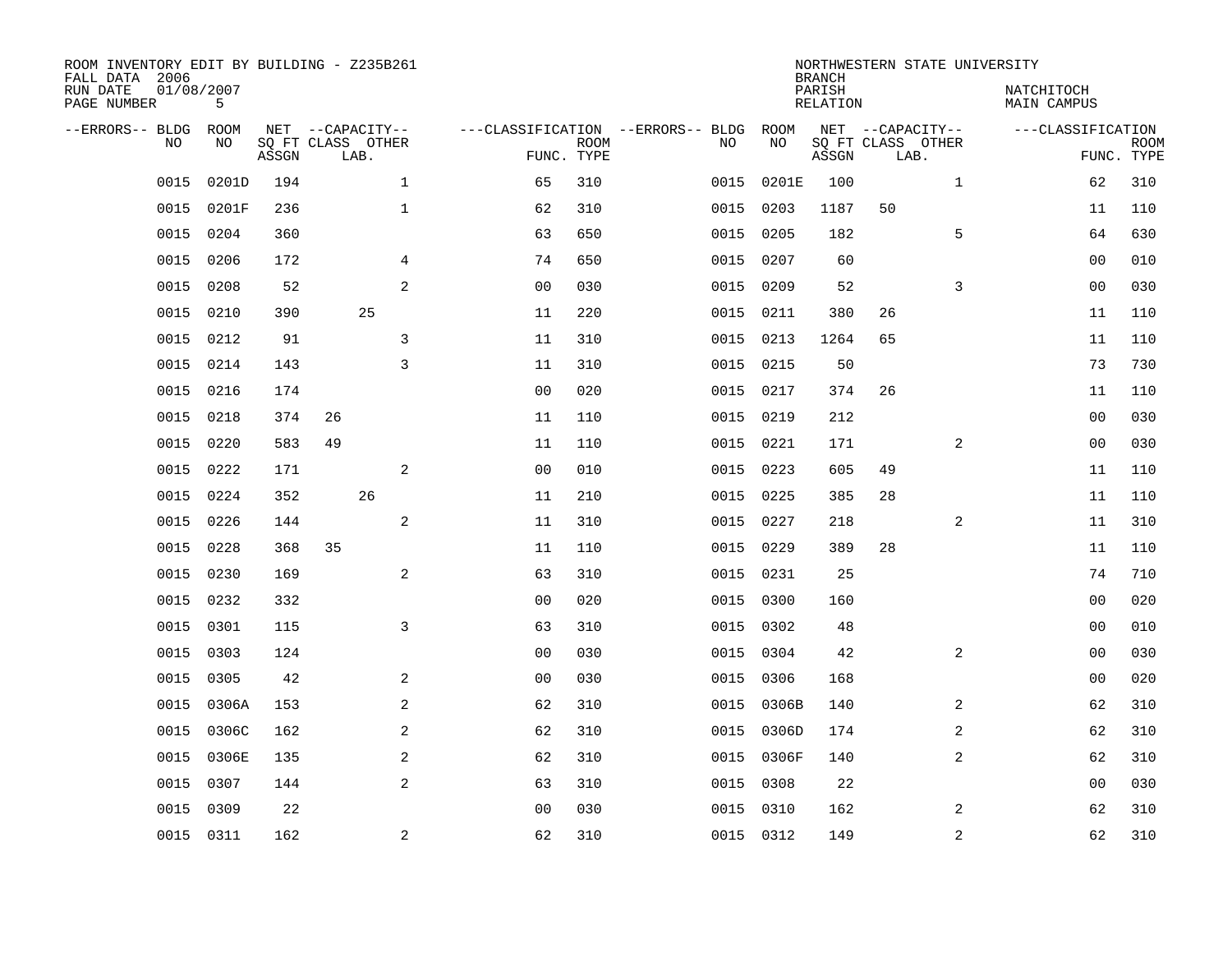| ROOM INVENTORY EDIT BY BUILDING - Z235B261<br>FALL DATA 2006 |                 |       |                           |                                        |             |           |            | <b>BRANCH</b>                                    | NORTHWESTERN STATE UNIVERSITY                                          |                           |                           |
|--------------------------------------------------------------|-----------------|-------|---------------------------|----------------------------------------|-------------|-----------|------------|--------------------------------------------------|------------------------------------------------------------------------|---------------------------|---------------------------|
| RUN DATE<br>PAGE NUMBER                                      | 01/08/2007<br>6 |       |                           |                                        |             |           |            | PARISH<br>RELATION                               |                                                                        | NATCHITOCH<br>MAIN CAMPUS |                           |
| --ERRORS-- BLDG ROOM                                         |                 |       | NET --CAPACITY--          | ---CLASSIFICATION --ERRORS-- BLDG ROOM |             |           |            |                                                  | NET --CAPACITY--                                                       | ---CLASSIFICATION         |                           |
| NO.                                                          | NO.             | ASSGN | SQ FT CLASS OTHER<br>LAB. | FUNC. TYPE                             | <b>ROOM</b> | NO.       | NO         | ASSGN                                            | SQ FT CLASS OTHER<br>LAB.                                              |                           | <b>ROOM</b><br>FUNC. TYPE |
| 0015                                                         | 0313            | 167   | 2                         | 62                                     | 310         | 0015 0314 |            | 182                                              | 2                                                                      | 62                        | 310                       |
|                                                              | 0015 0315A      | 90    | $\mathbf{1}$              | 62                                     | 310         |           | 0015 0315B | 90                                               | $\mathbf{1}$                                                           | 62                        | 310                       |
|                                                              | 0015 0316       | 18    |                           | 0 <sub>0</sub>                         | 030         | 0015 0317 |            | 210                                              |                                                                        | 0 <sub>0</sub>            | 020                       |
|                                                              | 0015 0318       | 764   |                           | 0 <sub>0</sub>                         | 020         | 0015 0319 |            | 126                                              |                                                                        | 0 <sub>0</sub>            | 020                       |
|                                                              | 0015 0320       | 48    |                           | 0 <sub>0</sub>                         | 020         |           |            | TOTAL NUMBER CLASSROOMS<br>TOTAL NUMBER LABS 210 | TOTAL NET ASSIGN SQ. FT. IN ROOM FILE<br>TOTAL NUMBER SPECIAL LABS 220 | 25,856<br>14<br>5<br>6    |                           |
| 0018                                                         | 0100 24776      |       |                           | 65                                     | 730         | 0018 0101 |            | 103                                              |                                                                        | 56                        | 525                       |
| 0018                                                         | 0102            | 154   |                           | 56                                     | 525         | 0018      | 0103       | 15                                               | $\mathbf{1}$                                                           | 56                        | 315                       |
| 0018                                                         | 0104            | 88    |                           | 64                                     | 730         | 0018 0105 |            | 622                                              | 12                                                                     | 0 <sub>0</sub>            | 030                       |
| 0018                                                         | 0106            | 302   | 15                        | 56                                     | 630         | 0018      | 0107       | 302                                              | 15                                                                     | 56                        | 630                       |
| 0018                                                         | 0108            | 622   | 12                        | 0 <sub>0</sub>                         | 030         |           | 0018 0109  | 11236                                            |                                                                        | 0 <sub>0</sub>            | 020                       |
| 0018                                                         | 0110            | 208   |                           | 0 <sub>0</sub>                         | 030         | 0018      | 0111       | 170                                              |                                                                        | 0 <sub>0</sub>            | 020                       |
| 0018                                                         | 0112            | 140   |                           | 0 <sub>0</sub>                         | 030         | 0018      | 0113       | 150                                              | 7                                                                      | 56                        | 630                       |
| 0018                                                         | 0114            | 100   |                           | 56                                     | 525         | 0018      | 0115       | 100                                              |                                                                        | 56                        | 525                       |
| 0018                                                         | 0116            | 1404  |                           | 56                                     | 525         | 0018      | 0117       | 231                                              |                                                                        | 56                        | 525                       |
| 0018                                                         | 0118            | 210   | $\overline{4}$            | 56                                     | 310         | 0018      | 0119       | 70                                               | 3                                                                      | 56                        | 315                       |
| 0018                                                         | 0120            | 158   |                           | 56                                     | 525         | 0018      | 0121       | 212                                              |                                                                        | 65                        | 730                       |
| 0018                                                         | 0122            | 1334  |                           | 56                                     | 525         | 0018 0123 |            | 231                                              | 4                                                                      | 56                        | 525                       |
| 0018                                                         | 0124            | 176   |                           | 56                                     | 525         | 0018 0125 |            | 64                                               |                                                                        | 56                        | 525                       |
| 0018                                                         | 0126            | 56    | 3                         | 56                                     | 525         | 0018 0127 |            | 309                                              |                                                                        | 0 <sub>0</sub>            | 020                       |
| 0018                                                         | 0128            | 180   | 8                         | 56                                     | 310         | 0018      | 0129       | 18                                               |                                                                        | 56                        | 315                       |
| 0018                                                         | 0130            | 34    | $\mathbf{1}$              | 56                                     | 315         | 0018 0131 |            | 248                                              | 12                                                                     | 56                        | 650                       |
| 0018                                                         | 0132            | 210   | 10                        | 0 <sub>0</sub>                         | 030         | 0018 0133 |            | 491                                              | 14                                                                     | 0 <sub>0</sub>            | 030                       |
| 0018                                                         | 0134            | 941   |                           | 56                                     | 525         | 0018      | 0135       | 61                                               |                                                                        | 56                        | 525                       |
|                                                              | 0018 0136       | 104   | $\overline{3}$            | 56                                     | 525         | 0018 0137 |            | 309                                              |                                                                        | 0 <sub>0</sub>            | 020                       |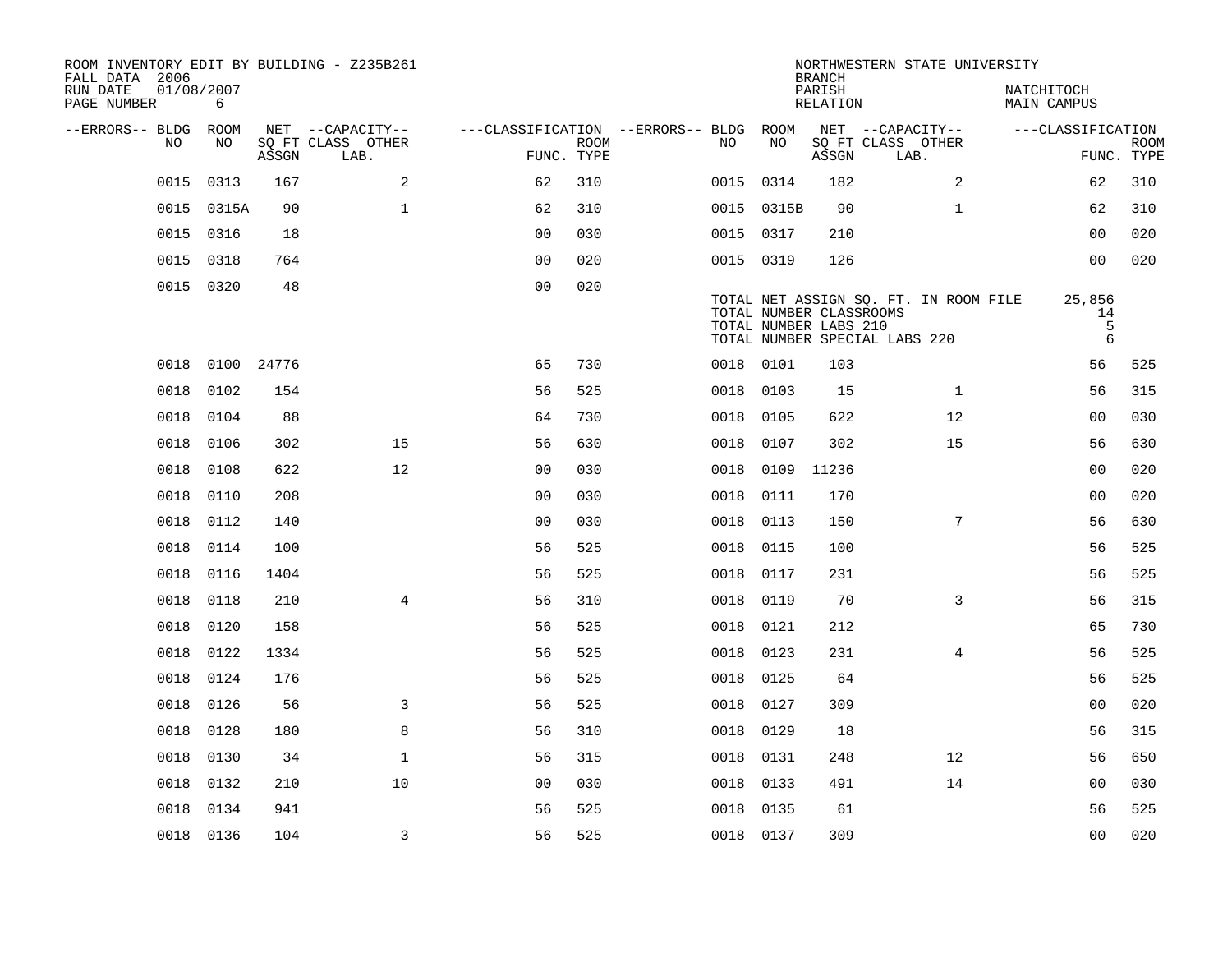| ROOM INVENTORY EDIT BY BUILDING - Z235B261<br>FALL DATA 2006 |                               |            |                           |                |             |                                   |           | <b>BRANCH</b>             | NORTHWESTERN STATE UNIVERSITY |                                  |                           |
|--------------------------------------------------------------|-------------------------------|------------|---------------------------|----------------|-------------|-----------------------------------|-----------|---------------------------|-------------------------------|----------------------------------|---------------------------|
| RUN DATE<br>PAGE NUMBER                                      | 01/08/2007<br>$7\phantom{.0}$ |            |                           |                |             |                                   |           | PARISH<br><b>RELATION</b> |                               | NATCHITOCH<br><b>MAIN CAMPUS</b> |                           |
| --ERRORS-- BLDG                                              | ROOM                          |            | NET --CAPACITY--          |                |             | ---CLASSIFICATION --ERRORS-- BLDG | ROOM      |                           | NET --CAPACITY--              | ---CLASSIFICATION                |                           |
| NO                                                           | NO                            | ASSGN      | SQ FT CLASS OTHER<br>LAB. | FUNC. TYPE     | <b>ROOM</b> | NO                                | NO        | ASSGN                     | SQ FT CLASS OTHER<br>LAB.     |                                  | <b>ROOM</b><br>FUNC. TYPE |
| 0018                                                         | 0138                          | 431        |                           | 65             | 730         | 0018                              | 0139      | 150                       |                               | 0 <sub>0</sub>                   | 030                       |
| 0018                                                         | 0140                          | 50         |                           | 0 <sub>0</sub> | 020         | 0018                              | 0141      | 29198                     |                               | 00                               | 020                       |
| 0018                                                         | 0142                          | 705        |                           | 0 <sub>0</sub> | 030         | 0018                              | 0143      | 291                       |                               | 00                               | 030                       |
| 0018                                                         | 0200                          | 209        |                           | 0 <sub>0</sub> | 030         | 0018                              | 0201      | 3648                      |                               | 0 <sub>0</sub>                   | 020                       |
| 0018                                                         | 0202                          | 50         |                           | 00             | 020         | 0018                              | 0301      | 175                       |                               | 0 <sub>0</sub>                   | 020                       |
| 0018                                                         | 0302                          | 1101       | 81                        | 56             | 523         | 0018                              | 0303      | 81                        | 2                             | 0 <sub>0</sub>                   | 030                       |
| 0018                                                         | 0304                          | 84         | 2                         | 0 <sub>0</sub> | 030         | 0018                              | 0305      | 180                       | 9                             | 56                               | 630                       |
| 0018                                                         | 0307                          | 915        | 72                        | 56             | 523         | 0018                              | 0308      | 85                        | $\overline{a}$                | 0 <sub>0</sub>                   | 030                       |
| 0018                                                         | 0309                          | 85         | 2                         | 0 <sub>0</sub> | 030         | 0018                              | 0310      | 243                       | 12                            | 65                               | 630                       |
| 0018                                                         | 0311                          | 347        | 5                         | 0 <sub>0</sub> | 030         | 0018                              | 0312      | 915                       | 72                            | 56                               | 523                       |
| 0018                                                         | 0316                          | 347        | 6                         | 0 <sub>0</sub> | 030         | 0018                              | 0317      | 170                       |                               | 0 <sub>0</sub>                   | 030                       |
| 0018                                                         |                               | 0318 17963 |                           | 0 <sub>0</sub> | 020         | 0018                              | 0401      | 170                       |                               | 0 <sub>0</sub>                   | 030                       |
| 0018                                                         | 0402                          | 318        | 5                         | 0 <sub>0</sub> | 030         | 0018                              | 0403      | 318                       | 6                             | 0 <sub>0</sub>                   | 030                       |
| 0018                                                         | 0405                          | 72         |                           | 56             | 730         | 0018                              | 0406      | 72                        |                               | 56                               | 730                       |
| 0018                                                         | 0501                          | 140        | 7                         | 56             | 630         | 0018                              | 0502      | 170                       |                               | 00                               | 030                       |
| 0018                                                         | 0503                          | 46         | 2                         | 00             | 030         | 0018                              | 0504      | 42                        | $\mathbf{1}$                  | 00                               | 030                       |
| 0018                                                         | 0505                          | 61         |                           | 56             | 525         | 0018                              | 0506      | 138                       |                               | 0 <sub>0</sub>                   | 020                       |
| 0018                                                         | 0507                          | 128        | 6                         | 56             | 530         | 0018                              | 0508      | 114                       |                               | 56                               | 525                       |
| 0018                                                         | 0509                          | 620        |                           | 56             | 525         | 0018                              | 0510      | 113                       | 5                             | 56                               | 530                       |
| 0018                                                         | 0511                          | 113        | 5                         | 56             | 530         | 0018                              | 0512      | 128                       | 6                             | 56                               | 530                       |
| 0018                                                         | 0513                          | 138        |                           | 0 <sub>0</sub> | 020         | 0018                              | 0514      | 54                        |                               | 56                               | 730                       |
| 0018                                                         | 0515                          | 46         |                           | 0 <sub>0</sub> | 010         | 0018                              | 0516      | 612                       |                               | 0 <sub>0</sub>                   | 020                       |
| 0018                                                         | 0601                          | 170        |                           | 0 <sub>0</sub> | 030         | 0018                              | 0602      | 120                       | 6                             | 56                               | 630                       |
| 0018                                                         | 0603                          | 54         |                           | 56             | 525         | 0018                              | 0604      | 63                        |                               | 56                               | 525                       |
| 0018                                                         | 0605                          | 41         |                           | 0 <sub>0</sub> | 010         | 0018                              | 0606      | 419                       |                               | 0 <sub>0</sub>                   | 020                       |
|                                                              | 0018 0607                     | 160        |                           | 56             | 525         |                                   | 0018 0608 | 97                        |                               | 56                               | 525                       |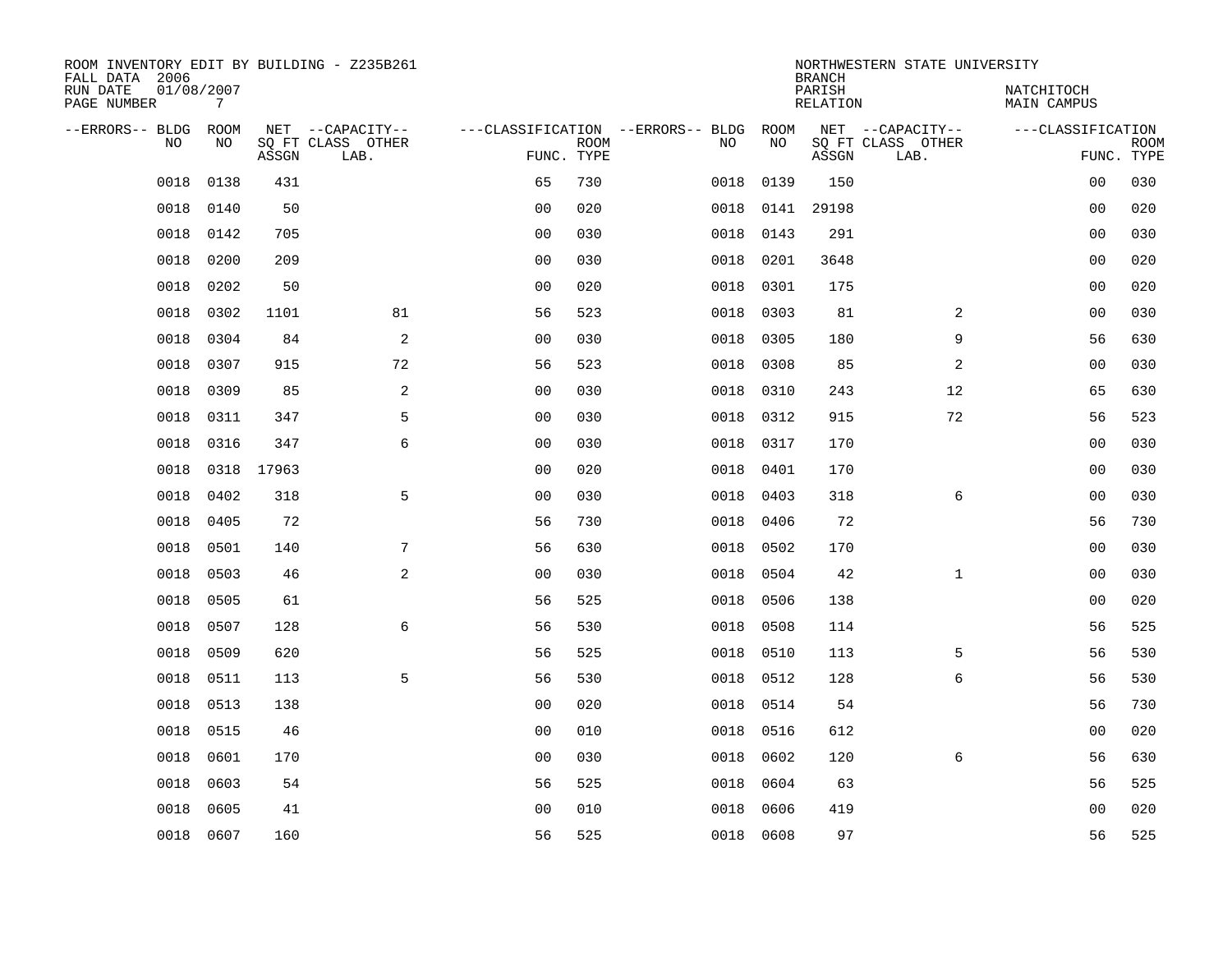| FALL DATA 2006          |      |                  |       | ROOM INVENTORY EDIT BY BUILDING - Z235B261    |                                                      |      |           |            | <b>BRANCH</b>                                    | NORTHWESTERN STATE UNIVERSITY                                          |                           |                        |             |
|-------------------------|------|------------------|-------|-----------------------------------------------|------------------------------------------------------|------|-----------|------------|--------------------------------------------------|------------------------------------------------------------------------|---------------------------|------------------------|-------------|
| RUN DATE<br>PAGE NUMBER |      | 01/08/2007<br>8  |       |                                               |                                                      |      |           |            | PARISH<br>RELATION                               |                                                                        | NATCHITOCH<br>MAIN CAMPUS |                        |             |
| --ERRORS-- BLDG ROOM    | NO   | NO               | ASSGN | NET --CAPACITY--<br>SQ FT CLASS OTHER<br>LAB. | ---CLASSIFICATION --ERRORS-- BLDG ROOM<br>FUNC. TYPE | ROOM | NO        | NO         | ASSGN                                            | NET --CAPACITY--<br>SQ FT CLASS OTHER<br>LAB.                          | ---CLASSIFICATION         | FUNC. TYPE             | <b>ROOM</b> |
|                         | 0018 | 0609             | 99    | 5                                             | 56                                                   | 530  | 0018      | 0610       | 99                                               | 5                                                                      |                           | 56                     | 530         |
|                         | 0018 | 0611             | 99    |                                               | 56                                                   | 525  | 0018 0612 |            | 132                                              | 6                                                                      |                           | 56                     | 530         |
|                         | 0018 | 0613             | 56    | 2                                             | 00                                                   | 030  | 0018 0617 |            | 86                                               | 2                                                                      |                           | 0 <sub>0</sub>         | 030         |
|                         | 0018 | 0618             | 59    | $\mathbf{1}$                                  | 00                                                   | 030  | 0018 0619 |            | 51                                               | $\mathbf{1}$                                                           |                           | 00                     | 030         |
|                         | 0018 | 0620             | 274   |                                               | 0 <sub>0</sub>                                       | 020  | 0018 0621 |            | 274                                              |                                                                        |                           | 0 <sub>0</sub>         | 020         |
|                         |      | 0018 0701        | 347   |                                               | 0 <sub>0</sub>                                       | 030  |           |            | TOTAL NUMBER CLASSROOMS<br>TOTAL NUMBER LABS 210 | TOTAL NET ASSIGN SQ. FT. IN ROOM FILE<br>TOTAL NUMBER SPECIAL LABS 220 |                           | 38,145                 |             |
|                         |      | 0019 0101        | 3111  |                                               | 0 <sub>0</sub>                                       | 030  | 0019 0102 |            | 2444                                             |                                                                        |                           | 00                     | 030         |
|                         |      | 0019 0103        | 113   | $\mathbf{1}$                                  | 65                                                   | 310  | 0019 0104 |            | 431                                              | $\mathbf{1}$                                                           |                           | 74                     | 310         |
|                         | 0019 | 0105             | 84    |                                               | 0 <sub>0</sub>                                       | 030  | 0019 0106 |            | 316                                              |                                                                        |                           | 74                     | 315         |
|                         |      | 0019 0107        | 535   |                                               | 55                                                   | 730  |           |            | TOTAL NUMBER CLASSROOMS<br>TOTAL NUMBER LABS 210 | TOTAL NET ASSIGN SQ. FT. IN ROOM FILE<br>TOTAL NUMBER SPECIAL LABS 220 |                           | 1,395                  |             |
|                         |      | 0020 0100N 10842 |       |                                               | 0 <sub>0</sub>                                       | 020  |           |            | 0020 0100R 35036                                 | 50                                                                     |                           | 55                     | 650         |
|                         |      | 0020 0125        | 165   |                                               | 55                                                   | 660  | 0020 0128 |            | 195                                              | 19                                                                     |                           | 55                     | 410         |
|                         |      | 0020 0131        | 136   | 7                                             | 55                                                   | 650  | 0020 0139 |            | 186                                              | 2                                                                      |                           | 55                     | 540         |
|                         | 0020 | 0140             | 170   | $\overline{4}$                                | 55                                                   | 410  | 0020 0141 |            | 170                                              | $\overline{4}$                                                         |                           | 55                     | 410         |
|                         | 0020 | 0142             | 2552  | 125                                           | 55                                                   | 650  | 0020      | 0143       | 170                                              | 17                                                                     |                           | 55                     | 630         |
|                         | 0020 | 0144             | 170   |                                               | 55                                                   | 635  | 0020 0148 |            | 160                                              | 10                                                                     |                           | 11                     | 210         |
|                         | 0020 | 0215E            | 287   | 28                                            | 55                                                   | 410  |           | 0020 0215W | 287                                              | 28                                                                     |                           | 55                     | 410         |
|                         | 0020 | 0216W            | 114   |                                               | 55                                                   | 635  |           | 0020 0314E | 287                                              | 28                                                                     |                           | 55                     | 410         |
|                         | 0020 | 0314W            | 287   | 28                                            | 55                                                   | 410  |           | 0020 0315E | 114                                              |                                                                        |                           | 55                     | 635         |
|                         |      | 0020 0315W       | 114   |                                               | 55                                                   | 635  |           |            | TOTAL NUMBER CLASSROOMS<br>TOTAL NUMBER LABS 210 | TOTAL NET ASSIGN SQ. FT. IN ROOM FILE                                  |                           | 40,600<br>$\mathbf{1}$ |             |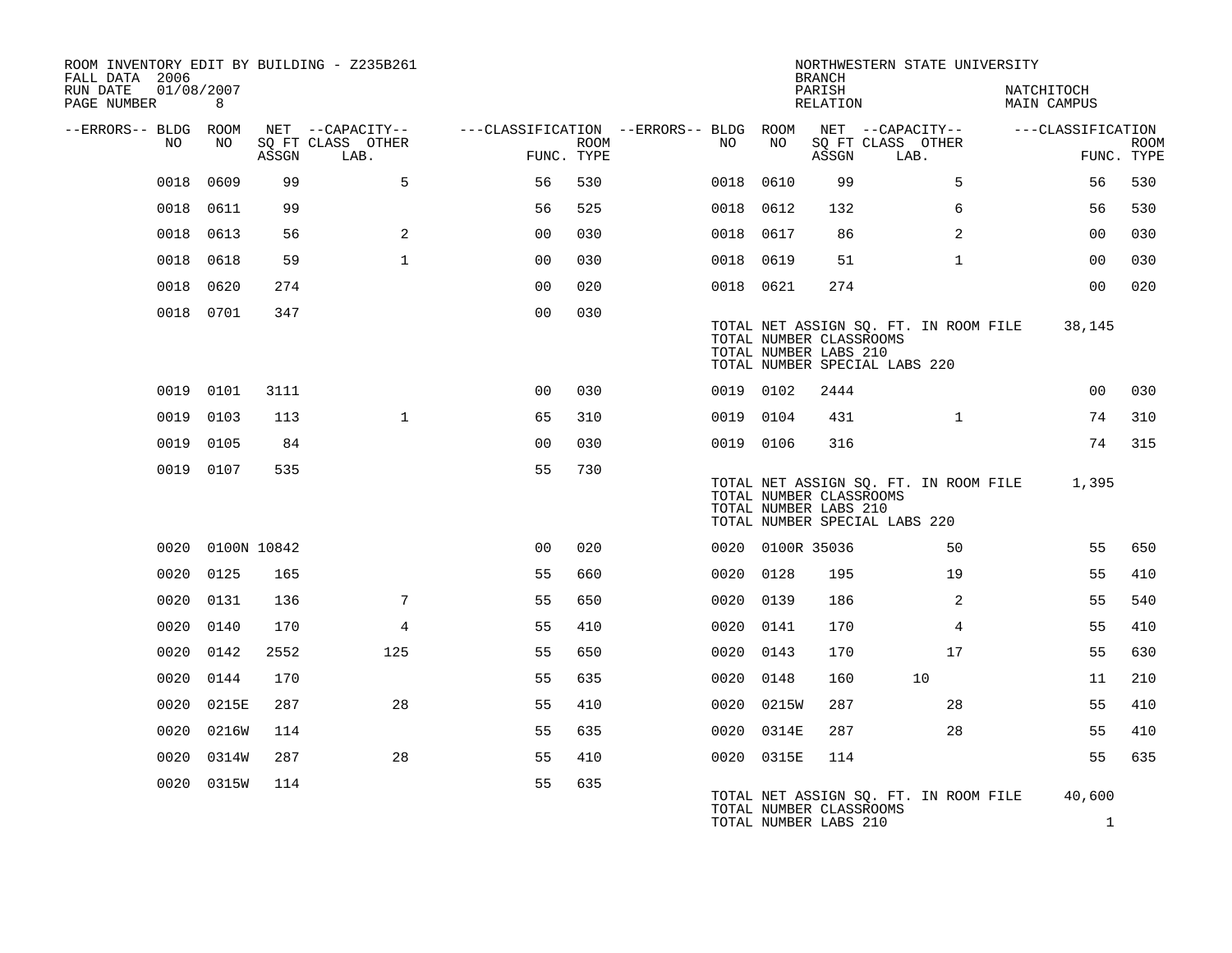| ROOM INVENTORY EDIT BY BUILDING - Z235B261<br>FALL DATA 2006 |                 |       |                                       |                |             |                                              |            | <b>BRANCH</b>             | NORTHWESTERN STATE UNIVERSITY         |                           |             |
|--------------------------------------------------------------|-----------------|-------|---------------------------------------|----------------|-------------|----------------------------------------------|------------|---------------------------|---------------------------------------|---------------------------|-------------|
| RUN DATE<br>PAGE NUMBER                                      | 01/08/2007<br>9 |       |                                       |                |             |                                              |            | PARISH<br><b>RELATION</b> |                                       | NATCHITOCH<br>MAIN CAMPUS |             |
| --ERRORS-- BLDG ROOM<br>NO.                                  | NO.             |       | NET --CAPACITY--<br>SQ FT CLASS OTHER |                | <b>ROOM</b> | ---CLASSIFICATION --ERRORS-- BLDG ROOM<br>NO | NO         |                           | NET --CAPACITY--<br>SQ FT CLASS OTHER | ---CLASSIFICATION         | <b>ROOM</b> |
|                                                              |                 | ASSGN | LAB.                                  | FUNC. TYPE     |             |                                              |            | ASSGN                     | LAB.<br>TOTAL NUMBER SPECIAL LABS 220 |                           | FUNC. TYPE  |
| 0025                                                         | 0001            | 20    |                                       | 0 <sub>0</sub> | 020         |                                              | 0025 0001A | 825                       |                                       | 0 <sub>0</sub>            | 020         |
| 0025                                                         | 0001B           | 91    |                                       | 0 <sub>0</sub> | 020         | 0025                                         | 0001D      | 29                        |                                       | 00                        | 020         |
| 0025                                                         | 0001E           | 363   |                                       | 0 <sub>0</sub> | 020         | 0025                                         | 0001F      | 277                       |                                       | 0 <sub>0</sub>            | 020         |
| 0025                                                         | 0001G           | 138   |                                       | 0 <sub>0</sub> | 020         | 0025                                         | 0002       | 722                       |                                       | 52                        | 615         |
| 0025                                                         | 0002A           | 77    |                                       | 52             | 615         | 0025                                         | 0002B      | 130                       |                                       | 0 <sub>0</sub>            | 030         |
| 0025                                                         | 0003            | 116   |                                       | 52             | 615         | 0025                                         | 0004       | 1554                      |                                       | 52                        | 615         |
| 0025                                                         | 0005            | 28    |                                       | 52             | 615         | 0025                                         | 0006       | 633                       | 10                                    | 52                        | 615         |
| 0025                                                         | 0006A           | 153   | 2                                     | 52             | 615         | 0025                                         | 0006B      | 9                         |                                       | 52                        | 615         |
| 0025                                                         | 0006C           | 8     |                                       | 52             | 615         | 0025                                         | 0007       | 28                        |                                       | 52                        | 615         |
| 0025                                                         | 0008            | 166   |                                       | 52             | 615         | 0025                                         | 0008A      | 48                        |                                       | 52                        | 615         |
| 0025                                                         | 0009            | 121   | 8                                     | 52             | 615         | 0025                                         | 0009A      | 50                        |                                       | 52                        | 615         |
| 0025                                                         | 0010            | 462   | 20                                    | 52             | 615         | 0025                                         | 0010A      | 62                        | 20                                    | 52                        | 615         |
| 0025                                                         | 0010B           | 48    |                                       | 52             | 615         | 0025                                         | 0011       | 437                       | 25                                    | 52                        | 615         |
| 0025                                                         | 0012            | 581   | 20                                    | 52             | 615         |                                              | 0025 0012A | 93                        | 5                                     | 52                        | 615         |
| 0025                                                         | 0012B           | 67    | 20                                    | 52             | 615         | 0025                                         | 0013       | 114                       |                                       | 0 <sub>0</sub>            | 030         |
| 0025                                                         | 0014            | 107   |                                       | 52             | 615         | 0025                                         | 0015       | 42                        |                                       | 0 <sub>0</sub>            | 020         |
| 0025                                                         | 0016            | 107   |                                       | 52             | 615         | 0025                                         | 0017       | 48                        |                                       | 0 <sub>0</sub>            | 030         |
| 0025                                                         | 0018            | 107   |                                       | 52             | 615         |                                              | 0025 0019  | 216                       |                                       | 52                        | 615         |
| 0025                                                         | 0020            | 414   |                                       | 52             | 615         | 0025                                         | 0021       | 129                       |                                       | 0 <sub>0</sub>            | 020         |
| 0025                                                         | 0022            | 3799  |                                       | 52             | 615         | 0025                                         | 0023       | 909                       |                                       | 65                        | 730         |
| 0025                                                         | 0024            | 117   |                                       | 00             | 020         | 0025                                         | 0025       | 198                       |                                       | 0 <sub>0</sub>            | 020         |
| 0025<br>9                                                    | 0100            | 629   | 10                                    | 11             | 110         |                                              | 0025 0100A | 29                        |                                       | 0 <sub>0</sub>            | 020         |
| 0025                                                         | 0100B           | 40    |                                       | 0 <sub>0</sub> | 020         |                                              | 0025 0100C | 17                        |                                       | 00                        | 010         |
| 0025                                                         | 0100D           | 51    |                                       | 0 <sub>0</sub> | 020         |                                              | 0025 0100E | 77                        |                                       | 00                        | 020         |
|                                                              | 0025 0100F      | 564   |                                       | 0 <sub>0</sub> | 020         |                                              | 0025 0100G | 160                       |                                       | 0 <sub>0</sub>            | 020         |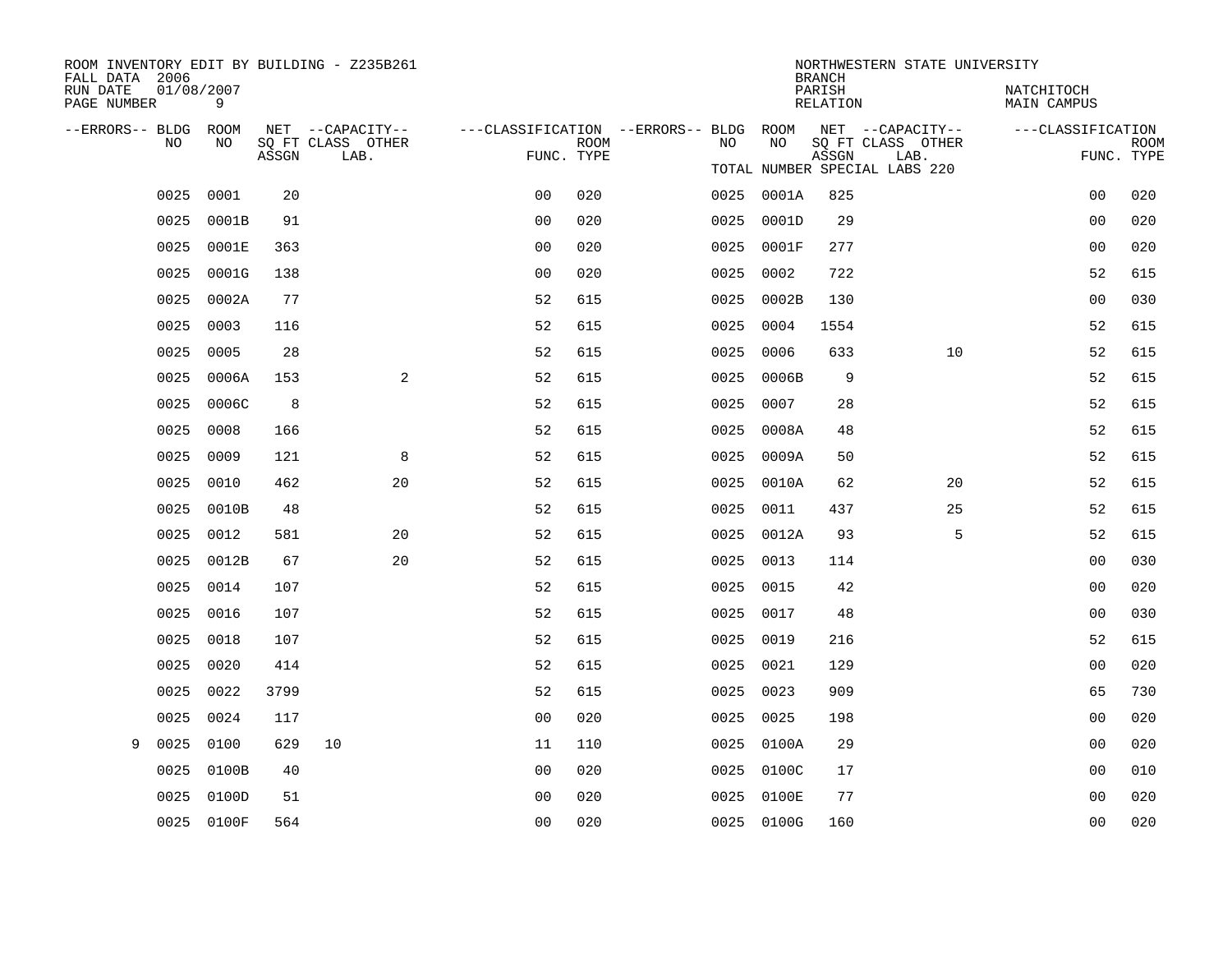| ROOM INVENTORY EDIT BY BUILDING - Z235B261<br>FALL DATA 2006 |                  |       |                           |              |                |             |                                   |      |            | <b>BRANCH</b>             |                           | NORTHWESTERN STATE UNIVERSITY |                                  |                           |
|--------------------------------------------------------------|------------------|-------|---------------------------|--------------|----------------|-------------|-----------------------------------|------|------------|---------------------------|---------------------------|-------------------------------|----------------------------------|---------------------------|
| RUN DATE<br>PAGE NUMBER                                      | 01/08/2007<br>10 |       |                           |              |                |             |                                   |      |            | PARISH<br><b>RELATION</b> |                           |                               | NATCHITOCH<br><b>MAIN CAMPUS</b> |                           |
| --ERRORS-- BLDG                                              | ROOM             |       | NET --CAPACITY--          |              |                |             | ---CLASSIFICATION --ERRORS-- BLDG |      | ROOM       |                           | NET --CAPACITY--          |                               | ---CLASSIFICATION                |                           |
| NO                                                           | NO               | ASSGN | SQ FT CLASS OTHER<br>LAB. |              | FUNC. TYPE     | <b>ROOM</b> | NO                                |      | NO         | ASSGN                     | SQ FT CLASS OTHER<br>LAB. |                               |                                  | <b>ROOM</b><br>FUNC. TYPE |
| 0025                                                         | 0100H            | 109   |                           |              | 0 <sub>0</sub> | 020         | 0025                              |      | 0100I 2173 |                           |                           | 140                           | 11                               | 610                       |
| 0025                                                         | 0100J            | 307   |                           |              | 0 <sub>0</sub> | 020         | 0025                              |      | 0100K      | 137                       |                           |                               | 00                               | 020                       |
| 0025                                                         | 0100L            | 195   |                           |              | 0 <sub>0</sub> | 020         | 0025                              |      | 0100M      | 19                        |                           |                               | 00                               | 020                       |
| 0025                                                         | 0100N            | 210   |                           |              | 0 <sub>0</sub> | 020         |                                   | 0025 | 0100P      | 1469                      |                           |                               | 0 <sub>0</sub>                   | 020                       |
| 0025                                                         | 01000            | 204   |                           |              | 0 <sub>0</sub> | 020         |                                   | 0025 | 0100R      | 204                       |                           |                               | 0 <sub>0</sub>                   | 020                       |
| 0025                                                         | 0100S            | 210   |                           |              | 0 <sub>0</sub> | 020         |                                   | 0025 | 0100T      | 618                       |                           |                               | 0 <sub>0</sub>                   | 020                       |
| 0025                                                         | 0100U            | 64    |                           |              | 0 <sub>0</sub> | 030         |                                   | 0025 | 0101       | 100                       | 2                         |                               | 11                               | 110                       |
| 0025                                                         | 0102             | 400   |                           | $\mathbf{1}$ | 11             | 310         |                                   | 0025 | 0103       | 100                       |                           | $\mathbf{1}$                  | 11                               | 315                       |
| 0025                                                         | 0104             | 150   | $\mathbf{1}$              |              | 11             | 210         | 0025                              |      | 0105       | 300                       |                           | 6                             | 11                               | 315                       |
| 0025                                                         | 0106             | 600   | 18                        |              | 46             | 110         |                                   |      | 0025 0106A | 5                         |                           |                               | 11                               | 315                       |
| 0025                                                         | 0106B            | 19    |                           | $\mathbf{1}$ | 11             | 315         |                                   | 0025 | 0107       | 100                       |                           | $\overline{2}$                | 11                               | 310                       |
| 0025                                                         | 0108             | 100   |                           | $\mathbf{1}$ | 11             | 310         |                                   | 0025 | 0108B      | 27                        |                           |                               | 11                               | 255                       |
| 0025                                                         | 0108C            | 27    |                           |              | 11             | 255         |                                   | 0025 | 0109       | 150                       |                           | $\mathbf{1}$                  | 11                               | 315                       |
| 0025                                                         | 0110             | 176   |                           |              | 0 <sub>0</sub> | 030         |                                   | 0025 | 0110A      | 27                        |                           |                               | 64                               | 730                       |
| 0025                                                         | 0111             | 60    |                           | $\mathbf 1$  | 11             | 310         |                                   | 0025 | 0112       | 750                       | 55                        |                               | 11                               | 110                       |
| 0025                                                         | 0112A            | 100   | 22                        |              | 11             | 115         |                                   | 0025 | 0113       | 47                        |                           | $\mathbf{1}$                  | 11                               | 310                       |
| 0025                                                         | 0114             | 201   |                           |              | 0 <sub>0</sub> | 030         |                                   | 0025 | 0115       | 47                        |                           | $\mathbf{1}$                  | 11                               | 310                       |
| 0025                                                         | 0116             | 150   | 2                         |              | 11             | 210         |                                   | 0025 | 0117       | 47                        |                           | $\mathbf{1}$                  | 11                               | 310                       |
| 0025                                                         | 0118             | 108   |                           |              | 11             | 615         |                                   |      | 0025 0119  | 47                        |                           | $\mathbf{1}$                  | 11                               | 310                       |
| 0025                                                         | 0120             | 1000  |                           | 98           | 52             | 610         |                                   | 0025 | 0120A      | 119                       |                           | $\overline{a}$                | 11                               | 615                       |
| 0025                                                         | 0120B            | 226   |                           |              | 0 <sub>0</sub> | 020         |                                   |      | 0025 0120C | 125                       |                           |                               | 00                               | 030                       |
| 0025                                                         | 0121             | 47    |                           | $\mathbf{1}$ | 11             | 310         | 0025                              |      | 0122       | 464                       | 12                        |                               | 11                               | 110                       |
| 0025                                                         | 0123             | 134   |                           |              | 11             | 650         |                                   |      | 0025 0123A | 279                       |                           |                               | 00                               | 020                       |
| 0025                                                         | 0123B            | 319   |                           |              | 0 <sub>0</sub> | 020         |                                   | 0025 | 0124       | 207                       |                           |                               | 0 <sub>0</sub>                   | 030                       |
| 0025                                                         | 0125             | 98    |                           | 2            | 0 <sub>0</sub> | 020         |                                   | 0025 | 0126       | 225                       | 5                         |                               | 11                               | 110                       |
|                                                              | 0025 0127        | 750   | 15                        |              | 11             | 210         |                                   |      | 0025 0127A | 106                       |                           |                               | 11                               | 115                       |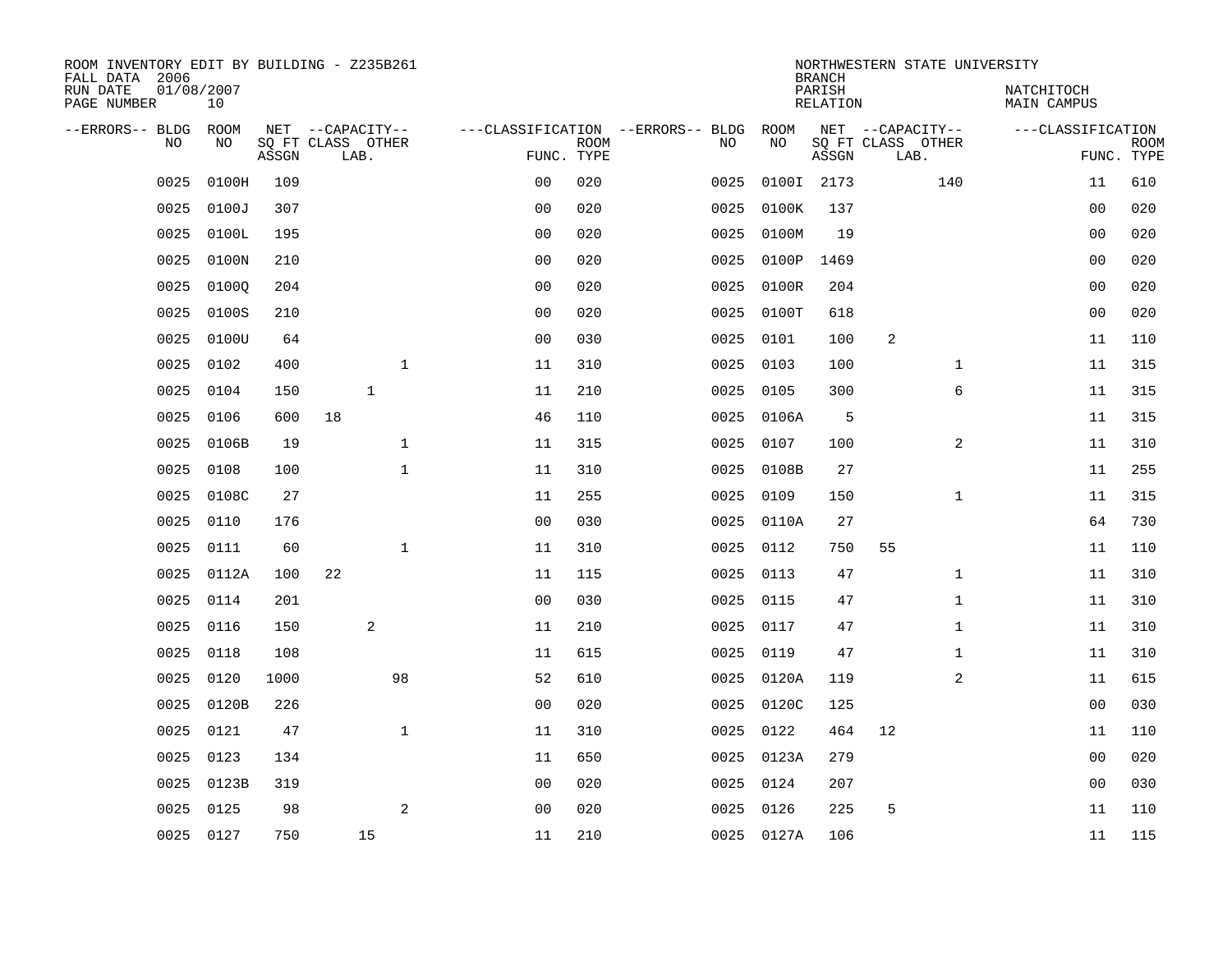| ROOM INVENTORY EDIT BY BUILDING - Z235B261<br>FALL DATA 2006 |                  |       |                                       |                                   |             |           |            | <b>BRANCH</b>             | NORTHWESTERN STATE UNIVERSITY         |                                  |             |
|--------------------------------------------------------------|------------------|-------|---------------------------------------|-----------------------------------|-------------|-----------|------------|---------------------------|---------------------------------------|----------------------------------|-------------|
| RUN DATE<br>PAGE NUMBER                                      | 01/08/2007<br>11 |       |                                       |                                   |             |           |            | PARISH<br><b>RELATION</b> |                                       | NATCHITOCH<br><b>MAIN CAMPUS</b> |             |
| --ERRORS-- BLDG<br>NO                                        | ROOM<br>NO       |       | NET --CAPACITY--<br>SQ FT CLASS OTHER | ---CLASSIFICATION --ERRORS-- BLDG | <b>ROOM</b> | NO        | ROOM<br>NO |                           | NET --CAPACITY--<br>SQ FT CLASS OTHER | ---CLASSIFICATION                | <b>ROOM</b> |
|                                                              |                  | ASSGN | LAB.                                  | FUNC. TYPE                        |             |           |            | ASSGN                     | LAB.                                  |                                  | FUNC. TYPE  |
| 0025                                                         | 0128             | 500   | 10                                    | 11                                | 210         | 0025      | 0130       | 176                       |                                       | 00                               | 030         |
| 0025                                                         | 0131             | 144   |                                       | 0 <sub>0</sub>                    | 030         | 0025 0132 |            | 1950                      | 120                                   | 11                               | 210         |
| 0025                                                         | 0133             | 143   |                                       | 0 <sub>0</sub>                    | 030         | 0025 0134 |            | 132                       |                                       | 11                               | 615         |
| 0025                                                         | 0135             | 370   | $\mathbf{1}$                          | 11                                | 650         | 0025      | 0135A      | 51                        |                                       | 11                               | 655         |
| 0025                                                         | 0135B            | 26    |                                       | 11                                | 655         | 0025      | 0135C      | 9                         |                                       | 11                               | 655         |
| 0025                                                         | 0136             | 92    |                                       | 11                                | 615         |           | 0025 0137  | 125                       |                                       | 00                               | 010         |
| 0025                                                         | 0138             | 125   |                                       | 11                                | 615         | 0025      | 0139       | 125                       |                                       | 11                               | 615         |
| 0025                                                         | 0140             | 6285  | 1257                                  | 52                                | 610         |           | 0025 0140A | 115                       |                                       | 52                               | 615         |
| 0025                                                         | 0140B            | 121   |                                       | 52                                | 615         | 0025      | 0141       | 125                       |                                       | 11                               | 615         |
| 0025                                                         | 0142             | 3428  |                                       | 52                                | 615         | 0025      | 0142A      | 15                        |                                       | 52                               | 615         |
| 0025                                                         | 0142B            | 105   |                                       | 52                                | 615         | 0025      | 0142C      | 105                       |                                       | 52                               | 615         |
| 0025                                                         | 0142D            | 15    |                                       | 52                                | 615         | 0025      | 0142E      | 272                       |                                       | 52                               | 615         |
| 0025                                                         | 0142F            | 928   |                                       | 52                                | 615         | 0025      | 0142G      | 359                       |                                       | 52                               | 615         |
| 0025                                                         | 0142H            | 100   |                                       | 0 <sub>0</sub>                    | 020         |           | 0025 0143  | 37                        |                                       | 11                               | 615         |
| 0025                                                         | 0144             | 150   |                                       | 52                                | 615         |           | 0025 0144A | 8                         |                                       | 52                               | 615         |
| 0025                                                         | 0145             | 1213  |                                       | 0 <sub>0</sub>                    | 020         |           | 0025 0146A | 100                       |                                       | 52                               | 615         |
| 0025                                                         | 0146B            | 300   |                                       | 52                                | 615         |           | 0025 0146C | 44                        |                                       | 11                               | 615         |
| 0025                                                         | 0148             | 127   | 3                                     | 46                                | 310         | 0025      | 0148A      | 162                       | $\mathbf{1}$                          | 11                               | 310         |
| 0025                                                         | 0148B            | 58    |                                       | 11                                | 315         |           | 0025 0148C | 65                        |                                       | 11                               | 315         |
| 0025                                                         | 0150             | 211   |                                       | 0 <sub>0</sub>                    | 020         | 0025      | 0151       | 285                       |                                       | 00                               | 020         |
| 0025                                                         | 0152             | 216   | 2                                     | 0 <sub>0</sub>                    | 030         | 0025      | 0153       | 70                        |                                       | 0 <sub>0</sub>                   | 020         |
| 0025                                                         | 0153A            | 184   | $\mathbf 1$                           | 11                                | 310         | 0025      | 0153B      | 39                        |                                       | 00                               | 020         |
| 0025                                                         | 0153C            | 101   | $\mathbf 1$                           | 11                                | 310         |           | 0025 0154A | 97                        |                                       | 11                               | 315         |
| 0025                                                         | 0154B            | 57    |                                       | 11                                | 315         | 0025      | 0154C      | 142                       | $\mathbf{1}$                          | 11                               | 310         |
| 0025                                                         | 0154D            | 70    |                                       | 11                                | 315         | 0025      | 0156       | 62                        |                                       | 0 <sub>0</sub>                   | 020         |
|                                                              | 0025 0156A       | 104   | 2                                     | 11                                | 310         |           | 0025 0156B | 40                        |                                       | 11                               | 315         |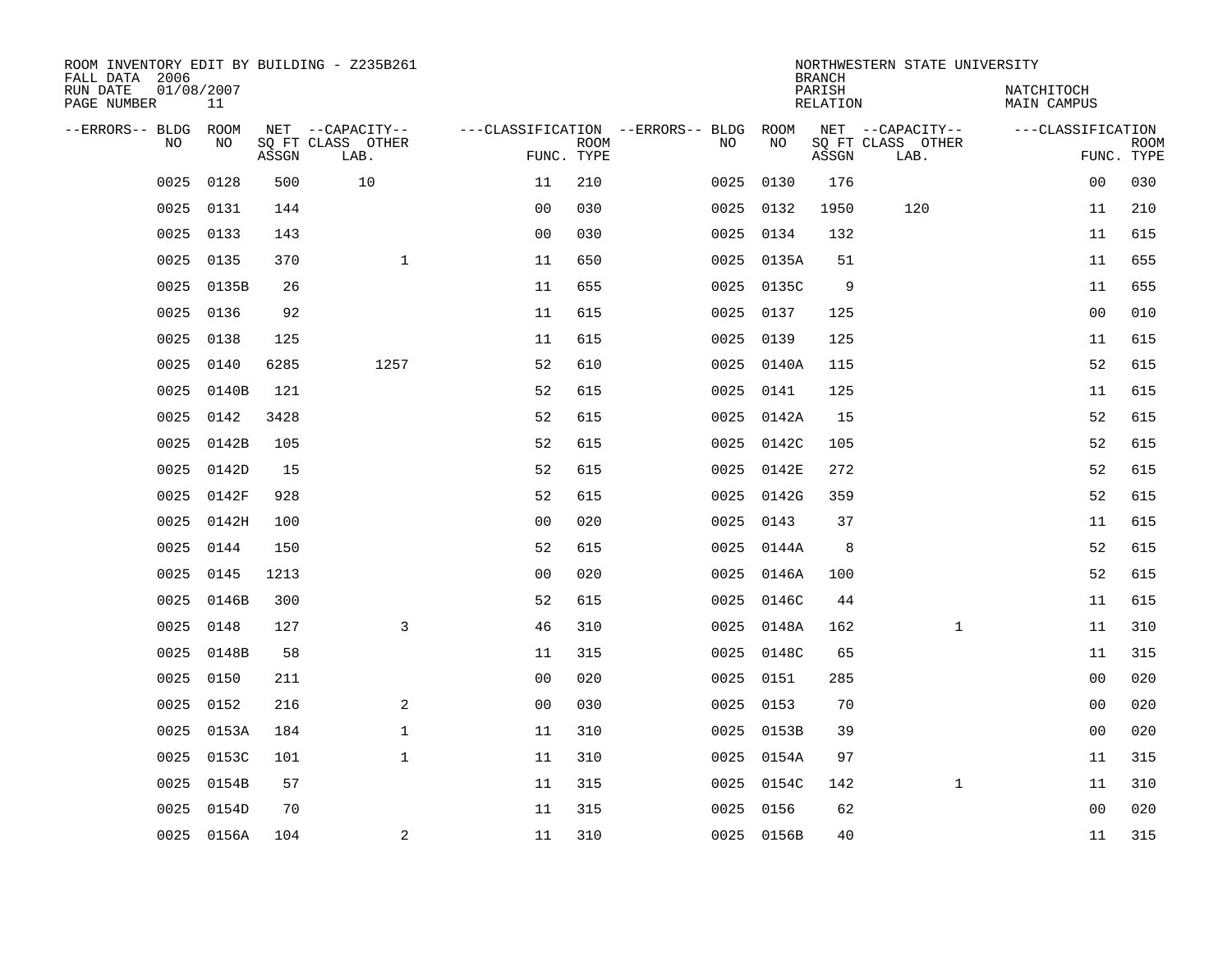| ROOM INVENTORY EDIT BY BUILDING - Z235B261<br>FALL DATA 2006 |                  |       |                           |                                   |                           |   |      |           | <b>BRANCH</b>             | NORTHWESTERN STATE UNIVERSITY |              |                           |                           |
|--------------------------------------------------------------|------------------|-------|---------------------------|-----------------------------------|---------------------------|---|------|-----------|---------------------------|-------------------------------|--------------|---------------------------|---------------------------|
| RUN DATE<br>PAGE NUMBER                                      | 01/08/2007<br>12 |       |                           |                                   |                           |   |      |           | PARISH<br><b>RELATION</b> |                               |              | NATCHITOCH<br>MAIN CAMPUS |                           |
| --ERRORS-- BLDG                                              | ROOM             |       | NET --CAPACITY--          | ---CLASSIFICATION --ERRORS-- BLDG |                           |   |      | ROOM      |                           | NET --CAPACITY--              |              | ---CLASSIFICATION         |                           |
| NO                                                           | NO.              | ASSGN | SQ FT CLASS OTHER<br>LAB. |                                   | <b>ROOM</b><br>FUNC. TYPE |   | NO   | NO        | ASSGN                     | SQ FT CLASS OTHER<br>LAB.     |              |                           | <b>ROOM</b><br>FUNC. TYPE |
| 0025                                                         | 0156C            | 56    |                           | 0 <sub>0</sub>                    | 020                       |   | 0025 | 0156D     | 48                        |                               | 2            | 11                        | 310                       |
| 0025                                                         | 0156E            | 223   | 2                         | 11                                | 310                       |   | 0025 | 0158      | 182                       |                               | 2            | 00                        | 030                       |
| 0025                                                         | 0160             | 59    |                           | 0 <sub>0</sub>                    | 020                       |   | 0025 | 0160A     | 104                       |                               | $\mathbf{1}$ | 11                        | 310                       |
| 0025                                                         | 0200             | 469   |                           | 0 <sub>0</sub>                    | 020                       |   | 0025 | 0200A     | 27                        |                               |              | 0 <sub>0</sub>            | 020                       |
| 0025                                                         | 0200B            | 2516  |                           | 0 <sub>0</sub>                    | 020                       |   | 0025 | 0200C     | 52                        |                               |              | 0 <sub>0</sub>            | 020                       |
| 0025                                                         | 0200D            | 95    |                           | 0 <sub>0</sub>                    | 020                       |   | 0025 | 0200E     | 98                        |                               |              | 0 <sub>0</sub>            | 020                       |
| 0025                                                         | 0200F            | 128   |                           | 0 <sub>0</sub>                    | 020                       |   | 0025 | 0200G     | 93                        |                               |              | 11                        | 620                       |
| 0025                                                         | 0200H            | 51    |                           | 0 <sub>0</sub>                    | 020                       |   | 0025 | 0201      | 108                       | 2                             |              | 11                        | 215                       |
| 0025                                                         | 0202             | 502   |                           | 0 <sub>0</sub>                    | 020                       |   | 0025 | 0202A     | 37                        | 1                             |              | 11                        | 225                       |
| 0025                                                         | 0202B            | 37    | $\mathbf{1}$              | 11                                | 225                       |   | 0025 | 0202C     | 37                        | 1                             |              | 11                        | 225                       |
| 0025                                                         | 0202D            | 37    | $\mathbf{1}$              | 11                                | 225                       |   | 0025 | 0202E     | 70                        | $\mathbf{1}$                  |              | 11                        | 225                       |
| 0025                                                         | 0202F            | 93    | $\mathbf{1}$              | 11                                | 225                       |   | 0025 | 0202G     | 70                        | $\mathbf{1}$                  |              | 11                        | 225                       |
| 0025                                                         | 0202H            | 93    | $\mathbf{1}$              | 11                                | 225                       |   | 0025 | 0202I     | 93                        | 1                             |              | 11                        | 225                       |
| 0025                                                         | 0202J            | 70    | $\mathbf{1}$              | 11                                | 225                       |   | 0025 | 0202K     | 93                        | 1                             |              | 11                        | 225                       |
| 0025                                                         | 0202L            | 70    | $\mathbf{1}$              | 11                                | 225                       |   | 0025 | 0202M     | 37                        | 1                             |              | 11                        | 225                       |
| 0025                                                         | 0202N            | 37    | $\mathbf{1}$              | 11                                | 225                       |   | 0025 | 02020     | 37                        | 1                             |              | 11                        | 225                       |
| 0025                                                         | 0202P            | 37    | $\mathbf{1}$              | 11                                | 225                       |   | 0025 | 0203      | 99                        | 2                             |              | 11                        | 225                       |
| 0025                                                         | 0204             | 180   |                           | 0 <sub>0</sub>                    | 030                       |   | 0025 | 0205      | 107                       | 2                             |              | 11                        | 225                       |
| 0025                                                         | 0206             | 293   | 10                        | 11                                | 210                       |   | 0025 | 0207      | 1158                      | 17                            |              | 11                        | 220                       |
| 0025                                                         | 0208             | 302   | 10                        | 11                                | 210                       | 9 | 0025 | 0209      | 1345                      |                               | 40           | 11                        | 610                       |
| 0025                                                         | 0209A            | 162   |                           | 11                                | 215                       |   | 0025 | 0209B     | 96                        | 4                             |              | 11                        | 215                       |
| 0025                                                         | 0210             | 371   | 10                        | 11                                | 210                       |   | 0025 | 0211      | 224                       | 10                            |              | 11                        | 210                       |
| 0025                                                         | 0212             | 192   |                           | 0 <sub>0</sub>                    | 030                       |   | 0025 | 0213      | 275                       | 5                             |              | 11                        | 210                       |
| 0025                                                         | 0214             | 616   | 25                        | 11                                | 210                       |   | 0025 | 0215      | 264                       | 12                            |              | 11                        | 110                       |
| 0025                                                         | 0216             | 566   | 12                        | 11                                | 110                       |   | 0025 | 0217      | 225                       | 5                             |              | 11                        | 210                       |
|                                                              | 0025 0218        | 205   |                           | 0 <sub>0</sub>                    | 030                       |   |      | 0025 0219 | 288                       | 6                             |              | 11                        | 110                       |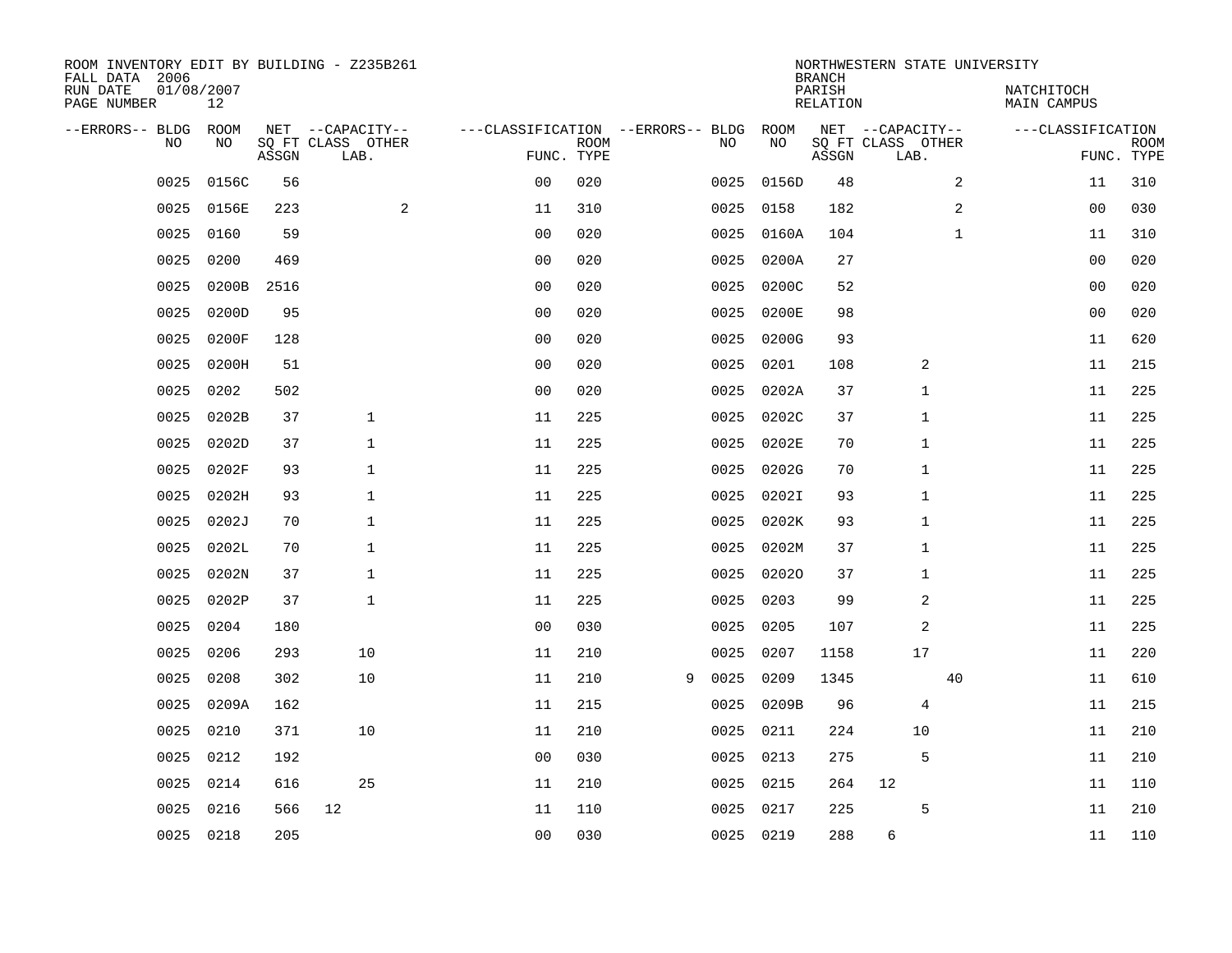| ROOM INVENTORY EDIT BY BUILDING - Z235B261<br>FALL DATA 2006 |                  |       |                           |              |                |                           |                                   |            | <b>BRANCH</b>             | NORTHWESTERN STATE UNIVERSITY |              |                                  |                           |
|--------------------------------------------------------------|------------------|-------|---------------------------|--------------|----------------|---------------------------|-----------------------------------|------------|---------------------------|-------------------------------|--------------|----------------------------------|---------------------------|
| RUN DATE<br>PAGE NUMBER                                      | 01/08/2007<br>13 |       |                           |              |                |                           |                                   |            | PARISH<br><b>RELATION</b> |                               |              | NATCHITOCH<br><b>MAIN CAMPUS</b> |                           |
| --ERRORS-- BLDG                                              | ROOM             |       | NET --CAPACITY--          |              |                |                           | ---CLASSIFICATION --ERRORS-- BLDG | ROOM       |                           | NET --CAPACITY--              |              | ---CLASSIFICATION                |                           |
| NO.                                                          | NO               | ASSGN | SQ FT CLASS OTHER<br>LAB. |              |                | <b>ROOM</b><br>FUNC. TYPE | NO                                | NO         | ASSGN                     | SQ FT CLASS OTHER<br>LAB.     |              |                                  | <b>ROOM</b><br>FUNC. TYPE |
| 0025                                                         | 0220             | 345   | 12                        |              | 11             | 110                       | 0025                              | 0221       | 349                       | 12                            |              | 11                               | 110                       |
| 0025                                                         | 0222             | 408   | 12                        |              | 11             | 110                       | 0025                              | 0223       | 418                       | 12                            |              | 11                               | 110                       |
| 0025                                                         | 0224             | 331   | 12                        |              | 11             | 210                       | 0025                              | 0225       | 1343                      |                               | 5            | 52                               | 530                       |
| 0025                                                         | 0226             | 180   |                           |              | 0 <sub>0</sub> | 030                       | 0025                              | 0227       | 3868                      |                               | 20           | 11                               | 730                       |
| 0025                                                         | 0227A            | 152   |                           |              | 52             | 615                       | 0025                              | 0227B      | 152                       |                               |              | 52                               | 615                       |
| 0025                                                         | 0228             | 1092  | 90                        |              | 11             | 110                       |                                   | 0025 0228A | 36                        |                               |              | 11                               | 115                       |
| 0025                                                         | 0229             | 525   |                           |              | 52             | 615                       |                                   | 0025 0229A | 79                        |                               | $\mathbf{1}$ | 11                               | 310                       |
| 0025                                                         | 0229B            | 115   |                           | $\mathbf{1}$ | 11             | 310                       | 0025                              | 0229C      | 79                        |                               | $\mathbf{1}$ | 11                               | 310                       |
| 0025                                                         | 0230             | 183   |                           | 42           | 52             | 615                       | 0025                              | 0231       | 525                       |                               |              | 52                               | 615                       |
| 0025                                                         | 0233             | 170   |                           |              | 0 <sub>0</sub> | 020                       | 0025                              | 0235       | 224                       |                               |              | 11                               | 215                       |
| 0025                                                         | 0300             | 384   |                           |              | 0 <sub>0</sub> | 020                       | 0025                              | 0300A      | 19                        |                               |              | 0 <sub>0</sub>                   | 020                       |
| 0025                                                         | 0300B            | 2549  |                           |              | 0 <sub>0</sub> | 020                       |                                   | 0025 0300C | 50                        |                               |              | 0 <sub>0</sub>                   | 020                       |
| 0025                                                         | 0300D            | 53    |                           |              | 0 <sub>0</sub> | 020                       | 0025                              | 0300E      | 94                        |                               |              | 0 <sub>0</sub>                   | 020                       |
| 0025                                                         | 0300F            | 52    |                           |              | 0 <sub>0</sub> | 020                       | 0025                              | 0300G      | 48                        |                               |              | 00                               | 020                       |
| 0025                                                         | 0301             | 56    | 2                         |              | 11             | 215                       | 0025                              | 0302       | 179                       |                               |              | 0 <sub>0</sub>                   | 030                       |
| 0025                                                         | 0303             | 38    | 2                         |              | 11             | 225                       | 0025                              | 0304       | 508                       | 30                            |              | 11                               | 110                       |
| 0025                                                         | 0305             | 312   | 2                         |              | 11             | 225                       | 0025                              | 0306       | 506                       | 30                            |              | 11                               | 110                       |
| 0025                                                         | 0307             | 43    | 2                         |              | 11             | 225                       | 0025                              | 0308       | 195                       |                               |              | 00                               | 030                       |
| 0025                                                         | 0309             | 43    | 2                         |              | 11             | 225                       |                                   | 0025 0310  | 446                       | 15                            |              | 11                               | 210                       |
| 0025                                                         | 0311             | 50    | 2                         |              | 11             | 225                       |                                   | 0025 0312  | 369                       | 4                             |              | 41                               | 210                       |
| 0025                                                         | 0313             | 49    | 2                         |              | 11             | 225                       |                                   | 0025 0314  | 137                       | 3                             |              | 11                               | 210                       |
| 0025                                                         | 0315             | 50    | 2                         |              | 11             | 225                       | 0025                              | 0316       | 196                       |                               |              | 0 <sub>0</sub>                   | 030                       |
| 0025                                                         | 0317             | 67    | 2                         |              | 11             | 225                       |                                   | 0025 0318  | 241                       | 10                            |              | 11                               | 110                       |
| 0025                                                         | 0319             | 1273  | 25                        |              | 41             | 210                       |                                   | 0025 0319A | 204                       | 5                             |              | 11                               | 210                       |
| 0025                                                         | 0319B            | 220   | 20                        |              | 11             | 110                       |                                   | 0025 0320  | 220                       | 8                             |              | 11                               | 210                       |
| 9                                                            | 0025 0322        | 290   | 5                         |              | 11             | 110                       |                                   | 0025 0322A | 252                       |                               | 8            | 11                               | 310                       |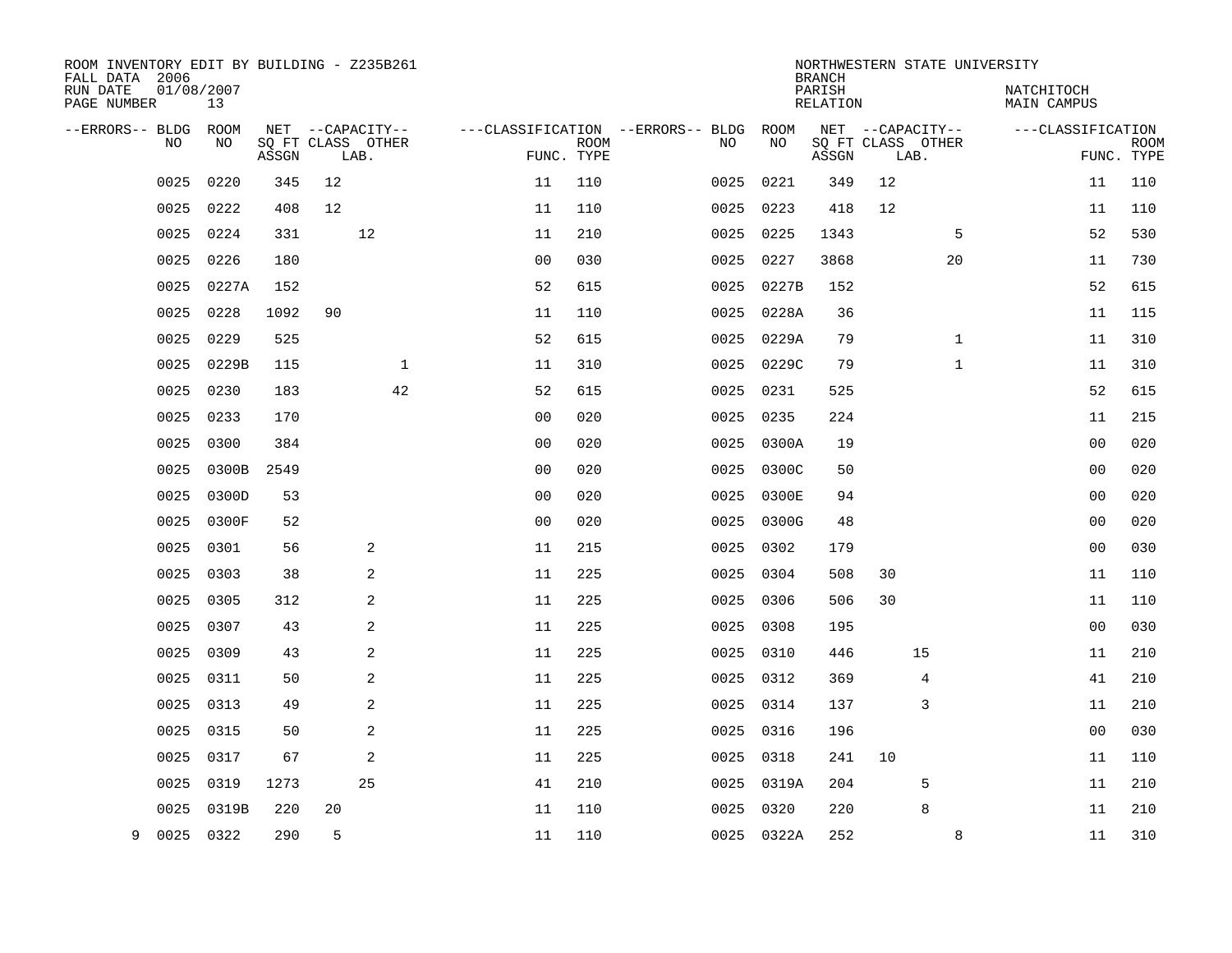| ROOM INVENTORY EDIT BY BUILDING - Z235B261<br>FALL DATA 2006 |                  |       |                           |                                   |      |           |           | <b>BRANCH</b>                                    | NORTHWESTERN STATE UNIVERSITY                                          |                                    |                           |
|--------------------------------------------------------------|------------------|-------|---------------------------|-----------------------------------|------|-----------|-----------|--------------------------------------------------|------------------------------------------------------------------------|------------------------------------|---------------------------|
| RUN DATE<br>PAGE NUMBER                                      | 01/08/2007<br>14 |       |                           |                                   |      |           |           | PARISH<br><b>RELATION</b>                        |                                                                        | NATCHITOCH<br><b>MAIN CAMPUS</b>   |                           |
| --ERRORS-- BLDG                                              | ROOM             |       | NET --CAPACITY--          | ---CLASSIFICATION --ERRORS-- BLDG |      |           | ROOM      |                                                  | NET --CAPACITY--                                                       | ---CLASSIFICATION                  |                           |
| N <sub>O</sub>                                               | NO.              | ASSGN | SO FT CLASS OTHER<br>LAB. | FUNC. TYPE                        | ROOM | NO.       | NO        | ASSGN                                            | SQ FT CLASS OTHER<br>LAB.                                              |                                    | <b>ROOM</b><br>FUNC. TYPE |
| 0025                                                         | 0323             | 68    | 2                         | 0 <sub>0</sub>                    | 030  | 0025      | 0324      | 346                                              | 10                                                                     | 11                                 | 110                       |
| 0025                                                         | 0325             | 129   |                           | 0 <sub>0</sub>                    | 020  | 0025 0326 |           | 188                                              |                                                                        | 00                                 | 030                       |
| 0025                                                         | 0327             | 91    |                           | 0 <sub>0</sub>                    | 030  | 0025 0329 |           | 63                                               |                                                                        | 64                                 | 730                       |
| 0025                                                         | 0331             | 88    |                           | 64                                | 730  |           | 0025 0333 | 88                                               |                                                                        | 64                                 | 730                       |
| 0025                                                         | 0337             | 294   | 13                        | 11                                | 310  | 0025 0339 |           | 333                                              | 20                                                                     | 11                                 | 310                       |
| 0025                                                         | 0341             | 317   | 20                        | 11                                | 310  | 0025 0343 |           | 306                                              | 20                                                                     | 11                                 | 310                       |
|                                                              | 0025 0345        | 170   |                           | 0 <sub>0</sub>                    | 020  |           |           | TOTAL NUMBER CLASSROOMS<br>TOTAL NUMBER LABS 210 | TOTAL NET ASSIGN SQ. FT. IN ROOM FILE<br>TOTAL NUMBER SPECIAL LABS 220 | 62,677<br>20<br>19<br>$\mathbf{1}$ |                           |
| 0026                                                         | 0101             | 2882  |                           | 57                                | 615  | 0026 0102 |           | 45                                               |                                                                        | 0 <sub>0</sub>                     | 020                       |
| 0026                                                         | 0103             | 709   | $\mathbf{1}$              | 0 <sub>0</sub>                    | 030  | 0026      | 0104      | 619                                              | 50                                                                     | 57                                 | 525                       |
| 0026                                                         | 0105             | 180   |                           | 0 <sub>0</sub>                    | 020  |           | 0026 0106 | 344                                              |                                                                        | 81                                 | 081                       |
| 0026                                                         | 0107             | 233   | 8                         | 57                                | 640  | 0026      | 0108      | 59                                               | $\mathbf{1}$                                                           | 57                                 | 640                       |
| 0026                                                         | 0109             | 96    |                           | 57                                | 525  | 0026      | 0110      | 1257                                             | 10                                                                     | 57                                 | 525                       |
| 0026                                                         | 0111             | 124   |                           | 0 <sub>0</sub>                    | 030  | 0026      | 0112      | 96                                               | 4                                                                      | 57                                 | 525                       |
| 0026                                                         | 0113             | 225   | $\mathbf 1$               | 57                                | 525  |           | 0026 0114 | 58                                               | 4                                                                      | 57                                 | 525                       |
| 0026                                                         | 0115             | 1285  | 5                         | 57                                | 525  | 0026      | 0116      | 344                                              | 8                                                                      | 57                                 | 525                       |
| 0026                                                         | 0117             | 180   |                           | 00                                | 020  | 0026      | 0118      | 622                                              | 4                                                                      | 57                                 | 525                       |
| 0026                                                         | 0119             | 373   |                           | 0 <sub>0</sub>                    | 020  | 0026 0120 |           | 143                                              | $\mathbf{1}$                                                           | 57                                 | 675                       |
| 0026                                                         | 0121             | 1959  |                           | 0 <sub>0</sub>                    | 030  | 0026 0122 |           | 192                                              | $\mathbf{1}$                                                           | 57                                 | 675                       |
| 0026                                                         | 0123             | 1218  |                           | 57                                | 670  | 0026 0124 |           | 300                                              |                                                                        | 57                                 | 525                       |
| 0026                                                         | 0125             | 426   | 40                        | 57                                | 670  | 0026 0126 |           | 193                                              |                                                                        | 0 <sub>0</sub>                     | 020                       |
|                                                              | 0026 0127        | 56    |                           | 0 <sub>0</sub>                    | 010  | 0026 0128 |           | 106                                              |                                                                        | 57                                 | 735                       |
| 0026                                                         | 0129             | 1257  |                           | 57                                | 675  | 0026 0130 |           | 92                                               |                                                                        | 0 <sub>0</sub>                     | 030                       |
| 0026                                                         | 0131             | 190   |                           | 57                                | 675  |           | 0026 0132 | 190                                              | $\mathbf{1}$                                                           | 57                                 | 310                       |
|                                                              | 0026 0133        | 196   |                           | 57                                | 670  | 0026 0134 |           | 850                                              |                                                                        | 0 <sub>0</sub>                     | 020                       |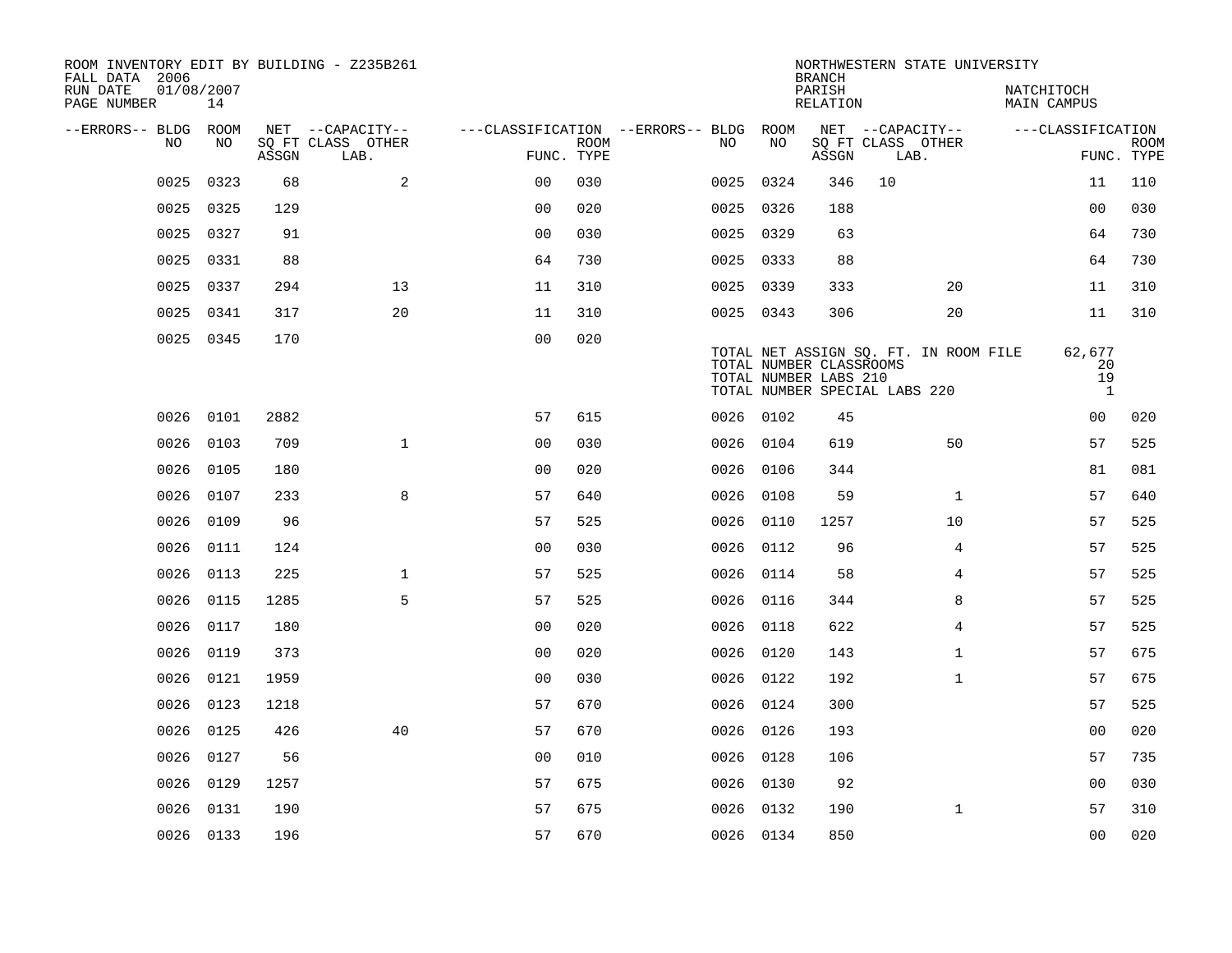| ROOM INVENTORY EDIT BY BUILDING - Z235B261<br>FALL DATA 2006 |                  |       |                           |                |                           |                                   |           | <b>BRANCH</b>      | NORTHWESTERN STATE UNIVERSITY |                                  |                           |
|--------------------------------------------------------------|------------------|-------|---------------------------|----------------|---------------------------|-----------------------------------|-----------|--------------------|-------------------------------|----------------------------------|---------------------------|
| RUN DATE<br>PAGE NUMBER                                      | 01/08/2007<br>15 |       |                           |                |                           |                                   |           | PARISH<br>RELATION |                               | NATCHITOCH<br><b>MAIN CAMPUS</b> |                           |
| --ERRORS-- BLDG                                              | ROOM             |       | NET --CAPACITY--          |                |                           | ---CLASSIFICATION --ERRORS-- BLDG | ROOM      |                    | NET --CAPACITY--              | ---CLASSIFICATION                |                           |
| NO                                                           | NO               | ASSGN | SQ FT CLASS OTHER<br>LAB. |                | <b>ROOM</b><br>FUNC. TYPE | NO                                | NO        | ASSGN              | SQ FT CLASS OTHER<br>LAB.     |                                  | <b>ROOM</b><br>FUNC. TYPE |
| 0026                                                         | 0135             | 400   |                           | 57             | 675                       | 0026                              | 0136      | 205                |                               | 57                               | 670                       |
| 0026                                                         | 0137             | 242   |                           | 57             | 675                       |                                   | 0026 0138 | 183                |                               | 57                               | 675                       |
| 0026                                                         | 0139             | 74    |                           | 0 <sub>0</sub> | 030                       | 0026                              | 0140      | 191                |                               | 51                               | 650                       |
| 0026                                                         | 0141             | 235   |                           | 0 <sub>0</sub> | 020                       |                                   | 0026 0142 | 201                |                               | 57                               | 745                       |
| 0026                                                         | 0143             | 293   |                           | 0 <sub>0</sub> | 030                       | 0026                              | 0144      | 90                 |                               | 0 <sub>0</sub>                   | 030                       |
| 0026                                                         | 0145             | 134   |                           | 0 <sub>0</sub> | 030                       |                                   | 0026 0146 | 193                |                               | 0 <sub>0</sub>                   | 020                       |
| 0026                                                         | 0147             | 140   |                           | 45             | 675                       |                                   | 0026 0150 | 1554               |                               | 0 <sub>0</sub>                   | 020                       |
| 0026                                                         | 0151             | 3628  |                           | 57             | 670                       |                                   | 0026 0152 | 2000               |                               | 57                               | 525                       |
| 0026                                                         | 0153             | 3628  |                           | 57             | 525                       | 0026                              | 0154      | 2116               |                               | 57                               | 525                       |
| 0026                                                         | 0155             | 46    |                           | 0 <sub>0</sub> | 010                       | 0026                              | 0201      | 1016               |                               | 0 <sub>0</sub>                   | 020                       |
| 0026                                                         | 0202             | 904   |                           | 57             | 630                       | 0026                              | 0203      | 163                |                               | 57                               | 630                       |
| 0026                                                         | 0204             | 95    |                           | 57             | 735                       | 0026                              | 0205      | 549                |                               | 57                               | 315                       |
| 0026                                                         | 0206             | 125   |                           | 57             | 710                       | 0026                              | 0207      | 218                |                               | 57                               | 715                       |
| 0026                                                         | 0208             | 1009  | 67                        | 11             | 110                       | 0026                              | 0209      | 907                |                               | 0 <sub>0</sub>                   | 020                       |
| 0026                                                         | 0210             | 275   | $\mathbf 1$               | 57             | 310                       | 0026                              | 0211      | 251                |                               | 57                               | 315                       |
| 0026                                                         | 0212             | 344   | 2                         | 45             | 310                       | 0026                              | 0213      | 118                |                               | 45                               | 315                       |
| 0026                                                         | 0214             | 195   | $\mathbf{1}$              | 50             | 310                       | 0026                              | 0215      | 142                | $\mathbf{1}$                  | 45                               | 310                       |
| 0026                                                         | 0216             | 143   |                           | 0 <sub>0</sub> | 020                       | 0026                              | 0217      | 142                | $\mathbf{1}$                  | 45                               | 310                       |
| 0026                                                         | 0218             | 121   | 5                         | 45             | 655                       |                                   | 0026 0219 | 22                 |                               | 45                               | 315                       |
| 0026                                                         | 0220             | 49    | $\mathbf{1}$              | 0 <sub>0</sub> | 030                       | 0026                              | 0221      | 120                |                               | 45                               | 315                       |
| 0026                                                         | 0222             | 825   |                           | 45             | 315                       |                                   | 0026 0223 | 176                |                               | 0 <sub>0</sub>                   | 020                       |
| 0026                                                         | 0224             | 193   |                           | 0 <sub>0</sub> | 020                       | 0026                              | 0225      | 199                | $\overline{2}$                | 81                               | 081                       |
| 0026                                                         | 0226             | 203   | $\overline{4}$            | 81             | 081                       | 0026                              | 0227      | 299                |                               | 0 <sub>0</sub>                   | 030                       |
| 0026                                                         | 0228             | 131   |                           | 45             | 315                       | 0026                              | 0229      | 298                | $\mathbf{1}$                  | 45                               | 310                       |
| 0026                                                         | 0230             | 424   |                           | 51             | 735                       | 0026                              | 0231      | 8594               |                               | 45                               | 523                       |
|                                                              | 0026 0232        | 7646  |                           | 45             | 523                       |                                   | 0026 0233 | 610                | 2                             | 45                               | 310                       |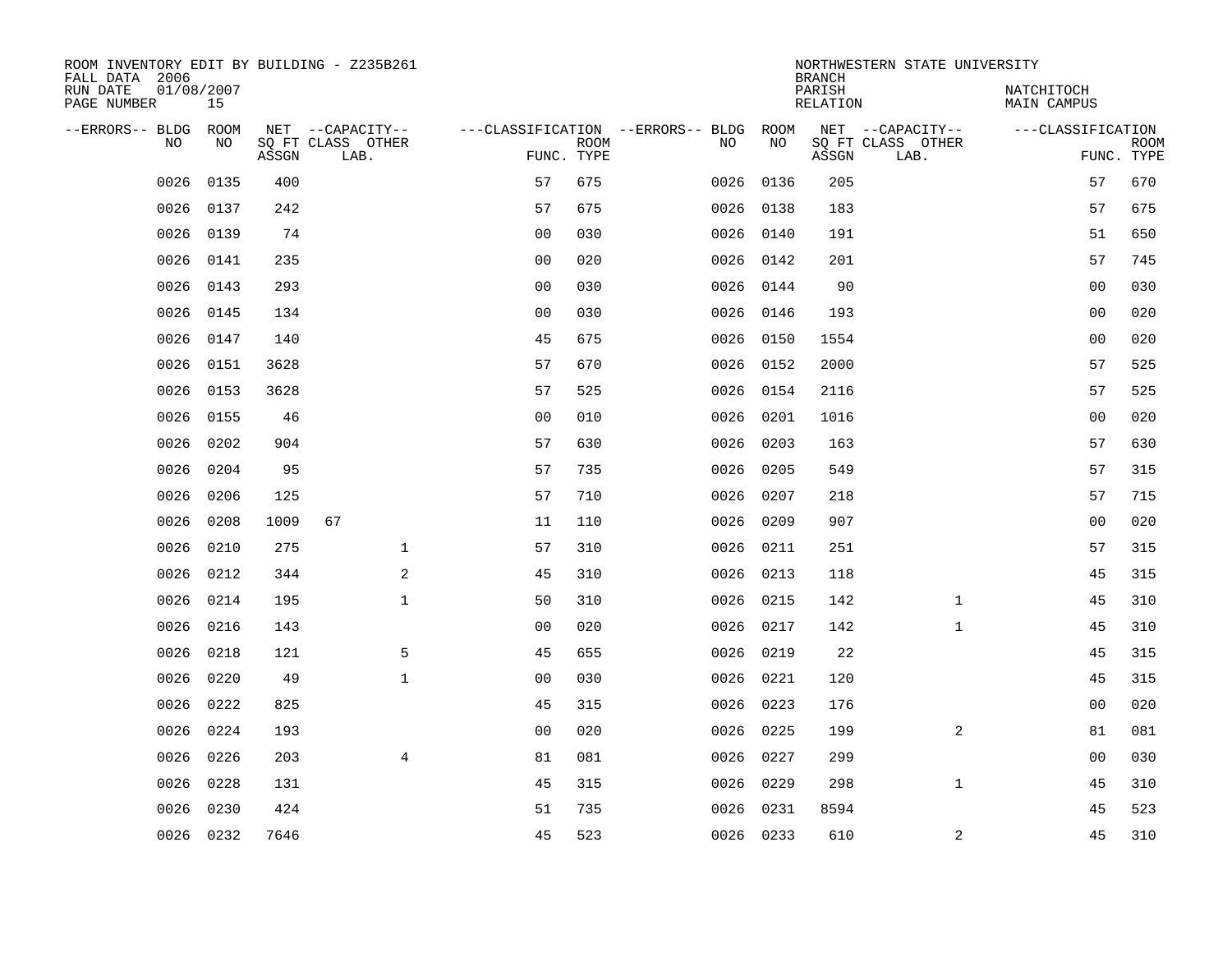| ROOM INVENTORY EDIT BY BUILDING - Z235B261<br>FALL DATA 2006 |                  |       |                           |                                   |      |           |                                                  | <b>BRANCH</b>      | NORTHWESTERN STATE UNIVERSITY                                          |                           |                           |
|--------------------------------------------------------------|------------------|-------|---------------------------|-----------------------------------|------|-----------|--------------------------------------------------|--------------------|------------------------------------------------------------------------|---------------------------|---------------------------|
| RUN DATE<br>PAGE NUMBER                                      | 01/08/2007<br>16 |       |                           |                                   |      |           |                                                  | PARISH<br>RELATION |                                                                        | NATCHITOCH<br>MAIN CAMPUS |                           |
| --ERRORS-- BLDG ROOM                                         |                  |       | NET --CAPACITY--          | ---CLASSIFICATION --ERRORS-- BLDG |      |           | ROOM                                             |                    | NET --CAPACITY--                                                       | ---CLASSIFICATION         |                           |
| NO.                                                          | NO.              | ASSGN | SO FT CLASS OTHER<br>LAB. | FUNC. TYPE                        | ROOM | NO.       | NO                                               | ASSGN              | SQ FT CLASS OTHER<br>LAB.                                              |                           | <b>ROOM</b><br>FUNC. TYPE |
| 0026                                                         | 0234             | 614   |                           | 0 <sub>0</sub>                    | 020  | 0026      | 0236                                             | 508                |                                                                        | 00                        | 030                       |
| 0026                                                         | 0237             | 242   | 2                         | 00                                | 030  | 0026      | 0238                                             | 162                | 2                                                                      | 81                        | 081                       |
| 0026                                                         | 0239             | 136   |                           | 0 <sub>0</sub>                    | 030  | 0026      | 0240                                             | 193                |                                                                        | 0 <sub>0</sub>            | 020                       |
| 0026                                                         | 0241             | 147   |                           | 0 <sub>0</sub>                    | 030  | 0026      | 0306                                             | 2810               | 40                                                                     | 45                        | 520                       |
| 0026                                                         | 0307             | 129   |                           | 00                                | 020  | 0026      | 0308                                             | 192                |                                                                        | 0 <sub>0</sub>            | 020                       |
| 0026                                                         | 0309             | 45    | $\mathbf{1}$              | 0 <sub>0</sub>                    | 030  | 0026 0310 |                                                  | 45                 | $\mathbf{1}$                                                           | 00                        | 030                       |
| 0026                                                         | 0312             | 104   |                           | 0 <sub>0</sub>                    | 020  | 0026 0313 |                                                  | 59                 |                                                                        | 0 <sub>0</sub>            | 010                       |
| 0026                                                         | 0314             | 193   |                           | 0 <sub>0</sub>                    | 020  | 0026 0315 |                                                  | 59                 |                                                                        | 0 <sub>0</sub>            | 030                       |
| 0026                                                         | 0316             | 56    |                           | 0 <sub>0</sub>                    | 010  |           | TOTAL NUMBER CLASSROOMS<br>TOTAL NUMBER LABS 210 |                    | TOTAL NET ASSIGN SQ. FT. IN ROOM FILE<br>TOTAL NUMBER SPECIAL LABS 220 | 51,967<br>1               |                           |
| 0028                                                         | 0001             | 613   |                           | 11                                | 525  |           | 0028 0001B                                       | 302                |                                                                        | 00                        | 030                       |
| 0028                                                         | 0002             | 544   |                           | 0 <sub>0</sub>                    | 030  | 0028      | 0003                                             | 53                 |                                                                        | 0 <sub>0</sub>            | 030                       |
| 0028                                                         | 0004             | 59    |                           | 0 <sub>0</sub>                    | 030  | 0028      | 0005                                             | 305                |                                                                        | 00                        | 030                       |
| 0028                                                         | 0100             | 500   | 20                        | 11                                | 110  | 0028      | 0101                                             | 6300               |                                                                        | 11                        | 520                       |
| 0028                                                         | 0102             | 29    | 2                         | 11                                | 525  | 0028      | 0103                                             | 16                 | $\mathbf{1}$                                                           | 11                        | 525                       |
| 0028                                                         | 0104             | 296   | 2                         | 11                                | 525  | 0028      | 0104A                                            | 9                  |                                                                        | 0 <sub>0</sub>            | 010                       |
| 0028                                                         | 0105             | 291   |                           | 11                                | 525  | 0028      | 0106                                             | 137                |                                                                        | 0 <sub>0</sub>            | 020                       |
| 0028                                                         | 0107             | 598   |                           | 11                                | 525  | 0028      | 0108                                             | 81                 | 11                                                                     | 11                        | 525                       |
| 0028                                                         | 0109             | 156   | 5                         | 11                                | 525  | 0028      | 0110                                             | 25                 |                                                                        | 0 <sub>0</sub>            | 020                       |
| 0028                                                         | 0111             | 24    | $\mathbf{1}$              | 0 <sub>0</sub>                    | 020  | 0028      | 0112                                             | 67                 |                                                                        | 00                        | 030                       |
| 0028                                                         | 0113             | 134   |                           | 0 <sub>0</sub>                    | 020  | 0028      | 0114                                             | 71                 | 6                                                                      | 11                        | 525                       |
| 0028                                                         | 0115             | 79    |                           | 11                                | 525  | 0028      | 0116                                             | 484                | 20                                                                     | 11                        | 525                       |
| 0028                                                         | 0117             | 24    | $\mathbf{1}$              | 11                                | 525  | 0028      | 0118                                             | 66                 |                                                                        | 0 <sub>0</sub>            | 020                       |
| 0028                                                         | 0119             | 142   | 7                         | 0 <sub>0</sub>                    | 030  | 0028      | 0120                                             | 201                |                                                                        | 11                        | 730                       |
|                                                              | 0028 0121        | 120   | 15                        | 11                                | 110  |           | 0028 0123                                        | 149                | $\mathbf{1}$                                                           | 11                        | 310                       |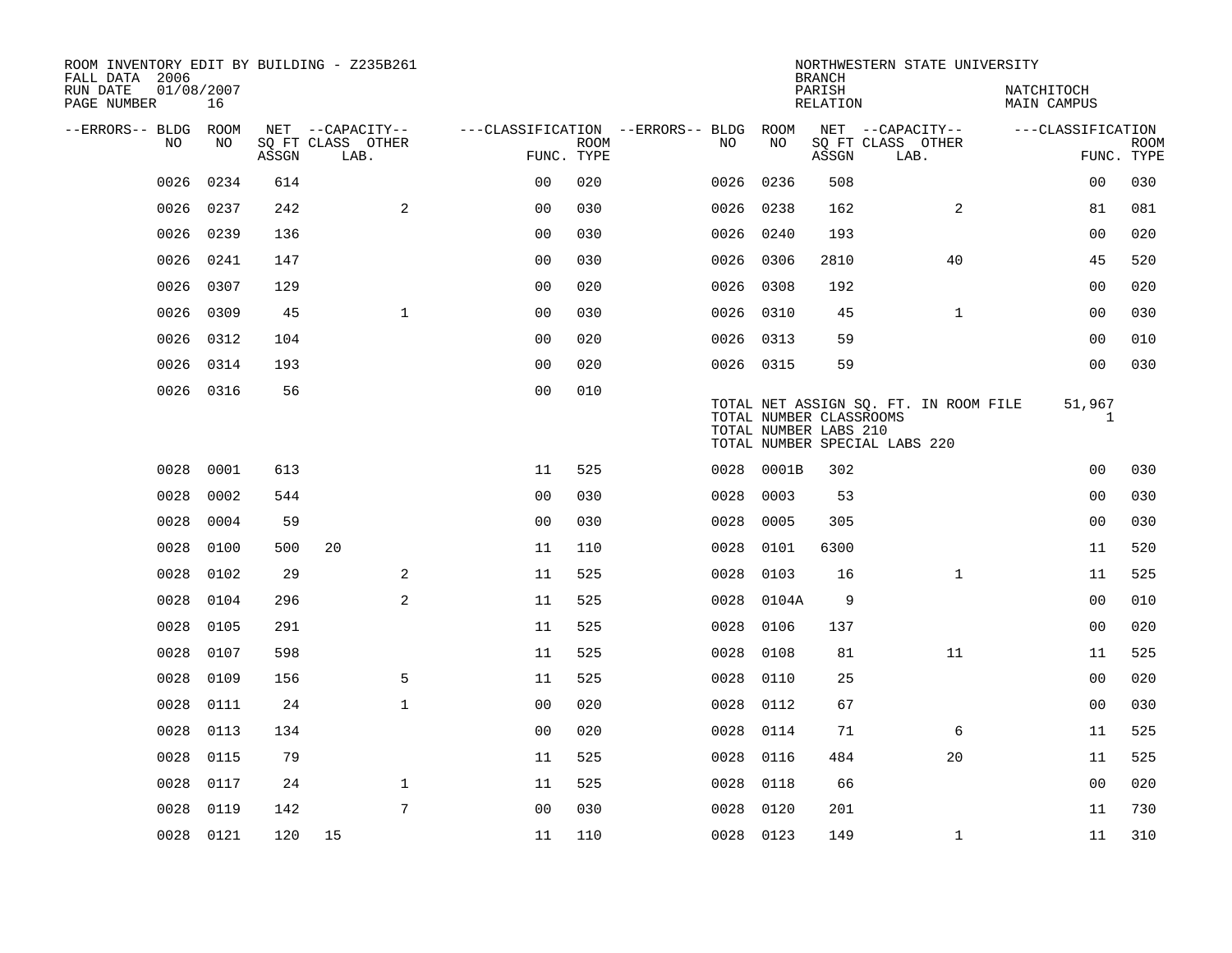| ROOM INVENTORY EDIT BY BUILDING - Z235B261<br>FALL DATA 2006 |                  |       |                                       |                                        |             |   |           |           | <b>BRANCH</b>                                                                     |             | NORTHWESTERN STATE UNIVERSITY         |                                  |             |
|--------------------------------------------------------------|------------------|-------|---------------------------------------|----------------------------------------|-------------|---|-----------|-----------|-----------------------------------------------------------------------------------|-------------|---------------------------------------|----------------------------------|-------------|
| RUN DATE<br>PAGE NUMBER                                      | 01/08/2007<br>17 |       |                                       |                                        |             |   |           |           | PARISH<br>RELATION                                                                |             |                                       | NATCHITOCH<br><b>MAIN CAMPUS</b> |             |
| --ERRORS-- BLDG ROOM<br>NO.                                  | NO               |       | NET --CAPACITY--<br>SQ FT CLASS OTHER | ---CLASSIFICATION --ERRORS-- BLDG ROOM | <b>ROOM</b> |   | NO.       | NO        |                                                                                   |             | NET --CAPACITY--<br>SQ FT CLASS OTHER | ---CLASSIFICATION                | <b>ROOM</b> |
|                                                              |                  | ASSGN | LAB.                                  | FUNC. TYPE                             |             |   |           |           | ASSGN                                                                             |             | LAB.                                  |                                  | FUNC. TYPE  |
| 0028                                                         | 0124             | 28    | 2                                     | 11                                     | 730         |   | 0028      | 0125      | 16                                                                                |             | $\mathbf{1}$                          | 11                               | 525         |
| 0028                                                         | 0126             | 14    |                                       | 0 <sub>0</sub>                         | 010         |   | 0028 0127 |           | 132                                                                               |             |                                       | 11                               | 525         |
|                                                              | 0028 0221        | 1447  | 221                                   | 11                                     | 523         |   |           |           | TOTAL NUMBER CLASSROOMS<br>TOTAL NUMBER LABS 210<br>TOTAL NUMBER SPECIAL LABS 220 |             | TOTAL NET ASSIGN SQ. FT. IN ROOM FILE | 11,631<br>2                      |             |
| 0030                                                         | 0101             | 56    | $\mathbf 1$                           | 00                                     | 010         |   | 0030 0102 |           | 221                                                                               |             | $\mathbf{1}$                          | 00                               | 030         |
| 0030                                                         | 0103             | 98    | $\mathbf{1}$                          | 0 <sub>0</sub>                         | 030         |   | 0030      | 0104      | 220                                                                               |             | $\mathbf{1}$                          | 51                               | 310         |
| 0030                                                         | 0105             | 175   | 2                                     | 51                                     | 315         |   | 0030 0106 |           | 450                                                                               | 10          |                                       | 51                               | 115         |
| 0030                                                         | 0107             | 150   | $\mathbf 1$                           | 51                                     | 310         |   | 0030      | 0109      | 145                                                                               |             | $\mathbf{1}$                          | 51                               | 310         |
| 0030                                                         | 0111             | 140   | $\mathbf{1}$                          | 51                                     | 310         |   | 0030      | 0115      | 430                                                                               |             | 5                                     | 51                               | 315         |
| 0030                                                         | 0200             | 147   |                                       | 0 <sub>0</sub>                         | 020         |   | 0030      | 0200A     | 84                                                                                |             |                                       | 00                               | 020         |
| 0030                                                         | 0202             | 44    | $\mathbf{1}$                          | 51                                     | 310         |   | 0030      | 0203      | 2626                                                                              |             | $\mathbf{1}$                          | 51                               | 310         |
| 0030                                                         | 0204             | 212   | $\mathbf{1}$                          | 92                                     | 310         |   | 0030      | 0205      | 147                                                                               |             |                                       | 82                               | 082         |
| 0030                                                         | 0206             | 147   | $\mathbf{1}$                          | 11                                     | 310         |   | 0030      | 0207      | 147                                                                               |             | $\mathbf{1}$                          | 11                               | 310         |
| 0030                                                         | 0208             | 147   | $\mathbf{1}$                          | 11                                     | 310         | 9 | 0030      | 0209      | 2625                                                                              | 40          |                                       | 11                               | 110         |
| 0030                                                         | 0210             | 101   | $\mathbf{1}$                          | 51                                     | 310         |   | 0030      | 0211      | 147                                                                               |             | $\mathbf{1}$                          | 51                               | 310         |
| 0030                                                         | 0213             | 147   | $\mathbf 1$                           | 51                                     | 310         | 9 | 0030 0214 |           | 220                                                                               | $\mathbf 1$ |                                       | 51                               | 110         |
| 0030                                                         | 0217             | 84    | $\mathbf{1}$                          | 0 <sub>0</sub>                         | 030         |   |           |           | TOTAL NUMBER CLASSROOMS<br>TOTAL NUMBER LABS 210<br>TOTAL NUMBER SPECIAL LABS 220 |             | TOTAL NET ASSIGN SQ. FT. IN ROOM FILE | 8,420<br>2                       |             |
|                                                              | 0031 0101        | 2450  | 49                                    | 11                                     | 110         |   |           | 0031 0102 | 303                                                                               |             | 7                                     | 11                               | 310         |
|                                                              | 0031 0103        | 150   | 3                                     | 11                                     | 310         |   |           | 0031 0104 | 150                                                                               |             | 5                                     | 46                               | 310         |
|                                                              | 0031 0105        | 150   | 4                                     | 46                                     | 310         |   | 0031 0106 |           | 150                                                                               |             | 4                                     | 11                               | 310         |
|                                                              | 0031 0107        | 55    | 3                                     | 64                                     | 310         |   | 0031 0108 |           | 303                                                                               |             | 2                                     | 11                               | 310         |
|                                                              | 0031 0109        | 306   | 3                                     | 65                                     | 310         |   | 0031 0114 |           | 98                                                                                |             |                                       | 00                               | 030         |
|                                                              | 0031 0201        | 150   |                                       | 11                                     | 515         |   | 0031 0202 |           | 55                                                                                |             |                                       | 64                               | 515         |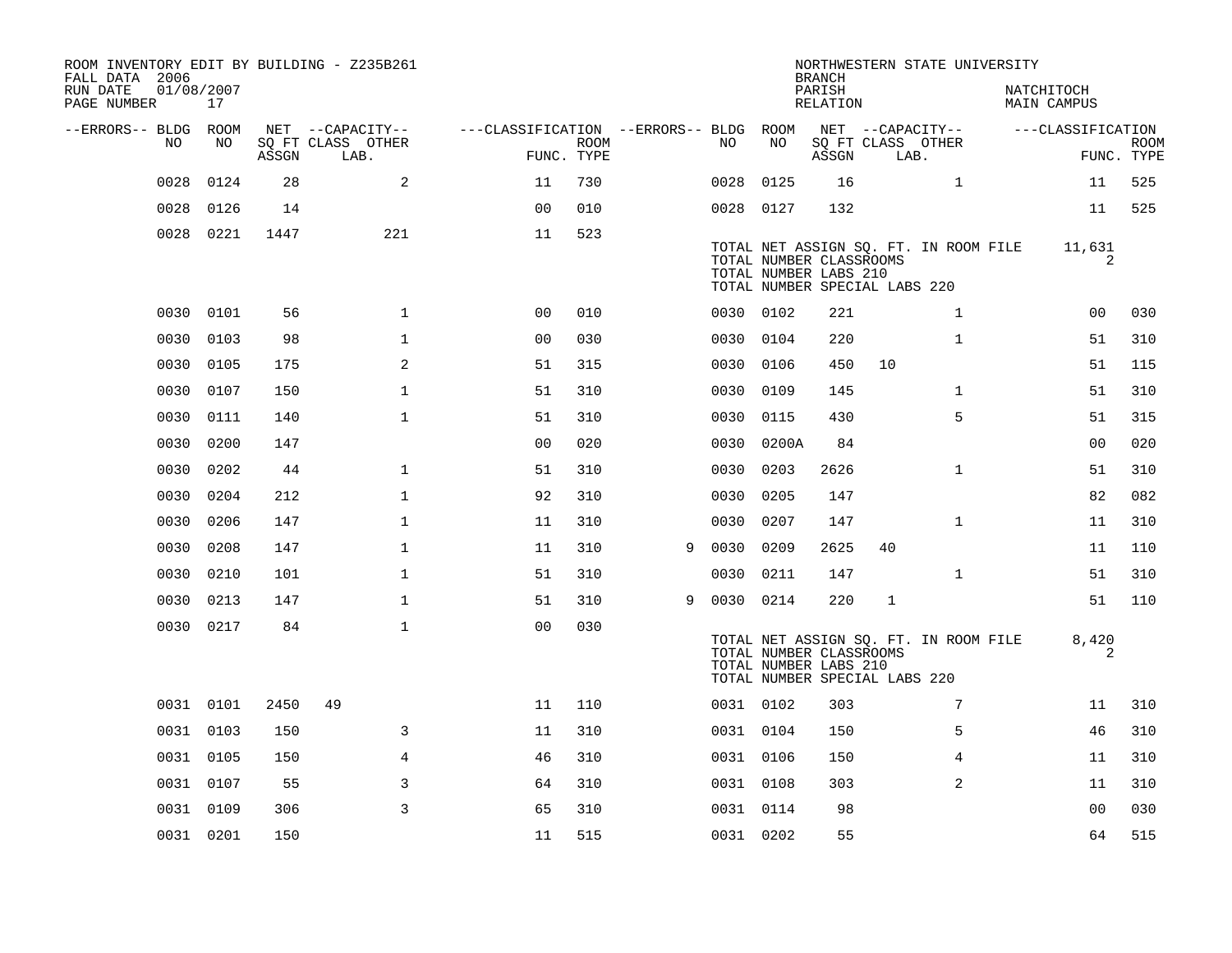| ROOM INVENTORY EDIT BY BUILDING - Z235B261<br>FALL DATA 2006 |                  |       |                           |              |                                        |      |           |      | <b>BRANCH</b>                                                                            |    | NORTHWESTERN STATE UNIVERSITY              |                                  |                           |
|--------------------------------------------------------------|------------------|-------|---------------------------|--------------|----------------------------------------|------|-----------|------|------------------------------------------------------------------------------------------|----|--------------------------------------------|----------------------------------|---------------------------|
| RUN DATE<br>PAGE NUMBER                                      | 01/08/2007<br>18 |       |                           |              |                                        |      |           |      | PARISH<br>RELATION                                                                       |    |                                            | NATCHITOCH<br><b>MAIN CAMPUS</b> |                           |
| --ERRORS-- BLDG ROOM                                         |                  |       | NET --CAPACITY--          |              | ---CLASSIFICATION --ERRORS-- BLDG ROOM |      |           |      |                                                                                          |    | NET --CAPACITY--                           | ---CLASSIFICATION                |                           |
| NO.                                                          | NO.              | ASSGN | SO FT CLASS OTHER<br>LAB. |              | FUNC. TYPE                             | ROOM | NO.       | NO   | ASSGN                                                                                    |    | SQ FT CLASS OTHER<br>LAB.                  |                                  | <b>ROOM</b><br>FUNC. TYPE |
| 0031                                                         | 0203             | 150   |                           | $\mathbf{1}$ | 11                                     | 730  | 0031 0204 |      | 822                                                                                      |    |                                            | 64                               | 730                       |
| 0031                                                         | 0205             | 150   |                           |              | 11                                     | 515  | 0031 0206 |      | 304                                                                                      |    | $\overline{2}$                             | 64                               | 310                       |
|                                                              | 0031 0207        | 150   |                           | 3            | 11                                     | 310  | 0031 0208 |      | 150                                                                                      |    | $\overline{4}$                             | 64                               | 515                       |
| 0031                                                         | 0209             | 767   | 25                        |              | 11                                     | 110  | 0031 0210 |      | 609                                                                                      | 17 |                                            | 65                               | 110                       |
| 0031                                                         | 0211             | 150   |                           | 5            | 11                                     | 310  | 0031 0212 |      | 459                                                                                      | 35 |                                            | 11                               | 110                       |
| 0031                                                         | 0213             | 150   |                           | 7            | 11                                     | 310  | 0031 0214 |      | 459                                                                                      | 22 |                                            | 11                               | 110                       |
|                                                              | 0031 0215        | 56    |                           |              | 64                                     | 515  | 0031 0217 |      | 306                                                                                      |    | 6                                          | 65                               | 220                       |
|                                                              | 0031 0219        | 150   | 8                         |              | 10                                     | 220  | 0031 0221 |      | 150<br>TOTAL NUMBER CLASSROOMS<br>TOTAL NUMBER LABS 210<br>TOTAL NUMBER SPECIAL LABS 220 |    | 8<br>TOTAL NET ASSIGN SQ. FT. IN ROOM FILE | 44<br>9,204<br>5<br>3            | 220                       |
| 0042                                                         | 0001             | 439   |                           |              | 0 <sub>0</sub>                         | 030  | 0042 0101 |      | 274                                                                                      |    |                                            | 00                               | 020                       |
|                                                              | 0042 0102        | 200   |                           | 70           | 0 <sub>0</sub>                         | 020  | 0042 0103 |      | 90                                                                                       |    |                                            | 0 <sub>0</sub>                   | 020                       |
| 0042                                                         | 0104             | 1141  |                           | $\mathbf{1}$ | 0 <sub>0</sub>                         | 020  | 0042 0105 |      | 90                                                                                       |    | $\mathbf{1}$                               | 0 <sub>0</sub>                   | 020                       |
| 0042                                                         | 0107             | 200   |                           |              | 0 <sub>0</sub>                         | 020  | 0042 0108 |      | 200                                                                                      |    |                                            | 0 <sub>0</sub>                   | 020                       |
| 0042                                                         | 0109             | 21    |                           |              | 11                                     | 730  | 0042      | 0110 | 192                                                                                      |    | $\mathbf{1}$                               | 11                               | 310                       |
| 0042                                                         | 0111             | 265   |                           | $\mathbf 1$  | 11                                     | 310  | 0042 0112 |      | 6                                                                                        |    | $\mathbf{1}$                               | 11                               | 310                       |
| 0042                                                         | 0113             | 403   | 10                        |              | 11                                     | 110  | 0042 0114 |      | 178                                                                                      |    |                                            | 11                               | 315                       |
| 0042                                                         | 0115             | 967   | 53                        |              | 11                                     | 110  | 0042 0116 |      | 19                                                                                       |    |                                            | 65                               | 115                       |
|                                                              | 0042 0117        | 92    |                           | 10           | 11                                     | 655  | 0042 0118 |      | 126                                                                                      |    | 5                                          | 65                               | 315                       |
|                                                              | 0042 0119        | 155   |                           | $\mathbf{1}$ | 11                                     | 310  | 0042 0120 |      | 443                                                                                      | 10 |                                            | 11                               | 110                       |
|                                                              | 0042 0121        | 176   |                           | $\mathbf 1$  | 11                                     | 310  | 0042 0122 |      | 162                                                                                      |    |                                            | 50                               | 650                       |
| 0042                                                         | 0123             | 746   | 20                        |              | 74                                     | 110  | 0042 0124 |      | 355                                                                                      | 10 |                                            | 74                               | 110                       |
|                                                              | 0042 0125        | 43    |                           |              | 0 <sub>0</sub>                         | 030  | 0042 0127 |      | 118                                                                                      |    |                                            | 00                               | 030                       |
| 0042                                                         | 0128             | 65    |                           |              | 0 <sub>0</sub>                         | 030  | 0042 0130 |      | 45                                                                                       |    |                                            | 0 <sub>0</sub>                   | 020                       |
| 0042                                                         | 0131             | 39    |                           |              | 0 <sub>0</sub>                         | 020  | 0042 0134 |      | 62                                                                                       |    |                                            | 0 <sub>0</sub>                   | 010                       |
|                                                              | 0042 0135        | 138   |                           |              | 63                                     | 315  | 0042 0136 |      | 422                                                                                      |    |                                            | 46                               | 350                       |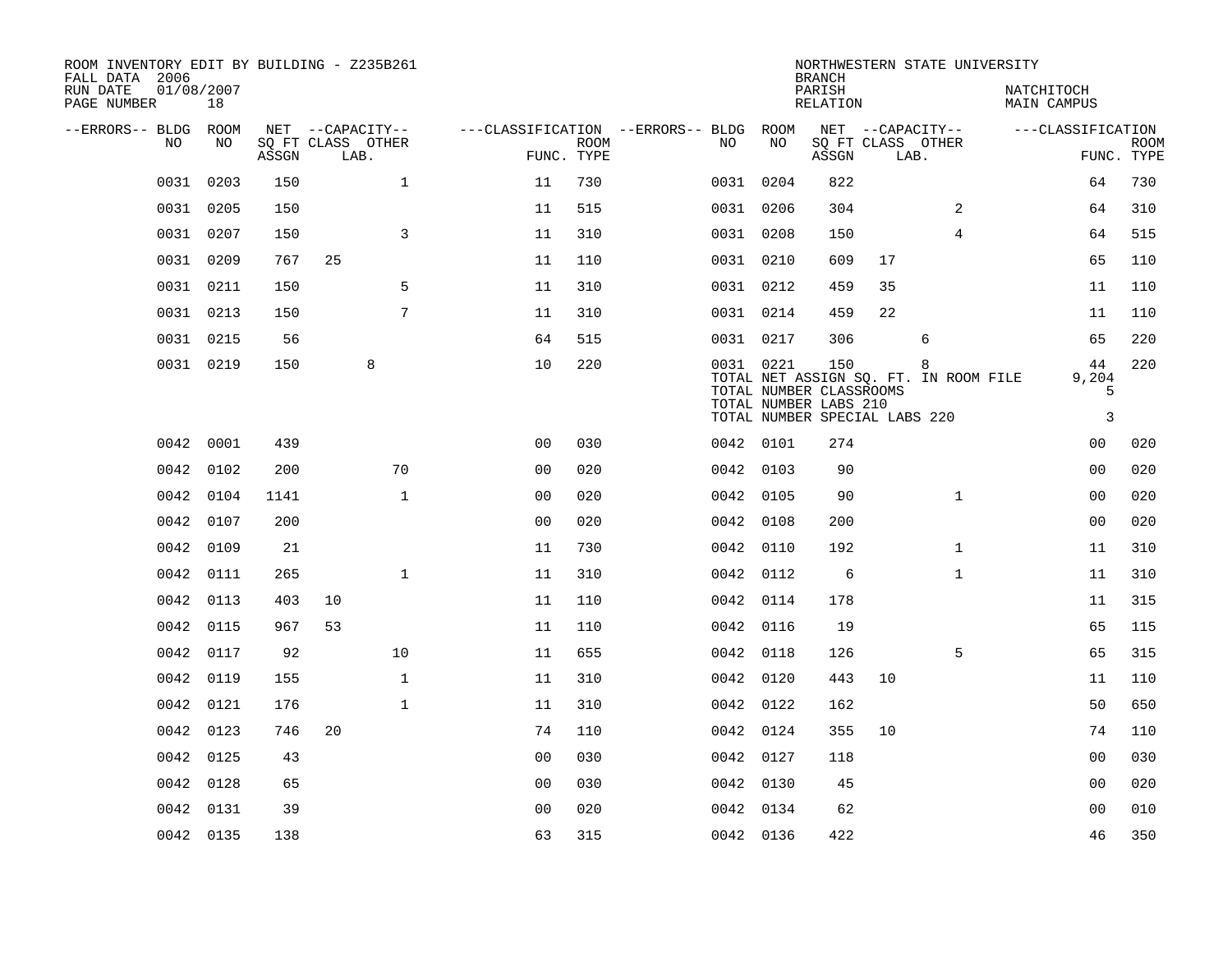| ROOM INVENTORY EDIT BY BUILDING - Z235B261<br>FALL DATA 2006 |                  |       |    |                           |                |                           |                                        |           |            | <b>BRANCH</b>                                                          |                   |      |              | NORTHWESTERN STATE UNIVERSITY    |                    |                           |
|--------------------------------------------------------------|------------------|-------|----|---------------------------|----------------|---------------------------|----------------------------------------|-----------|------------|------------------------------------------------------------------------|-------------------|------|--------------|----------------------------------|--------------------|---------------------------|
| RUN DATE<br>PAGE NUMBER                                      | 01/08/2007<br>19 |       |    |                           |                |                           |                                        |           |            | PARISH<br><b>RELATION</b>                                              |                   |      |              | NATCHITOCH<br><b>MAIN CAMPUS</b> |                    |                           |
| --ERRORS-- BLDG ROOM                                         |                  |       |    | NET --CAPACITY--          |                |                           | ---CLASSIFICATION --ERRORS-- BLDG ROOM |           |            |                                                                        | NET --CAPACITY--  |      |              |                                  | ---CLASSIFICATION  |                           |
| NO.                                                          | NO               | ASSGN |    | SQ FT CLASS OTHER<br>LAB. |                | <b>ROOM</b><br>FUNC. TYPE |                                        | NO        | NO         | ASSGN                                                                  | SQ FT CLASS OTHER | LAB. |              |                                  |                    | <b>ROOM</b><br>FUNC. TYPE |
| 0042                                                         | 0137             | 50    |    |                           | 0 <sub>0</sub> | 030                       |                                        |           | 0042 0138  | 164                                                                    |                   |      |              |                                  | 00                 | 030                       |
| 0042                                                         | 0140             | 10    |    |                           | 0 <sub>0</sub> | 030                       |                                        |           | 0042 0141  | 134                                                                    |                   |      | $\mathbf{1}$ |                                  | 46                 | 310                       |
| 0042                                                         | 0142             | 130   |    | $\mathbf{1}$              | 46             | 310                       |                                        | 0042 0143 |            | 101                                                                    |                   |      | $\mathbf{1}$ |                                  | 46                 | 310                       |
| 0042                                                         | 0144             | 10    |    |                           | 12             | 620                       |                                        |           | 0042 0145  | 555                                                                    | 27                |      |              |                                  | 11                 | 110                       |
| 0042                                                         | 0146             | 1071  | 72 |                           | 11             | 110                       |                                        | 0042 0147 |            | 133                                                                    |                   |      |              |                                  | 0 <sub>0</sub>     | 020                       |
| 0042                                                         | 0149             | 66    |    |                           | 0 <sub>0</sub> | 020                       |                                        |           | 0042 0150  | 450                                                                    |                   |      |              |                                  | 0 <sub>0</sub>     | 030                       |
| 0042                                                         | 0151             | 253   |    |                           | 0 <sub>0</sub> | 020                       |                                        | 0042 0201 |            | 1321                                                                   |                   |      |              |                                  | 0 <sub>0</sub>     | 020                       |
| 0042                                                         | 0202             | 173   |    | 2                         | 46             | 310                       |                                        |           | 0042 0203  | 122                                                                    |                   |      | $\mathbf{1}$ |                                  | 46                 | 310                       |
| 0042                                                         | 0204             | 1429  | 60 |                           | 11             | 110                       |                                        | 0042 0205 |            | 135                                                                    |                   |      | $\mathbf{1}$ |                                  | 46                 | 310                       |
| 0042                                                         | 0206             | 133   |    | $\mathbf 1$               | 46             | 310                       |                                        |           | 0042 0207  | 119                                                                    |                   |      | $\mathbf{1}$ |                                  | 46                 | 310                       |
| 0042                                                         | 0208             | 44    |    |                           | 0 <sub>0</sub> | 010                       |                                        | 0042 0209 |            | 40                                                                     |                   |      |              |                                  | 0 <sub>0</sub>     | 010                       |
| 0042                                                         | 0210             | 158   |    |                           | 0 <sub>0</sub> | 010                       |                                        |           | 0042 0211  | 52                                                                     |                   |      |              |                                  | 00                 | 030                       |
| 0042                                                         | 0212             | 11    |    |                           | 0 <sub>0</sub> | 030                       |                                        | 0042      | 0213       | 185                                                                    |                   |      |              |                                  | 00                 | 010                       |
| 0042                                                         | 0214             | 133   |    |                           | 0 <sub>0</sub> | 010                       |                                        |           | 0042 0215  | 157                                                                    |                   |      | $\mathbf{1}$ |                                  | 46                 | 310                       |
|                                                              | 0042 0217        | 130   |    | $\mathbf{1}$              | 46             | 310                       |                                        | 0042 0218 |            | 105                                                                    |                   |      | $\mathbf{1}$ |                                  | 46                 | 310                       |
| 0042                                                         | 0219             | 121   |    | $\mathbf{1}$              | 46             | 310                       |                                        | 0042 0220 |            | 128                                                                    |                   | 3    |              |                                  | 46                 | 250                       |
| 0042                                                         | 0221             | 717   | 48 |                           | 11             | 110                       |                                        | 0042 0222 |            | 441                                                                    | 24                |      |              |                                  | 11                 | 110                       |
| 0042                                                         | 0223             | 500   |    | 24                        | 11             | 220                       |                                        | 0042 0224 |            | 123                                                                    |                   |      | $\mathbf{1}$ |                                  | 46                 | 310                       |
| 0042                                                         | 0225             | 172   |    |                           | 0 <sub>0</sub> | 030                       |                                        |           | 0042 0226  | 59                                                                     |                   |      |              |                                  | 00                 | 030                       |
| 0042                                                         | 0227             | 626   | 30 |                           | 11             | 110                       |                                        |           | 0042 0228  | 72                                                                     |                   |      |              |                                  | 46                 | 255                       |
| 0042                                                         | 0229             | 62    |    |                           | 0 <sub>0</sub> | 030                       |                                        |           | 0042 0230  | 723                                                                    | 50                |      |              |                                  | 11                 | 110                       |
| 0042                                                         | 0231             | 54    |    |                           | 0 <sub>0</sub> | 010                       |                                        |           | 0042 0232  | 863                                                                    |                   | 30   |              |                                  | 11                 | 220                       |
|                                                              | 0042 0233        | 57    |    | 3                         | 44             | 410                       |                                        |           | 0042 0234  | 67<br>TOTAL NET ASSIGN SQ. FT. IN ROOM FILE<br>TOTAL NUMBER CLASSROOMS |                   |      |              |                                  | 44<br>13,808<br>12 | 420                       |
|                                                              |                  |       |    |                           |                |                           |                                        |           |            | TOTAL NUMBER LABS 210<br>TOTAL NUMBER SPECIAL LABS 220                 |                   |      |              |                                  | 2                  |                           |
|                                                              | 0043 0100        | 180   |    |                           | 0 <sub>0</sub> | 020                       |                                        |           | 0043 0100A | 475                                                                    |                   |      |              |                                  | 00                 | 020                       |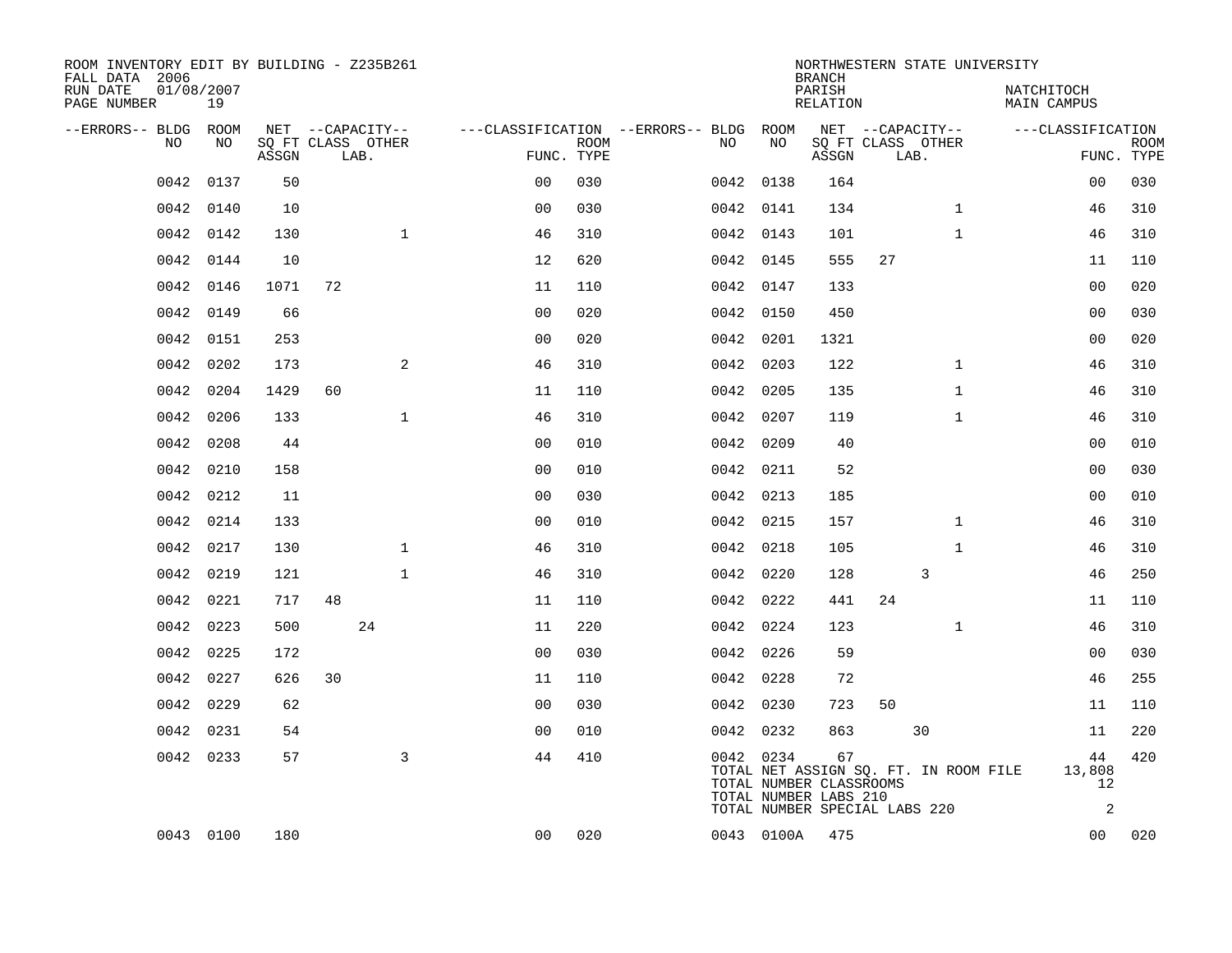| ROOM INVENTORY EDIT BY BUILDING - Z235B261<br>FALL DATA 2006 |                  |       |                           |                |                |                           |                                   |           | <b>BRANCH</b>             | NORTHWESTERN STATE UNIVERSITY |                                  |                           |
|--------------------------------------------------------------|------------------|-------|---------------------------|----------------|----------------|---------------------------|-----------------------------------|-----------|---------------------------|-------------------------------|----------------------------------|---------------------------|
| RUN DATE<br>PAGE NUMBER                                      | 01/08/2007<br>20 |       |                           |                |                |                           |                                   |           | PARISH<br><b>RELATION</b> |                               | NATCHITOCH<br><b>MAIN CAMPUS</b> |                           |
| --ERRORS-- BLDG                                              | ROOM             |       | NET --CAPACITY--          |                |                |                           | ---CLASSIFICATION --ERRORS-- BLDG | ROOM      |                           | NET --CAPACITY--              | ---CLASSIFICATION                |                           |
| NO                                                           | NO               | ASSGN | SQ FT CLASS OTHER<br>LAB. |                |                | <b>ROOM</b><br>FUNC. TYPE | NO                                | NO        | ASSGN                     | SQ FT CLASS OTHER<br>LAB.     |                                  | <b>ROOM</b><br>FUNC. TYPE |
| 0043                                                         | 0100B            | 210   |                           |                | 0 <sub>0</sub> | 020                       | 0043                              | 0100C     | 378                       |                               | 0 <sub>0</sub>                   | 020                       |
| 0043                                                         | 0100D            | 180   |                           |                | 0 <sub>0</sub> | 020                       | 0043                              | 0101      | 214                       |                               | 11                               | 650                       |
| 0043                                                         | 0101A            | 108   |                           |                | 0 <sub>0</sub> | 020                       | 0043                              | 0101B     | 46                        |                               | 00                               | 020                       |
| 0043                                                         | 0101C            | 40    |                           | $\mathbf 1$    | 0 <sub>0</sub> | 030                       | 0043                              | 0102      | 116                       | $\mathbf{1}$                  | 11                               | 310                       |
| 0043                                                         | 0103             | 561   | 11                        |                | 11             | 210                       | 0043                              | 0104      | 182                       | $\mathbf{1}$                  | 46                               | 310                       |
| 0043                                                         | 0105             | 219   |                           | $\overline{4}$ | 11             | 210                       | 0043                              | 0106      | 182                       | $\mathbf{1}$                  | 46                               | 310                       |
| 0043                                                         | 0106A            | 107   |                           | $\mathbf{1}$   | 11             | 310                       | 0043                              | 0106B     | 107                       | 8                             | 22                               | 250                       |
| 0043                                                         | 0107             | 1087  | 70                        |                | 11             | 110                       | 0043                              | 0107A     | 167                       | $\mathbf{1}$                  | 11                               | 310                       |
| 0043                                                         | 0107C            | 121   |                           | $\mathbf{1}$   | 11             | 310                       | 0043                              | 0107E     | 41                        |                               | 0 <sub>0</sub>                   | 020                       |
| 0043                                                         | 0108             | 272   |                           | $\mathbf 1$    | 46             | 310                       | 0043                              | 0109      | 170                       | $\mathbf{1}$                  | 46                               | 310                       |
| 0043                                                         | 0109A            | 170   |                           | $\mathbf{1}$   | 22             | 250                       | 0043                              | 0110      | 455                       | 4                             | 11                               | 720                       |
| 0043                                                         | 0111             | 425   |                           | 10             | 11             | 650                       | 0043                              | 0112      | 28                        |                               | 0 <sub>0</sub>                   | 010                       |
| 0043                                                         | 0113             | 435   | 35                        |                | 11             | 110                       | 0043                              | 0114      | 165                       | 5                             | 11                               | 650                       |
| 0043                                                         | 0115             | 227   |                           | $\mathbf{1}$   | 11             | 310                       | 0043                              | 0116      | 208                       | $\mathbf{1}$                  | 46                               | 310                       |
| 0043                                                         | 0116A            | 221   |                           | $\mathbf{1}$   | 22             | 250                       | 0043                              | 0117      | 340                       | 8                             | 11                               | 250                       |
| 0043                                                         | 0118             | 345   |                           | $\mathbf 1$    | 46             | 310                       | 0043                              | 0118A     | 333                       | 8                             | 46                               | 350                       |
| 0043                                                         | 0118B            | 165   |                           | $\mathbf{1}$   | 46             | 310                       | 0043                              | 0118C     | 304                       | 1                             | 11                               | 250                       |
| 0043                                                         | 0118D            | 28    |                           | $\mathbf 1$    | 11             | 315                       | 0043                              | 0118E     | 40                        |                               | 11                               | 655                       |
| 0043                                                         | 0119             | 450   | 11                        |                | 44             | 210                       | 0043                              | 0120      | 551                       | 35                            | 11                               | 110                       |
| 0043                                                         | 0121             | 113   |                           |                | 22             | 255                       | 0043                              | 0122      | 148                       | 3                             | 11                               | 650                       |
| 0043                                                         | 0123             |       | 1565 155                  |                | 11             | 110                       | 0043                              | 0124      | 773                       | 20                            | 11                               | 210                       |
| 0043                                                         | 0125             | 276   |                           |                | 0 <sub>0</sub> | 030                       | 0043                              | 0126      | 817                       | 20                            | 11                               | 210                       |
| 0043                                                         | 0126A            | 330   | 20                        |                | 11             | 215                       |                                   | 0043 0127 | 229                       | $\mathbf{1}$                  | 11                               | 310                       |
| 0043                                                         | 0128             | 104   |                           | $\mathbf{1}$   | 11             | 310                       | 0043                              | 0129      | 34                        |                               | 11                               | 315                       |
| 0043                                                         | 0130             | 102   |                           | $\mathbf{1}$   | 11             | 310                       | 0043                              | 0131      | 220                       | 15                            | 11                               | 680                       |
|                                                              | 0043 0133        | 26    |                           |                | 0 <sub>0</sub> | 020                       |                                   | 0043 0134 | 26                        |                               | 00                               | 010                       |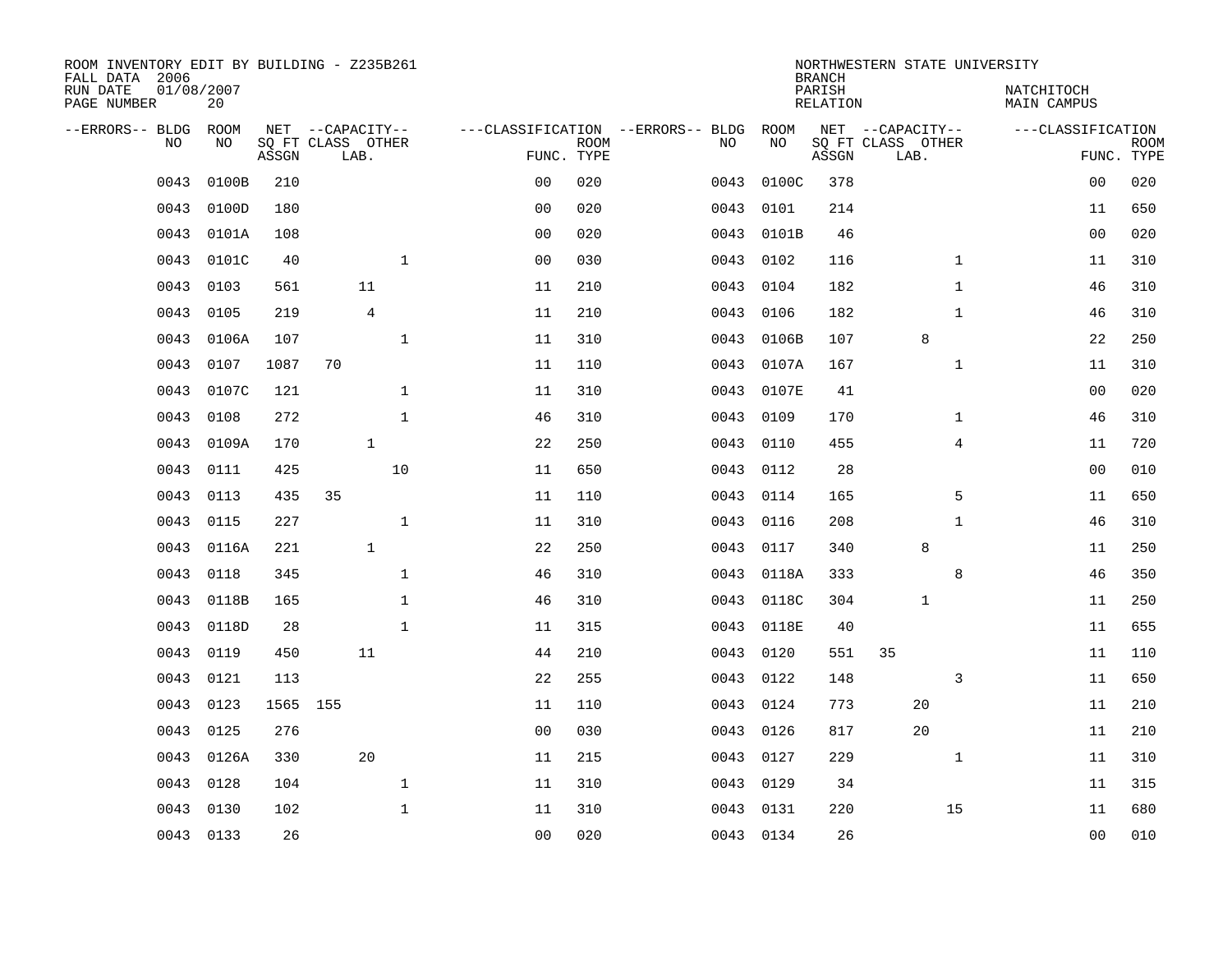| ROOM INVENTORY EDIT BY BUILDING - Z235B261<br>FALL DATA 2006 |                  |       |                           |                |             |                                   |            | <b>BRANCH</b>      | NORTHWESTERN STATE UNIVERSITY |              |                                  |                           |
|--------------------------------------------------------------|------------------|-------|---------------------------|----------------|-------------|-----------------------------------|------------|--------------------|-------------------------------|--------------|----------------------------------|---------------------------|
| RUN DATE<br>PAGE NUMBER                                      | 01/08/2007<br>21 |       |                           |                |             |                                   |            | PARISH<br>RELATION |                               |              | NATCHITOCH<br><b>MAIN CAMPUS</b> |                           |
| --ERRORS-- BLDG                                              | ROOM             |       | NET --CAPACITY--          |                |             | ---CLASSIFICATION --ERRORS-- BLDG | ROOM       |                    | NET --CAPACITY--              |              | ---CLASSIFICATION                |                           |
| N <sub>O</sub>                                               | NO.              | ASSGN | SO FT CLASS OTHER<br>LAB. | FUNC. TYPE     | <b>ROOM</b> | NO.                               | NO         | ASSGN              | SQ FT CLASS OTHER<br>LAB.     |              |                                  | <b>ROOM</b><br>FUNC. TYPE |
| 0043                                                         | 0135             | 64    |                           | 0 <sub>0</sub> | 020         | 0043                              | 0136       | 106                |                               |              | 00                               | 020                       |
| 0043                                                         | 0137             | 261   |                           | 65             | 730         | 0043                              | 0200       | 240                |                               |              | 0 <sub>0</sub>                   | 020                       |
| 0043                                                         | 0200A            | 1654  |                           | 0 <sub>0</sub> | 020         | 0043                              | 0200B      | 223                |                               |              | 0 <sub>0</sub>                   | 020                       |
| 0043                                                         | 0200C            | 171   |                           | 0 <sub>0</sub> | 020         | 0043                              | 0200D      | 252                |                               |              | 0 <sub>0</sub>                   | 020                       |
| 0043                                                         | 0201             | 173   |                           | 00             | 020         | 0043                              | 0201A      | 39                 |                               | $\mathbf{1}$ | 11                               | 650                       |
| 0043                                                         | 0201B            | 138   |                           | 0 <sub>0</sub> | 020         | 0043                              | 0201C      | 72                 |                               |              | 11                               | 115                       |
| 0043                                                         | 0201D            | 46    |                           | 0 <sub>0</sub> | 020         | 0043                              | 0202       | 299                | 6                             |              | 11                               | 210                       |
| 0043                                                         | 0203             | 105   | 2                         | 11             | 310         | 0043                              | 0204       | 637                | 14                            |              | 11                               | 210                       |
| 0043                                                         | 0205             | 156   | $\mathbf{1}$              | 11             | 310         | 0043                              | 0206       | 1190               | 30                            |              | 11                               | 210                       |
| 0043                                                         | 0207             | 225   | $\overline{4}$            | 11             | 250         | 0043                              | 0207A      | 23                 |                               |              | 11                               | 315                       |
| 0043                                                         | 0208             | 1232  | 30                        | 11             | 210         | 0043                              | 0209       | 1139               | 30                            |              | 11                               | 210                       |
| 0043                                                         | 0210             | 147   |                           | 11             | 730         | 0043                              | 0210A      | 587                |                               |              | 11                               | 730                       |
| 0043                                                         | 0210B            | 156   |                           | 11             | 730         | 0043                              | 0211       | 200                |                               |              | 11                               | 215                       |
| 0043                                                         | 0212             | 1190  | 30                        | 11             | 210         | 0043                              | 0213       | 156                |                               | 3            | 11                               | 650                       |
| 0043                                                         | 0213A            | 34    |                           | 11             | 665         | 0043                              | 0215       | 445                | 20                            |              | 11                               | 210                       |
| 0043                                                         | 0216             | 212   |                           | 11             | 215         | 0043                              | 0217       | 150                |                               | $\mathbf{1}$ | 46                               | 310                       |
| 0043                                                         | 0217A            | 143   | $\mathbf{1}$              | 46             | 250         | 0043                              | 0219       | 435                | 15                            |              | 44                               | 210                       |
| 0043                                                         | 0220             | 64    |                           | 11             | 215         | 0043                              | 0221       | 141                |                               | $\mathbf{1}$ | 46                               | 310                       |
| 0043                                                         | 0222             | 39    |                           | 11             | 115         | 0043                              | 0223       | 169                |                               |              | 11                               | 650                       |
| 0043                                                         | 0225             | 212   |                           | 11             | 215         | 0043                              | 0226       | 385                | 20                            |              | 22                               | 250                       |
| 0043                                                         | 0227             | 1303  | 25                        | 11             | 210         | 0043                              | 0227A      | 352                | 7                             |              | 11                               | 250                       |
| 0043                                                         | 0228             | 160   |                           | 11             | 215         | 0043                              | 0229       | 201                |                               |              | 11                               | 215                       |
| 0043                                                         | 0230             | 226   |                           | 0 <sub>0</sub> | 020         | 0043                              | 0231       | 959                | 58                            |              | 11                               | 110                       |
| 0043                                                         | 0232             | 244   |                           | 0 <sub>0</sub> | 020         | 0043                              | 0233       | 35                 |                               |              | 0 <sub>0</sub>                   | 010                       |
| 0043                                                         | 0234             | 30    |                           | 11             | 215         | 0043                              | 0300       | 104                |                               |              | 0 <sub>0</sub>                   | 020                       |
|                                                              | 0043 0300A       | 144   |                           | 0 <sub>0</sub> | 020         |                                   | 0043 0300B | 75                 |                               |              | 0 <sub>0</sub>                   | 030                       |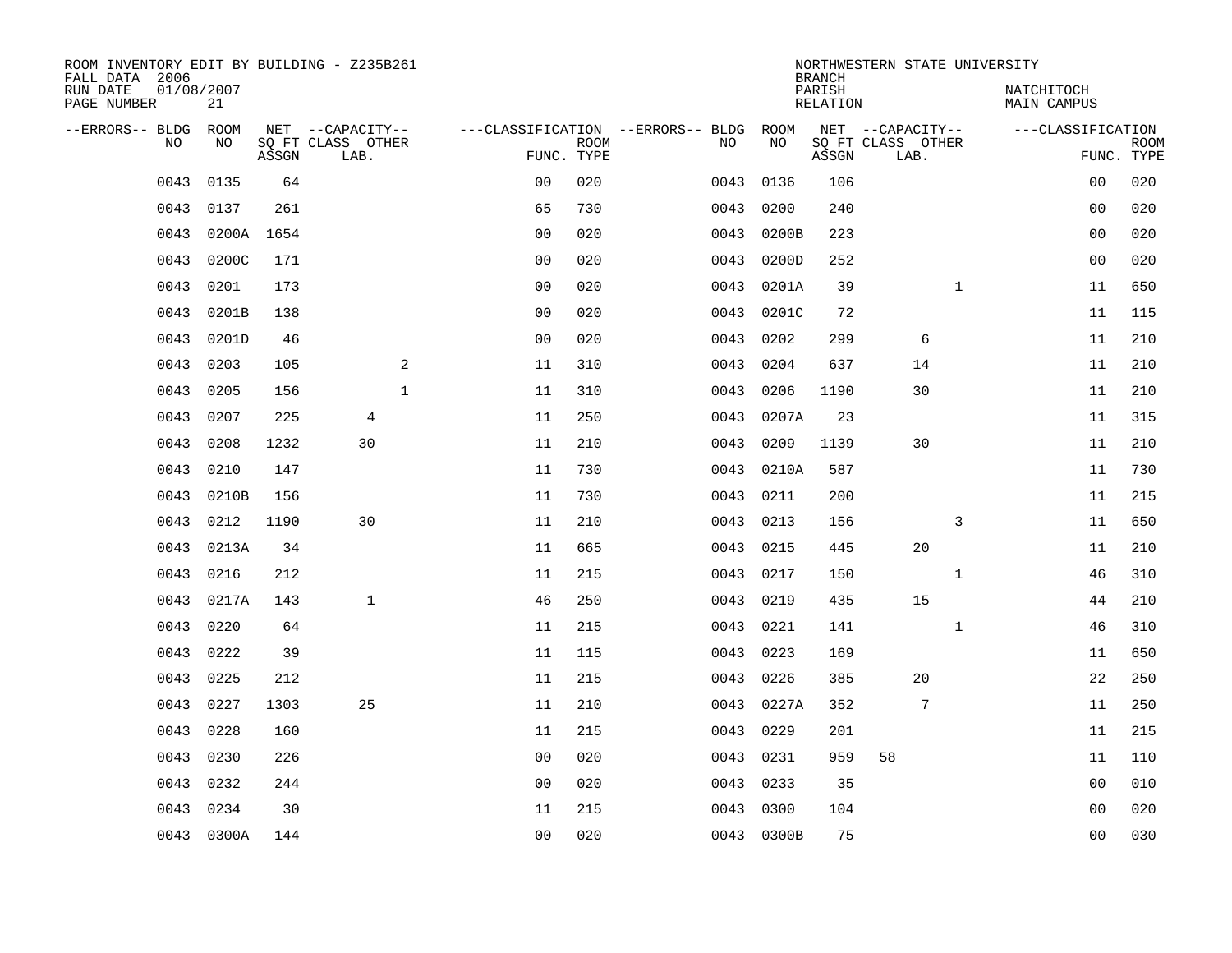| ROOM INVENTORY EDIT BY BUILDING - Z235B261<br>FALL DATA 2006<br>RUN DATE<br>PAGE NUMBER | 01/08/2007<br>22 |       |              |                           |                                        |      |   |           |    | <b>BRANCH</b><br>PARISH<br>RELATION                                               |    | NORTHWESTERN STATE UNIVERSITY         | NATCHITOCH | <b>MAIN CAMPUS</b> |                           |
|-----------------------------------------------------------------------------------------|------------------|-------|--------------|---------------------------|----------------------------------------|------|---|-----------|----|-----------------------------------------------------------------------------------|----|---------------------------------------|------------|--------------------|---------------------------|
| --ERRORS-- BLDG ROOM                                                                    |                  |       |              | NET --CAPACITY--          | ---CLASSIFICATION --ERRORS-- BLDG ROOM |      |   |           |    |                                                                                   |    | NET --CAPACITY--                      |            | ---CLASSIFICATION  |                           |
| NO                                                                                      | NO               | ASSGN |              | SQ FT CLASS OTHER<br>LAB. | FUNC. TYPE                             | ROOM |   | NO        | NO | ASSGN                                                                             |    | SQ FT CLASS OTHER<br>LAB.             |            |                    | <b>ROOM</b><br>FUNC. TYPE |
| 0043                                                                                    | 0301             | 46    |              |                           | 0 <sub>0</sub>                         | 020  |   | 0043 0302 |    | 176                                                                               |    | $\mathbf{1}$                          |            | 11                 | 310                       |
|                                                                                         | 0043 0303        | 1406  |              |                           | 0 <sub>0</sub>                         | 030  |   |           |    |                                                                                   |    |                                       |            |                    |                           |
|                                                                                         |                  |       |              |                           |                                        |      |   |           |    | TOTAL NUMBER CLASSROOMS<br>TOTAL NUMBER LABS 210<br>TOTAL NUMBER SPECIAL LABS 220 |    | TOTAL NET ASSIGN SQ. FT. IN ROOM FILE |            | 26,226<br>5<br>14  |                           |
|                                                                                         | 0044 0101        | 50    |              |                           | 0 <sub>0</sub>                         | 020  |   | 0044 0102 |    | 78                                                                                |    |                                       |            | 00                 | 020                       |
| 9                                                                                       | 0044 0104        | 259   | $\mathbf{1}$ |                           | 11                                     | 110  |   | 0044 0106 |    | 90                                                                                |    | 25                                    |            | 00                 | 020                       |
|                                                                                         | 0044 0109        | 1035  |              |                           | 0 <sub>0</sub>                         | 020  |   | 0044 0111 |    | 48                                                                                |    |                                       |            | 0 <sub>0</sub>     | 020                       |
|                                                                                         | 0044 0113        | 30    |              |                           | 0 <sub>0</sub>                         | 020  |   | 0044 0114 |    | 90                                                                                |    |                                       |            | 65                 | 650                       |
| 0044                                                                                    | 0115             | 49    |              | 10                        | 0 <sub>0</sub>                         | 030  |   | 0044 0116 |    | 156                                                                               |    |                                       |            | 0 <sub>0</sub>     | 030                       |
|                                                                                         | 0044 0117        | 462   | 30           |                           | 11                                     | 110  |   | 0044 0118 |    | 35                                                                                |    |                                       |            | 63                 | 355                       |
|                                                                                         | 0044 0119        | 713   |              | 40                        | 44                                     | 210  |   | 0044 0120 |    | 97                                                                                |    | 10 <sup>°</sup>                       |            | 44                 | 715                       |
|                                                                                         | 0044 0121        | 72    |              |                           | 46                                     | 315  |   | 0044 0122 |    | 190                                                                               |    | $\mathbf{1}$                          |            | 46                 | 310                       |
|                                                                                         | 0044 0123        | 20    |              |                           | 46                                     | 315  |   | 0044 0124 |    | 179                                                                               |    | $\mathbf{1}$                          |            | 46                 | 310                       |
|                                                                                         | 0044 0126        | 208   |              |                           | 0 <sub>0</sub>                         | 020  |   | 0044 0127 |    | 50                                                                                |    |                                       |            | 46                 | 315                       |
|                                                                                         | 0044 0128        | 139   |              | $\mathbf 1$               | 46                                     | 310  |   | 0044 0129 |    | 21                                                                                |    |                                       |            | 46                 | 315                       |
|                                                                                         | 0044 0130        | 147   |              | $\mathbf{1}$              | 46                                     | 310  |   | 0044 0131 |    | 21                                                                                |    |                                       |            | 46                 | 315                       |
|                                                                                         | 0044 0132        | 271   |              | $\mathbf{1}$              | 46                                     | 310  | 9 | 0044 0133 |    | 522                                                                               | 10 |                                       |            | 11                 | 110                       |
|                                                                                         | 0044 0134        | 132   |              |                           | 46                                     | 315  |   | 0044 0135 |    | 56                                                                                |    |                                       |            | 0 <sub>0</sub>     | 020                       |
|                                                                                         | 0044 0136        | 22    |              |                           | 12                                     | 620  |   | 0044 0137 |    | 104                                                                               |    |                                       |            | 0 <sub>0</sub>     | 030                       |
|                                                                                         | 0044 0138        | 174   |              |                           | 0 <sub>0</sub>                         | 030  |   | 0044 0139 |    | 17                                                                                |    |                                       |            | 0 <sub>0</sub>     | 010                       |
|                                                                                         | 0044 0140        | 208   |              |                           | 0 <sub>0</sub>                         | 020  |   | 0044 0141 |    | 73                                                                                |    |                                       |            | 46                 | 315                       |
|                                                                                         | 0044 0142        | 200   |              | $\mathbf 1$               | 46                                     | 310  |   | 0044 0143 |    | 23                                                                                |    |                                       |            | 46                 | 315                       |
|                                                                                         | 0044 0144        | 193   |              | $\mathbf{1}$              | 46                                     | 310  |   | 0044 0145 |    | 16                                                                                |    |                                       |            | 46                 | 315                       |
|                                                                                         | 0044 0146        | 990   | 78           |                           | 11                                     | 110  |   | 0044 0147 |    | 18                                                                                |    |                                       |            | 0 <sub>0</sub>     | 030                       |
|                                                                                         | 0044 0148        | 353   |              | 10                        | 46                                     | 350  |   | 0044 0149 |    | 11                                                                                |    |                                       |            | 63                 | 255                       |
|                                                                                         | 0044 0150        | 23    |              |                           | 12                                     | 620  |   | 0044 0151 |    | 448                                                                               | 30 |                                       |            | 12                 | 110                       |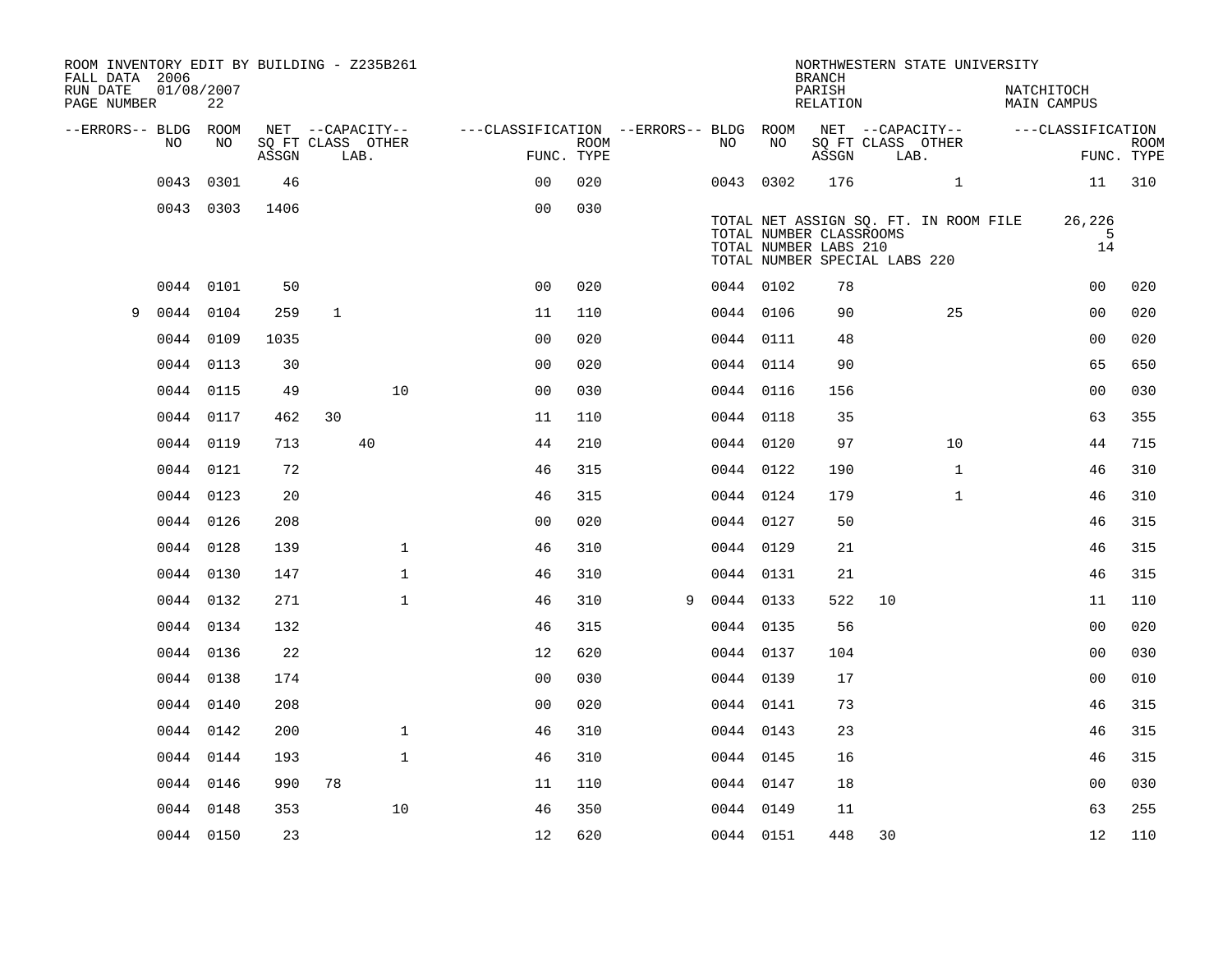| ROOM INVENTORY EDIT BY BUILDING - Z235B261<br>FALL DATA 2006 |                  |       |                           |                |      |                                        |           | <b>BRANCH</b>                                           |                                     | NORTHWESTERN STATE UNIVERSITY         |                                  |                                       |                           |
|--------------------------------------------------------------|------------------|-------|---------------------------|----------------|------|----------------------------------------|-----------|---------------------------------------------------------|-------------------------------------|---------------------------------------|----------------------------------|---------------------------------------|---------------------------|
| RUN DATE<br>PAGE NUMBER                                      | 01/08/2007<br>23 |       |                           |                |      |                                        |           | PARISH<br>RELATION                                      |                                     |                                       | NATCHITOCH<br><b>MAIN CAMPUS</b> |                                       |                           |
| --ERRORS-- BLDG ROOM                                         |                  |       | NET --CAPACITY--          |                |      | ---CLASSIFICATION --ERRORS-- BLDG ROOM |           |                                                         |                                     | NET --CAPACITY--                      | ---CLASSIFICATION                |                                       |                           |
| NO                                                           | NO               | ASSGN | SO FT CLASS OTHER<br>LAB. | FUNC. TYPE     | ROOM | NO                                     | NO        | ASSGN                                                   | SO FT CLASS OTHER<br>LAB.           |                                       |                                  |                                       | <b>ROOM</b><br>FUNC. TYPE |
|                                                              | 0044 0152        | 366   |                           | 0 <sub>0</sub> | 030  | 0044 0153                              |           | 193                                                     |                                     |                                       |                                  | 0 <sub>0</sub>                        | 020                       |
|                                                              | 0044 0201        | 855   |                           | 0 <sub>0</sub> | 020  | 0044 0202                              |           | 45                                                      |                                     |                                       |                                  | 0 <sub>0</sub>                        | 020                       |
|                                                              | 0044 0203        | 132   | 20                        | 51             | 655  | 0044 0204                              |           | 467                                                     |                                     | 20                                    |                                  | 12                                    | 630                       |
|                                                              | 0044 0205        | 1057  | 20                        | 11             | 635  | 0044 0206                              |           | 102                                                     |                                     |                                       |                                  | 0 <sub>0</sub>                        | 020                       |
|                                                              | 0044 0207        | 102   |                           | 11             | 635  | 0044 0208                              |           | 523                                                     |                                     | 36                                    |                                  | 11                                    | 210                       |
|                                                              | 0044 0209        | 85    | $\mathbf{1}$              | 11             | 315  | 0044 0210                              |           | 191                                                     |                                     | $\mathbf{1}$                          |                                  | 46                                    | 310                       |
|                                                              | 0044 0211        | 24    |                           | 46             | 315  | 0044 0212                              |           | 188                                                     |                                     | $\mathbf{1}$                          |                                  | 46                                    | 310                       |
|                                                              | 0044 0213        | 26    |                           | 46             | 315  | 0044 0214                              |           | 40                                                      |                                     |                                       |                                  | 46                                    | 315                       |
|                                                              | 0044 0215        | 190   | $\mathbf{1}$              | 46             | 310  | 0044 0216                              |           | 20                                                      |                                     |                                       |                                  | 46                                    | 315                       |
|                                                              | 0044 0217        | 56    |                           | 0 <sub>0</sub> | 020  | 0044 0218                              |           | 53                                                      |                                     |                                       |                                  | 0 <sub>0</sub>                        | 030                       |
|                                                              | 0044 0219        | 128   |                           | 0 <sub>0</sub> | 030  | 0044 0220                              |           | 217                                                     |                                     |                                       |                                  | 0 <sub>0</sub>                        | 020                       |
|                                                              | 0044 0221        | 21    |                           | 12             | 620  | 0044 0224                              |           | 17                                                      |                                     |                                       |                                  | 0 <sub>0</sub>                        | 010                       |
|                                                              | 0044 0225        | 1407  | 30                        | 46             | 220  | 0044 0226                              |           | 40                                                      |                                     |                                       |                                  | 11                                    | 225                       |
|                                                              | 0044 0227        | 40    |                           | 0 <sub>0</sub> | 010  | 0044 0228                              |           | 543                                                     | 36                                  |                                       |                                  | 11                                    | 110                       |
|                                                              | 0044 0229        | 12    |                           | 0 <sub>0</sub> | 030  |                                        | 0044 0230 | 654<br>TOTAL NUMBER CLASSROOMS<br>TOTAL NUMBER LABS 210 | 44<br>TOTAL NUMBER SPECIAL LABS 220 | TOTAL NET ASSIGN SQ. FT. IN ROOM FILE | 11,482                           | 11<br>7<br>$\sqrt{2}$<br>$\mathbf{1}$ | 110                       |
|                                                              | 0046 0100        | 3134  |                           | 64             | 730  | 0046 0101                              |           | 137                                                     |                                     |                                       |                                  | 64                                    | 730                       |
| 0046                                                         | 0102             | 137   |                           | 64             | 730  | 0046 0103                              |           | 45                                                      |                                     | $\mathbf{1}$                          |                                  | 0 <sub>0</sub>                        | 030                       |
|                                                              | 0046 0104        | 31    |                           | 64             | 730  | 0046 0105                              |           | 411                                                     |                                     |                                       |                                  | 64                                    | 730                       |
| 0046                                                         | 0106             | 1868  |                           | 64             | 730  | 0046 0200                              |           | 390                                                     |                                     | $\mathbf{1}$                          |                                  | 64                                    | 310                       |
| 0046                                                         | 0201             | 499   |                           | 64             | 730  | 0046 0202                              |           | 5074                                                    |                                     |                                       |                                  | 64                                    | 730                       |
| 0046                                                         | 0203             | 168   |                           | 64             | 730  | 0046 0204                              |           | 66                                                      |                                     |                                       |                                  | 64                                    | 730                       |
| 0046                                                         | 0205             | 27    |                           | 64             | 730  | 0046 0206                              |           | 83                                                      |                                     |                                       |                                  | 64                                    | 730                       |
|                                                              | 0046 0207        | 580   |                           | 64             | 745  |                                        |           |                                                         |                                     | TOTAL NET ASSIGN SQ. FT. IN ROOM FILE | 12,605                           |                                       |                           |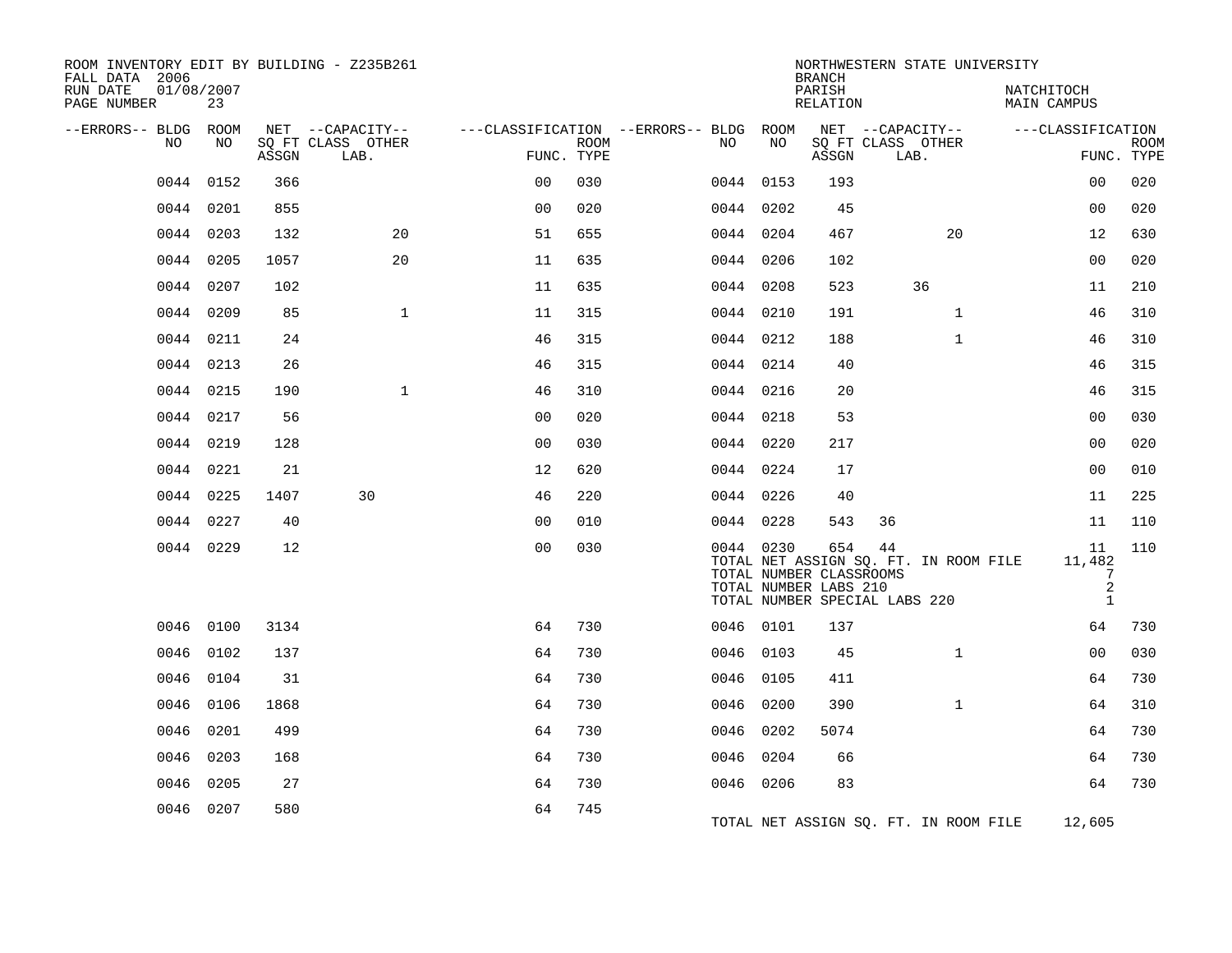| ROOM INVENTORY EDIT BY BUILDING - Z235B261<br>FALL DATA 2006<br>RUN DATE | 01/08/2007 |       |                                       |                                                         |            |           |                                                                                   | <b>BRANCH</b><br>PARISH |      | NORTHWESTERN STATE UNIVERSITY         | NATCHITOCH        |                           |
|--------------------------------------------------------------------------|------------|-------|---------------------------------------|---------------------------------------------------------|------------|-----------|-----------------------------------------------------------------------------------|-------------------------|------|---------------------------------------|-------------------|---------------------------|
| PAGE NUMBER                                                              | 24         |       |                                       |                                                         |            |           |                                                                                   | RELATION                |      |                                       | MAIN CAMPUS       |                           |
| --ERRORS-- BLDG ROOM<br>NO                                               | NO         |       | NET --CAPACITY--<br>SQ FT CLASS OTHER | ---CLASSIFICATION --ERRORS-- BLDG ROOM NET --CAPACITY-- | ROOM       | NO .      | NO                                                                                |                         | LAB. | SQ FT CLASS OTHER                     | ---CLASSIFICATION | <b>ROOM</b><br>FUNC. TYPE |
|                                                                          |            | ASSGN | LAB.                                  |                                                         | FUNC. TYPE |           | TOTAL NUMBER CLASSROOMS<br>TOTAL NUMBER LABS 210<br>TOTAL NUMBER SPECIAL LABS 220 | ASSGN                   |      |                                       |                   |                           |
|                                                                          | 0047 0001  | 285   | $\mathbf{1}$                          | 65                                                      | 310        | 0047 0002 |                                                                                   | 337                     |      | 22                                    | 65                | 650                       |
|                                                                          | 0047 0007  | 2813  |                                       | 65                                                      | 745        | 0047 0008 |                                                                                   | 1427                    |      |                                       | 65                | 745                       |
|                                                                          | 0047 0026  | 140   |                                       | 0 <sub>0</sub>                                          | 020        | 0047 0027 |                                                                                   | 103                     |      |                                       | 0 <sub>0</sub>    | 020                       |
|                                                                          | 0047 0028  | 84    |                                       | 0 <sub>0</sub>                                          | 030        | 0047 0029 |                                                                                   | 37                      |      |                                       | 0 <sub>0</sub>    | 010                       |
|                                                                          | 0047 0030  | 74    |                                       | 0 <sub>0</sub>                                          | 030        |           | TOTAL NUMBER CLASSROOMS<br>TOTAL NUMBER LABS 210<br>TOTAL NUMBER SPECIAL LABS 220 |                         |      | TOTAL NET ASSIGN SQ. FT. IN ROOM FILE | 4,862             |                           |
|                                                                          | 005A 0100  | 74    | $\mathbf{1}$                          | 63                                                      | 310        |           | 005A 0100A                                                                        | 44                      |      | $\mathbf{1}$                          | 63                | 725                       |
|                                                                          | 005A 0100B | 428   | 15                                    | 63                                                      | 725        |           | TOTAL NUMBER CLASSROOMS<br>TOTAL NUMBER LABS 210<br>TOTAL NUMBER SPECIAL LABS 220 |                         |      | TOTAL NET ASSIGN SQ. FT. IN ROOM FILE | 546               |                           |
|                                                                          | 0050 0100  | 943   |                                       | 0 <sub>0</sub>                                          | 020        | 0050 0101 |                                                                                   | 127                     |      | $\mathbf{1}$                          | 46                | 310                       |
|                                                                          | 0050 0101A | 138   | $\mathbf{1}$                          | 46                                                      | 310        |           | 0050 0101B                                                                        | 24                      |      |                                       | 11                | 315                       |
|                                                                          | 0050 0101C | 18    |                                       | 0 <sub>0</sub>                                          | 030        |           | 0050 0101D                                                                        | 44                      |      |                                       | 11                | 315                       |
|                                                                          | 0050 0102  | 20    |                                       | 0 <sub>0</sub>                                          | 010        | 0050 0103 |                                                                                   | 147                     |      | $\mathbf{1}$                          | 11                | 310                       |
| 0050                                                                     | 0103A      | 12    |                                       | 11                                                      | 315        | 0050      | 0104                                                                              | 2704                    |      | 80                                    | 11                | 210                       |
| 0050                                                                     | 0104A      | 204   |                                       | 0 <sub>0</sub>                                          | 030        |           | 0050 0104B                                                                        | 74                      |      |                                       | 11                | 215                       |
| 0050                                                                     | 0104C      | 193   |                                       | 11                                                      | 215        |           | 0050 0104D                                                                        | 64                      |      |                                       | 11                | 215                       |
| 0050<br>9                                                                | 0105       | 2470  | 24                                    | 11                                                      | 110        |           | 0050 0105A                                                                        | 100                     |      | $\mathbf{1}$                          | 11                | 310                       |
| 0050                                                                     | 0105B      | 127   |                                       | 11                                                      | 215        | 0050      | 0105C                                                                             | 140                     |      |                                       | 11                | 215                       |
|                                                                          | 0050 0105D | 171   |                                       | 11                                                      | 215        | 0050 0106 |                                                                                   | 139                     |      |                                       | 11                | 215                       |
|                                                                          | 0050 0107  | 875   | 18                                    | 11                                                      | 210        |           | 0050 0107A                                                                        | 136                     |      |                                       | 11                | 215                       |
| 0050                                                                     | 0107B      | 266   |                                       | 11                                                      | 215        |           | 0050 0107C                                                                        | 84                      |      |                                       | 11                | 215                       |
|                                                                          | 0050 0108  | 2694  | 35                                    | 45                                                      | 720        |           | 0050 0108A                                                                        | 72                      |      | $\mathbf{1}$                          | 11                | 310                       |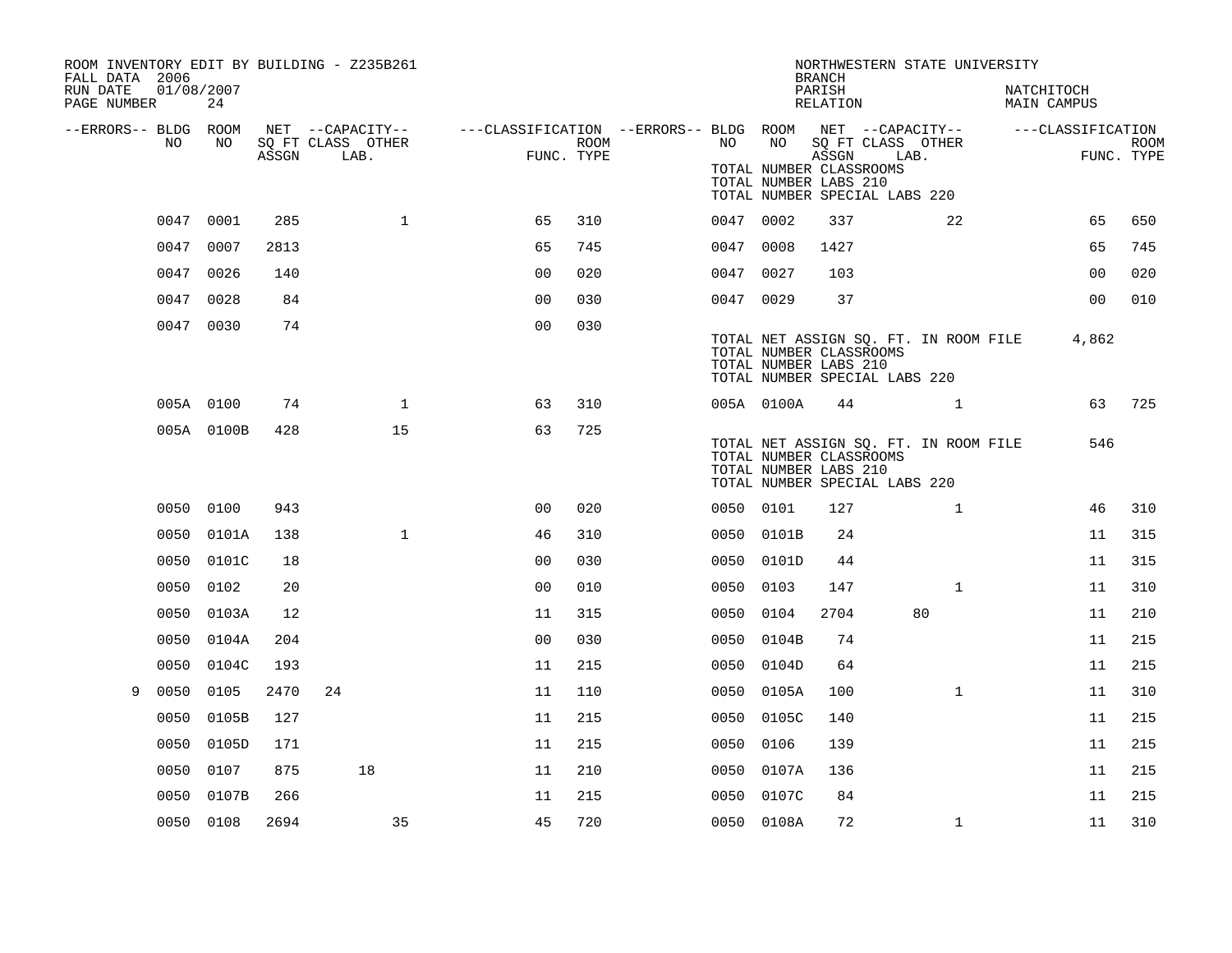| ROOM INVENTORY EDIT BY BUILDING - Z235B261<br>FALL DATA 2006 |                  |       |                           |                                   |             |           |                  | <b>BRANCH</b>                                          | NORTHWESTERN STATE UNIVERSITY                                          |                           |                           |
|--------------------------------------------------------------|------------------|-------|---------------------------|-----------------------------------|-------------|-----------|------------------|--------------------------------------------------------|------------------------------------------------------------------------|---------------------------|---------------------------|
| RUN DATE<br>PAGE NUMBER                                      | 01/08/2007<br>25 |       |                           |                                   |             |           |                  | PARISH<br>RELATION                                     |                                                                        | NATCHITOCH<br>MAIN CAMPUS |                           |
| --ERRORS-- BLDG                                              | ROOM             |       | NET --CAPACITY--          | ---CLASSIFICATION --ERRORS-- BLDG |             |           | ROOM             |                                                        | NET --CAPACITY--                                                       | ---CLASSIFICATION         |                           |
| NO                                                           | NO               | ASSGN | SQ FT CLASS OTHER<br>LAB. | FUNC. TYPE                        | <b>ROOM</b> | NO        | NO               | ASSGN                                                  | SQ FT CLASS OTHER<br>LAB.                                              |                           | <b>ROOM</b><br>FUNC. TYPE |
| 0050                                                         | 0108B            | 144   |                           | 11                                | 725         | 0050      | 0108C            | 72                                                     |                                                                        | 11                        | 725                       |
| 0050                                                         | 0108D            | 72    |                           | 11                                | 725         | 0050      | 0109             | 206                                                    |                                                                        | 00                        | 030                       |
| 0050                                                         | 0110             | 31    |                           | 0 <sub>0</sub>                    | 010         | 0050      | 0111             | 134                                                    |                                                                        | 0 <sub>0</sub>            | 030                       |
| 0050                                                         | 0112             | 356   | 23                        | 11                                | 720         |           | 0050 0112A       | 35                                                     |                                                                        | 11                        | 115                       |
| 0050                                                         | 0113             | 528   | 35                        | 11                                | 720         | 0050 0114 |                  | 99<br>TOTAL NUMBER CLASSROOMS<br>TOTAL NUMBER LABS 210 | TOTAL NET ASSIGN SQ. FT. IN ROOM FILE<br>TOTAL NUMBER SPECIAL LABS 220 | 11<br>12,107<br>1<br>2    | 315                       |
|                                                              | 0052 0100N 8410  |       |                           | 0 <sup>0</sup>                    | 020         |           | 0052 0100R 27955 |                                                        | 25                                                                     | 55                        | 650                       |
| 0052                                                         | 0121A            | 186   |                           | 55                                | 660         | 0052      | 0121B            | 186                                                    |                                                                        | 55                        | 660                       |
| 0052                                                         | 0132C 1801       |       | 90                        | 55                                | 650         |           | 0052 0133C       | 112                                                    | 2                                                                      | 55                        | 540                       |
| 0052                                                         | 0135C            | 59    | 6                         | 55                                | 410         |           | 0052 0136C       | 59                                                     | 6                                                                      | 55                        | 410                       |
|                                                              | 0052 0137C       | 60    | 6                         | 55                                | 410         |           | 0052 0140C       | 85                                                     |                                                                        | 55                        | 660                       |
|                                                              | 0052 0141C       | 94    | 1                         | 55                                | 310         |           | 0052 0142C       | 102                                                    | $\mathbf{1}$                                                           | 55                        | 310                       |
|                                                              | 0052 0143C       | 61    | $\mathbf 1$               | 55                                | 310         |           | 0052 0211A       | 186                                                    | 9                                                                      | 55                        | 650                       |
|                                                              | 0052 0211B       | 186   | 9                         | 55                                | 650         |           | 0052 0311A       | 186                                                    | 9                                                                      | 55                        | 650                       |
|                                                              | 0052 0311B       | 186   | 9                         | 55                                | 650         |           |                  | TOTAL NUMBER CLASSROOMS<br>TOTAL NUMBER LABS 210       | TOTAL NET ASSIGN SQ. FT. IN ROOM FILE<br>TOTAL NUMBER SPECIAL LABS 220 | 31,504                    |                           |
|                                                              | 0053 0009G       | 848   |                           | 61                                | 715         | 0053 0100 |                  | 2755                                                   |                                                                        | 0 <sub>0</sub>            | 020                       |
|                                                              | 0053 0100A       | 552   |                           | 0 <sub>0</sub>                    | 020         | 0053 0101 |                  | 385                                                    | $\mathbf{1}$                                                           | 11                        | 310                       |
|                                                              | 0053 0102        | 145   | $\mathbf{1}$              | 11                                | 310         | 0053 0103 |                  | 125                                                    | $\mathbf{1}$                                                           | 11                        | 310                       |
| 0053                                                         | 0104             | 158   | $\mathbf 1$               | 11                                | 310         | 0053      | 0105             | 637                                                    | $\mathbf{1}$                                                           | 11                        | 310                       |
|                                                              | 0053 0106        | 158   | $\mathbf{1}$              | 11                                | 310         | 0053 0107 |                  | 240                                                    | $\mathbf{1}$                                                           | 11                        | 310                       |
| 0053                                                         | 0108             | 154   | $\mathbf{1}$              | 11                                | 310         | 0053      | 0109             | 140                                                    | $\mathbf{1}$                                                           | 11                        | 310                       |
| 0053                                                         | 0110             | 84    |                           | 00                                | 030         | 0053      | 0111             | 96                                                     |                                                                        | 11                        | 715                       |
|                                                              | 0053 0112        | 323   |                           | 11                                | 715         | 0053 0113 |                  | 88                                                     |                                                                        | 11                        | 715                       |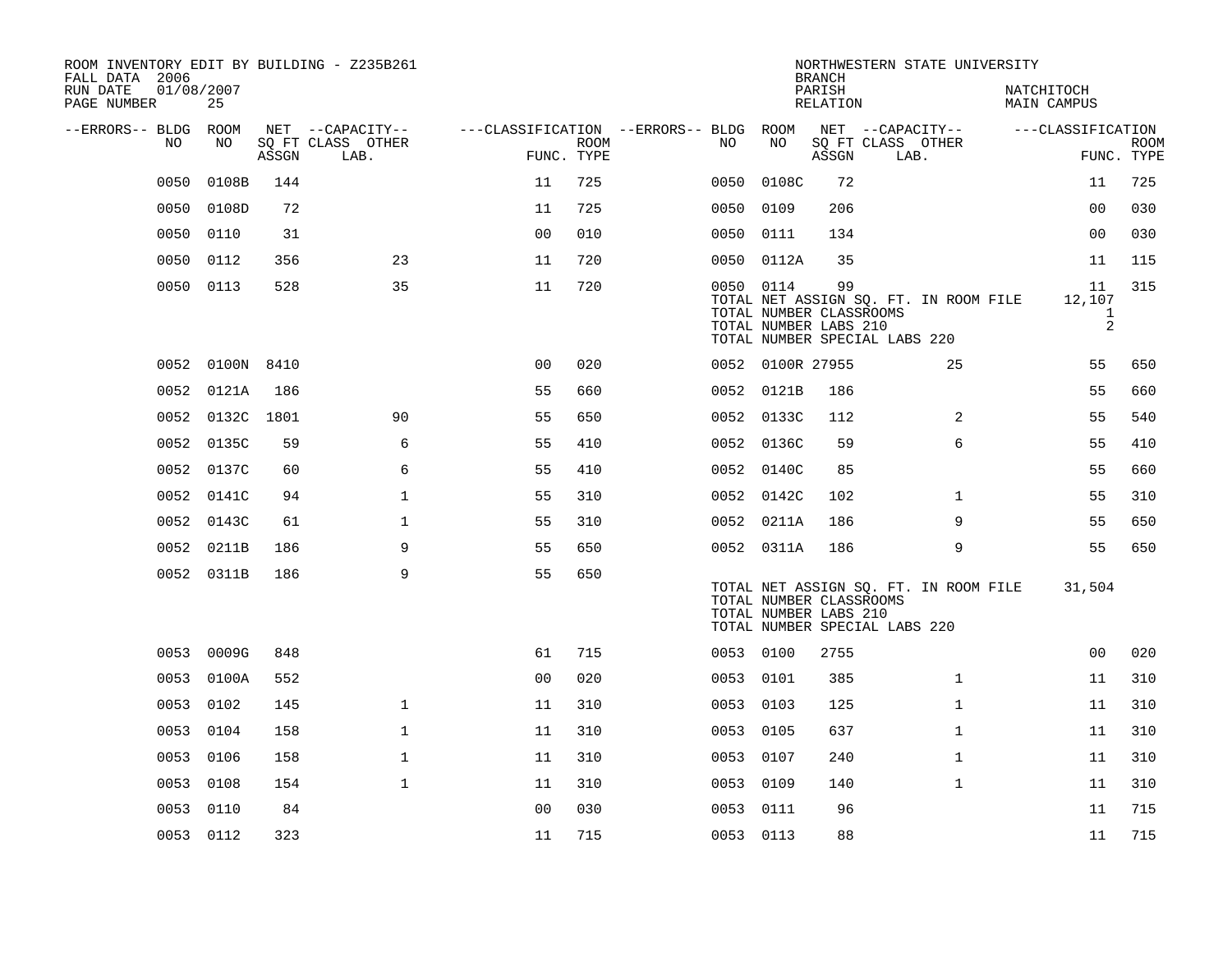| ROOM INVENTORY EDIT BY BUILDING - Z235B261<br>FALL DATA 2006 |                  |          |                           |                |                           |                                        |            | <b>BRANCH</b>                                    | NORTHWESTERN STATE UNIVERSITY                                          |                                  |                           |
|--------------------------------------------------------------|------------------|----------|---------------------------|----------------|---------------------------|----------------------------------------|------------|--------------------------------------------------|------------------------------------------------------------------------|----------------------------------|---------------------------|
| RUN DATE<br>PAGE NUMBER                                      | 01/08/2007<br>26 |          |                           |                |                           |                                        |            | PARISH<br><b>RELATION</b>                        |                                                                        | NATCHITOCH<br><b>MAIN CAMPUS</b> |                           |
| --ERRORS-- BLDG ROOM                                         |                  |          | NET --CAPACITY--          |                |                           | ---CLASSIFICATION --ERRORS-- BLDG ROOM |            |                                                  | NET --CAPACITY--                                                       | ---CLASSIFICATION                |                           |
| NO                                                           | NO               | ASSGN    | SQ FT CLASS OTHER<br>LAB. |                | <b>ROOM</b><br>FUNC. TYPE | NO                                     | NO         | ASSGN                                            | SQ FT CLASS OTHER<br>LAB.                                              |                                  | <b>ROOM</b><br>FUNC. TYPE |
| 0053                                                         | 0114             | 200      |                           | 11             | 715                       | 0053                                   | 0115       | 143                                              | $\mathbf{1}$                                                           | 11                               | 310                       |
| 0053                                                         | 0116             | 89       |                           | 11             | 710                       | 0053                                   | 0117       | 62                                               |                                                                        | 0 <sub>0</sub>                   | 030                       |
| 0053                                                         | 0118             | 62       | $\mathbf{1}$              | 11             | 715                       | 0053                                   | 0119       | 86                                               |                                                                        | 11                               | 715                       |
| 0053                                                         | 0120             | 142      |                           | 11             | 315                       |                                        | 0053 0121  | 351                                              |                                                                        | 0 <sub>0</sub>                   | 030                       |
| 0053                                                         | 0122             | 241      | 12                        | 11             | 650                       | 0053                                   | 0123       | 88                                               |                                                                        | 11                               | 715                       |
|                                                              | 0053 0124        | 86       | $\mathbf{1}$              | 11             | 310                       |                                        | 0053 0125  | 86                                               |                                                                        | 11                               | 715                       |
|                                                              | 0053 0126        | 97       |                           | 0 <sub>0</sub> | 030                       |                                        | 0053 0127  | 60                                               | $\mathbf{1}$                                                           | 11                               | 315                       |
|                                                              | 0053 0128        | 98       |                           | 0 <sub>0</sub> | 030                       |                                        | 0053 0129  | 195                                              | $\mathbf{1}$                                                           | 11                               | 310                       |
| 0053                                                         | 0130             | 102      | $\mathbf 1$               | 11             | 310                       | 0053                                   | 0131       | 105                                              | $\mathbf{1}$                                                           | 11                               | 310                       |
| 0053                                                         | 0132             | 106      | $\mathbf 1$               | 0 <sub>0</sub> | 030                       |                                        | 0053 0133  | 168                                              | $\mathbf{1}$                                                           | 11                               | 310                       |
| 0053                                                         | 0134             | 162      | $\mathbf{1}$              | 11             | 310                       | 0053                                   | 0135       | 176                                              | $\mathbf{1}$                                                           | 11                               | 310                       |
| 0053                                                         | 0136             | 474      | $\mathbf 1$               | 11             | 310                       |                                        | 0053 0136A | 350                                              | $\mathbf{1}$                                                           | 61                               | 310                       |
| 0053                                                         | 0136C            | 396      | $\mathbf 1$               | 11             | 310                       | 0053                                   | 0137       | 93                                               | $\mathbf{1}$                                                           | 11                               | 310                       |
| 0053                                                         | 0138             | 117      | $\mathbf 1$               | 11             | 310                       |                                        | 0053 0139  | 93                                               | $\mathbf{1}$                                                           | 11                               | 310                       |
|                                                              | 0053 0140        | 103      | $\mathbf{1}$              | 11             | 310                       |                                        | 0053 0141  | 161                                              | $\mathbf{1}$                                                           | 11                               | 310                       |
|                                                              | 0053 0142        | 148      | $\mathbf{1}$              | 11             | 310                       |                                        | 0053 0143  | 493                                              |                                                                        | 61                               | 635                       |
|                                                              | 0053 0144        | 560      |                           | 61             | 710                       |                                        | 0053 0145  | 189                                              | $\mathbf{1}$                                                           | 61                               | 310                       |
|                                                              | 0053 0145A       | 244      | $\mathbf 1$               | 61             | 310                       |                                        |            | TOTAL NUMBER CLASSROOMS<br>TOTAL NUMBER LABS 210 | TOTAL NET ASSIGN SQ. FT. IN ROOM FILE<br>TOTAL NUMBER SPECIAL LABS 220 | 9,109                            |                           |
|                                                              | 0054 0100        | 133      | 2                         | 11             | 310                       |                                        | 0054 0101  | 1214                                             | 30                                                                     | 11                               | 210                       |
| 0054                                                         | 0103             | 853      | 20                        | 11             | 210                       |                                        | 0054 0103A | 357                                              |                                                                        | 11                               | 215                       |
|                                                              | 0054 0105A       | 153      | $\mathbf 1$               | 11             | 310                       |                                        | 0054 0105B | 121                                              | $\mathbf{1}$                                                           | 11                               | 310                       |
|                                                              | 0054 0105C       | 48       |                           | 11             | 315                       |                                        | 0054 0105D | 68                                               |                                                                        | 11                               | 315                       |
|                                                              | 0054 0106        | 961      | 69                        | 11             | 110                       |                                        | 0054 0107  | 964                                              | 67                                                                     | 11                               | 110                       |
|                                                              | 0054 0108        | 1392 104 |                           | 11             | 110                       |                                        | 0054 0109  | 1577                                             | 26                                                                     | 11                               | 210                       |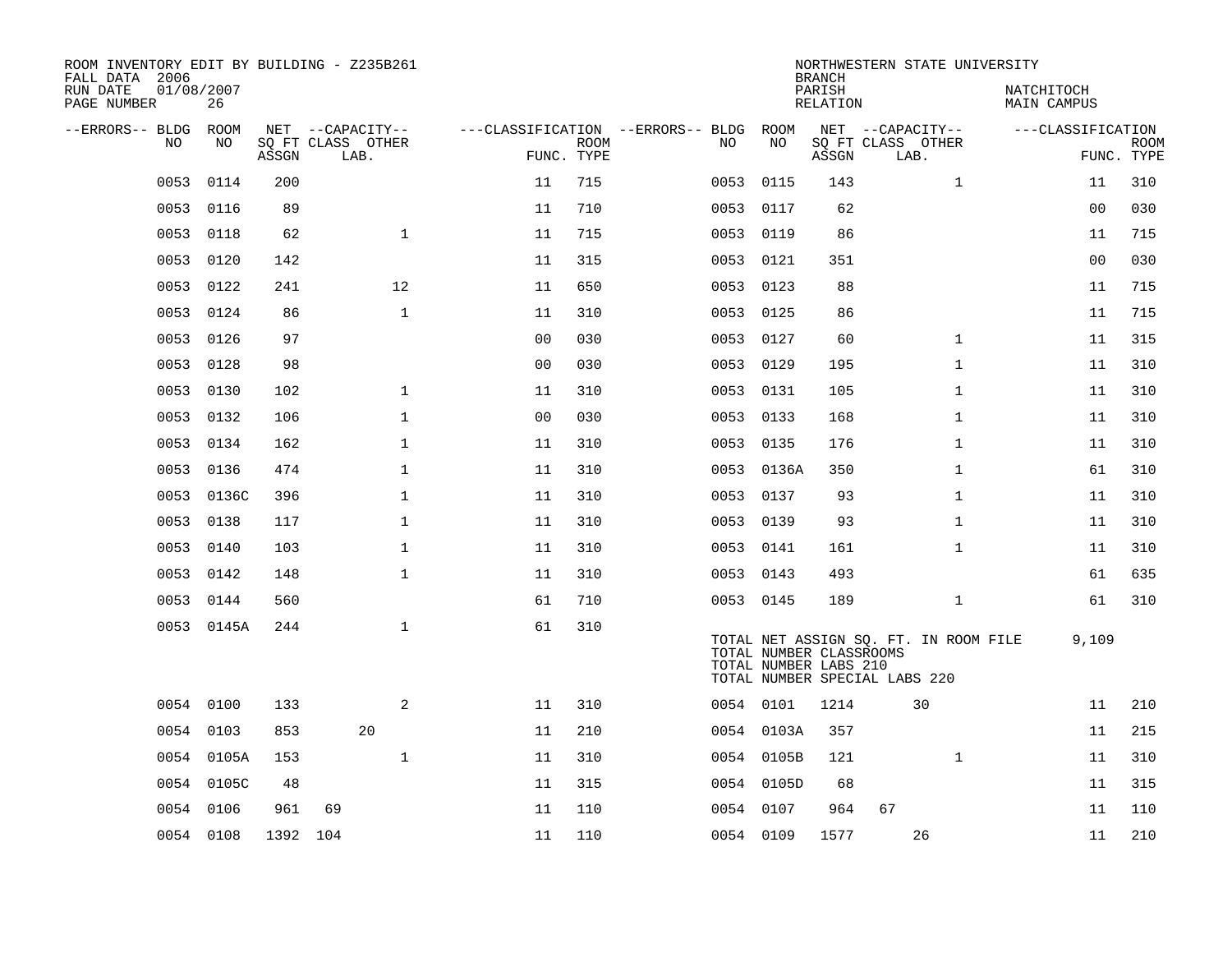| FALL DATA 2006<br>RUN DATE | 01/08/2007 |            |       | ROOM INVENTORY EDIT BY BUILDING - Z235B261    |                                        |                           |           |                                                  | <b>BRANCH</b><br>PARISH | NORTHWESTERN STATE UNIVERSITY                                          | NATCHITOCH                      |             |
|----------------------------|------------|------------|-------|-----------------------------------------------|----------------------------------------|---------------------------|-----------|--------------------------------------------------|-------------------------|------------------------------------------------------------------------|---------------------------------|-------------|
| PAGE NUMBER                |            | 27         |       |                                               |                                        |                           |           |                                                  | RELATION                |                                                                        | MAIN CAMPUS                     |             |
| --ERRORS-- BLDG ROOM       | NO         | NO         | ASSGN | NET --CAPACITY--<br>SQ FT CLASS OTHER<br>LAB. | ---CLASSIFICATION --ERRORS-- BLDG ROOM | <b>ROOM</b><br>FUNC. TYPE | NO        | NO                                               | ASSGN                   | NET --CAPACITY--<br>SQ FT CLASS OTHER<br>LAB.                          | ---CLASSIFICATION<br>FUNC. TYPE | <b>ROOM</b> |
|                            | 0054       | 0112       | 133   | $\mathbf{1}$                                  | 11                                     | 310                       |           | 0054 0114                                        | 122                     | $\mathbf{1}$                                                           | 11                              | 310         |
|                            | 0054 0116  |            | 133   | $\mathbf{1}$                                  | 11                                     | 310                       |           | 0054 0117                                        | 32                      |                                                                        | 0 <sub>0</sub>                  | 020         |
|                            | 0054 0118  |            | 271   |                                               | 0 <sub>0</sub>                         | 020                       | 0054 0119 |                                                  | 297                     |                                                                        | 00                              | 020         |
|                            |            | 0054 0120  | 268   |                                               | 0 <sub>0</sub>                         | 020                       |           | 0054 0121                                        | 21                      |                                                                        | 00                              | 030         |
|                            |            | 0054 0122  | 110   |                                               | 0 <sub>0</sub>                         | 030                       | 0054 0124 |                                                  | 109                     |                                                                        | 00                              | 030         |
|                            |            | 0054 0125  | 11    |                                               | 0 <sub>0</sub>                         | 020                       |           | 0054 0200                                        | 133                     | $\mathbf{1}$                                                           | 11                              | 310         |
|                            |            | 0054 0201  | 391   | 2                                             | 11                                     | 310                       |           | 0054 0201A                                       | 280                     | $\mathbf{1}$                                                           | 11                              | 310         |
|                            |            | 0054 0201B | 298   | $\mathbf{1}$                                  | 11                                     | 310                       |           | 0054 0201C                                       | 245                     | $\mathbf{1}$                                                           | 11                              | 310         |
|                            | 0054       | 0201D      | 205   | $\mathbf{1}$                                  | 11                                     | 310                       |           | 0054 0202                                        | 122                     | $\mathbf{1}$                                                           | 11                              | 310         |
|                            |            | 0054 0203  | 853   | 24                                            | 11                                     | 210                       |           | 0054 0203A                                       | 231                     | 2                                                                      | 11                              | 215         |
|                            | 0054       | 0204       | 164   | $\mathbf 1$                                   | 11                                     | 310                       |           | 0054 0205                                        | 1232                    | 20                                                                     | 11                              | 210         |
|                            |            | 0054 0205A | 83    |                                               | 11                                     | 215                       |           | 0054 0205B                                       | 81                      |                                                                        | 11                              | 215         |
|                            | 0054       | 0205C      | 127   |                                               | 11                                     | 215                       | 0054      | 0206                                             | 505                     | 2                                                                      | 11                              | 310         |
|                            | 0054       | 0207       | 364   |                                               | 11                                     | 215                       |           | 0054 0208                                        | 967                     | 20                                                                     | 10                              | 210         |
|                            |            | 0054 0208A | 92    |                                               | 11                                     | 215                       |           | 0054 0208B                                       | 147                     |                                                                        | 11                              | 215         |
|                            |            | 0054 0208C | 69    |                                               | 11                                     | 215                       |           | 0054 0209                                        | 1213                    | 24                                                                     | 11                              | 210         |
|                            |            | 0054 0209A | 347   |                                               | 11                                     | 215                       |           | 0054 0209B                                       | 132                     |                                                                        | 11                              | 215         |
|                            | 0054       | 0209C      | 51    |                                               | 11                                     | 215                       |           | 0054 0210                                        | 602                     |                                                                        | 11                              | 215         |
|                            |            | 0054 0211  | 88    |                                               | 11                                     | 215                       |           | 0054 0212                                        | 134                     | $\mathbf{1}$                                                           | 11                              | 530         |
|                            |            | 0054 0214  | 134   | $\mathbf 1$                                   | 11                                     | 310                       |           | 0054 0216                                        | 122                     | $\mathbf{1}$                                                           | 11                              | 310         |
|                            |            | 0054 0218  | 132   | $\mathbf 1$                                   | 11                                     | 310                       |           | 0054 0226                                        | 109                     |                                                                        | 0 <sub>0</sub>                  | 030         |
|                            |            | 0054 0228  | 109   |                                               | 0 <sub>0</sub>                         | 030                       |           | TOTAL NUMBER CLASSROOMS<br>TOTAL NUMBER LABS 210 |                         | TOTAL NET ASSIGN SQ. FT. IN ROOM FILE<br>TOTAL NUMBER SPECIAL LABS 220 | 17,773<br>3<br>$\overline{7}$   |             |
|                            |            | 0057 0100  | 528   | 35                                            | 65                                     | 720                       |           | 0057 0101                                        | 4296                    | 280                                                                    | 64                              | 720         |
|                            |            | 0057 0101A | 97    | 2                                             | 0 <sub>0</sub>                         | 030                       |           | 0057 0101B                                       | 97                      |                                                                        | 64                              | 730         |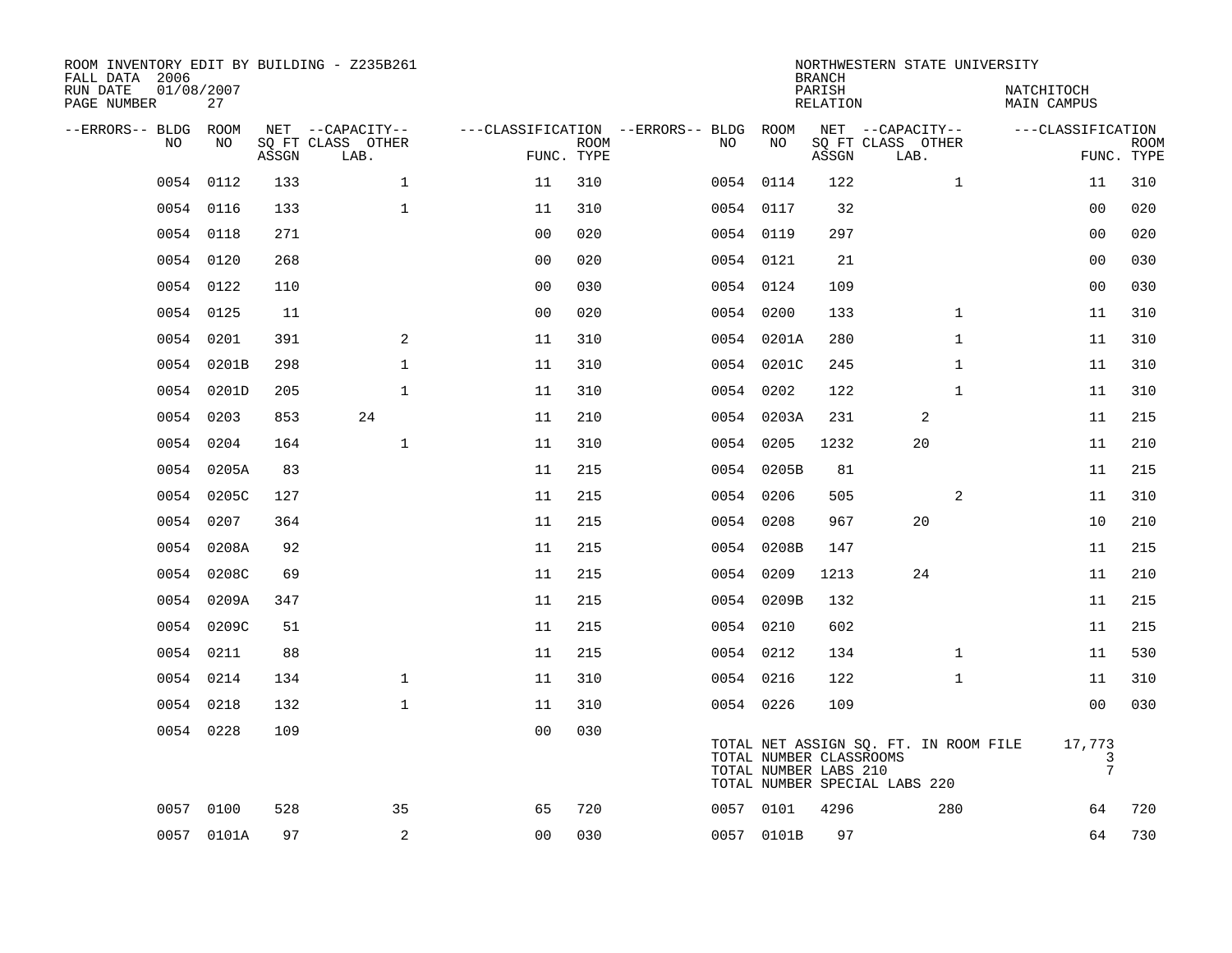| 28                   |                  |                |                                                                          |                  |            |      |    |                                                                                                                                                                                |                                                     |                                                                                                                                                                                                                                                                                       |                                                                                                                                                                                                |                                                                                                    |                                                                                                                                                                                                            |
|----------------------|------------------|----------------|--------------------------------------------------------------------------|------------------|------------|------|----|--------------------------------------------------------------------------------------------------------------------------------------------------------------------------------|-----------------------------------------------------|---------------------------------------------------------------------------------------------------------------------------------------------------------------------------------------------------------------------------------------------------------------------------------------|------------------------------------------------------------------------------------------------------------------------------------------------------------------------------------------------|----------------------------------------------------------------------------------------------------|------------------------------------------------------------------------------------------------------------------------------------------------------------------------------------------------------------|
| --ERRORS-- BLDG ROOM |                  |                |                                                                          |                  |            |      |    |                                                                                                                                                                                |                                                     |                                                                                                                                                                                                                                                                                       |                                                                                                                                                                                                |                                                                                                    | <b>ROOM</b>                                                                                                                                                                                                |
|                      |                  | LAB.           |                                                                          |                  |            |      |    |                                                                                                                                                                                |                                                     |                                                                                                                                                                                                                                                                                       |                                                                                                                                                                                                |                                                                                                    | FUNC. TYPE                                                                                                                                                                                                 |
| 0057 0101C           | 97               |                | 64                                                                       | 730              |            |      |    | 281                                                                                                                                                                            |                                                     | $\mathbf{1}$                                                                                                                                                                                                                                                                          |                                                                                                                                                                                                | 64                                                                                                 | 310                                                                                                                                                                                                        |
| 0057 0102A           | 25               | $\mathbf{1}$   | 0 <sub>0</sub>                                                           | 030              |            |      |    | 59                                                                                                                                                                             |                                                     |                                                                                                                                                                                                                                                                                       |                                                                                                                                                                                                | 64                                                                                                 | 315                                                                                                                                                                                                        |
| 0057 0104            | 53               |                | 64                                                                       | 725              |            |      |    | 46                                                                                                                                                                             |                                                     |                                                                                                                                                                                                                                                                                       |                                                                                                                                                                                                | 64                                                                                                 | 725                                                                                                                                                                                                        |
| 0057 0105A           | 88               | $\mathbf{1}$   | 0 <sub>0</sub>                                                           | 030              |            |      |    | 56                                                                                                                                                                             |                                                     |                                                                                                                                                                                                                                                                                       |                                                                                                                                                                                                | 64<br>5,513                                                                                        | 730                                                                                                                                                                                                        |
| 0059 0100            | 652              | $\overline{4}$ | 62                                                                       | 310              |            |      |    | 26                                                                                                                                                                             |                                                     | $\mathbf{1}$                                                                                                                                                                                                                                                                          |                                                                                                                                                                                                | 62                                                                                                 | 315                                                                                                                                                                                                        |
| 0059 0102            | 80               | $\mathbf{1}$   | 0 <sub>0</sub>                                                           | 030              |            |      |    | 43                                                                                                                                                                             |                                                     | $\mathbf{1}$                                                                                                                                                                                                                                                                          |                                                                                                                                                                                                | 00                                                                                                 | 030                                                                                                                                                                                                        |
| 0059 0104            | 138              | 2              | 64                                                                       | 650              |            |      |    |                                                                                                                                                                                |                                                     |                                                                                                                                                                                                                                                                                       |                                                                                                                                                                                                | 816                                                                                                |                                                                                                                                                                                                            |
|                      | 2399             |                | 55                                                                       | 950              |            |      |    |                                                                                                                                                                                |                                                     |                                                                                                                                                                                                                                                                                       |                                                                                                                                                                                                | 2,399                                                                                              |                                                                                                                                                                                                            |
| 0065 0100            | 2399             |                | 55                                                                       | 950              |            |      |    |                                                                                                                                                                                |                                                     |                                                                                                                                                                                                                                                                                       |                                                                                                                                                                                                | 2,399                                                                                              |                                                                                                                                                                                                            |
| 0066 0135            | 202              | 4              | 11                                                                       | 210              |            |      |    |                                                                                                                                                                                |                                                     |                                                                                                                                                                                                                                                                                       |                                                                                                                                                                                                | 202<br>$\mathbf{1}$                                                                                |                                                                                                                                                                                                            |
| 0067 0100            | 1176             |                | 0 <sup>0</sup>                                                           | 020              |            |      |    | 2260                                                                                                                                                                           |                                                     |                                                                                                                                                                                                                                                                                       |                                                                                                                                                                                                | 00                                                                                                 | 020                                                                                                                                                                                                        |
| 0067 0102            | 114              |                | 56                                                                       | 630              |            |      |    | 34                                                                                                                                                                             |                                                     |                                                                                                                                                                                                                                                                                       |                                                                                                                                                                                                | 56                                                                                                 | 730                                                                                                                                                                                                        |
| 0067 0103            | 726              | 25             | 11                                                                       | 650              |            |      |    | 548                                                                                                                                                                            |                                                     | $\mathbf{3}$                                                                                                                                                                                                                                                                          |                                                                                                                                                                                                | 56                                                                                                 | 310                                                                                                                                                                                                        |
| 0067 0103B           | 163              | 2              | 56                                                                       | 310              |            |      |    | 309                                                                                                                                                                            |                                                     |                                                                                                                                                                                                                                                                                       |                                                                                                                                                                                                | 65                                                                                                 | 650                                                                                                                                                                                                        |
| 0067 0105            | 95               |                | 56                                                                       | 525              |            |      |    | 57                                                                                                                                                                             |                                                     |                                                                                                                                                                                                                                                                                       |                                                                                                                                                                                                | 0 <sub>0</sub>                                                                                     | 010                                                                                                                                                                                                        |
| 0067 0107            | 80               |                | 00                                                                       | 010              |            |      |    | 271                                                                                                                                                                            |                                                     |                                                                                                                                                                                                                                                                                       |                                                                                                                                                                                                | 65                                                                                                 | 650                                                                                                                                                                                                        |
|                      | 01/08/2007<br>NO | 0064 0100      | ROOM INVENTORY EDIT BY BUILDING - Z235B261<br>SQ FT CLASS OTHER<br>ASSGN | NET --CAPACITY-- | FUNC. TYPE | ROOM | NO | ---CLASSIFICATION --ERRORS-- BLDG ROOM<br>NO<br>0057 0102<br>0057 0103<br>0057 0105<br>0057 0106<br>0059 0101<br>0059 0103<br>0067 0101<br>0067 0104<br>0067 0106<br>0067 0108 | <b>BRANCH</b><br>PARISH<br>0067 0102A<br>0067 0103A | RELATION<br>ASSGN<br>TOTAL NUMBER CLASSROOMS<br>TOTAL NUMBER LABS 210<br>TOTAL NUMBER CLASSROOMS<br>TOTAL NUMBER LABS 210<br>TOTAL NUMBER CLASSROOMS<br>TOTAL NUMBER LABS 210<br>TOTAL NUMBER CLASSROOMS<br>TOTAL NUMBER LABS 210<br>TOTAL NUMBER CLASSROOMS<br>TOTAL NUMBER LABS 210 | SQ FT CLASS OTHER<br>LAB.<br>TOTAL NUMBER SPECIAL LABS 220<br>TOTAL NUMBER SPECIAL LABS 220<br>TOTAL NUMBER SPECIAL LABS 220<br>TOTAL NUMBER SPECIAL LABS 220<br>TOTAL NUMBER SPECIAL LABS 220 | NET --CAPACITY--<br>TOTAL NET ASSIGN SQ. FT. IN ROOM FILE<br>TOTAL NET ASSIGN SQ. FT. IN ROOM FILE | NORTHWESTERN STATE UNIVERSITY<br>NATCHITOCH<br>MAIN CAMPUS<br>---CLASSIFICATION<br>TOTAL NET ASSIGN SQ. FT. IN ROOM FILE<br>TOTAL NET ASSIGN SQ. FT. IN ROOM FILE<br>TOTAL NET ASSIGN SQ. FT. IN ROOM FILE |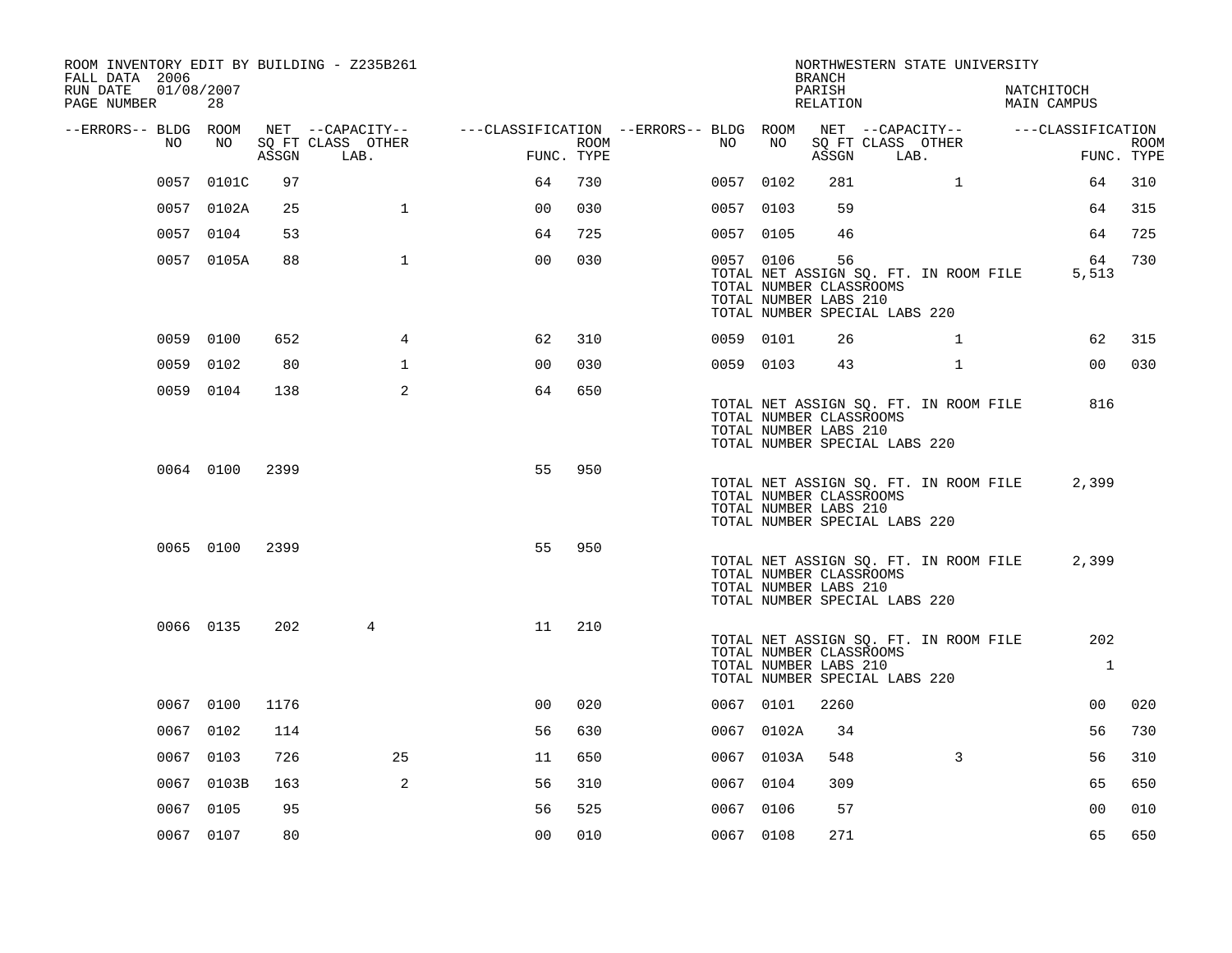| ROOM INVENTORY EDIT BY BUILDING - Z235B261<br>FALL DATA 2006 |                  |       |                                       |                |             |                                          |            | <b>BRANCH</b>      | NORTHWESTERN STATE UNIVERSITY         |                                  |             |
|--------------------------------------------------------------|------------------|-------|---------------------------------------|----------------|-------------|------------------------------------------|------------|--------------------|---------------------------------------|----------------------------------|-------------|
| RUN DATE<br>PAGE NUMBER                                      | 01/08/2007<br>29 |       |                                       |                |             |                                          |            | PARISH<br>RELATION |                                       | NATCHITOCH<br><b>MAIN CAMPUS</b> |             |
| --ERRORS-- BLDG<br>N <sub>O</sub>                            | ROOM<br>NO.      |       | NET --CAPACITY--<br>SO FT CLASS OTHER |                | <b>ROOM</b> | ---CLASSIFICATION --ERRORS-- BLDG<br>NO. | ROOM<br>NO |                    | NET --CAPACITY--<br>SO FT CLASS OTHER | ---CLASSIFICATION                | <b>ROOM</b> |
|                                                              |                  | ASSGN | LAB.                                  | FUNC. TYPE     |             |                                          |            | ASSGN              | LAB.                                  |                                  | FUNC. TYPE  |
| 0067                                                         | 0109             | 6053  |                                       | 0 <sub>0</sub> | 020         | 0067                                     | 0110       | 382                |                                       | 56                               | 630         |
| 0067                                                         | 0110A            | 375   | 25                                    | 56             | 730         | 0067                                     | 0111       | 1350               |                                       | 56                               | 730         |
| 0067                                                         | 0112             | 916   | 7                                     | 11             | 310         |                                          | 0067 0112A | 192                |                                       | 56                               | 730         |
| 0067                                                         | 0113             | 234   |                                       | 65             | 650         | 0067                                     | 0114       | 261                |                                       | 65                               | 650         |
| 0067                                                         | 0115             | 340   |                                       | 56             | 525         | 0067                                     | 0115A      | 271                |                                       | 56                               | 525         |
| 0067                                                         | 0115B 1750       |       |                                       | 0 <sub>0</sub> | 030         | 0067                                     | 0116       | 957                |                                       | 56                               | 525         |
| 0067                                                         | 0116A            | 436   |                                       | 56             | 525         | 0067                                     | 0116C      | 254                |                                       | 0 <sub>0</sub>                   | 020         |
| 0067                                                         | 0116E            | 103   |                                       | 56             | 650         | 0067                                     | 0117       | 510                |                                       | 56                               | 525         |
| 0067                                                         | 0117A            | 436   |                                       | 56             | 525         | 0067                                     | 0118       | 483                |                                       | 56                               | 525         |
| 0067                                                         | 0119 26510       |       | 4500                                  | 56             | 520         |                                          | 0067 0119A | 9475               | 1595                                  | 56                               | 523         |
| 0067                                                         | 0119B 9475       |       | 1595                                  | 56             | 523         | 0067                                     | 0120       | 254                |                                       | 0 <sub>0</sub>                   | 020         |
|                                                              | 0067 0121        | 822   |                                       | 56             | 525         |                                          | 0067 0121A | 415                |                                       | 56                               | 525         |
| 0067                                                         | 0122             | 356   |                                       | 56             | 525         | 0067                                     | 0122A      | 170                | 5                                     | 56                               | 525         |
| 0067                                                         | 0123             | 1284  | 40                                    | 56             | 525         |                                          | 0067 0123A | 254                |                                       | 56                               | 730         |
| 0067                                                         | 0123B            | 231   |                                       | 00             | 020         | 0067                                     | 0124       | 162                |                                       | 56                               | 650         |
| 0067                                                         | 0125             | 85    |                                       | 56             | 525         | 0067                                     | 0126       | 85                 |                                       | 56                               | 525         |
| 0067                                                         | 0127             | 1750  |                                       | 0 <sub>0</sub> | 030         | 0067                                     | 0128       | 261                |                                       | 65                               | 650         |
| 0067                                                         | 0129             | 235   |                                       | 65             | 650         | 0067                                     | 0130       | 6052               |                                       | 0 <sub>0</sub>                   | 020         |
| 0067                                                         | 0131             | 469   | 5                                     | 56             | 310         |                                          | 0067 0131A | 319                | 16                                    | 56                               | 350         |
| 0067                                                         | 0131B            | 200   |                                       | 0 <sub>0</sub> | 030         |                                          | 0067 0131C | 120                |                                       | 56                               | 730         |
| 0067                                                         | 0132             | 1342  |                                       | 0 <sub>0</sub> | 030         |                                          | 0067 0133  | 382                |                                       | 56                               | 630         |
| 0067                                                         | 0133A            | 216   |                                       | 56             | 730         | 0067                                     | 0133B      | 162                |                                       | 56                               | 730         |
| 0067                                                         | 0134             | 78    |                                       | 0 <sub>0</sub> | 030         |                                          | 0067 0135  | 230                | 2                                     | 56                               | 310         |
| 0067                                                         | 0135A            | 153   |                                       | 0 <sub>0</sub> | 020         | 0067                                     | 0135B      | 103                | $\mathbf{1}$                          | 56                               | 310         |
| 0067                                                         | 0135C            | 127   | 3                                     | 56             | 310         |                                          | 0067 0135D | 56                 |                                       | 56                               | 650         |
|                                                              | 0067 0135E       | 13    |                                       | 56             | 730         |                                          | 0067 0135F | 69                 |                                       | 56                               | 650         |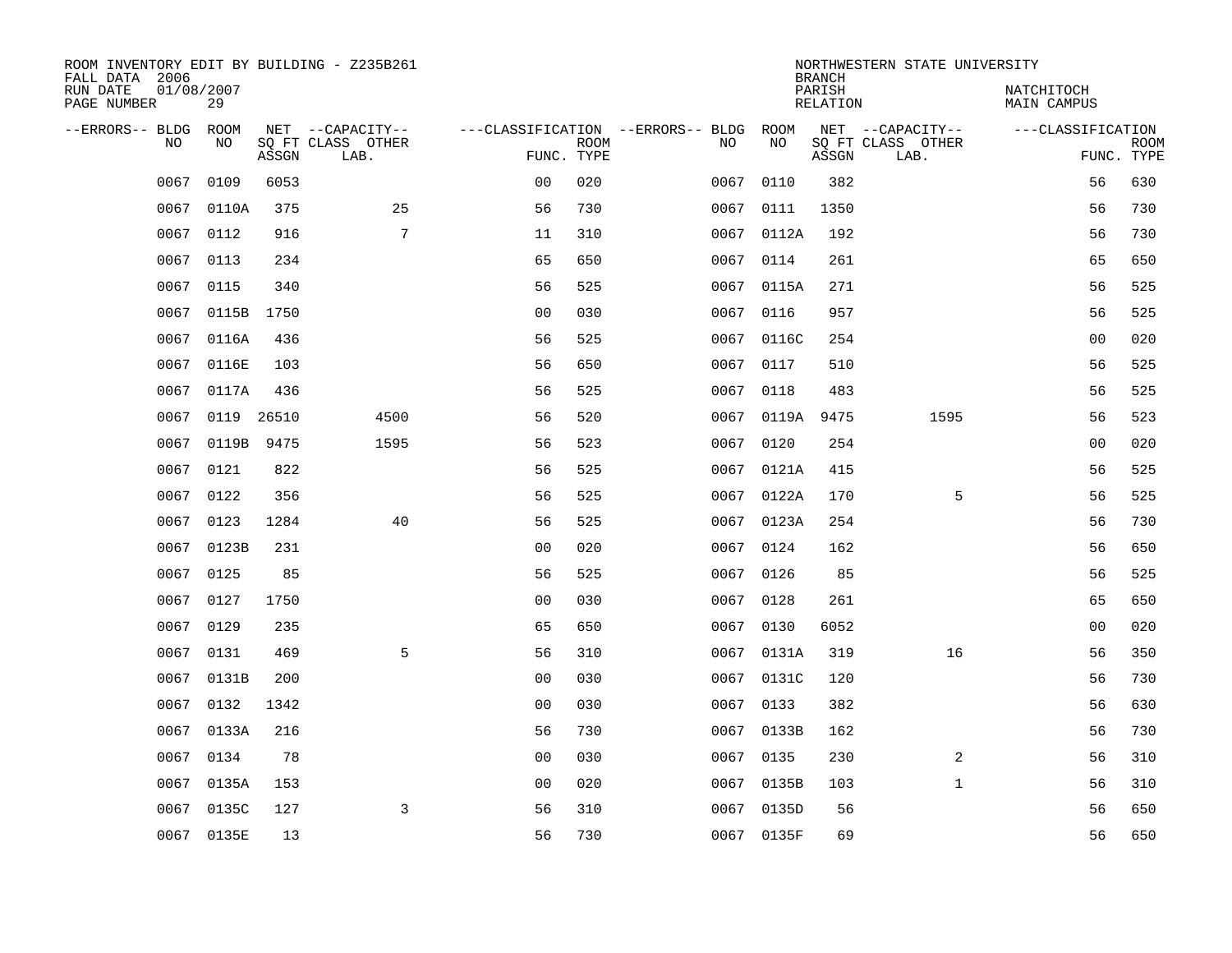| ROOM INVENTORY EDIT BY BUILDING - Z235B261<br>FALL DATA 2006 |                  |       |                           |                                        |             |           |                  | <b>BRANCH</b>                                            | NORTHWESTERN STATE UNIVERSITY                                                |                              |                           |
|--------------------------------------------------------------|------------------|-------|---------------------------|----------------------------------------|-------------|-----------|------------------|----------------------------------------------------------|------------------------------------------------------------------------------|------------------------------|---------------------------|
| RUN DATE<br>PAGE NUMBER                                      | 01/08/2007<br>30 |       |                           |                                        |             |           |                  | PARISH<br>RELATION                                       |                                                                              | NATCHITOCH<br>MAIN CAMPUS    |                           |
| --ERRORS-- BLDG ROOM                                         |                  |       | NET --CAPACITY--          | ---CLASSIFICATION --ERRORS-- BLDG ROOM |             |           |                  |                                                          | NET --CAPACITY--                                                             | ---CLASSIFICATION            |                           |
| NO                                                           | NO               | ASSGN | SQ FT CLASS OTHER<br>LAB. | FUNC. TYPE                             | <b>ROOM</b> | NO        | NO               | ASSGN                                                    | SQ FT CLASS OTHER<br>LAB.                                                    |                              | <b>ROOM</b><br>FUNC. TYPE |
| 0067                                                         | 0135G            | 157   | $\mathbf 1$               | 56                                     | 310         | 0067      | 0135H            | 167                                                      | $\mathbf{1}$                                                                 | 56                           | 310                       |
| 0067                                                         | 0135I            | 156   | 2                         | 56                                     | 310         |           | 0067 0135J       | 167                                                      | $\mathbf{1}$                                                                 | 56                           | 310                       |
| 0067                                                         | 0135K            | 167   | 3                         | 56                                     | 310         |           | 0067 0135L       | 8                                                        |                                                                              | 56                           | 730                       |
|                                                              | 0067 0135M       | 145   | $\overline{4}$            | 56                                     | 650         |           | 0067 0135N       | 60                                                       |                                                                              | 56                           | 730                       |
| 0067                                                         | 01350            | 102   | $\mathbf 1$               | 56                                     | 310         |           | 0067 0135P       | 102                                                      | $\mathbf{1}$                                                                 | 56                           | 310                       |
| 0067                                                         | 01350            | 102   | $\mathbf{1}$              | 56                                     | 310         |           | 0067 0135R       | 156                                                      |                                                                              | 0 <sub>0</sub>               | 020                       |
| 0067                                                         | 0135S            | 46    |                           | 56                                     | 730         |           | 0067 0135T       | 115                                                      |                                                                              | 56                           | 315                       |
| 0067                                                         | 0147             | 900   |                           | 0 <sub>0</sub>                         | 030         | 0067 0148 |                  | 900                                                      |                                                                              | 0 <sub>0</sub>               | 030                       |
|                                                              | 0067 0149        | 2260  |                           | 0 <sub>0</sub>                         | 020         |           |                  | TOTAL NUMBER CLASSROOMS<br>TOTAL NUMBER LABS 210         | TOTAL NET ASSIGN SQ. FT. IN ROOM FILE<br>TOTAL NUMBER SPECIAL LABS 220       | 62,855                       |                           |
| 0068                                                         | 0100N 8476       |       |                           | 0 <sub>0</sub>                         | 020         |           | 0068 0100R 26185 |                                                          | 25                                                                           | 55                           | 650                       |
| 0068                                                         | 0133             | 140   |                           | 55                                     | 730         | 0068      | 0150             | 157                                                      |                                                                              | 55                           | 660                       |
| 0068                                                         | 0161             | 129   | $\mathbf{1}$              | 55                                     | 310         | 0068      | 0168             | 86                                                       | $\mathbf{1}$                                                                 | 55                           | 310                       |
| 0068                                                         | 0230             | 157   |                           | 55                                     | 660         | 0068      | 0233             | 140                                                      |                                                                              | 55                           | 730                       |
| 0068                                                         | 0266             | 576   | 28                        | 55                                     | 650         | 0068      | 0267             | 119                                                      | 12                                                                           | 55                           | 410                       |
| 0068                                                         | 0268             | 119   | 12                        | 55                                     | 410         | 0068      | 0271             | 119                                                      | 12                                                                           | 55                           | 410                       |
| 0068                                                         | 0272             | 119   | 2                         | 55                                     | 540         | 0068      | 0276             | 102                                                      |                                                                              | 55                           | 635                       |
| 0068                                                         | 0278             | 1264  | 63                        | 55                                     | 650         | 0068      | 0330             | 157                                                      |                                                                              | 55                           | 660                       |
| 0068                                                         | 0366             | 576   | 24                        | 55                                     | 210         | 0068 0367 |                  | 119                                                      | 12                                                                           | 55                           | 410                       |
| 0068                                                         | 0368             | 119   | 12                        | 55                                     | 410         | 0068 0371 |                  | 119                                                      | 12                                                                           | 55                           | 410                       |
|                                                              | 0068 0372        | 119   | 12                        | 55                                     | 410         | 0068 0378 |                  | 1264<br>TOTAL NUMBER CLASSROOMS<br>TOTAL NUMBER LABS 210 | 63<br>TOTAL NET ASSIGN SQ. FT. IN ROOM FILE<br>TOTAL NUMBER SPECIAL LABS 220 | 55<br>31,885<br>$\mathbf{1}$ | 650                       |
| 5<br>0070                                                    |                  |       |                           |                                        |             | NO ROOMS  |                  |                                                          |                                                                              |                              |                           |
|                                                              | 0071 0003        | 622   |                           | 0 <sub>0</sub>                         | 030         | 0071 0101 |                  | 355                                                      | 2                                                                            | 61                           | 310                       |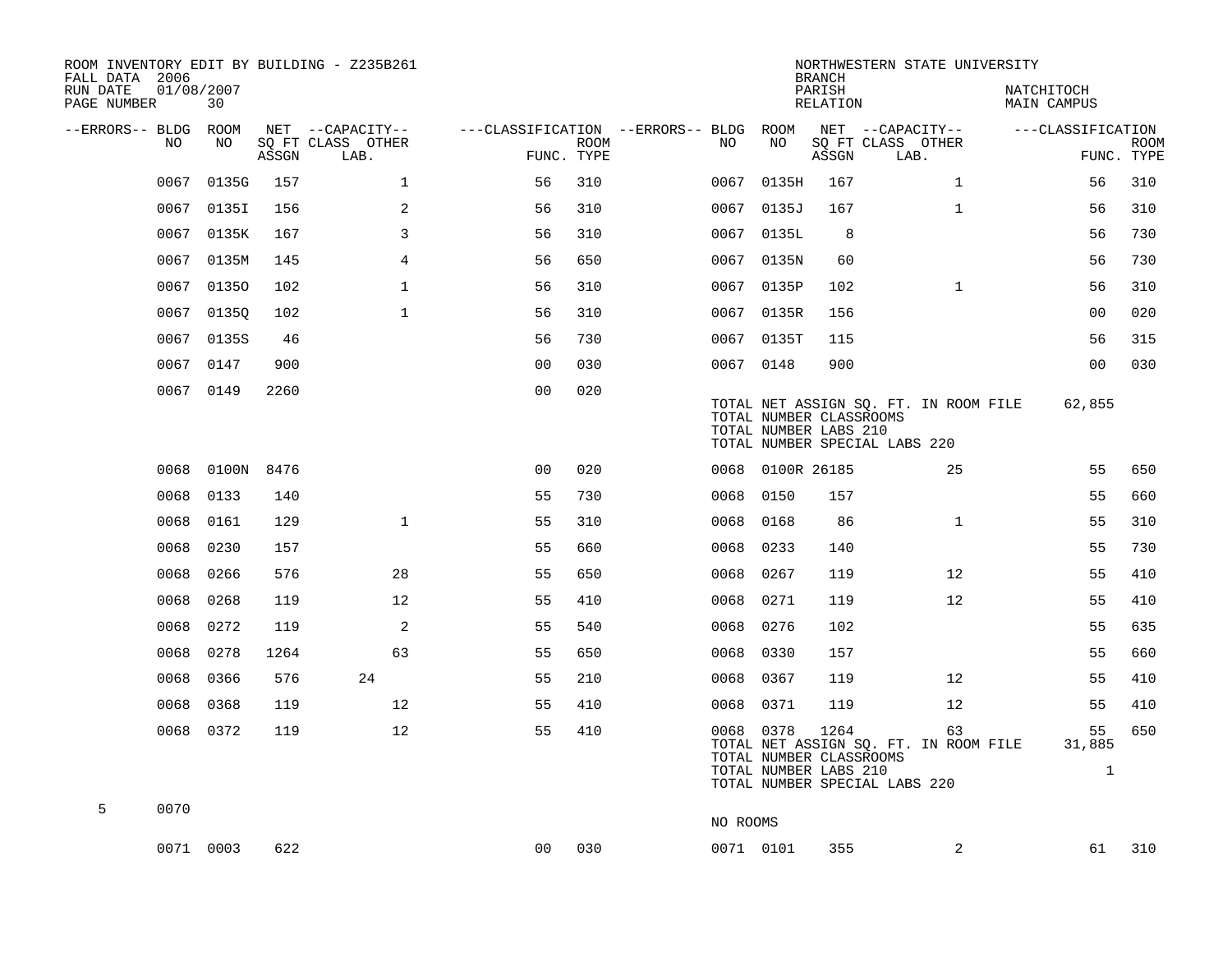| FALL DATA 2006<br>RUN DATE<br>PAGE NUMBER | 01/08/2007     | 31          |       | ROOM INVENTORY EDIT BY BUILDING - Z235B261    |                                                 |             |      |            | <b>BRANCH</b><br>PARISH<br>RELATION | NORTHWESTERN STATE UNIVERSITY                 | NATCHITOCH<br>MAIN CAMPUS |                           |
|-------------------------------------------|----------------|-------------|-------|-----------------------------------------------|-------------------------------------------------|-------------|------|------------|-------------------------------------|-----------------------------------------------|---------------------------|---------------------------|
| --ERRORS-- BLDG                           | N <sub>O</sub> | ROOM<br>NO. | ASSGN | NET --CAPACITY--<br>SQ FT CLASS OTHER<br>LAB. | ---CLASSIFICATION --ERRORS-- BLDG<br>FUNC. TYPE | <b>ROOM</b> | NO   | ROOM<br>NO | ASSGN                               | NET --CAPACITY--<br>SQ FT CLASS OTHER<br>LAB. | ---CLASSIFICATION         | <b>ROOM</b><br>FUNC. TYPE |
|                                           | 0071           | 0101A       | 68    |                                               | 61                                              | 315         | 0071 | 0101B      | 62                                  |                                               | 61                        | 315                       |
|                                           | 0071           | 0101C       | 322   | $\mathbf{1}$                                  | 61                                              | 310         |      | 0071 0101D | 74                                  |                                               | 61                        | 315                       |
|                                           | 0071           | 0101E       | 50    |                                               | 0 <sub>0</sub>                                  | 020         |      | 0071 0101F | 61                                  | $\mathbf{1}$                                  | 0 <sub>0</sub>            | 030                       |
|                                           | 0071 0102      |             | 307   | $\mathbf 1$                                   | 61                                              | 310         |      | 0071 0102A | 72                                  | $\mathbf{1}$                                  | 00                        | 030                       |
|                                           | 0071           | 0102B       | 200   | $\mathbf 1$                                   | 11                                              | 315         |      | 0071 0103  | 485                                 | $\overline{4}$                                | 41                        | 315                       |
|                                           | 0071 0104      |             | 311   | 2                                             | 61                                              | 310         |      | 0071 0104A | 285                                 | $\mathbf{1}$                                  | 61                        | 310                       |
|                                           | 0071           | 0105        | 502   | $\overline{4}$                                | 41                                              | 315         |      | 0071 0105C | 485                                 | $\mathbf{1}$                                  | 41                        | 310                       |
|                                           | 0071 0106      |             | 206   |                                               | 0 <sub>0</sub>                                  | 030         |      | 0071 0107  | 256                                 | $\mathbf{1}$                                  | 64                        | 310                       |
|                                           | 0071           | 0107A       | 236   | $\mathbf 1$                                   | 64                                              | 310         |      | 0071 0107B | 256                                 |                                               | 64                        | 315                       |
|                                           |                | 0071 0107C  | 236   | $\mathbf 1$                                   | 64                                              | 310         |      | 0071 0107D | 493                                 | 4                                             | 64                        | 310                       |
|                                           | 0071           | 0108        | 602   | 3                                             | 51                                              | 310         |      | 0071 0108A | 201                                 | $\mathbf{1}$                                  | 51                        | 310                       |
|                                           |                | 0071 0108B  | 201   | $\mathbf{1}$                                  | 51                                              | 310         |      | 0071 0108C | 114                                 | $\overline{2}$                                | 51                        | 310                       |
|                                           | 0071           | 0108D       | 162   | $\mathbf 1$                                   | 51                                              | 310         |      | 0071 0108E | 280                                 | $\mathbf{1}$                                  | 51                        | 310                       |
|                                           |                | 0071 0108F  | 160   | $\mathbf{1}$                                  | 51                                              | 310         |      | 0071 0108G | 128                                 | $\mathbf{1}$                                  | 65                        | 310                       |
|                                           | 0071           | 0108H       | 128   | 5                                             | 11                                              | 650         |      | 0071 0108I | 130                                 | $\mathbf{1}$                                  | 11                        | 310                       |
|                                           |                | 0071 0108J  | 130   | $\mathbf{1}$                                  | 41                                              | 310         |      | 0071 0108K | 162                                 | $\mathbf{1}$                                  | 41                        | 310                       |
|                                           | 0071           | 0109        | 680   | $\overline{4}$                                | 64                                              | 310         |      | 0071 0109A | 188                                 |                                               | 64                        | 315                       |
|                                           |                | 0071 0109B  | 49    |                                               | 64                                              | 315         |      | 0071 0109C | 116                                 | $\mathbf{1}$                                  | 64                        | 310                       |
|                                           | 0071           | 0109D       | 100   |                                               | 64                                              | 315         |      | 0071 0110  | 234                                 |                                               | 0 <sub>0</sub>            | 020                       |
|                                           | 0071 0111      |             | 25    |                                               | 0 <sub>0</sub>                                  | 010         |      | 0071 0113  | 117                                 | 2                                             | 0 <sub>0</sub>            | 030                       |
|                                           | 0071           | 0115        | 97    | 2                                             | 0 <sub>0</sub>                                  | 030         |      | 0071 0117  | 234                                 |                                               | 65                        | 730                       |
|                                           | 0071 0119      |             | 1800  |                                               | 0 <sub>0</sub>                                  | 020         |      | 0071 0200  | 252                                 | $\mathbf{1}$                                  | 61                        | 310                       |
|                                           | 0071           | 0200A       | 252   | $\mathbf 1$                                   | 61                                              | 310         |      | 0071 0201  | 175                                 | 2                                             | 00                        | 030                       |
|                                           | 0071           | 0202        | 732   | $\mathbf 1$                                   | 62                                              | 310         |      | 0071 0202C | 227                                 | $\mathbf{1}$                                  | 62                        | 310                       |
|                                           | 0071           | 0203        | 78    | $\mathbf 1$                                   | 63                                              | 310         |      | 0071 0203A | 89                                  |                                               | 63                        | 655                       |
|                                           |                | 0071 0203B  | 537   | 23                                            | 63                                              | 310         |      | 0071 0203C | 108                                 | $\mathbf{1}$                                  | 61                        | 310                       |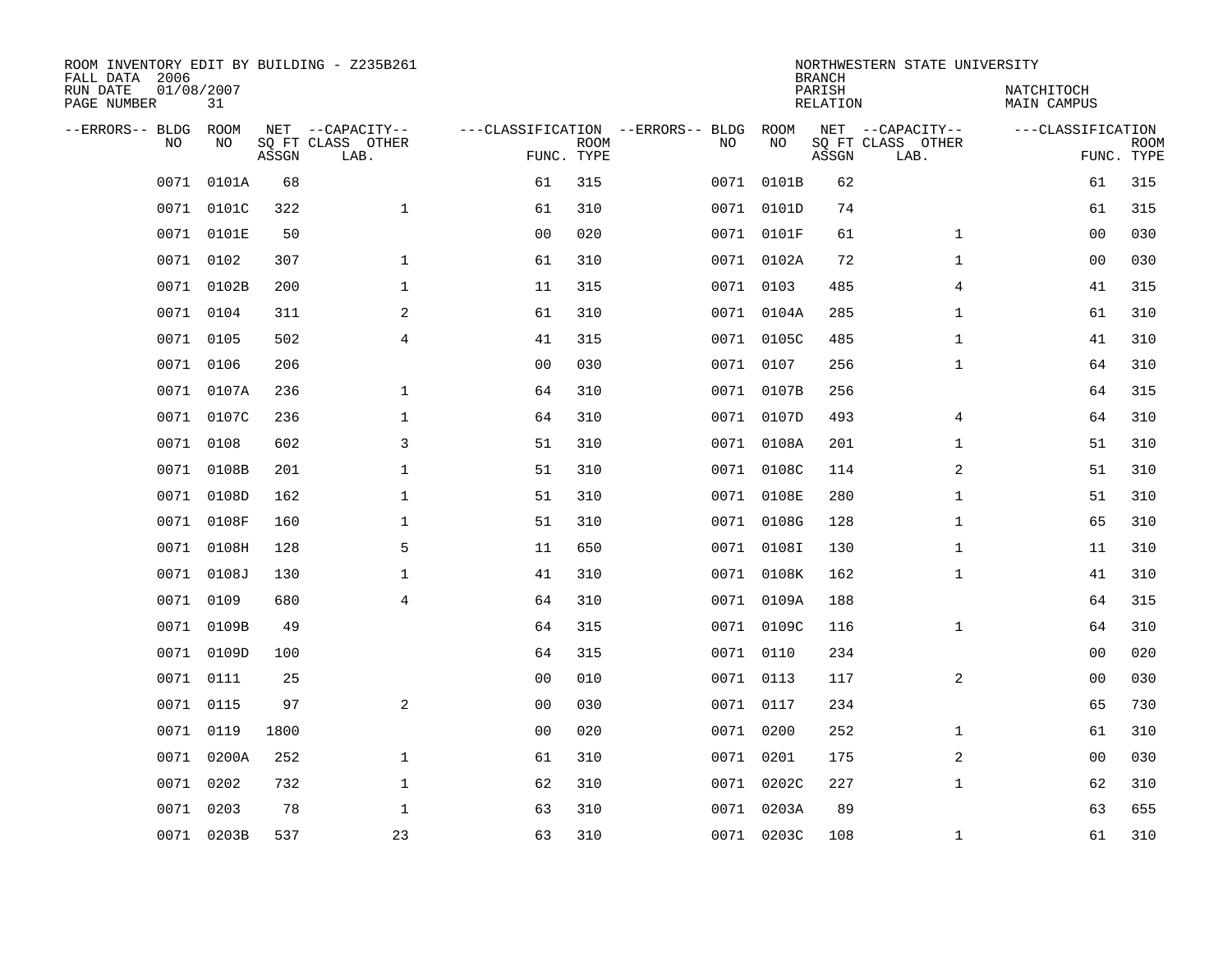| ROOM INVENTORY EDIT BY BUILDING - Z235B261<br>FALL DATA 2006 |                  |       |                           |                |                           |                                        |                                                  | <b>BRANCH</b>             | NORTHWESTERN STATE UNIVERSITY                                          |                                  |                           |
|--------------------------------------------------------------|------------------|-------|---------------------------|----------------|---------------------------|----------------------------------------|--------------------------------------------------|---------------------------|------------------------------------------------------------------------|----------------------------------|---------------------------|
| RUN DATE<br>PAGE NUMBER                                      | 01/08/2007<br>32 |       |                           |                |                           |                                        |                                                  | PARISH<br><b>RELATION</b> |                                                                        | NATCHITOCH<br><b>MAIN CAMPUS</b> |                           |
| --ERRORS-- BLDG ROOM                                         |                  |       | NET --CAPACITY--          |                |                           | ---CLASSIFICATION --ERRORS-- BLDG ROOM |                                                  |                           | NET --CAPACITY--                                                       | ---CLASSIFICATION                |                           |
| NO                                                           | NO               | ASSGN | SQ FT CLASS OTHER<br>LAB. |                | <b>ROOM</b><br>FUNC. TYPE | NO.                                    | NO                                               | ASSGN                     | SQ FT CLASS OTHER<br>LAB.                                              |                                  | <b>ROOM</b><br>FUNC. TYPE |
| 0071                                                         | 0204             | 261   |                           | 0 <sub>0</sub> | 030                       |                                        | 0071 0205                                        | 251                       | $\mathbf{1}$                                                           | 62                               | 310                       |
|                                                              | 0071 0205A       | 231   | $\mathbf 1$               | 62             | 310                       |                                        | 0071 0205B                                       | 131                       | $\mathbf{1}$                                                           | 62                               | 310                       |
|                                                              | 0071 0205C       | 131   | $\mathbf{1}$              | 62             | 310                       |                                        | 0071 0205D                                       | 161                       | $\mathbf{1}$                                                           | 62                               | 310                       |
|                                                              | 0071 0205E       | 37    |                           | 62             | 315                       |                                        | 0071 0205F                                       | 417                       | $\mathbf{1}$                                                           | 62                               | 310                       |
| 0071                                                         | 0205G            | 103   |                           | 0 <sub>0</sub> | 020                       |                                        | 0071 0206                                        | 520                       | $\mathbf{1}$                                                           | 54                               | 310                       |
|                                                              | 0071 0206A       | 760   |                           | 54             | 315                       |                                        | 0071 0206B                                       | 227                       | 2                                                                      | 54                               | 310                       |
|                                                              | 0071 0206C       | 381   | 3                         | 54             | 310                       |                                        | 0071 0206D                                       | 237                       | $\mathbf{1}$                                                           | 54                               | 310                       |
|                                                              | 0071 0207        | 375   | 3                         | 62             | 310                       |                                        | 0071 0207A                                       | 97                        |                                                                        | 62                               | 315                       |
|                                                              | 0071 0208        | 228   | $\mathbf 1$               | 61             | 310                       |                                        | 0071 0208A                                       | 235                       | $\mathbf{1}$                                                           | 61                               | 310                       |
|                                                              | 0071 0208B       | 145   | 6                         | 61             | 350                       |                                        | 0071 0208C                                       | 520                       | $\mathbf{1}$                                                           | 54                               | 310                       |
|                                                              | 0071 0208D       | 220   | $\mathbf{1}$              | 54             | 310                       |                                        | 0071 0209                                        | 247                       | $\mathbf{1}$                                                           | 63                               | 310                       |
|                                                              | 0071 0209A       | 235   | $\mathbf{1}$              | 63             | 310                       |                                        | 0071 0209B                                       | 129                       | $\mathbf{1}$                                                           | 63                               | 310                       |
| 0071                                                         | 0209C            | 129   | $\mathbf 1$               | 63             | 310                       |                                        | 0071 0210                                        | 390                       | $\mathbf{1}$                                                           | 65                               | 310                       |
|                                                              | 0071 0210A       | 175   | $\mathbf{1}$              | 65             | 310                       |                                        | 0071 0210B                                       | 155                       | $\mathbf{1}$                                                           | 65                               | 310                       |
|                                                              | 0071 0210C       | 137   | $\mathbf 1$               | 65             | 310                       |                                        | 0071 0210D                                       | 220                       | $\mathbf{1}$                                                           | 54                               | 310                       |
|                                                              | 0071 0211        | 113   | 2                         | 0 <sub>0</sub> | 030                       |                                        | TOTAL NUMBER CLASSROOMS<br>TOTAL NUMBER LABS 210 |                           | TOTAL NET ASSIGN SQ. FT. IN ROOM FILE<br>TOTAL NUMBER SPECIAL LABS 220 | 18,094                           |                           |
|                                                              | 0072 0100        | 5307  |                           | 55             | 950                       |                                        | TOTAL NUMBER CLASSROOMS<br>TOTAL NUMBER LABS 210 |                           | TOTAL NET ASSIGN SQ. FT. IN ROOM FILE<br>TOTAL NUMBER SPECIAL LABS 220 | 5,307                            |                           |
|                                                              | 0073 0100        | 4565  |                           | 55             | 950                       |                                        | TOTAL NUMBER CLASSROOMS<br>TOTAL NUMBER LABS 210 |                           | TOTAL NET ASSIGN SQ. FT. IN ROOM FILE<br>TOTAL NUMBER SPECIAL LABS 220 | 4,565                            |                           |
|                                                              | 0074 0100 12800  |       | 900                       | 55             | 630                       |                                        | 0074 0101                                        | 207                       |                                                                        | 55                               | 635                       |
|                                                              | 0074 0102        | 381   |                           | 55             | 635                       |                                        | 0074 0103                                        | 86                        | 3                                                                      | 0 <sub>0</sub>                   | 030                       |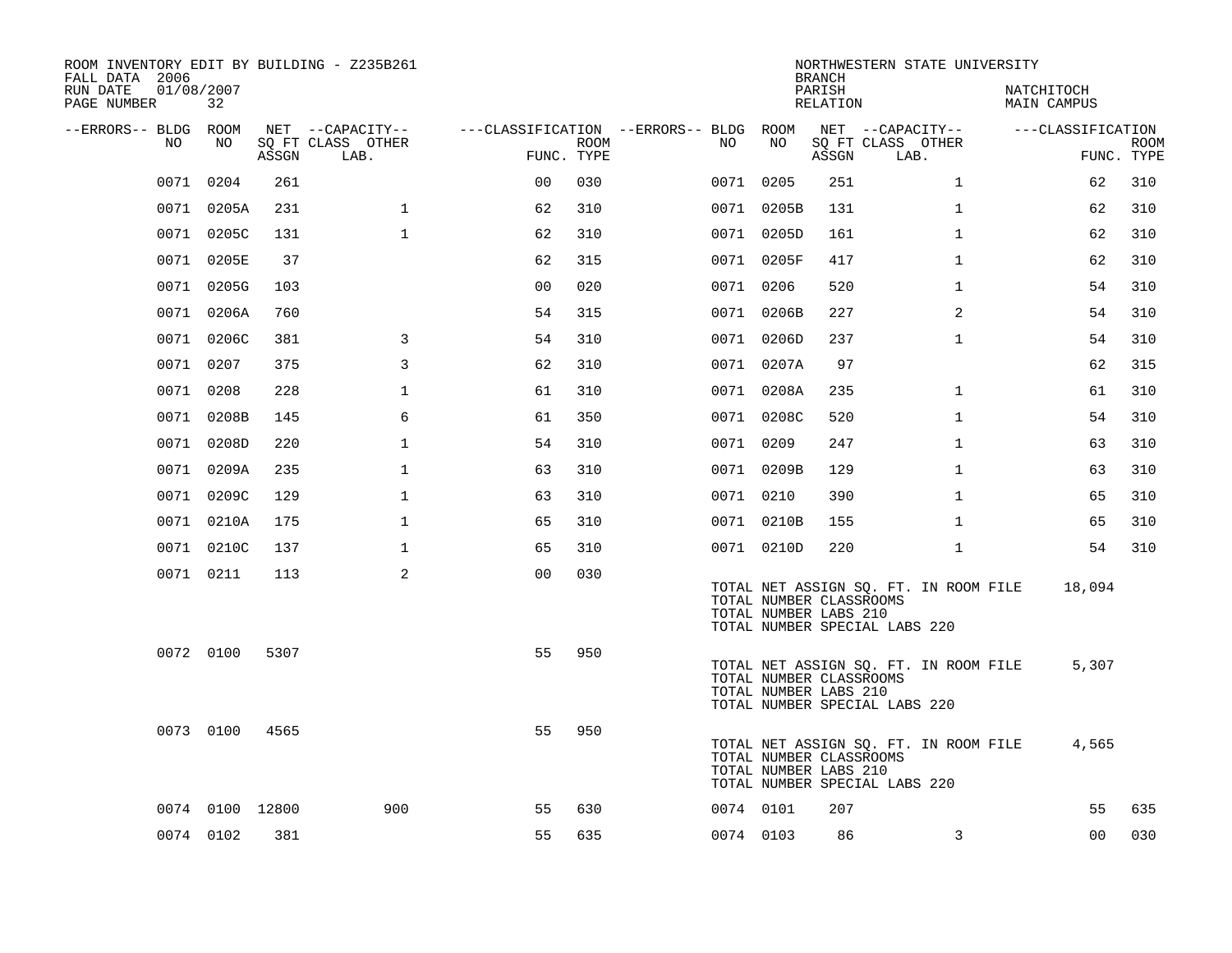| ROOM INVENTORY EDIT BY BUILDING - Z235B261<br>FALL DATA 2006 |                  |       |                           |                                        |             |          |                  | <b>BRANCH</b>                                    | NORTHWESTERN STATE UNIVERSITY                                          |                                  |                           |
|--------------------------------------------------------------|------------------|-------|---------------------------|----------------------------------------|-------------|----------|------------------|--------------------------------------------------|------------------------------------------------------------------------|----------------------------------|---------------------------|
| RUN DATE<br>PAGE NUMBER                                      | 01/08/2007<br>33 |       |                           |                                        |             |          |                  | PARISH<br>RELATION                               |                                                                        | NATCHITOCH<br><b>MAIN CAMPUS</b> |                           |
| --ERRORS-- BLDG                                              | ROOM             |       | NET --CAPACITY--          | ---CLASSIFICATION --ERRORS-- BLDG ROOM |             |          |                  |                                                  | NET --CAPACITY--                                                       | ---CLASSIFICATION                |                           |
| NO                                                           | NO               | ASSGN | SQ FT CLASS OTHER<br>LAB. | FUNC. TYPE                             | <b>ROOM</b> | NO       | NO               | ASSGN                                            | SQ FT CLASS OTHER<br>LAB.                                              |                                  | <b>ROOM</b><br>FUNC. TYPE |
| 0074                                                         | 0104             | 1085  |                           | 55                                     | 635         |          | 0074 0104A       | 53                                               |                                                                        | 55                               | 635                       |
|                                                              | 0074 0105        | 86    | $\mathbf{1}$              | 55                                     | 310         |          | 0074 0105A       | 15                                               | $\mathbf{1}$                                                           | 0 <sub>0</sub>                   | 030                       |
|                                                              | 0074 0105B       | 14    |                           | 55                                     | 315         |          | 0074 0106        | 632                                              |                                                                        | 0 <sub>0</sub>                   | 030                       |
|                                                              | 0074 0107        | 81    |                           | 55                                     | 635         |          | 0074 0107A       | 42                                               | 2                                                                      | 0 <sub>0</sub>                   | 030                       |
|                                                              | 0074 0108        | 81    |                           | 55                                     | 635         |          | 0074 0108A       | 42                                               | $\overline{a}$                                                         | 00                               | 030                       |
|                                                              | 0074 0109        | 81    |                           | 55                                     | 635         |          | 0074 0109A       | 42                                               | 2                                                                      | 0 <sub>0</sub>                   | 030                       |
|                                                              | 0074 0110        | 81    |                           | 55                                     | 635         |          | 0074 0110A       | 42                                               | 2                                                                      | 00                               | 030                       |
|                                                              | 0074 0111        | 2799  |                           | 55                                     | 635         |          | 0074 0112        | 251                                              |                                                                        | 55                               | 635                       |
|                                                              | 0074 0113        | 82    | $\mathbf{1}$              | 55                                     | 310         |          | 0074 0113A       | 49                                               |                                                                        | 55                               | 315                       |
|                                                              | 0074 0114        | 87    |                           | 55                                     | 635         |          | 0074 0114A       | 87                                               |                                                                        | 55                               | 635                       |
|                                                              | 0074 0115        | 178   |                           | 55                                     | 635         |          | 0074 0116        | 236                                              |                                                                        | 0 <sub>0</sub>                   | 020                       |
|                                                              | 0074 0117        | 72    | $\mathbf{1}$              | 55                                     | 310         |          | 0074 0118        | 53                                               |                                                                        | 55                               | 635                       |
|                                                              | 0074 0119        | 55    |                           | 55                                     | 635         |          | 0074 0120        | 207                                              |                                                                        | 0 <sub>0</sub>                   | 020                       |
|                                                              | 0074 0121        | 344   |                           | 55                                     | 635         |          | 0074 0122        | 134                                              |                                                                        | 55                               | 635                       |
|                                                              | 0074 0123        | 1591  |                           | 55                                     | 635         |          | 0074 0124        | 120                                              | 3                                                                      | 00                               | 030                       |
|                                                              | 0074 0125        | 97    |                           | 55                                     | 635         |          | 0074 0125A       | 97                                               |                                                                        | 55                               | 635                       |
|                                                              | 0074 0126        | 1054  |                           | 55                                     | 635         |          | 0074 0126A       | 48                                               |                                                                        | 55                               | 635                       |
|                                                              | 0074 0127        | 192   |                           | 0 <sub>0</sub>                         | 030         |          | 0074 0128        | 381                                              |                                                                        | 55                               | 635                       |
|                                                              | 0074 0129        | 528   |                           | 55                                     | 635         |          |                  | TOTAL NUMBER CLASSROOMS<br>TOTAL NUMBER LABS 210 | TOTAL NET ASSIGN SQ. FT. IN ROOM FILE<br>TOTAL NUMBER SPECIAL LABS 220 | 22,937                           |                           |
| 5<br>0075                                                    |                  |       |                           |                                        |             | NO ROOMS |                  |                                                  |                                                                        |                                  |                           |
| 0076                                                         | 0100N 26145      |       |                           | 0 <sub>0</sub>                         | 020         |          | 0076 0100R 91368 |                                                  | 25                                                                     | 55                               | 650                       |
| 0076                                                         | 0162             | 3050  | 152                       | 55                                     | 650         |          | 0076 0168        | 362                                              | 2                                                                      | 55                               | 540                       |
| 0076                                                         | 0169             | 244   | 10                        | 11                                     | 210         |          | 0076 0171        | 588                                              | $\mathbf{1}$                                                           | 55                               | 310                       |
|                                                              | 0076 0175        | 64    | 2                         | 55                                     | 410         |          | 0076 0176        | 64                                               | 2                                                                      | 55                               | 410                       |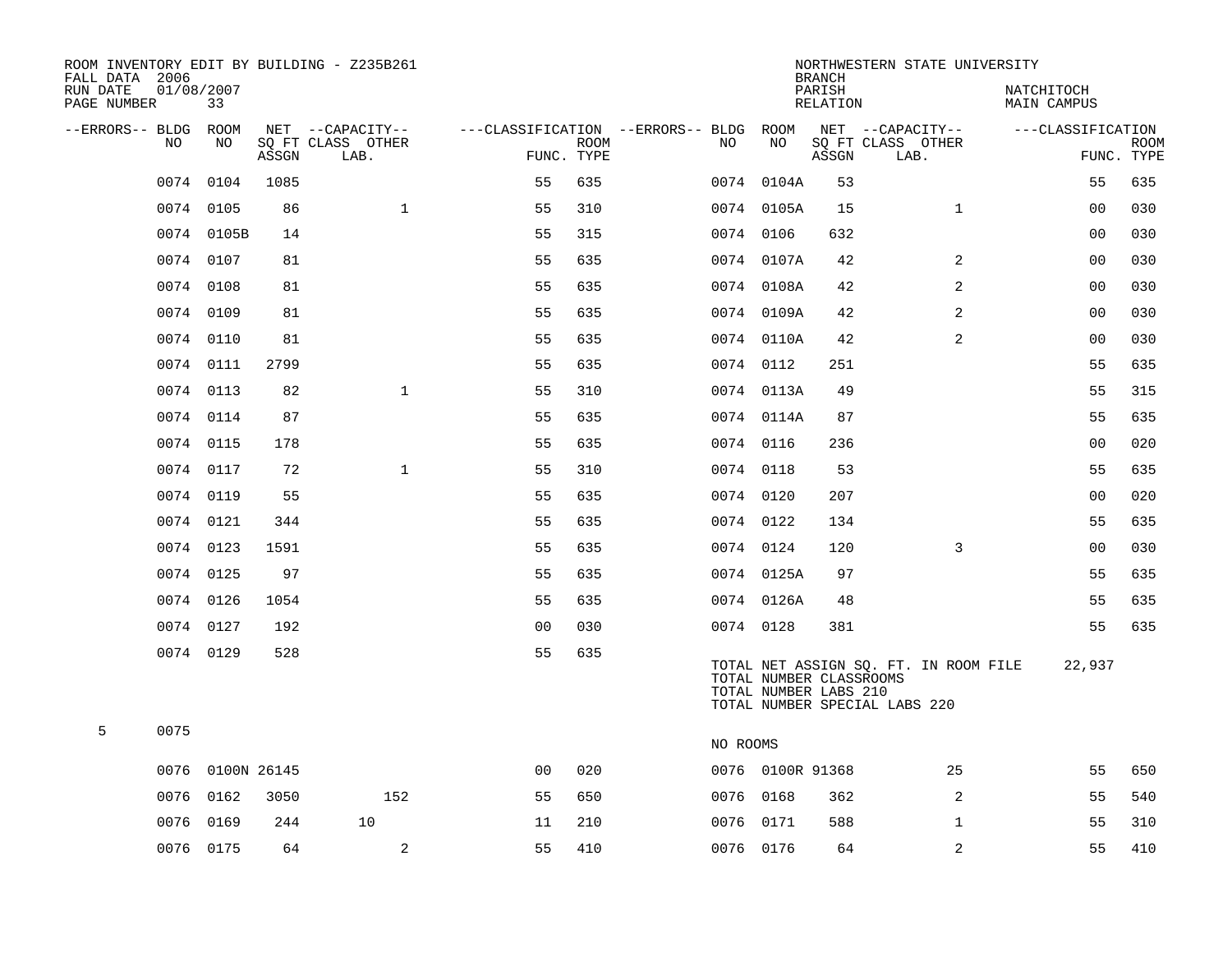| FALL DATA 2006          |                |                  |       | ROOM INVENTORY EDIT BY BUILDING - Z235B261 |                                   |             |           |            | <b>BRANCH</b>                  | NORTHWESTERN STATE UNIVERSITY               |                                  |             |
|-------------------------|----------------|------------------|-------|--------------------------------------------|-----------------------------------|-------------|-----------|------------|--------------------------------|---------------------------------------------|----------------------------------|-------------|
| RUN DATE<br>PAGE NUMBER |                | 01/08/2007<br>34 |       |                                            |                                   |             |           |            | PARISH<br><b>RELATION</b>      |                                             | NATCHITOCH<br><b>MAIN CAMPUS</b> |             |
| --ERRORS-- BLDG         |                | ROOM             |       | NET --CAPACITY--                           | ---CLASSIFICATION --ERRORS-- BLDG |             |           | ROOM       |                                | NET --CAPACITY--                            | ---CLASSIFICATION                |             |
|                         | N <sub>O</sub> | NO.              | ASSGN | SO FT CLASS OTHER<br>LAB.                  | FUNC. TYPE                        | <b>ROOM</b> | NO.       | NO         | ASSGN                          | SQ FT CLASS OTHER<br>LAB.                   | FUNC. TYPE                       | <b>ROOM</b> |
|                         | 0076           | 0177             | 64    | 2                                          | 55                                | 410         | 0076      | 0178       | 64                             | 2                                           | 55                               | 410         |
|                         | 0076           | 0179             | 64    | 2                                          | 55                                | 410         | 0076      | 0180       | 64                             | 2                                           | 55                               | 410         |
|                         | 0076           | 0181             | 96    |                                            | 55                                | 635         | 0076      | 0255       | 316                            | 15                                          | 55                               | 650         |
|                         | 0076           | 0258             | 279   |                                            | 55                                | 660         | 0076      | 0259       | 362                            | 18                                          | 55                               | 650         |
|                         | 0076           | 0355             | 316   | 15                                         | 55                                | 650         | 0076      | 0358       | 279                            |                                             | 55                               | 660         |
|                         |                | 0076 0359        | 362   | 18                                         | 55                                | 650         | 0076 0365 |            | 316<br>TOTAL NUMBER CLASSROOMS | 15<br>TOTAL NET ASSIGN SQ. FT. IN ROOM FILE | 55<br>98,322                     | 650         |
|                         |                |                  |       |                                            |                                   |             |           |            | TOTAL NUMBER LABS 210          | TOTAL NUMBER SPECIAL LABS 220               | $\mathbf{1}$                     |             |
| 678<br>3                |                | $00770 - -100$   |       |                                            |                                   | 000         | 0077 0101 |            | 183                            |                                             | 0 <sub>0</sub>                   | 020         |
|                         |                | 0077 0102        | 159   |                                            | 0 <sub>0</sub>                    | 020         | 0077 0103 |            | 413                            |                                             | 0 <sub>0</sub>                   | 020         |
|                         | 0077           | 0104             | 422   |                                            | 0 <sub>0</sub>                    | 020         | 0077 0117 |            | 546                            | $\overline{4}$                              | 55                               | 310         |
|                         |                | 0077 0118        | 23    |                                            | 0 <sub>0</sub>                    | 010         | 0077 0119 |            | 20                             | $\mathbf{1}$                                | 0 <sub>0</sub>                   | 030         |
|                         | 0077           | 0120             | 163   |                                            | 0 <sub>0</sub>                    | 030         | 0077      | 0121       | 2414                           | 30                                          | 55                               | 315         |
|                         | 0077           | 0122             | 2550  |                                            | 55                                | 660         |           | 0077 0122A | 326                            |                                             | 55                               | 730         |
|                         | 0077           | 0122B            | 123   | $\overline{4}$                             | 55                                | 650         | 0077      | 0124       | 2639                           |                                             | 55                               | 660         |
|                         |                | 0077 0125        | 171   |                                            | 55                                | 665         |           | 0077 0126  | 121                            | $\mathbf{1}$                                | 55                               | 310         |
|                         | 0077           | 0127             | 121   | $\mathbf{1}$                               | 55                                | 310         | 0077      | 0129       | 79                             |                                             | 0 <sub>0</sub>                   | 020         |
|                         | 0077           | 0130             | 3797  | 90                                         | 55                                | 650         | 0077 0134 |            | 222                            | 5                                           | 00                               | 030         |
|                         | 0077           | 0135             | 90    |                                            | 0 <sub>0</sub>                    | 010         | 0077      | 0136       | 416                            |                                             | 0 <sub>0</sub>                   | 020         |
|                         | 0077           | 0137             | 185   | 6                                          | 0 <sub>0</sub>                    | 030         | 0077      | 0138       | 28                             |                                             | 0 <sub>0</sub>                   | 030         |
|                         | 0077           | 0139             | 53    | $\mathbf{1}$                               | 0 <sub>0</sub>                    | 030         | 0077 0140 |            | 245                            |                                             | 55                               | 675         |
|                         | 0077           | 0141             | 519   |                                            | 55                                | 675         | 0077      | 0142       | 4317                           | 8                                           | 55                               | 670         |
|                         | 0077           | 0144             | 466   | 24                                         | 55                                | 670         | 0077 0145 |            | 83                             |                                             | 0 <sub>0</sub>                   | 030         |
|                         | 0077           | 0146             | 98    | 2                                          | 0 <sub>0</sub>                    | 030         | 0077 0147 |            | 98                             | 2                                           | 0 <sub>0</sub>                   | 030         |
|                         | 0077           | 0148             | 124   | $\mathbf{1}$                               | 55                                | 310         | 0077 0149 |            | 124                            |                                             | 55                               | 675         |
|                         |                | 0077 0151        | 1341  | 15                                         | 55                                | 660         | 0077 0152 |            | 1751                           | 15                                          | 55                               | 670         |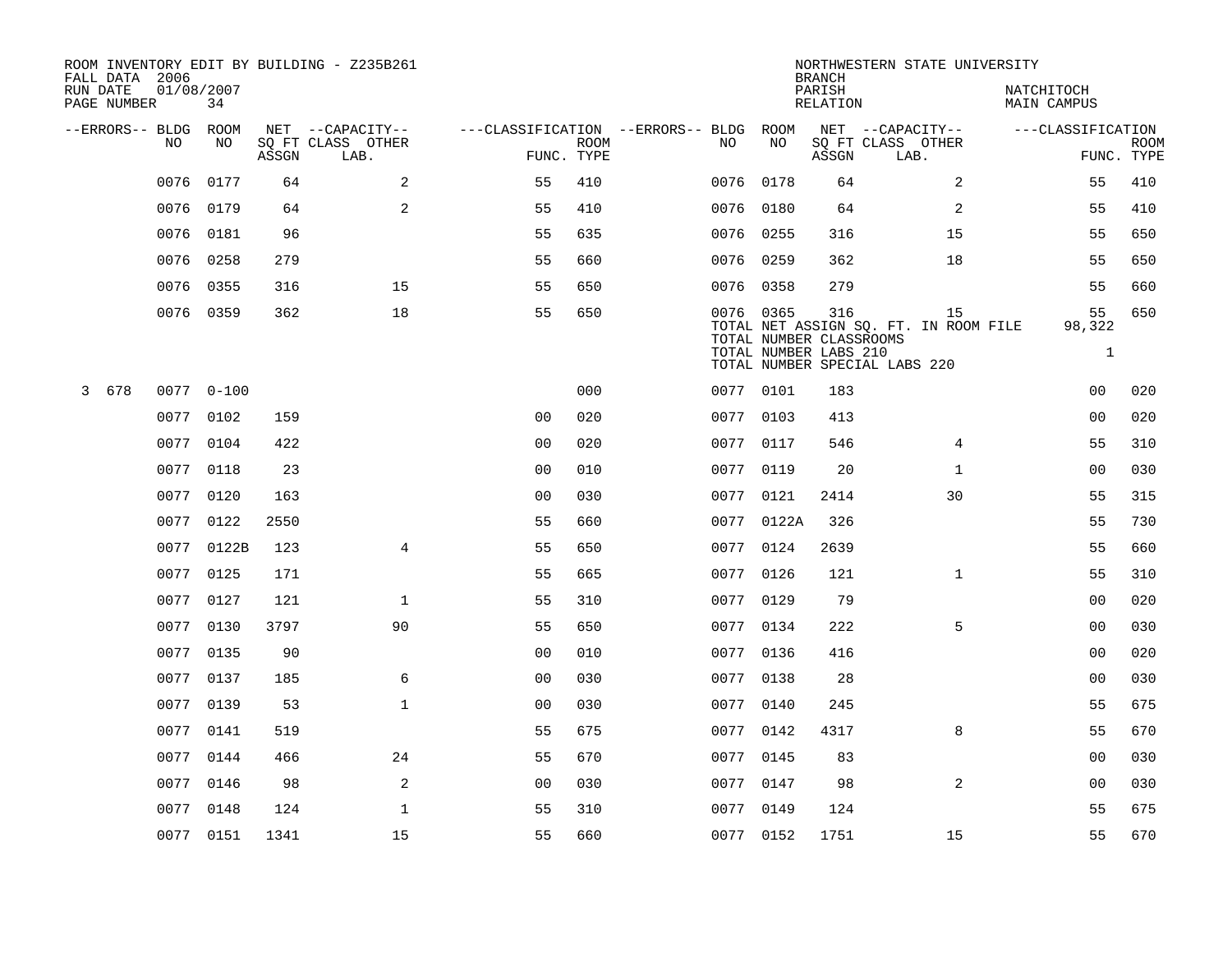| FALL DATA 2006          |           |                  |       | ROOM INVENTORY EDIT BY BUILDING - Z235B261    |                                                 |             |      |            | <b>BRANCH</b>      | NORTHWESTERN STATE UNIVERSITY                 |                                  |                           |
|-------------------------|-----------|------------------|-------|-----------------------------------------------|-------------------------------------------------|-------------|------|------------|--------------------|-----------------------------------------------|----------------------------------|---------------------------|
| RUN DATE<br>PAGE NUMBER |           | 01/08/2007<br>35 |       |                                               |                                                 |             |      |            | PARISH<br>RELATION |                                               | NATCHITOCH<br><b>MAIN CAMPUS</b> |                           |
| --ERRORS-- BLDG         | <b>NO</b> | ROOM<br>NO.      | ASSGN | NET --CAPACITY--<br>SQ FT CLASS OTHER<br>LAB. | ---CLASSIFICATION --ERRORS-- BLDG<br>FUNC. TYPE | <b>ROOM</b> | NO.  | ROOM<br>NO | ASSGN              | NET --CAPACITY--<br>SQ FT CLASS OTHER<br>LAB. | ---CLASSIFICATION                | <b>ROOM</b><br>FUNC. TYPE |
|                         | 0077      | 0153             | 160   | $\mathbf{1}$                                  | 55                                              | 310         | 0077 | 0154       | 26                 |                                               | 55                               | 685                       |
|                         | 0077      | 0155             | 51    |                                               | 65                                              | 730         |      | 0077 0156  | 157                |                                               | 0 <sub>0</sub>                   | 020                       |
|                         | 0077      | 0157             | 266   | 7                                             | 55                                              | 310         | 0077 | 0160       | 169                |                                               | 55                               | 660                       |
|                         |           | 0077 0161        | 354   |                                               | 55                                              | 660         |      | 0077 0162  | 575                |                                               | 55                               | 665                       |
|                         | 0077      | 0163             | 90    |                                               | 55                                              | 660         | 0077 | 0164       | 59                 |                                               | 55                               | 665                       |
|                         | 0077      | 0200             | 175   |                                               | 0 <sub>0</sub>                                  | 030         |      | 0077 0201  | 173                |                                               | 0 <sub>0</sub>                   | 020                       |
|                         | 0077      | 0202             | 162   |                                               | 0 <sub>0</sub>                                  | 020         | 0077 | 0203       | 276                |                                               | 0 <sub>0</sub>                   | 020                       |
|                         | 0077      | 0204             | 413   |                                               | 0 <sub>0</sub>                                  | 020         |      | 0077 0206  | 6084               | 506                                           | 55                               | 670                       |
|                         | 0077      | 0207             | 204   |                                               | 0 <sub>0</sub>                                  | 030         | 0077 | 0208       | 194                |                                               | 55                               | 655                       |
|                         | 0077      | 0209             | 991   |                                               | 65                                              | 650         |      | 0077 0211  | 149                | $\mathbf{1}$                                  | 55                               | 310                       |
|                         | 0077      | 0213             | 225   | $\mathbf 1$                                   | 41                                              | 310         | 0077 | 0214       | 165                | 2                                             | 55                               | 310                       |
|                         | 0077      | 0214A            | 222   | $\mathbf{1}$                                  | 55                                              | 310         |      | 0077 0215  | 29                 |                                               | 00                               | 010                       |
|                         | 0077      | 0217             | 188   | 5                                             | 0 <sub>0</sub>                                  | 030         | 0077 | 0218       | 29                 |                                               | 0 <sub>0</sub>                   | 010                       |
|                         | 0077      | 0218A            | 53    |                                               | 0 <sub>0</sub>                                  | 010         | 0077 | 0219       | 422                |                                               | 65                               | 730                       |
|                         | 0077      | 0220             | 201   | 7                                             | 0 <sub>0</sub>                                  | 030         | 0077 | 0221       | 603                | 20                                            | 52                               | 350                       |
|                         | 0077      | 0222             | 248   | 2                                             | 52                                              | 310         | 0077 | 0223       | 271                | $\mathbf{1}$                                  | 52                               | 310                       |
|                         | 0077      | 0224             | 50    | $\mathbf{1}$                                  | 52                                              | 310         |      | 0077 0225  | 50                 | $\mathbf{1}$                                  | 52                               | 310                       |
|                         | 0077      | 0226             | 50    | $\mathbf{1}$                                  | 52                                              | 310         | 0077 | 0227       | 70                 |                                               | 0 <sub>0</sub>                   | 020                       |
|                         | 0077      | 0228             | 12    |                                               | 52                                              | 315         |      | 0077 0229  | 50                 | $\mathbf{1}$                                  | 52                               | 310                       |
|                         | 0077      | 0230             | 49    | $\mathbf{1}$                                  | 52                                              | 315         | 0077 | 0231       | 49                 | $\mathbf{1}$                                  | 52                               | 310                       |
|                         | 0077      | 0232             | 387   | 25                                            | 55                                              | 315         |      | 0077 0233  | 215                | 3                                             | 52                               | 310                       |
|                         | 0077      | 0234             | 336   | 50                                            | 55                                              | 670         | 0077 | 0235       | 301                | 16                                            | 52                               | 210                       |
|                         | 0077      | 0235A            | 301   | 2                                             | 52                                              | 310         |      | 0077 0236  | 430                | 30                                            | 55                               | 680                       |
|                         | 0077      | 0237             | 765   |                                               | 0 <sub>0</sub>                                  | 020         | 0077 | 0238       | 107                |                                               | 55                               | 675                       |
|                         | 0077      | 0239             | 91    |                                               | 55                                              | 675         |      | 0077 0240  | 623                | 16                                            | 11                               | 210                       |
|                         |           | 0077 0241        | 430   | 24                                            | 55                                              | 680         |      | 0077 0242  | 419                | 40                                            | 55                               | 680                       |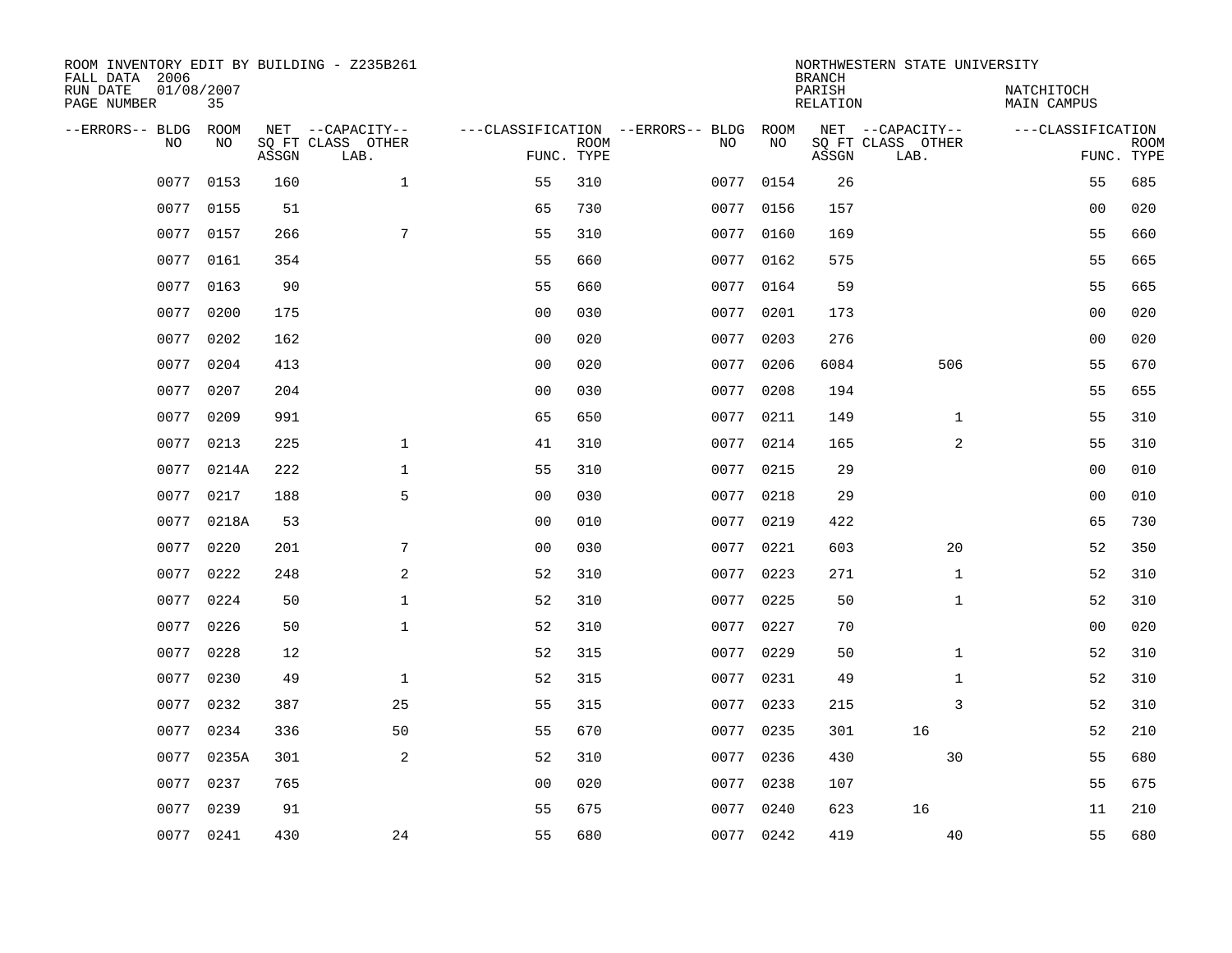| ROOM INVENTORY EDIT BY BUILDING - Z235B261<br>FALL DATA 2006 |                  |          |                           |                                   |             |      |            | <b>BRANCH</b>             | NORTHWESTERN STATE UNIVERSITY         |                                  |             |
|--------------------------------------------------------------|------------------|----------|---------------------------|-----------------------------------|-------------|------|------------|---------------------------|---------------------------------------|----------------------------------|-------------|
| RUN DATE<br>PAGE NUMBER                                      | 01/08/2007<br>36 |          |                           |                                   |             |      |            | PARISH<br><b>RELATION</b> |                                       | NATCHITOCH<br><b>MAIN CAMPUS</b> |             |
| --ERRORS-- BLDG                                              | ROOM<br>NO.      |          | NET --CAPACITY--          | ---CLASSIFICATION --ERRORS-- BLDG |             |      | ROOM<br>NO |                           | NET --CAPACITY--                      | ---CLASSIFICATION                |             |
| <b>NO</b>                                                    |                  | ASSGN    | SQ FT CLASS OTHER<br>LAB. | FUNC. TYPE                        | <b>ROOM</b> | NO   |            | ASSGN                     | SQ FT CLASS OTHER<br>LAB.             | FUNC. TYPE                       | <b>ROOM</b> |
| 0077                                                         | 0243             | 217      | $\overline{a}$            | 55                                | 310         | 0077 | 0245       | 894                       |                                       | 0 <sub>0</sub>                   | 030         |
| 0077                                                         | 0247             | 255      |                           | 55                                | 635         | 0077 | 0251       | 66                        |                                       | 55                               | 635         |
|                                                              | 0077 0252        | 64       |                           | 55                                | 635         |      | 0077 0253  | 64                        |                                       | 55                               | 635         |
| 0077                                                         | 0254             | 50       |                           | 55                                | 635         | 0077 | 0255       | 63                        |                                       | 55                               | 635         |
| 0077                                                         | 0256             | 18       |                           | 0 <sub>0</sub>                    | 020         | 0077 | 0257       | 134                       | $\overline{2}$                        | 0 <sub>0</sub>                   | 030         |
| 0077                                                         | 0258             | 99       | 2                         | 0 <sub>0</sub>                    | 030         | 0077 | 0259       | 1106                      |                                       | 55                               | 635         |
| 0077                                                         | 0261             | 5929     | 200                       | 55                                | 630         |      | 0077 0262  | 950                       |                                       | 55                               | 635         |
| 0077                                                         | 0265             | 53       |                           | 55                                | 635         | 0077 | 0268       | 916                       |                                       | 0 <sub>0</sub>                   | 020         |
| 0077                                                         | 0269             | 337      | 24                        | 55                                | 630         |      | 0077 0270  | 302                       | 24                                    | 55                               | 630         |
| 0077                                                         | 0271             | 298      | 24                        | 55                                | 630         | 0077 | 0272       | 3840                      | 192                                   | 55                               | 650         |
| 0077                                                         | 0275             | 369      |                           | 0 <sub>0</sub>                    | 020         |      | 0077 0301  | 162                       |                                       | 0 <sub>0</sub>                   | 020         |
| 0077                                                         | 0302             | 166      |                           | 00                                | 020         | 0077 | 0303       | 215                       |                                       | 00                               | 020         |
| 0077                                                         | 0304             | 89       |                           | 55                                | 315         |      | 0077 0305  | 379                       | 2                                     | 55                               | 210         |
| 0077                                                         | 0305A            | 118      | $\mathbf 1$               | 55                                | 310         |      | 0077 0305B | 108                       | $\mathbf{1}$                          | 55                               | 310         |
| 0077                                                         | 0306             | 73       | 3                         | 51                                | 310         |      | 0077 0306A | 208                       | $\mathbf{1}$                          | 55                               | 310         |
| 0077                                                         | 0306B            | 116      | $\mathbf{1}$              | 51                                | 310         | 0077 | 0306C      | 221                       | $\mathbf{1}$                          | 51                               | 310         |
| 0077                                                         | 0306D            | 239      | $\mathbf{1}$              | 51                                | 310         | 0077 | 0308       | 256                       | 20                                    | 55                               | 650         |
| 0077                                                         | 0309             | 184      | $\mathbf{1}$              | 61                                | 310         | 0077 | 0309A      | 202                       | $\mathbf{1}$                          | 61                               | 310         |
| 0077                                                         | 0310             | 344      | 25                        | 51                                | 680         | 0077 | 0311       | 629                       |                                       | 0 <sub>0</sub>                   | 020         |
| 0077                                                         | 0312             | 380      | 30                        | 55                                | 680         |      | 0077 0313  | 256                       |                                       | 55                               | 315         |
| 0077                                                         | 0314             | 257      | 12                        | 55                                | 680         | 0077 | 0315       | 256                       | 20                                    | 55                               | 680         |
| 0077                                                         | 0316             | 411      | 25                        | 55                                | 680         |      | 0077 0317  | 70                        | 2                                     | 0 <sub>0</sub>                   | 030         |
| 0077                                                         | 0318             | 104      | 2                         | 0 <sub>0</sub>                    | 030         | 0077 | 0319       | 205                       |                                       | 0 <sub>0</sub>                   | 020         |
| 0077                                                         | 0320             | 1393 115 |                           | 55                                | 110         |      | 0077 0321  | 670                       | 45                                    | 11                               | 110         |
| 0077                                                         | 0322             | 86       |                           | 0 <sub>0</sub>                    | 010         |      |            |                           | TOTAL NET ASSIGN SQ. FT. IN ROOM FILE | 56,723                           |             |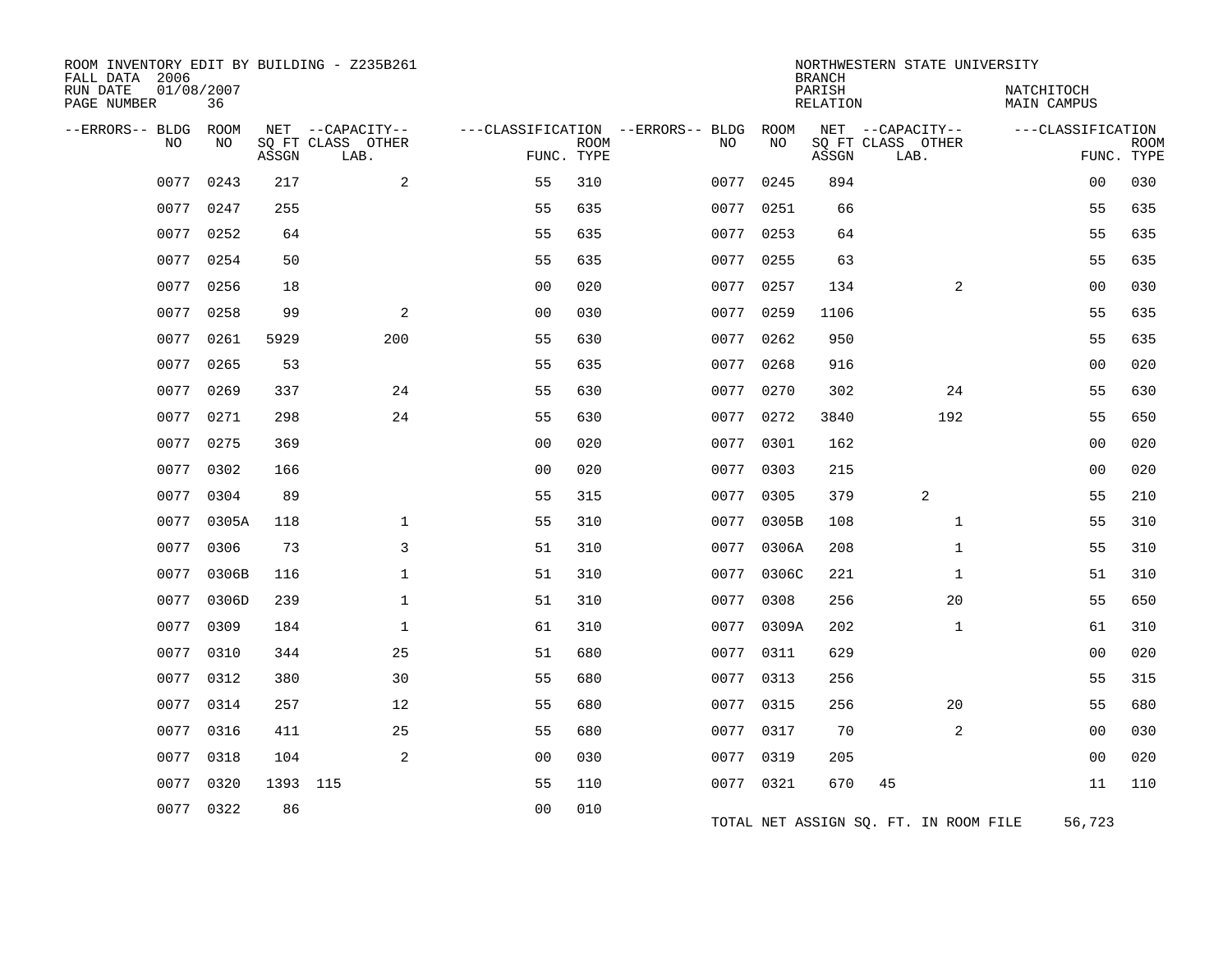| ROOM INVENTORY EDIT BY BUILDING - Z235B261<br>FALL DATA 2006<br>RUN DATE<br>PAGE NUMBER | 01/08/2007<br>37 |       |                                               |                                                                                           |      |           |                                                                                                     | <b>BRANCH</b><br>PARISH<br>RELATION |    | NORTHWESTERN STATE UNIVERSITY               | NATCHITOCH<br>MAIN CAMPUS        |                    |
|-----------------------------------------------------------------------------------------|------------------|-------|-----------------------------------------------|-------------------------------------------------------------------------------------------|------|-----------|-----------------------------------------------------------------------------------------------------|-------------------------------------|----|---------------------------------------------|----------------------------------|--------------------|
| --ERRORS-- BLDG ROOM<br>NO                                                              | NO.              | ASSGN | NET --CAPACITY--<br>SQ FT CLASS OTHER<br>LAB. | ---CLASSIFICATION --ERRORS-- BLDG ROOM NET --CAPACITY-- -----CLASSIFICATION<br>FUNC. TYPE | ROOM | NO .      | NO<br>TOTAL NUMBER CLASSROOMS<br>TOTAL NUMBER LABS 210<br>TOTAL NUMBER SPECIAL LABS 220             | SQ FT CLASS OTHER<br>ASSGN LAB.     |    |                                             | $\overline{a}$<br>$\overline{3}$ | ROOM<br>FUNC. TYPE |
|                                                                                         | 0078 0100        | 4547  |                                               | 55                                                                                        | 950  |           | TOTAL NUMBER CLASSROOMS<br>TOTAL NUMBER LABS 210<br>TOTAL NUMBER SPECIAL LABS 220                   |                                     |    | TOTAL NET ASSIGN SQ. FT. IN ROOM FILE       | 4,547                            |                    |
|                                                                                         | 0079 0100        | 132   | 2                                             | 64                                                                                        | 310  | 0079 0101 |                                                                                                     | 33                                  |    | $\mathbf{1}$                                | 00                               | 030                |
| 0079                                                                                    | 0102             | 33    | $\mathbf{1}$                                  | 0 <sub>0</sub>                                                                            | 030  | 0079 0103 |                                                                                                     | 2254                                |    | 2                                           | 64                               | 590                |
|                                                                                         | 0079 0104        | 206   | $\overline{2}$                                | 64                                                                                        | 590  |           | TOTAL NUMBER CLASSROOMS<br>TOTAL NUMBER LABS 210<br>TOTAL NUMBER SPECIAL LABS 220                   |                                     |    | TOTAL NET ASSIGN SQ. FT. IN ROOM FILE       | 2,592                            |                    |
|                                                                                         | 0080 0100A       | 222   | 10                                            | 11                                                                                        | 250  |           | 0080 0100B 556<br>TOTAL NUMBER CLASSROOMS<br>TOTAL NUMBER LABS 210<br>TOTAL NUMBER SPECIAL LABS 220 |                                     |    | 10<br>TOTAL NET ASSIGN SQ. FT. IN ROOM FILE | 11<br>778                        | 250                |
|                                                                                         | 0081 0100        | 845   |                                               | 0 <sub>0</sub>                                                                            | 020  | 0081 0103 |                                                                                                     | 188                                 |    | 10                                          | 11                               | 310                |
|                                                                                         | 0081 0103A       | 187   | 10                                            | 11                                                                                        | 310  |           | 0081 0103B                                                                                          | 200                                 |    | $\mathbf{1}$                                | 11                               | 310                |
|                                                                                         | 0081 0104        | 169   |                                               | 43                                                                                        | 530  |           | 0081 0104A                                                                                          | 155                                 |    | $\mathbf{1}$                                | 11                               | 535                |
|                                                                                         | 0081 0105        | 192   |                                               | 43                                                                                        | 355  | 0081 0106 |                                                                                                     | 934                                 | 40 |                                             | 43                               | 110                |
|                                                                                         | 0081 0107        | 247   |                                               | 00                                                                                        | 010  |           | 0081 0107A                                                                                          | 427                                 | 10 |                                             | 10                               | 110                |
|                                                                                         | 0081 0107B       | 192   |                                               | 43                                                                                        | 535  |           | 0081 0107C                                                                                          | 1068                                |    | 5                                           | 43                               | 310                |
|                                                                                         | 0081 0107D       | 182   |                                               | 43                                                                                        | 535  | 0081 0108 |                                                                                                     | 334                                 |    | $\mathbf{1}$                                | 46                               | 310                |
|                                                                                         | 0081 0108A       | 126   | 5                                             | 43                                                                                        | 310  |           | 0081 0108B                                                                                          | 150                                 | 5  |                                             | 11                               | 110                |
|                                                                                         | 0081 0108C       | 114   | $\mathbf{1}$                                  | 11                                                                                        | 310  |           | 0081 0108D                                                                                          | 191                                 |    | $\mathbf{1}$                                | 11                               | 310                |
|                                                                                         | 0081 0108E       | 87    |                                               | 11                                                                                        | 315  |           | 0081 0108F                                                                                          | 7                                   |    |                                             | 11                               | 315                |
|                                                                                         | 0081 0108G       | 71    |                                               | 11                                                                                        | 315  | 0081 0109 |                                                                                                     | 192                                 |    |                                             | 11                               | 530                |
|                                                                                         | 0081 0109A       | 104   |                                               | 11                                                                                        | 115  |           | 0081 0109B                                                                                          | 81                                  |    | $\mathbf{1}$                                | 11                               | 310                |
|                                                                                         | 0081 0109C       | 109   | $\mathbf{1}$                                  | 11                                                                                        | 310  |           | 0081 0109D                                                                                          | 63                                  |    | $\mathbf{1}$                                | 11                               | 310                |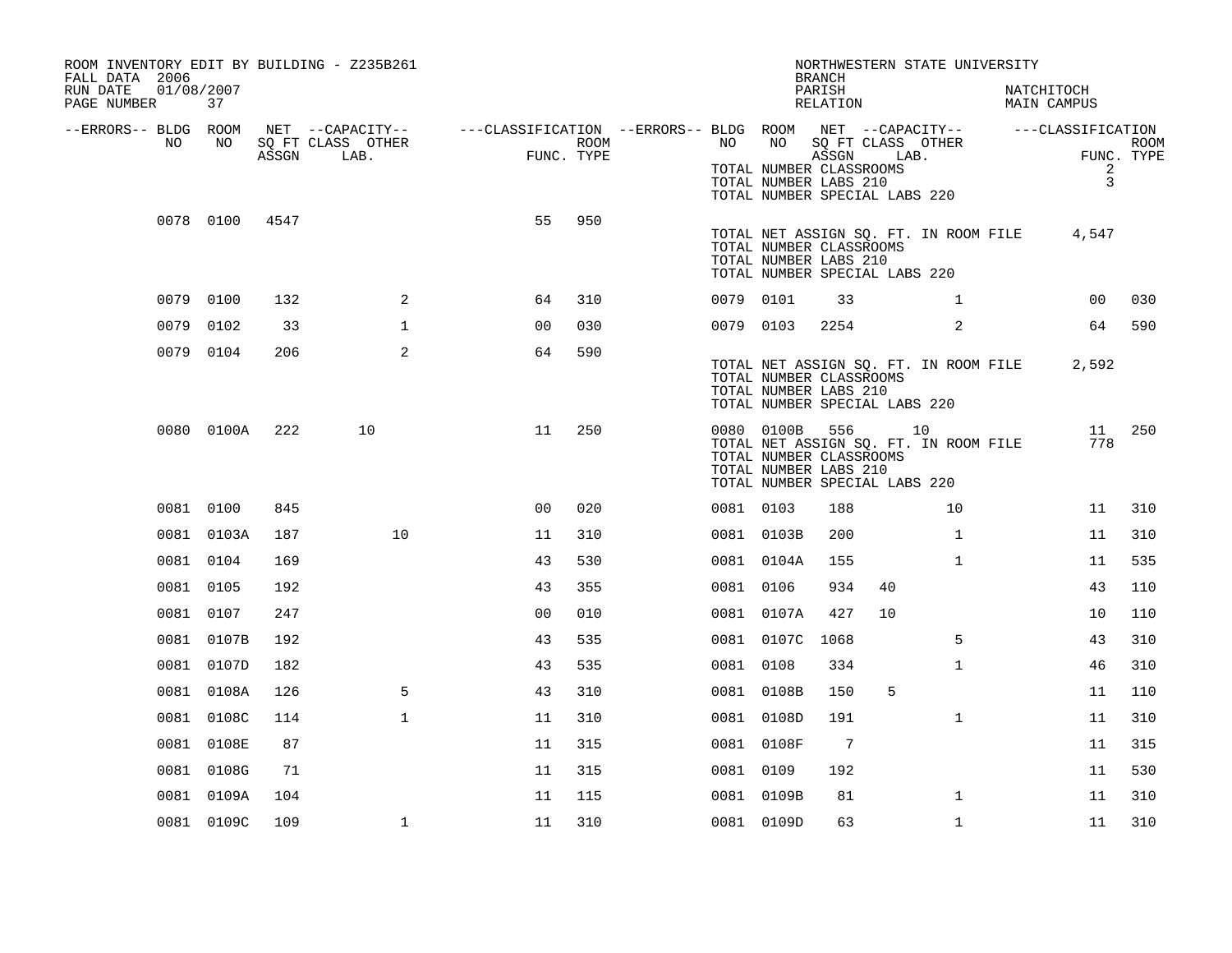| ROOM INVENTORY EDIT BY BUILDING - Z235B261<br>FALL DATA 2006<br>RUN DATE<br>PAGE NUMBER |      | 01/08/2007<br>38 |          |                                               |              |                                   |                           |      |            | <b>BRANCH</b><br>PARISH<br>RELATION | NORTHWESTERN STATE UNIVERSITY                 | NATCHITOCH   | MAIN CAMPUS       |                           |
|-----------------------------------------------------------------------------------------|------|------------------|----------|-----------------------------------------------|--------------|-----------------------------------|---------------------------|------|------------|-------------------------------------|-----------------------------------------------|--------------|-------------------|---------------------------|
| --ERRORS-- BLDG                                                                         | NO   | ROOM<br>NO.      | ASSGN    | NET --CAPACITY--<br>SQ FT CLASS OTHER<br>LAB. |              | ---CLASSIFICATION --ERRORS-- BLDG | <b>ROOM</b><br>FUNC. TYPE | NO   | ROOM<br>NO | ASSGN                               | NET --CAPACITY--<br>SQ FT CLASS OTHER<br>LAB. |              | ---CLASSIFICATION | <b>ROOM</b><br>FUNC. TYPE |
|                                                                                         | 0081 | 0109E            | 61       |                                               | $\mathbf{1}$ | 11                                | 310                       | 0081 | 0110       | 405                                 |                                               | $\mathbf{1}$ | 11                | 310                       |
|                                                                                         | 0081 | 0111             | 90       |                                               | $\mathbf 1$  | 11                                | 310                       |      | 0081 0111A | 60                                  |                                               | $\mathbf{1}$ | 32                | 310                       |
|                                                                                         | 0081 | 0112B            | 138      |                                               |              | 0 <sub>0</sub>                    | 020                       |      | 0081 0112D | 105                                 |                                               |              | 00                | 030                       |
|                                                                                         | 0081 | 0113             | 674      |                                               | $\mathbf{1}$ | 51                                | 310                       |      | 0081 0113D | 123                                 |                                               | $\mathbf{1}$ | 51                | 315                       |
|                                                                                         | 0081 | 0113E            | 47       |                                               |              | 51                                | 315                       |      | 0081 0113F | 102                                 |                                               |              | 51                | 315                       |
|                                                                                         |      | 0081 0114        | 374      |                                               | 25           | 11                                | 310                       |      | 0081 0115  | 97                                  |                                               |              | 0 <sub>0</sub>    | 030                       |
|                                                                                         | 0081 | 0116             | 758      | 76                                            |              | 11                                | 210                       |      | 0081 0118  | 198                                 |                                               | $\mathbf{1}$ | 21                | 310                       |
|                                                                                         | 0081 | 0118A            | 127      |                                               | $\mathbf{1}$ | 11                                | 315                       |      | 0081 0118B | 33                                  |                                               |              | 0 <sub>0</sub>    | 020                       |
|                                                                                         | 0081 | 0118C            | 347      |                                               | $\mathbf{1}$ | 21                                | 310                       |      | 0081 0119  | 1102                                |                                               |              | 0 <sub>0</sub>    | 020                       |
|                                                                                         |      | 0081 0122        | 75       |                                               | $\mathbf{1}$ | 11                                | 310                       |      | 0081 0125  | 975                                 |                                               |              | 0 <sub>0</sub>    | 030                       |
|                                                                                         | 0081 | 0127             | 379      |                                               |              | 0 <sub>0</sub>                    | 030                       |      | 0081 0128  | 278                                 | 4                                             |              | 11                | 255                       |
|                                                                                         | 0081 | 0130             | 274      | 4                                             |              | 11                                | 255                       |      | 0081 0131  | 336                                 |                                               | 5            | 0 <sub>0</sub>    | 030                       |
|                                                                                         | 0081 | 0132             | 1251     | 20                                            |              | 22                                | 210                       |      | 0081 0132A | 109                                 |                                               |              | 0 <sub>0</sub>    | 030                       |
|                                                                                         | 0081 | 0132B            | 54       | $\mathbf{1}$                                  |              | 11                                | 255                       |      | 0081 0135  | 353                                 | 25                                            |              | 22                | 210                       |
|                                                                                         | 0081 | 0135A            | 162      | $\mathbf{1}$                                  |              | 11                                | 255                       |      | 0081 0135B | 162                                 | 1                                             |              | 11                | 255                       |
|                                                                                         | 0081 | 0135C            | 162      | $\mathbf 1$                                   |              | 11                                | 250                       |      | 0081 0135D | 111                                 |                                               |              | 11                | 255                       |
|                                                                                         | 0081 | 0135E            | 61       | 1                                             |              | 11                                | 255                       |      | 0081 0135F | 61                                  | 1                                             |              | 11                | 255                       |
|                                                                                         | 0081 | 0135G            | 76       | 1                                             |              | 11                                | 255                       |      | 0081 0135H | 50                                  | 1                                             |              | 11                | 255                       |
|                                                                                         | 0081 | 0135I            | 62       | 1                                             |              | 11                                | 255                       |      | 0081 0135J | 117                                 |                                               |              | 11                | 255                       |
|                                                                                         |      | 0081 0135K       | 48       |                                               |              | 11                                | 255                       |      | 0081 0137  | 575                                 | 20                                            |              | 22                | 210                       |
|                                                                                         | 0081 | 0137A            | 203      |                                               |              | 11                                | 255                       |      | 0081 0137B | 203                                 | 1                                             |              | 11                | 255                       |
|                                                                                         |      | 0081 0137C       | 68       |                                               |              | 11                                | 255                       |      | 0081 0137D | 179                                 | 4                                             |              | 11                | 250                       |
|                                                                                         | 0081 | 0137E            | 107      |                                               |              | 11                                | 255                       |      | 0081 0137F | 107                                 |                                               |              | 11                | 255                       |
|                                                                                         | 0081 | 0138             | 2442 138 |                                               |              | 11                                | 110                       |      | 0081 0138A | 37                                  |                                               | $\mathbf{1}$ | 00                | 030                       |
|                                                                                         | 0081 | 0139             | 1126     | 20                                            |              | 22                                | 210                       |      | 0081 0140  | 452                                 |                                               |              | 00                | 020                       |
|                                                                                         |      | 0081 0141        | 96       |                                               | $\mathbf{1}$ | 22                                | 310                       |      | 0081 0141A | 93                                  |                                               | $\mathbf{1}$ | 11                | 310                       |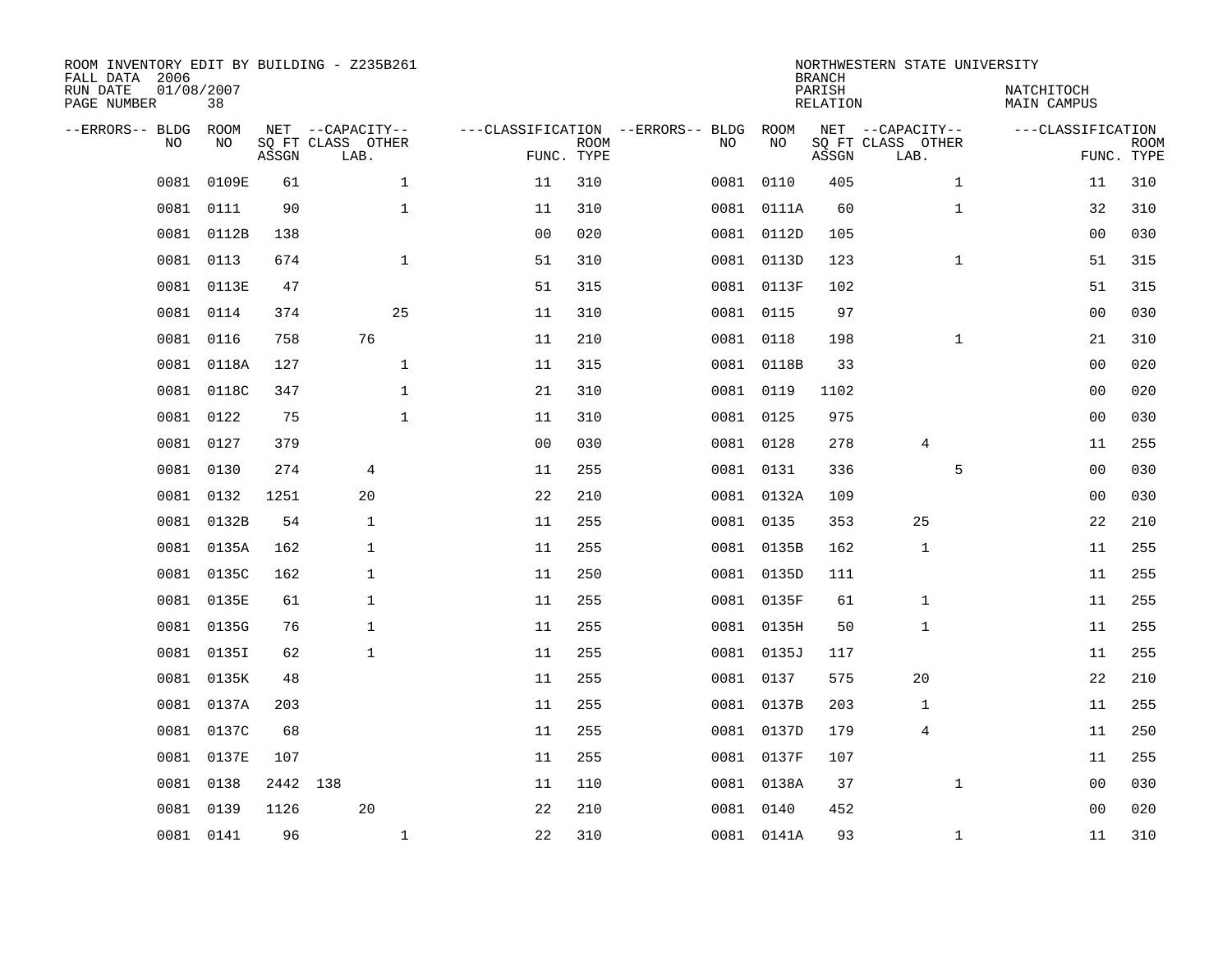| ROOM INVENTORY EDIT BY BUILDING - Z235B261<br>FALL DATA 2006 |                  |       |    |                           |                                        |                           |           |            | <b>BRANCH</b>             | NORTHWESTERN STATE UNIVERSITY |              |                                  |                           |
|--------------------------------------------------------------|------------------|-------|----|---------------------------|----------------------------------------|---------------------------|-----------|------------|---------------------------|-------------------------------|--------------|----------------------------------|---------------------------|
| RUN DATE<br>PAGE NUMBER                                      | 01/08/2007<br>39 |       |    |                           |                                        |                           |           |            | PARISH<br><b>RELATION</b> |                               |              | NATCHITOCH<br><b>MAIN CAMPUS</b> |                           |
| --ERRORS-- BLDG ROOM                                         |                  |       |    | NET --CAPACITY--          | ---CLASSIFICATION --ERRORS-- BLDG ROOM |                           |           |            |                           | NET --CAPACITY--              |              | ---CLASSIFICATION                |                           |
| NO                                                           | NO               | ASSGN |    | SQ FT CLASS OTHER<br>LAB. |                                        | <b>ROOM</b><br>FUNC. TYPE | NO        | NO         | ASSGN                     | SQ FT CLASS OTHER<br>LAB.     |              |                                  | <b>ROOM</b><br>FUNC. TYPE |
| 0081                                                         | 0141B            | 77    |    | $\mathbf{1}$              | 11                                     | 310                       |           | 0081 0142  |                           | 2780 142                      |              | 11                               | 110                       |
|                                                              | 0081 0142A       | 81    |    |                           | 11                                     | 115                       |           | 0081 0142B | 77                        |                               |              | 11                               | 115                       |
|                                                              | 0081 0142C       | 56    |    |                           | 0 <sub>0</sub>                         | 020                       |           | 0081 0142D | 329                       |                               |              | 00                               | 020                       |
| 0081                                                         | 0142E            | 77    |    |                           | 0 <sub>0</sub>                         | 030                       |           | 0081 0143  | 743                       |                               |              | 22                               | 255                       |
| 0081                                                         | 0145             | 217   |    | 2                         | 22                                     | 255                       |           | 0081 0145A | 48                        |                               |              | 22                               | 255                       |
| 0081                                                         | 0145B            | 90    |    |                           | 22                                     | 255                       |           | 0081 0145C | 174                       |                               |              | 11                               | 255                       |
| 0081                                                         | 0147             | 30    |    | $\mathbf{1}$              | 0 <sub>0</sub>                         | 030                       | 0081 0149 |            | 517                       |                               | $\mathbf{1}$ | 11                               | 310                       |
|                                                              | 0081 0149A       | 232   |    | $\mathbf{1}$              | 11                                     | 310                       |           | 0081 0151  | 213                       |                               | $\mathbf{1}$ | 46                               | 315                       |
| 0081                                                         | 0151A            | 290   |    | $\mathbf{1}$              | 46                                     | 315                       |           | 0081 0153  | 357                       |                               | $\mathbf{1}$ | 46                               | 310                       |
|                                                              | 0081 0153A       | 10    |    |                           | 11                                     | 315                       |           | 0081 0155  | 254                       |                               | $\mathbf{1}$ | 11                               | 310                       |
|                                                              | 0081 0155A       | 36    |    |                           | 0 <sub>0</sub>                         | 030                       |           | 0081 0155B | 8                         |                               |              | 11                               | 315                       |
|                                                              | 0081 0200        | 255   |    |                           | 0 <sub>0</sub>                         | 020                       |           | 0081 0201  | 427                       |                               | $\mathbf{1}$ | 11                               | 310                       |
| 0081                                                         | 0202             | 1191  |    |                           | 0 <sub>0</sub>                         | 020                       |           | 0081 0202E | 32                        |                               |              | 0 <sub>0</sub>                   | 020                       |
| 0081                                                         | 0203             | 1285  | 99 |                           | 11                                     | 110                       |           | 0081 0204  | 276                       |                               |              | 00                               | 030                       |
| 0081                                                         | 0205             | 419   | 28 |                           | 11                                     | 110                       |           | 0081 0206  | 655                       | 32                            |              | 11                               | 110                       |
| 0081                                                         | 0207             | 674   | 44 |                           | 11                                     | 110                       |           | 0081 0208  | 2237                      | 30                            |              | 42                               | 620                       |
| 0081                                                         | 0209             | 987   | 72 |                           | 11                                     | 110                       |           | 0081 0210  | 239                       |                               | 2            | 22                               | 310                       |
| 0081                                                         | 0210A            | 75    |    |                           | 11                                     | 625                       |           | 0081 0210B | 279                       |                               |              | 11                               | 625                       |
|                                                              | 0081 0211A       | 102   |    | $\mathbf{1}$              | 31                                     | 310                       |           | 0081 0211B | 50                        |                               |              | 31                               | 315                       |
| 0081                                                         | 0212             | 824   |    | 32                        | 11                                     | 210                       |           | 0081 0213  | 743                       |                               | 2            | 11                               | 310                       |
|                                                              | 0081 0213A       | 217   |    | $\mathbf{1}$              | 31                                     | 310                       |           | 0081 0213B | 155                       |                               | $\mathbf{1}$ | 31                               | 310                       |
| 0081                                                         | 0213C            | 133   |    | $\mathbf{1}$              | 31                                     | 310                       |           | 0081 0215  | 86                        |                               | $\mathbf{1}$ | 11                               | 310                       |
|                                                              | 0081 0215A       | 85    |    | $\mathbf{1}$              | 11                                     | 310                       | 0081 0219 |            | 381                       |                               | 8            | 0 <sub>0</sub>                   | 030                       |
| 0081                                                         | 0220             | 651   | 50 |                           | 11                                     | 110                       |           | 0081 0221  | 38                        |                               |              | 00                               | 010                       |
| 0081                                                         | 0222             | 291   |    |                           | 0 <sub>0</sub>                         | 030                       |           | 0081 0223  | 330                       |                               |              | 0 <sub>0</sub>                   | 030                       |
|                                                              | 0081 0223A       | 288   |    |                           | 00                                     | 030                       | 0081 0224 |            | 258                       |                               |              | 0 <sub>0</sub>                   | 020                       |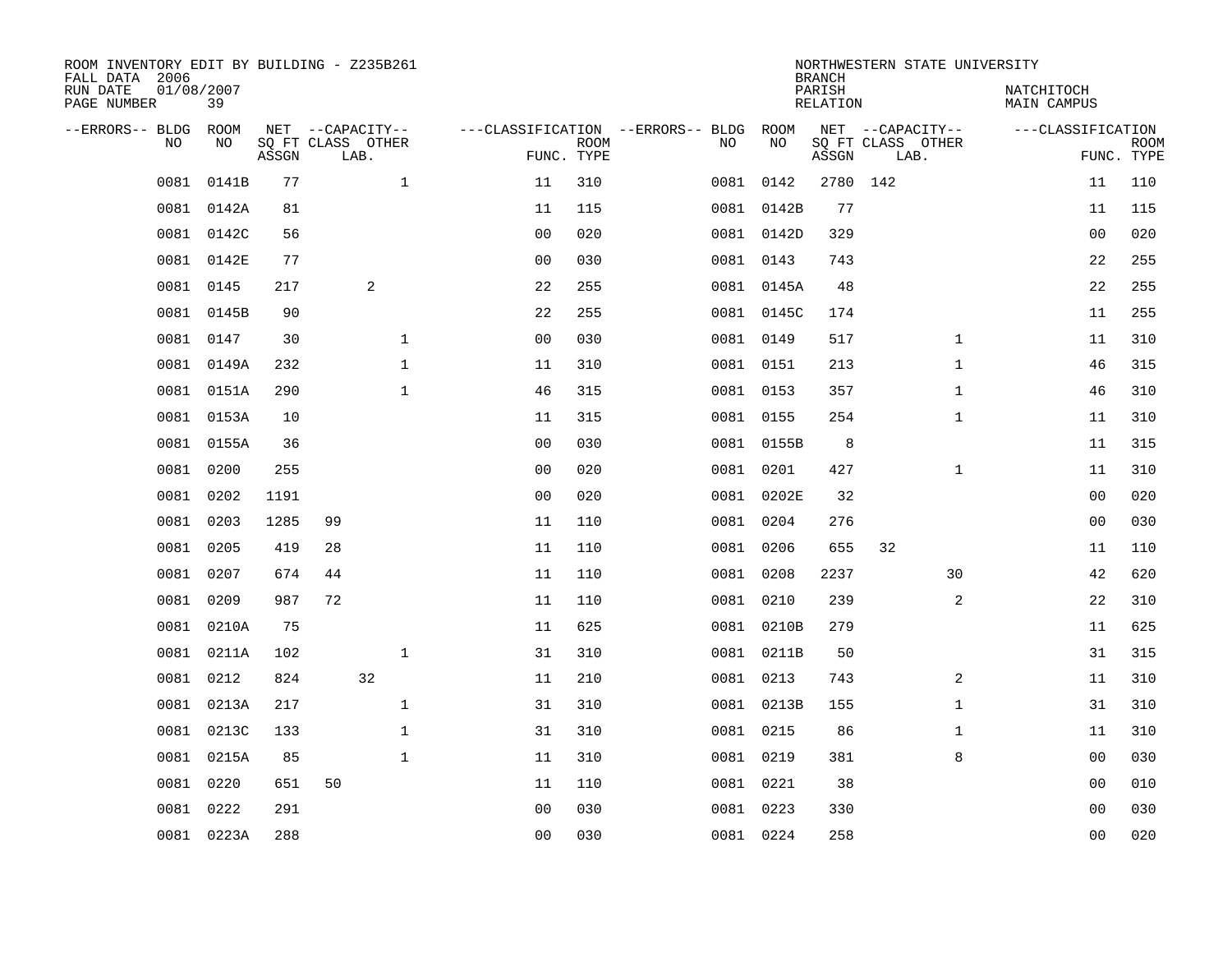| ROOM INVENTORY EDIT BY BUILDING - Z235B261<br>FALL DATA 2006 |                  |       |                           |              |                |             |                                   |            | <b>BRANCH</b>             | NORTHWESTERN STATE UNIVERSITY |              |                           |                           |
|--------------------------------------------------------------|------------------|-------|---------------------------|--------------|----------------|-------------|-----------------------------------|------------|---------------------------|-------------------------------|--------------|---------------------------|---------------------------|
| RUN DATE<br>PAGE NUMBER                                      | 01/08/2007<br>40 |       |                           |              |                |             |                                   |            | PARISH<br><b>RELATION</b> |                               |              | NATCHITOCH<br>MAIN CAMPUS |                           |
| --ERRORS-- BLDG                                              | ROOM             |       | NET --CAPACITY--          |              |                |             | ---CLASSIFICATION --ERRORS-- BLDG | ROOM       |                           | NET --CAPACITY--              |              | ---CLASSIFICATION         |                           |
| NO.                                                          | NO               | ASSGN | SQ FT CLASS OTHER<br>LAB. |              | FUNC. TYPE     | <b>ROOM</b> | NO                                | NO         | ASSGN                     | SQ FT CLASS OTHER<br>LAB.     |              |                           | <b>ROOM</b><br>FUNC. TYPE |
| 0081                                                         | 0225             | 66    |                           |              | 00             | 020         | 0081                              | 0225A      | 685                       | 20                            |              | 11                        | 210                       |
| 0081                                                         | 0225C            | 69    |                           | $\mathbf 1$  | 65             | 310         |                                   | 0081 0225D | 26                        |                               |              | 11                        | 730                       |
| 0081                                                         | 0225E            | 170   |                           | $\mathbf{1}$ | 11             | 310         |                                   | 0081 0225F | 161                       |                               | $\mathbf{1}$ | 11                        | 310                       |
| 0081                                                         | 0225H            | 138   |                           |              | 11             | 315         |                                   | 0081 0225I | 193                       |                               |              | 11                        | 315                       |
| 0081                                                         | 0226             | 110   |                           |              | 0 <sub>0</sub> | 030         |                                   | 0081 0227  | 343                       |                               | $\mathbf{1}$ | 55                        | 310                       |
| 0081                                                         | 0227A            | 191   |                           |              | 55             | 730         |                                   | 0081 0228  | 1433                      |                               |              | 0 <sub>0</sub>            | 020                       |
| 0081                                                         | 0229             | 1088  | 12                        |              | 11             | 210         |                                   | 0081 0229A | 116                       |                               |              | 11                        | 215                       |
| 0081                                                         | 0231             | 727   | 5                         |              | 11             | 210         |                                   | 0081 0233  | 1525                      | 40                            |              | 11                        | 210                       |
| 0081                                                         | 0235             | 1873  | 40                        |              | 11             | 210         |                                   | 0081 0237  | 495                       | 25                            |              | 11                        | 210                       |
| 0081                                                         | 0237B            | 60    |                           | $\mathbf{1}$ | 11             | 310         |                                   | 0081 0237C | 60                        |                               | $\mathbf{1}$ | 11                        | 310                       |
| 0081                                                         | 0239             | 311   | $\mathbf{1}$              |              | 46             | 210         |                                   | 0081 0239A | 13                        |                               |              | 11                        | 315                       |
| 0081                                                         | 0239B            | 389   |                           |              | 11             | 315         |                                   | 0081 0239C | 214                       |                               |              | 11                        | 315                       |
| 0081                                                         | 0239D            | 225   |                           | 3            | 46             | 310         |                                   | 0081 0239E | 277                       | 18                            |              | 11                        | 110                       |
| 0081                                                         | 0241             | 87    |                           |              | 0 <sub>0</sub> | 020         |                                   | 0081 0241A | 89                        |                               | $\mathbf{1}$ | 11                        | 310                       |
| 0081                                                         | 0241B            | 89    |                           | $\mathbf 1$  | 11             | 310         |                                   | 0081 0241C | 87                        |                               | $\mathbf{1}$ | 11                        | 310                       |
| 0081                                                         | 0241D            | 97    |                           | $\mathbf{1}$ | 11             | 310         |                                   | 0081 0241E | 100                       |                               | $\mathbf{1}$ | 11                        | 310                       |
| 0081                                                         | 0241F            | 100   |                           | $\mathbf{1}$ | 11             | 310         |                                   | 0081 0241G | 100                       |                               | $\mathbf{1}$ | 11                        | 310                       |
| 0081                                                         | 0241H            | 147   |                           | $\mathbf 1$  | 11             | 310         | 0081                              | 0241I      | 126                       |                               |              | 00                        | 020                       |
| 0081                                                         | 0243             | 511   | 12                        |              | 11             | 220         |                                   | 0081 0243A | 540                       | 13                            |              | 11                        | 220                       |
| 0081                                                         | 025A             | 511   | 15                        |              | 11             | 210         |                                   | 0081 0300  | 255                       |                               |              | 0 <sub>0</sub>            | 020                       |
| 0081                                                         | 0301A            | 237   |                           | $\mathbf 1$  | 11             | 315         |                                   | 0081 0301B | 230                       |                               | $\mathbf{1}$ | 11                        | 310                       |
| 0081                                                         | 0302             | 1192  |                           |              | 0 <sub>0</sub> | 020         |                                   | 0081 0302E | 32                        |                               |              | 00                        | 020                       |
| 0081                                                         | 0303             | 1088  | 81                        |              | 11             | 110         |                                   | 0081 0304  | 411                       |                               | 5            | 0 <sub>0</sub>            | 030                       |
| 0081                                                         | 0305             | 649   | 50                        |              | 11             | 110         |                                   | 0081 0306  | 276                       |                               | 12           | 11                        | 315                       |
| 0081                                                         | 0307             | 647   | 42                        |              | 11             | 110         | 0081                              | 0308       | 363                       | 20                            |              | 11                        | 110                       |
|                                                              | 0081 0309        | 984   | 52                        |              | 11             | 110         |                                   | 0081 0310  | 271                       | 18                            |              | 11                        | 110                       |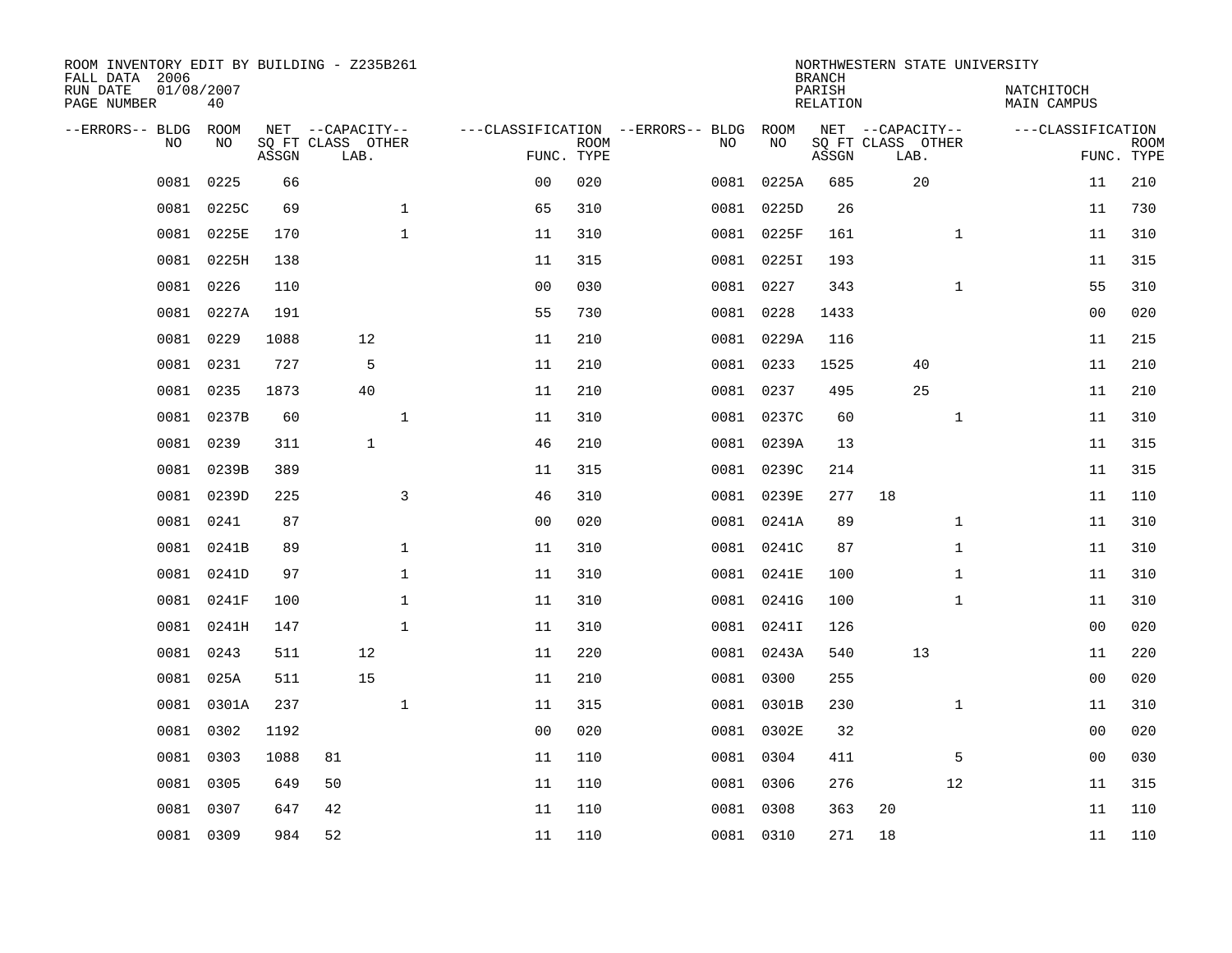| ROOM INVENTORY EDIT BY BUILDING - Z235B261<br>FALL DATA 2006 |                  |       |                           |                |             |                                   |            | <b>BRANCH</b>             | NORTHWESTERN STATE UNIVERSITY |                                  |             |
|--------------------------------------------------------------|------------------|-------|---------------------------|----------------|-------------|-----------------------------------|------------|---------------------------|-------------------------------|----------------------------------|-------------|
| RUN DATE<br>PAGE NUMBER                                      | 01/08/2007<br>41 |       |                           |                |             |                                   |            | PARISH<br><b>RELATION</b> |                               | NATCHITOCH<br><b>MAIN CAMPUS</b> |             |
| --ERRORS-- BLDG                                              | ROOM             |       | NET --CAPACITY--          |                |             | ---CLASSIFICATION --ERRORS-- BLDG | ROOM       |                           | NET --CAPACITY--              | ---CLASSIFICATION                |             |
| NO                                                           | NO               | ASSGN | SQ FT CLASS OTHER<br>LAB. | FUNC. TYPE     | <b>ROOM</b> | NO                                | NO         | ASSGN                     | SQ FT CLASS OTHER<br>LAB.     | FUNC. TYPE                       | <b>ROOM</b> |
| 0081                                                         | 0311             | 671   | 14                        | 11             | 110         |                                   | 0081 0312  | 2361                      |                               | 0 <sub>0</sub>                   | 020         |
| 0081                                                         | 0313             | 743   | 24                        | 44             | 210         |                                   | 0081 0314  | 154                       | 4                             | 11                               | 650         |
| 0081                                                         | 0314A            | 95    | $\mathbf 1$               | 11             | 310         |                                   | 0081 0314B | 95                        | $\mathbf{1}$                  | 11                               | 310         |
| 0081                                                         | 0314C            | 95    | $\mathbf 1$               | 11             | 310         |                                   | 0081 0314D | 95                        | $\mathbf{1}$                  | 11                               | 310         |
| 0081                                                         | 0314E            | 95    | $\mathbf{1}$              | 11             | 310         |                                   | 0081 0314F | 91                        | $\mathbf{1}$                  | 11                               | 310         |
| 0081                                                         | 0314G            | 91    | $\mathbf 1$               | 11             | 310         |                                   | 0081 0314H | 92                        | $\mathbf{1}$                  | 11                               | 310         |
| 0081                                                         | 0314I            | 91    | $\mathbf{1}$              | 11             | 310         |                                   | 0081 0314J | 92                        | $\mathbf{1}$                  | 11                               | 310         |
| 0081                                                         | 0314K            | 91    | $\mathbf{1}$              | 11             | 310         |                                   | 0081 0314L | 160                       | $\mathbf{1}$                  | 11                               | 310         |
| 0081                                                         | 0314M            | 155   | $\mathbf{1}$              | 11             | 310         |                                   | 0081 0315  | 88                        | $\mathbf{1}$                  | 11                               | 310         |
| 0081                                                         | 0316A            | 88    | $\mathbf{1}$              | 11             | 310         |                                   | 0081 0316B | 87                        | $\mathbf{1}$                  | 11                               | 310         |
| 0081                                                         | 0316C            | 88    | $\mathbf 1$               | 11             | 310         |                                   | 0081 0316D | 88                        | $\mathbf{1}$                  | 11                               | 310         |
|                                                              | 0081 0316E       | 88    | $\mathbf 1$               | 11             | 310         |                                   | 0081 0316F | 90                        | $\mathbf{1}$                  | 11                               | 310         |
| 0081                                                         | 0316G            | 92    | $\mathbf 1$               | 11             | 310         |                                   | 0081 0316H | 93                        | $\mathbf{1}$                  | 11                               | 310         |
| 0081                                                         | 0316I            | 92    | $\mathbf 1$               | 11             | 310         |                                   | 0081 0316J | 90                        | 4                             | 41                               | 650         |
| 0081                                                         | 0316K            | 94    | $\mathbf{1}$              | 11             | 310         |                                   | 0081 0316L | 92                        | $\mathbf{1}$                  | 11                               | 310         |
| 0081                                                         | 0316M            | 92    | $\mathbf 1$               | 11             | 310         |                                   | 0081 0316N | 93                        | $\mathbf{1}$                  | 11                               | 310         |
| 0081                                                         | 03160            | 93    | $\mathbf 1$               | 11             | 310         |                                   | 0081 0316P | 92                        | $\mathbf{1}$                  | 11                               | 310         |
| 0081                                                         | 03160            | 92    | $\mathbf 1$               | 11             | 310         |                                   | 0081 0316R | 92                        | $\mathbf{1}$                  | 11                               | 310         |
|                                                              | 0081 0317        | 112   | 5                         | 11             | 315         |                                   | 0081 0318  | 149                       | $\mathbf{1}$                  | 46                               | 310         |
| 0081                                                         | 0318A            | 90    | $\mathbf 1$               | 11             | 310         |                                   | 0081 0318B | 181                       | $\mathbf{1}$                  | 11                               | 310         |
|                                                              | 0081 0318C       | 186   | $\mathbf{1}$              | 11             | 310         |                                   | 0081 0319  | 578                       |                               | 0 <sub>0</sub>                   | 020         |
| 0081                                                         | 0320             | 287   | 5                         | 0 <sub>0</sub> | 030         |                                   | 0081 0321  | 381                       |                               | 0 <sub>0</sub>                   | 030         |
| 0081                                                         | 0323             | 38    |                           | 0 <sub>0</sub> | 010         |                                   | 0081 0324E | 32                        |                               | 0 <sub>0</sub>                   | 030         |
| 0081                                                         | 0325             | 334   |                           | 0 <sub>0</sub> | 030         |                                   | 0081 0325A | 291                       |                               | 0 <sub>0</sub>                   | 030         |
| 0081                                                         | 0327             | 806   | 26                        | 11             | 210         |                                   | 0081 0328  | 110                       |                               | 0 <sub>0</sub>                   | 030         |
|                                                              | 0081 0329        | 734   | 5                         | 41             | 310         |                                   | 0081 0331  | 674                       | 26                            | 44                               | 210         |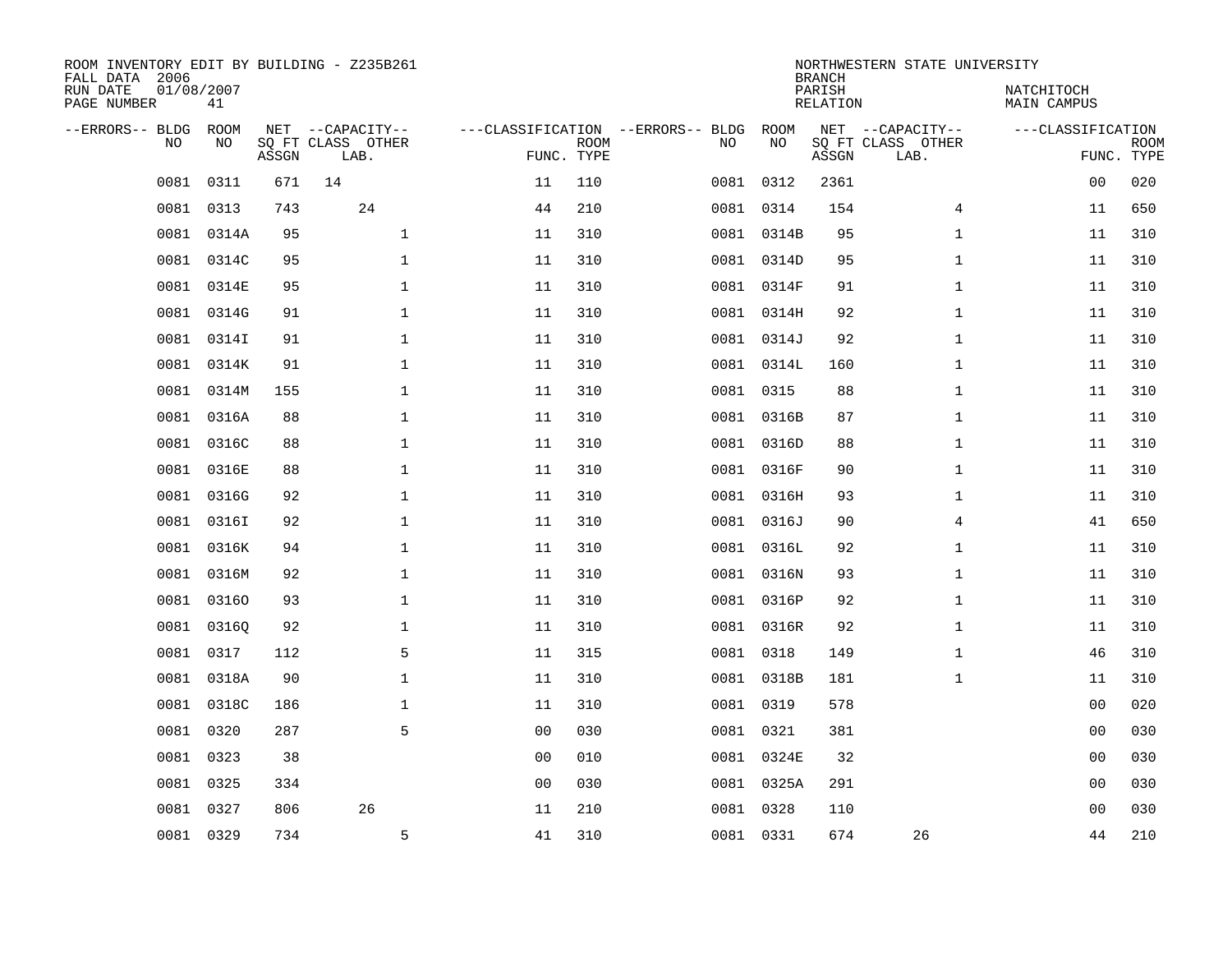| ROOM INVENTORY EDIT BY BUILDING - Z235B261<br>FALL DATA 2006 |                  |       |                           |    |                           |                                   |            | <b>BRANCH</b>             | NORTHWESTERN STATE UNIVERSITY |                           |                           |
|--------------------------------------------------------------|------------------|-------|---------------------------|----|---------------------------|-----------------------------------|------------|---------------------------|-------------------------------|---------------------------|---------------------------|
| RUN DATE<br>PAGE NUMBER                                      | 01/08/2007<br>42 |       |                           |    |                           |                                   |            | PARISH<br><b>RELATION</b> |                               | NATCHITOCH<br>MAIN CAMPUS |                           |
| --ERRORS-- BLDG                                              | ROOM             |       | NET --CAPACITY--          |    |                           | ---CLASSIFICATION --ERRORS-- BLDG | ROOM       |                           | NET --CAPACITY--              | ---CLASSIFICATION         |                           |
| NO                                                           | NO.              | ASSGN | SQ FT CLASS OTHER<br>LAB. |    | <b>ROOM</b><br>FUNC. TYPE | NO                                | NO         | ASSGN                     | SQ FT CLASS OTHER<br>LAB.     |                           | <b>ROOM</b><br>FUNC. TYPE |
| 0081                                                         | 0333             | 984   | 72                        | 11 | 110                       |                                   | 0081 0335  | 889                       | 10                            | 44                        | 210                       |
| 0081                                                         | 0335A            | 158   | $\mathbf 1$               | 11 | 310                       |                                   | 0081 0337  | 838                       | 24                            | 44                        | 210                       |
| 0081                                                         | 0339             | 492   | 5                         | 65 | 315                       |                                   | 0081 0341  | 471                       | 31                            | 11                        | 110                       |
| 0081                                                         | 0343             | 46    | $\mathbf{1}$              | 65 | 310                       |                                   | 0081 0343A | 229                       | 5                             | 11                        | 650                       |
| 0081                                                         | 0343B            | 138   | $\mathbf 1$               | 46 | 310                       |                                   | 0081 0343C | 145                       | $\mathbf{1}$                  | 46                        | 310                       |
| 0081                                                         | 0343D            | 96    | $\mathbf{1}$              | 11 | 310                       |                                   | 0081 0343E | 96                        | $\mathbf{1}$                  | 11                        | 310                       |
| 0081                                                         | 0343F            | 96    | $\mathbf{1}$              | 11 | 310                       |                                   | 0081 0343G | 97                        | $\mathbf{1}$                  | 11                        | 310                       |
| 0081                                                         | 0343H            | 96    | $\mathbf 1$               | 11 | 310                       |                                   | 0081 03431 | 96                        | $\mathbf{1}$                  | 11                        | 310                       |
| 0081                                                         | 0343J            | 93    | $\mathbf 1$               | 11 | 310                       |                                   | 0081 0343K | 90                        | $\mathbf{1}$                  | 11                        | 315                       |
| 0081                                                         | 0343L            | 93    | $\mathbf 1$               | 22 | 310                       |                                   | 0081 0343M | 92                        | $\mathbf{1}$                  | 11                        | 310                       |
| 0081                                                         | 0345A            | 196   | $\mathbf 1$               | 11 | 310                       |                                   | 0081 0345B | 196                       | $\mathbf{1}$                  | 11                        | 310                       |
| 0081                                                         | 0345C            | 97    | $\mathbf 1$               | 11 | 310                       |                                   | 0081 0345D | 97                        | $\mathbf{1}$                  | 11                        | 310                       |
| 0081                                                         | 0345E            | 96    | 2                         | 11 | 310                       |                                   | 0081 0345F | 96                        | $\mathbf{1}$                  | 11                        | 310                       |
|                                                              | 0081 0345G       | 97    | $\mathbf 1$               | 11 | 310                       |                                   | 0081 0345H | 93                        | $\mathbf{1}$                  | 11                        | 310                       |
| 0081                                                         | 0345I            | 93    | $\mathbf 1$               | 11 | 310                       |                                   | 0081 0345J | 93                        | $\mathbf{1}$                  | 11                        | 310                       |
|                                                              | 0081 0345K       | 93    | $\mathbf 1$               | 11 | 310                       |                                   | 0081 0345L | 92                        | $\mathbf{1}$                  | 11                        | 310                       |
| 0081                                                         | 0347A            | 97    | 2                         | 11 | 310                       |                                   | 0081 0347B | 97                        | $\mathbf{1}$                  | 11                        | 310                       |
| 0081                                                         | 0347C            | 97    | $\mathbf 1$               | 11 | 310                       |                                   | 0081 0347D | 122                       | $\mathbf{1}$                  | 22                        | 310                       |
| 0081                                                         | 0347E            | 93    | $\mathbf{1}$              | 11 | 310                       |                                   | 0081 0347F | 91                        | $\mathbf{1}$                  | 11                        | 310                       |
| 0081                                                         | 0351             | 724   | 30                        | 11 | 110                       |                                   | 0081 0400  | 738                       | 80                            | 11                        | 110                       |
| 0081                                                         | 0401A            | 433   | 21                        | 63 | 220                       | 0081                              | 0401B      | 440                       | 2                             | 63                        | 210                       |
| 0081                                                         | 0401C            | 187   | $\mathbf 1$               | 63 | 720                       | 0081                              | 0401D      | 551                       | 45                            | 10                        | 210                       |
| 0081                                                         | 0401E            | 554   | 5                         | 63 | 315                       |                                   | 0081 0401F | 184                       | 2                             | 63                        | 310                       |
| 0081                                                         | 0401G            | 184   | $\overline{a}$            | 63 | 310                       |                                   | 0081 0401H | 166                       | 2                             | 63                        | 310                       |
| 0081                                                         | 0401I            | 85    | 1                         | 63 | 315                       |                                   | 0081 0401J | 74                        | $\mathbf{1}$                  | 63                        | 315                       |
|                                                              | 0081 0401K       | 87    | $\mathbf{1}$              | 63 | 310                       |                                   | 0081 0401L | 85                        | $\mathbf{1}$                  | 63                        | 310                       |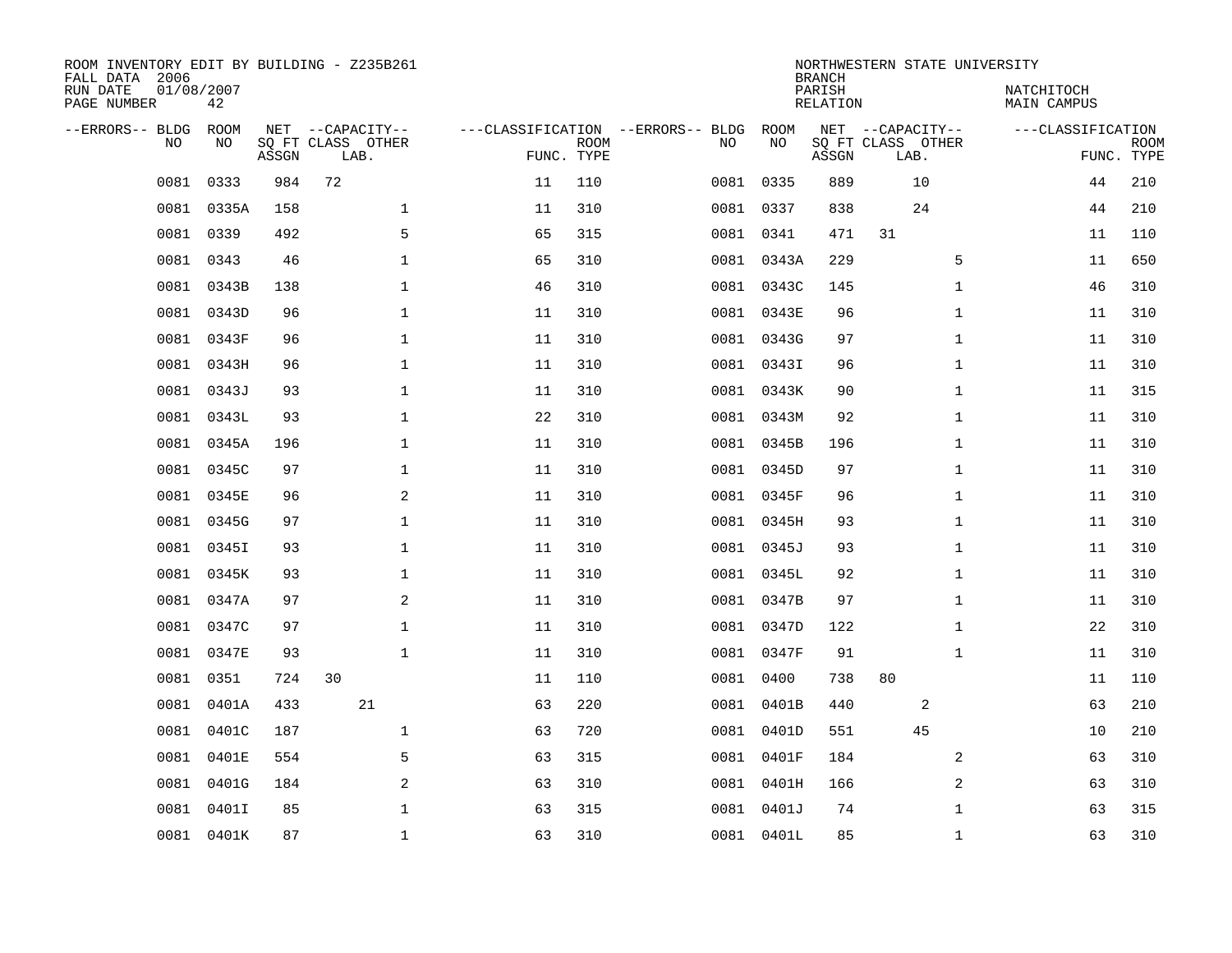| ROOM INVENTORY EDIT BY BUILDING - Z235B261<br>FALL DATA 2006<br>RUN DATE<br>PAGE NUMBER | 01/08/2007<br>43 |       |    |                                               |                |                           |                                         |            | <b>BRANCH</b><br>PARISH<br><b>RELATION</b> | NORTHWESTERN STATE UNIVERSITY                 |              | NATCHITOCH<br>MAIN CAMPUS |                           |
|-----------------------------------------------------------------------------------------|------------------|-------|----|-----------------------------------------------|----------------|---------------------------|-----------------------------------------|------------|--------------------------------------------|-----------------------------------------------|--------------|---------------------------|---------------------------|
| --ERRORS-- BLDG<br>NO.                                                                  | ROOM<br>NO       | ASSGN |    | NET --CAPACITY--<br>SQ FT CLASS OTHER<br>LAB. |                | <b>ROOM</b><br>FUNC. TYPE | ---CLASSIFICATION --ERRORS-- BLDG<br>NO | ROOM<br>NO | ASSGN                                      | NET --CAPACITY--<br>SQ FT CLASS OTHER<br>LAB. |              | ---CLASSIFICATION         | <b>ROOM</b><br>FUNC. TYPE |
| 0081                                                                                    | 0401M            | 74    |    | $\mathbf{1}$                                  | 63             | 310                       | 0081                                    | 0401N      | 86                                         |                                               | $\mathbf{1}$ | 63                        | 310                       |
| 0081                                                                                    | 04010            | 126   |    | 2                                             | 63             | 310                       | 0081                                    | 0401P      | 1060                                       | 24                                            |              | 11                        | 220                       |
| 0081                                                                                    | 04010            | 500   |    | 12                                            | 0 <sub>0</sub> | 020                       |                                         | 0081 0401R | 100                                        |                                               | 2            | 63                        | 310                       |
| 0081                                                                                    | 0401S            | 66    |    | $\mathbf{1}$                                  | 63             | 310                       |                                         | 0081 0401T | 912                                        | 40                                            |              | 63                        | 210                       |
| 0081                                                                                    | 0401U            | 147   |    | 2                                             | 65             | 315                       |                                         | 0081 0401V | 100                                        |                                               | $\mathbf{1}$ | 61                        | 310                       |
| 0081                                                                                    | 0402             | 693   |    | 5                                             | 11             | 315                       |                                         | 0081 0403  | 87                                         |                                               | $\mathbf{1}$ | 11                        | 310                       |
| 0081                                                                                    | 0404             | 743   | 40 |                                               | 11             | 110                       |                                         | 0081 0405  | 86                                         |                                               | $\mathbf{1}$ | 72                        | 310                       |
| 0081                                                                                    | 0406             | 928   | 50 |                                               | 11             | 110                       |                                         | 0081 0408  | 653                                        | 50                                            |              | 11                        | 110                       |
| 0081                                                                                    | 0409             | 379   |    |                                               | 0 <sub>0</sub> | 030                       |                                         | 0081 0410  | 294                                        |                                               | 4            | 65                        | 310                       |
|                                                                                         | 0081 0411        | 40    |    |                                               | 0 <sub>0</sub> | 010                       |                                         | 0081 0412  | 1756                                       |                                               |              | 00                        | 020                       |
| 0081                                                                                    | 0413             | 334   |    | 5                                             | 0 <sub>0</sub> | 030                       |                                         | 0081 0413A | 451                                        |                                               |              | 0 <sub>0</sub>            | 030                       |
|                                                                                         | 0081 0415        | 806   |    | 40                                            | 11             | 210                       |                                         | 0081 0417  | 806                                        | 40                                            |              | 11                        | 210                       |
| 0081                                                                                    | 0418             | 110   |    |                                               | 0 <sub>0</sub> | 030                       |                                         | 0081 0419  | 455                                        | 28                                            |              | 11                        | 110                       |
| 0081                                                                                    | 0421             | 893   | 50 |                                               | 11             | 110                       |                                         | 0081 0423  | 813                                        | 80                                            |              | 11                        | 110                       |
| 0081                                                                                    | 0425             | 699   | 72 |                                               | 11             | 110                       |                                         | 0081 0427  | 701                                        | 65                                            |              | 11                        | 110                       |
| 0081                                                                                    | 0429             | 795   | 54 |                                               | 11             | 110                       |                                         | 0081 043A  | 540                                        | 14                                            |              | 11                        | 210                       |
| 0081                                                                                    | 0431             | 179   |    | $\mathbf 1$                                   | 46             | 310                       |                                         | 0081 0431A | 179                                        |                                               | $\mathbf{1}$ | 11                        | 310                       |
| 0081                                                                                    | 0431B            | 193   |    | 5                                             | 11             | 650                       |                                         | 0081 0431C | 95                                         |                                               | $\mathbf{1}$ | 11                        | 310                       |
|                                                                                         | 0081 0431D       | 92    |    | $\mathbf{1}$                                  | 11             | 310                       |                                         | 0081 0431E | 93                                         |                                               | $\mathbf{1}$ | 11                        | 315                       |
| 0081                                                                                    | 0433             | 50    |    |                                               | 0 <sub>0</sub> | 020                       |                                         | 0081 0433A | 96                                         |                                               | $\mathbf{1}$ | 11                        | 310                       |
| 0081                                                                                    | 0433B            | 96    |    | $\mathbf 1$                                   | 11             | 310                       |                                         | 0081 0433C | 96                                         |                                               | 2            | 11                        | 310                       |
| 0081                                                                                    | 0433D            | 95    |    | $\mathbf 1$                                   | 11             | 310                       |                                         | 0081 0433E | 95                                         |                                               | $\mathbf{1}$ | 11                        | 310                       |
| 0081                                                                                    | 0433F            | 91    |    | 1                                             | 11             | 310                       |                                         | 0081 0433G | 92                                         |                                               | $\mathbf{1}$ | 11                        | 310                       |
| 0081                                                                                    | 0433H            | 91    |    | $\mathbf 1$                                   | 11             | 310                       |                                         | 0081 0435  | 48                                         |                                               |              | 00                        | 020                       |
| 0081                                                                                    | 0435A            | 95    |    | $\mathbf 1$                                   | 11             | 310                       |                                         | 0081 0435B | 95                                         |                                               | $\mathbf{1}$ | 11                        | 310                       |
|                                                                                         | 0081 0435C       | 96    |    | $\mathbf{1}$                                  | 11             | 310                       |                                         | 0081 0435D | 123                                        |                                               | $\mathbf{1}$ | 11                        | 310                       |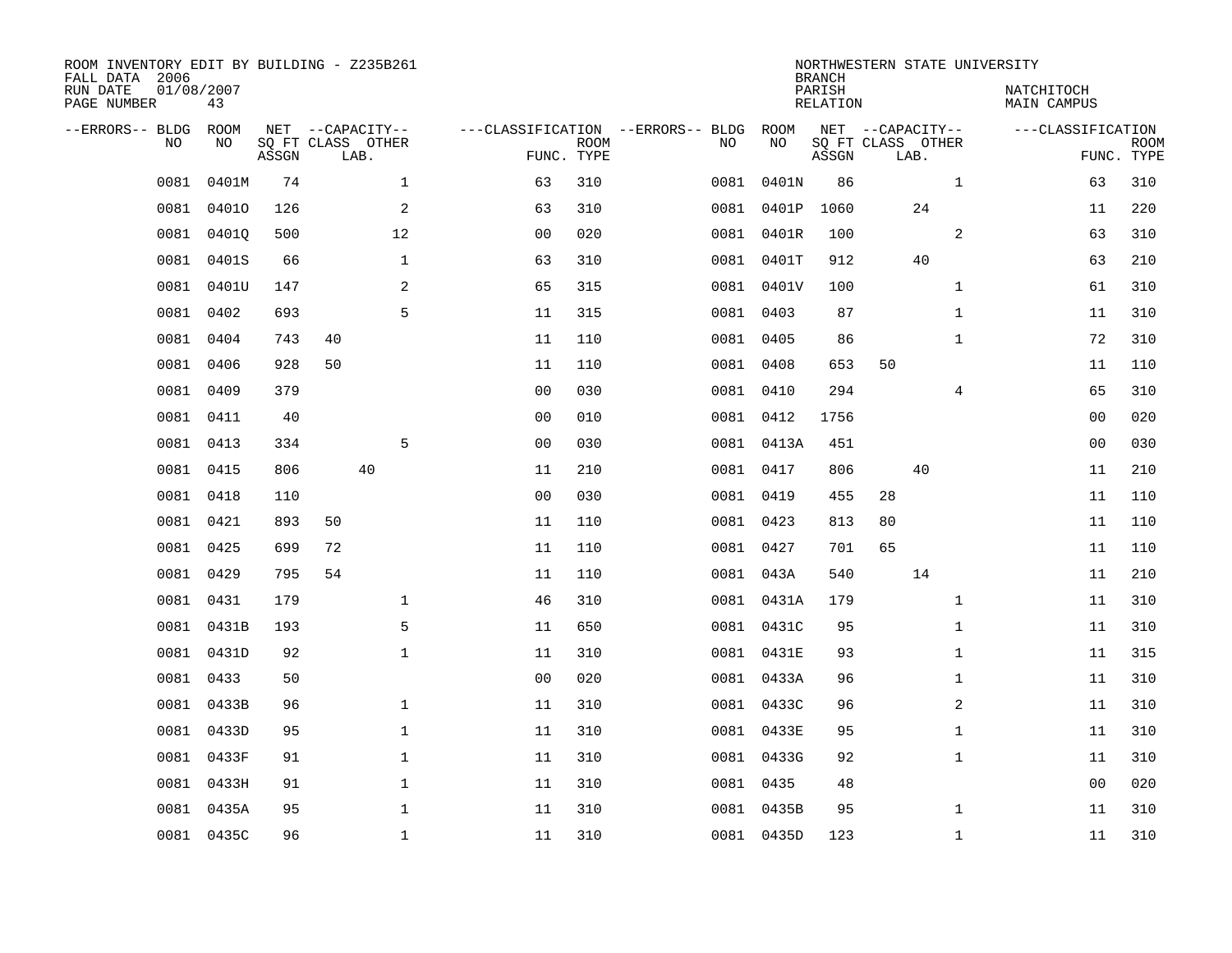| ROOM INVENTORY EDIT BY BUILDING - Z235B261<br>FALL DATA 2006 |           |                |                |            |                   |                                                                                                 |                    |          |                                                                    | BRANCH             | NORTHWESTERN STATE UNIVERSITY                                                                                                                  |              |                                                   |                           |
|--------------------------------------------------------------|-----------|----------------|----------------|------------|-------------------|-------------------------------------------------------------------------------------------------|--------------------|----------|--------------------------------------------------------------------|--------------------|------------------------------------------------------------------------------------------------------------------------------------------------|--------------|---------------------------------------------------|---------------------------|
| RUN DATE 01/08/2007<br>PAGE NUMBER 44                        |           |                |                |            |                   |                                                                                                 |                    |          |                                                                    | PARISH<br>RELATION |                                                                                                                                                |              | NATCHITOCH<br>MAIN CAMPUS                         |                           |
| --ERRORS-- BLDG ROOM                                         |           |                |                |            |                   | NET --CAPACITY-- - ---CLASSIFICATION --ERRORS-- BLDG ROOM NET --CAPACITY-- - ----CLASSIFICATION |                    |          |                                                                    |                    |                                                                                                                                                |              |                                                   |                           |
|                                                              | NO        | NO 11          |                | ASSGN LAB. | SQ FT CLASS OTHER |                                                                                                 | ROOM<br>FUNC. TYPE | NO       | NO                                                                 |                    | SQ FT CLASS OTHER<br>ASSGN LAB.                                                                                                                |              |                                                   | <b>ROOM</b><br>FUNC. TYPE |
|                                                              |           | 0081 0435E     | 90             |            | $\mathbf{1}$      | 11                                                                                              | 310                |          | 0081 0435F                                                         | 93                 |                                                                                                                                                | $\mathbf{1}$ | 11                                                | 310                       |
|                                                              |           | 0081 0435G     | 308            |            |                   | 0 <sub>0</sub>                                                                                  | 020                |          | 0081 0437                                                          | 375                | 20                                                                                                                                             |              | 11                                                | 110                       |
|                                                              | 0081 0439 |                | 373            | 22         |                   | 11                                                                                              | 110                |          | 0081 0441                                                          | 85                 |                                                                                                                                                | $\mathbf{1}$ | 65                                                | 315                       |
|                                                              | 0081 0443 |                | 555            | 45         |                   | 11                                                                                              | 110                |          | 0081 0443A                                                         | 82                 |                                                                                                                                                |              | 11                                                | 730                       |
|                                                              | 0081 0450 |                | 568            |            | 30                | 11                                                                                              | 210                |          | 0081 0450A                                                         | 482                |                                                                                                                                                | 25           | 11                                                | 210                       |
|                                                              |           | 0081 0450B     | 809            |            | 28                | 11                                                                                              | 210                |          |                                                                    |                    | 0081 0450C 155 1<br>TOTAL NET ASSIGN SQ. FT. IN ROOM FILE<br>TOTAL NUMBER CLASSROOMS<br>TOTAL NUMBER LABS 210<br>TOTAL NUMBER SPECIAL LABS 220 |              | - 11 -<br>88,048<br>35<br>28<br>$\overline{4}$    | 310                       |
|                                                              |           |                | 0082 0100 2717 |            |                   | 64                                                                                              | 745                |          | TOTAL NUMBER CLASSROOMS<br>TOTAL NUMBER LABS 210                   |                    | TOTAL NET ASSIGN SQ. FT. IN ROOM FILE<br>TOTAL NUMBER SPECIAL LABS 220                                                                         |              | 2,717                                             |                           |
|                                                              |           | 0084 0100 3241 |                |            |                   | 55                                                                                              | 950                |          | TOTAL NUMBER CLASSROOMS<br>TOTAL NUMBER LABS 210                   |                    | TOTAL NET ASSIGN SQ. FT. IN ROOM FILE<br>TOTAL NUMBER SPECIAL LABS 220                                                                         |              | 3,241                                             |                           |
| 5                                                            | 0085      |                |                |            |                   |                                                                                                 |                    | NO ROOMS |                                                                    |                    |                                                                                                                                                |              |                                                   |                           |
|                                                              | 0086 0100 |                | 1131           |            |                   | 0 <sub>0</sub>                                                                                  | 020                |          | 0086 0101                                                          | 37                 |                                                                                                                                                | $\mathbf{1}$ | 00 <sub>o</sub>                                   | 030                       |
|                                                              | 0086 0102 |                | 41             |            |                   | 0 <sub>0</sub>                                                                                  | 020                |          | 0086 0103                                                          | 32                 |                                                                                                                                                | $\mathbf{1}$ | 64                                                | 310                       |
|                                                              |           | 0086 0104      | 52             |            |                   | 0 <sub>0</sub>                                                                                  | 030                |          | 0086 0106 1534<br>TOTAL NUMBER CLASSROOMS<br>TOTAL NUMBER LABS 210 |                    | TOTAL NUMBER SPECIAL LABS 220                                                                                                                  |              | 64<br>TOTAL NET ASSIGN SQ. FT. IN ROOM FILE 1,566 | 660                       |
|                                                              |           | 0087 0100      | 961            |            |                   | 0 <sub>0</sub>                                                                                  | 030                |          | TOTAL NUMBER CLASSROOMS<br>TOTAL NUMBER LABS 210                   |                    | TOTAL NET ASSIGN SQ. FT. IN ROOM FILE<br>TOTAL NUMBER SPECIAL LABS 220                                                                         |              |                                                   |                           |
|                                                              |           | 0088 0100      | 198            |            |                   | 0 <sup>0</sup>                                                                                  | 030                |          | TOTAL NUMBER CLASSROOMS<br>TOTAL NUMBER LABS 210                   |                    | TOTAL NET ASSIGN SQ. FT. IN ROOM FILE                                                                                                          |              |                                                   |                           |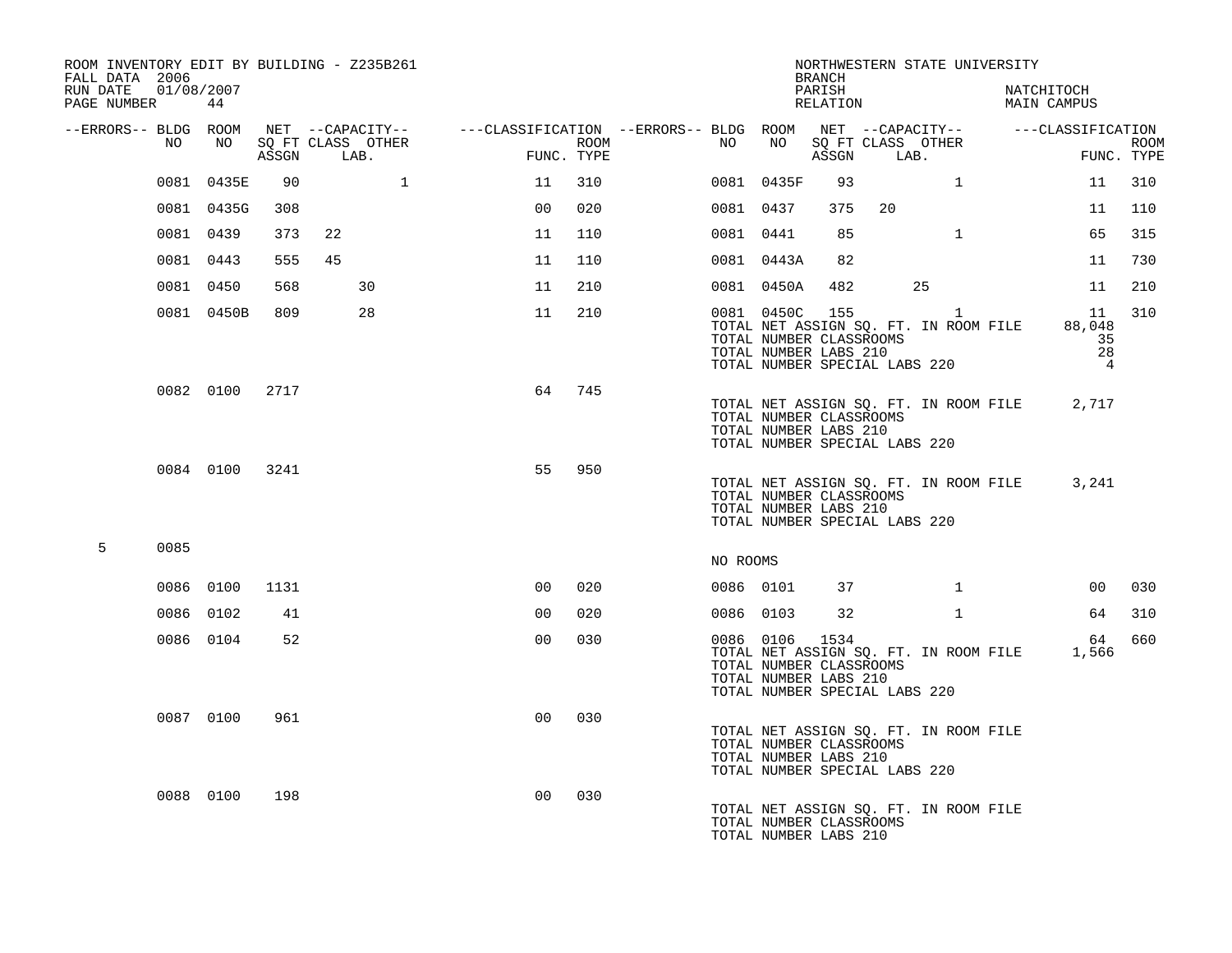| ROOM INVENTORY EDIT BY BUILDING - Z235B261<br>FALL DATA 2006 |                  |       |                           |                |                                        |                           |      |            | <b>BRANCH</b>      |                               |                | NORTHWESTERN STATE UNIVERSITY |                |                           |
|--------------------------------------------------------------|------------------|-------|---------------------------|----------------|----------------------------------------|---------------------------|------|------------|--------------------|-------------------------------|----------------|-------------------------------|----------------|---------------------------|
| RUN DATE<br>PAGE NUMBER                                      | 01/08/2007<br>45 |       |                           |                |                                        |                           |      |            | PARISH<br>RELATION |                               |                | NATCHITOCH<br>MAIN CAMPUS     |                |                           |
| --ERRORS-- BLDG                                              | ROOM             |       | NET --CAPACITY--          |                | ---CLASSIFICATION --ERRORS-- BLDG ROOM |                           |      |            |                    | NET --CAPACITY--              |                | ---CLASSIFICATION             |                |                           |
| NO                                                           | NO               | ASSGN | SQ FT CLASS OTHER<br>LAB. |                |                                        | <b>ROOM</b><br>FUNC. TYPE | NO   | NO         | ASSGN              | SQ FT CLASS OTHER<br>LAB.     |                |                               |                | <b>ROOM</b><br>FUNC. TYPE |
|                                                              |                  |       |                           |                |                                        |                           |      |            |                    | TOTAL NUMBER SPECIAL LABS 220 |                |                               |                |                           |
| 0089                                                         | 0053             | 605   |                           | $\mathbf{1}$   | 0 <sub>0</sub>                         | 030                       | 0089 | 0100       | 475                |                               |                |                               | 0 <sub>0</sub> | 020                       |
| 0089                                                         | 0100A            | 225   |                           |                | 0 <sub>0</sub>                         | 020                       | 0089 | 0100B      | 1781               |                               |                |                               | 0 <sub>0</sub> | 020                       |
| 0089                                                         | 0100C 1130       |       |                           |                | 0 <sub>0</sub>                         | 020                       | 0089 | 0100D      | 1401               |                               |                |                               | 0 <sub>0</sub> | 020                       |
| 0089                                                         | 0100E            | 1130  |                           |                | 0 <sub>0</sub>                         | 020                       | 0089 | 0100F      | 299                |                               |                |                               | 0 <sub>0</sub> | 020                       |
| 0089                                                         | 0101             | 148   |                           | $\mathbf 1$    | 11                                     | 310                       | 0089 | 0102       | 115                |                               | $\mathbf{1}$   |                               | 11             | 310                       |
| 0089                                                         | 0103             | 98    |                           | 1              | 11                                     | 310                       | 0089 | 0104       | 115                |                               | $\mathbf{1}$   |                               | 11             | 310                       |
| 0089                                                         | 0105             | 98    |                           | $\mathbf 1$    | 11                                     | 310                       | 0089 | 0106       | 115                |                               | $\mathbf{1}$   |                               | 11             | 310                       |
| 0089                                                         | 0107             | 100   |                           | 2              | 11                                     | 310                       | 0089 | 0108       | 83                 |                               | $\overline{a}$ |                               | 11             | 315                       |
| 0089                                                         | 0109             | 215   |                           | $\overline{4}$ | 0 <sub>0</sub>                         | 030                       | 0089 | 0110       | 63                 |                               |                |                               | 11             | 315                       |
| 0089                                                         | 0111             | 171   |                           |                | 11                                     | 525                       | 0089 | 0112       | 222                |                               | 2              |                               | 11             | 315                       |
| 0089                                                         | 0112A            | 60    |                           | $\mathbf 1$    | 11                                     | 315                       | 0089 | 0113       | 1255 125           |                               |                |                               | 11             | 110                       |
| 0089                                                         | 0114             | 196   |                           | 14             | 11                                     | 650                       | 0089 | 0114A      | 18                 |                               |                |                               | 11             | 655                       |
| 0089                                                         | 0115             | 1271  | 40                        |                | 11                                     | 110                       | 0089 | 0116       | 599                |                               | 5              |                               | 65             | 525                       |
| 0089                                                         | 0117             | 1179  | 30                        |                | 11                                     | 110                       | 0089 | 0118 13929 |                    |                               | 250            |                               | 11             | 520                       |
| 0089                                                         | 0119             | 1179  | 35                        |                | 11                                     | 110                       | 0089 | 0121       | 840                |                               |                |                               | 65             | 675                       |
| 0089                                                         | 0123             | 997   | 50                        |                | 52                                     | 110                       | 0089 |            | 0123A 1053         | 25                            |                |                               | 55             | 210                       |
| 0089                                                         | 0123B            | 197   |                           |                | 65                                     | 630                       | 0089 | 0123C      | 1082               | 40                            |                |                               | 52             | 210                       |
| 0089                                                         | 0123D            | 64    |                           | $\mathbf{1}$   | 0 <sub>0</sub>                         | 030                       | 0089 | 0123E      | 133                |                               | $\mathbf{1}$   |                               | 11             | 310                       |
| 0089                                                         | 0125             | 3743  |                           | 75             | 11                                     | 210                       | 0089 | 0127       | 3290               | 75                            |                |                               | 11             | 110                       |
| 0089                                                         | 0127A            | 64    |                           |                | 0 <sub>0</sub>                         | 030                       | 0089 | 0127B      | 64                 |                               |                |                               | 00             | 030                       |
| 0089                                                         | 0127C            | 143   | 1                         |                | 11                                     | 115                       | 0089 | 0129       | 578                |                               | 4              |                               | 11             | 310                       |
| 0089                                                         | 0129A            | 456   |                           | 30             | 11                                     | 210                       | 0089 | 0129B      | 102                |                               | $\mathbf{1}$   |                               | 65             | 715                       |
| 0089                                                         | 0131             | 303   |                           |                | 0 <sub>0</sub>                         | 020                       | 0089 | 0131A      | 279                |                               |                |                               | 00             | 030                       |
| 0089                                                         | 0131B            | 1272  |                           | 60             | 11                                     | 525                       | 0089 | 0131C 1251 |                    |                               | 60             |                               | 11             | 525                       |
|                                                              | 0089 0133        | 419   |                           |                | 11                                     | 525                       |      | 0089 0135  | 99                 |                               | $\mathbf{1}$   |                               | 0 <sub>0</sub> | 010                       |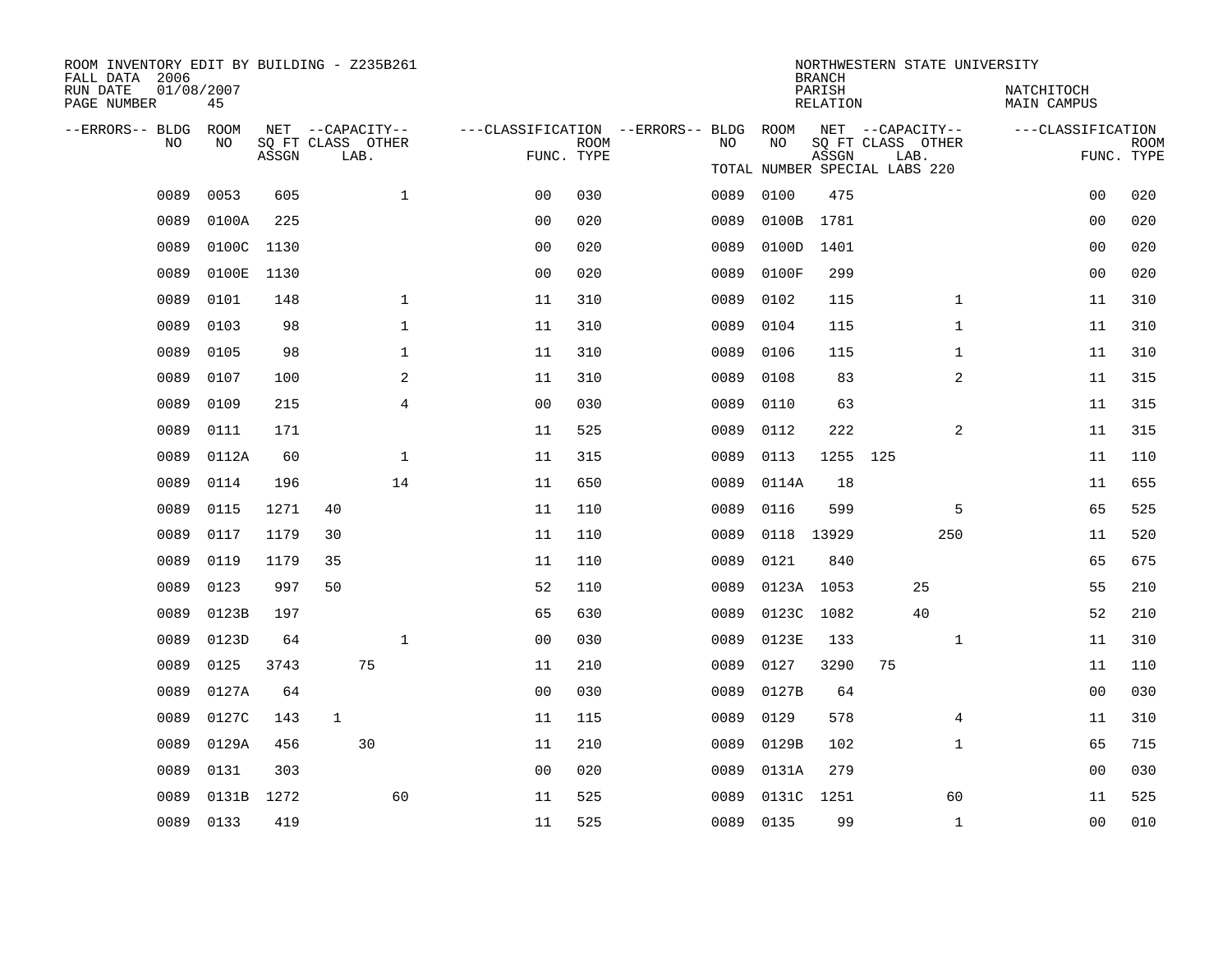| ROOM INVENTORY EDIT BY BUILDING - Z235B261<br>FALL DATA 2006 |                  |          |                           |                                        |             |      |                                                  | <b>BRANCH</b>      | NORTHWESTERN STATE UNIVERSITY                                          |                |                                                   |                           |
|--------------------------------------------------------------|------------------|----------|---------------------------|----------------------------------------|-------------|------|--------------------------------------------------|--------------------|------------------------------------------------------------------------|----------------|---------------------------------------------------|---------------------------|
| RUN DATE<br>PAGE NUMBER                                      | 01/08/2007<br>46 |          |                           |                                        |             |      |                                                  | PARISH<br>RELATION |                                                                        |                | NATCHITOCH<br>MAIN CAMPUS                         |                           |
| --ERRORS-- BLDG ROOM                                         |                  |          | NET --CAPACITY--          | ---CLASSIFICATION --ERRORS-- BLDG ROOM |             |      |                                                  |                    | NET --CAPACITY--                                                       |                | ---CLASSIFICATION                                 |                           |
| NO.                                                          | NO.              | ASSGN    | SQ FT CLASS OTHER<br>LAB. | FUNC. TYPE                             | <b>ROOM</b> | NO.  | NO                                               | ASSGN              | SQ FT CLASS OTHER<br>LAB.                                              |                |                                                   | <b>ROOM</b><br>FUNC. TYPE |
| 0089                                                         | 0137             | 218      | 5                         | 11                                     | 310         | 0089 | 0139                                             | 149                |                                                                        | $\mathbf{1}$   | 46                                                | 310                       |
| 0089                                                         | 0141             | 96       | $\mathbf{1}$              | 11                                     | 310         | 0089 | 0143                                             | 96                 |                                                                        | $\mathbf{1}$   | 11                                                | 310                       |
| 0089                                                         | 0145             | 96       | $\mathbf 1$               | 11                                     | 310         | 0089 | 0147                                             | 96                 |                                                                        | $\overline{2}$ | 11                                                | 310                       |
| 0089                                                         | 0149             | 100      | 2                         | 11                                     | 310         | 0089 | 0151                                             | 318                | 15                                                                     |                | 11                                                | 110                       |
| 0089                                                         | 0153             | 615      |                           | 00                                     | 030         | 0089 | 029A                                             | 425                | 17                                                                     |                | 44                                                | 220                       |
| 0089                                                         | 029B             | 98       | $\mathbf{1}$              | 0 <sub>0</sub>                         | 030         |      | TOTAL NUMBER CLASSROOMS<br>TOTAL NUMBER LABS 210 |                    | TOTAL NET ASSIGN SQ. FT. IN ROOM FILE<br>TOTAL NUMBER SPECIAL LABS 220 |                | 38,164<br>$\overline{7}$<br>$\,4$<br>$\mathbf{1}$ |                           |
| 0090                                                         | 0001             | 1253     |                           | 0 <sub>0</sub>                         | 030         | 0090 | 0001A                                            | 31                 |                                                                        |                | 0 <sub>0</sub>                                    | 020                       |
| 0090                                                         | 0001B            | 86       |                           | 0 <sub>0</sub>                         | 030         | 0090 | 0002                                             | 531                |                                                                        |                | 64                                                | 745                       |
| 0090                                                         | 0002A            | 26       |                           | 65                                     | 730         | 0090 | 0003                                             | 258                |                                                                        |                | 0 <sub>0</sub>                                    | 020                       |
| 0090                                                         | 0100             | 453      |                           | 0 <sub>0</sub>                         | 020         | 0090 | 0100A                                            | 2046               |                                                                        |                | 0 <sub>0</sub>                                    | 020                       |
| 0090                                                         | 0100B            | 200      |                           | 0 <sub>0</sub>                         | 020         | 0090 | 0100C                                            | 258                |                                                                        |                | 0 <sub>0</sub>                                    | 020                       |
| 0090                                                         | 0100D            | 293      |                           | 0 <sub>0</sub>                         | 020         | 0090 | 0101                                             | 557                | 20                                                                     |                | 11                                                | 210                       |
| 0090                                                         | 0101A            | 263      |                           | 11                                     | 580         | 0090 | 0102                                             | 840                | 24                                                                     |                | 11                                                | 210                       |
| 0090                                                         | 0102A            | 114      |                           | 11                                     | 215         | 0090 | 0103                                             | 1065               | 24                                                                     |                | 11                                                | 210                       |
| 0090                                                         | 0104             | 136      | $\mathbf{1}$              | 11                                     | 310         | 0090 | 0105                                             | 1065               | 40                                                                     |                | 11                                                | 210                       |
| 0090                                                         | 0105A            | 316      |                           | 11                                     | 580         | 0090 | 0106                                             | 557                | 2                                                                      |                | 11                                                | 250                       |
| 0090                                                         | 0106A            | 115      | 2                         | 22                                     | 250         | 0090 | 0107                                             | 1065               | 20                                                                     |                | 11                                                | 210                       |
| 0090                                                         | 0107A            | 316      |                           | 11                                     | 580         | 0090 | 0108                                             | 344                |                                                                        | $\mathbf{1}$   | 11                                                | 650                       |
| 0090                                                         | 0109             | 1065     | 40                        | 11                                     | 210         | 0090 | 0110                                             | 86                 |                                                                        |                | 0 <sub>0</sub>                                    | 030                       |
| 0090                                                         | 0111             | 31       |                           | 0 <sub>0</sub>                         | 020         | 0090 | 0112                                             | 173                |                                                                        |                | 46                                                | 315                       |
| 0090                                                         | 0112A            | 109      | $\mathbf 1$               | 46                                     | 310         | 0090 | 0112B                                            | 82                 |                                                                        |                | 11                                                | 315                       |
| 0090                                                         | 0112C            | 174      | $\mathbf{1}$              | 11                                     | 310         | 0090 | 0112D                                            | 110                |                                                                        |                | 11                                                | 315                       |
| 0090                                                         | 0112E            | 66       |                           | 11                                     | 315         | 0090 | 0113                                             | 711                |                                                                        |                | 11                                                | 215                       |
|                                                              | 0090 0114        | 1790 126 |                           | 11                                     | 110         |      | 0090 0114A                                       | 245                |                                                                        |                | 11                                                | 215                       |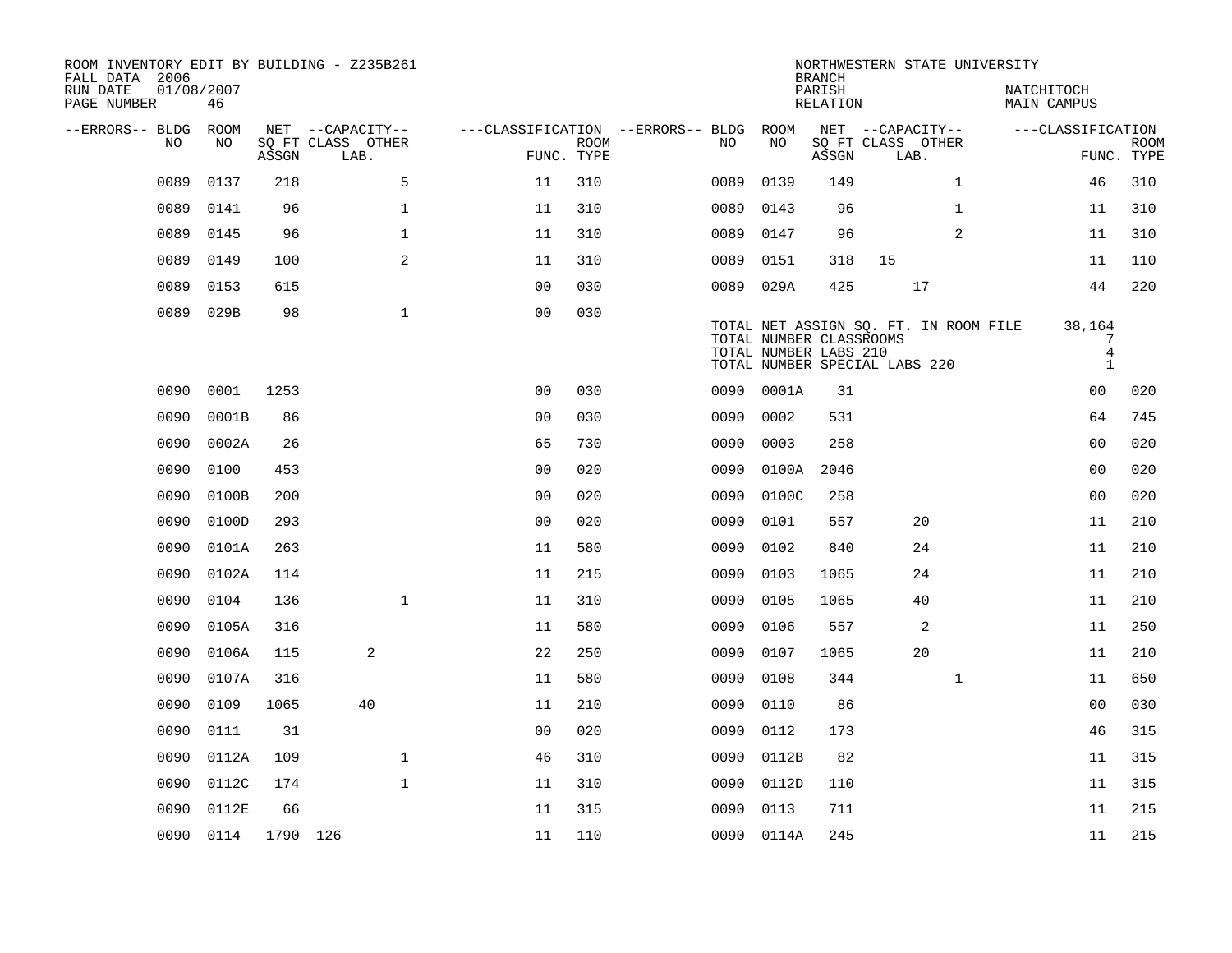| ROOM INVENTORY EDIT BY BUILDING - Z235B261<br>FALL DATA 2006 |                  |            |                                       |                |             |                                          |            | <b>BRANCH</b>      | NORTHWESTERN STATE UNIVERSITY         |                                  |             |
|--------------------------------------------------------------|------------------|------------|---------------------------------------|----------------|-------------|------------------------------------------|------------|--------------------|---------------------------------------|----------------------------------|-------------|
| RUN DATE<br>PAGE NUMBER                                      | 01/08/2007<br>47 |            |                                       |                |             |                                          |            | PARISH<br>RELATION |                                       | NATCHITOCH<br><b>MAIN CAMPUS</b> |             |
| --ERRORS-- BLDG<br>N <sub>O</sub>                            | ROOM<br>NO.      |            | NET --CAPACITY--<br>SO FT CLASS OTHER |                | <b>ROOM</b> | ---CLASSIFICATION --ERRORS-- BLDG<br>NO. | ROOM<br>NO |                    | NET --CAPACITY--<br>SQ FT CLASS OTHER | ---CLASSIFICATION                | <b>ROOM</b> |
|                                                              |                  | ASSGN      | LAB.                                  | FUNC. TYPE     |             |                                          |            | ASSGN              | LAB.                                  |                                  | FUNC. TYPE  |
| 0090                                                         | 0116             | 183        |                                       | 0 <sub>0</sub> | 030         | 0090                                     | 0118       | 150                |                                       | 00                               | 030         |
| 0090                                                         | 0120             | 47         |                                       | 0 <sub>0</sub> | 010         | 0090                                     | 0122       | 784                |                                       | 11                               | 580         |
| 0090                                                         | 0124             | 311        |                                       | 11             | 730         | 0090                                     | 0126       | 840                | 24                                    | 11                               | 210         |
| 0090                                                         | 0128             | 554        |                                       | 11             | 215         | 0090                                     | 0128A      | 235                |                                       | 11                               | 215         |
| 0090                                                         | 0128B            | 9          |                                       | 11             | 215         | 0090                                     | 0200       | 289                |                                       | 0 <sub>0</sub>                   | 020         |
| 0090                                                         |                  | 0200A 1676 |                                       | 0 <sub>0</sub> | 030         | 0090                                     | 0200B      | 293                |                                       | 0 <sub>0</sub>                   | 020         |
| 0090                                                         | 0200C            | 95         |                                       | 00             | 030         | 0090                                     | 0201       | 735                | 20                                    | 11                               | 210         |
| 0090                                                         | 0201A            | 104        | 2                                     | 11             | 730         | 0090                                     | 0201B      | 104                |                                       | 11                               | 215         |
| 0090                                                         | 0202             | 125        |                                       | 11             | 215         | 0090                                     | 0203       | 735                | 15                                    | 22                               | 250         |
| 0090                                                         | 0203A            | 74         |                                       | 11             | 215         | 0090                                     | 0203B      | 31                 |                                       | 11                               | 255         |
| 0090                                                         | 0203C            | 32         |                                       | 11             | 255         | 0090                                     | 0203D      | 382                | 8                                     | 11                               | 250         |
| 0090                                                         | 0203E            | 69         |                                       | 11             | 215         | 0090                                     | 0204       | 36                 |                                       | 11                               | 215         |
| 0090                                                         | 0205             | 81         | $\mathbf{1}$                          | 11             | 310         | 0090                                     | 0206       | 402                | 20                                    | 22                               | 250         |
| 0090                                                         | 0206A            | 96         |                                       | 11             | 255         | 0090                                     | 0206B      | 102                |                                       | 22                               | 255         |
| 0090                                                         | 0206C            | 238        | 5                                     | 22             | 250         | 0090                                     | 0207       | 81                 | $\mathbf{1}$                          | 11                               | 310         |
| 0090                                                         | 0208             | 108        |                                       | 0 <sub>0</sub> | 030         | 0090                                     | 0209       | 115                | $\mathbf{1}$                          | 11                               | 310         |
| 0090                                                         | 0210             | 76         | $\mathbf 1$                           | 11             | 310         | 0090                                     | 0211       | 728                | 36                                    | 11                               | 210         |
| 0090                                                         | 0212             | 76         | $\mathbf 1$                           | 11             | 310         | 0090                                     | 0213       | 582                | 12                                    | 44                               | 210         |
| 0090                                                         | 0214             | 77         |                                       | 0 <sub>0</sub> | 030         | 0090                                     | 0215       | 1100               | 58                                    | 11                               | 110         |
| 0090                                                         | 0216             | 197        |                                       | 0 <sub>0</sub> | 030         | 0090                                     | 0217       | 883                | 40                                    | 11                               | 210         |
| 0090                                                         | 0218             | 23         |                                       | 11             | 215         | 0090                                     | 0220       | 25                 |                                       | 00                               | 010         |
| 0090                                                         | 0221             | 883        | 18                                    | 11             | 250         | 0090                                     | 0222       | 99                 | $\mathbf{1}$                          | 11                               | 310         |
| 0090                                                         | 0224             | 685        | 25                                    | 11             | 210         | 0090                                     | 0224A      | 148                |                                       | 11                               | 730         |
| 0090                                                         | 0224B            | 113        |                                       | 11             | 215         | 0090                                     | 0224C      | 200                | 4                                     | 22                               | 250         |
| 0090                                                         | 0224D            | 92         |                                       | 11             | 215         | 0090                                     | 0224E      | 85                 |                                       | 00                               | 020         |
| 0090                                                         | 0225             | 35         |                                       | 0 <sub>0</sub> | 020         | 0090                                     | 0226       | 756                | 26                                    | 11                               | 210         |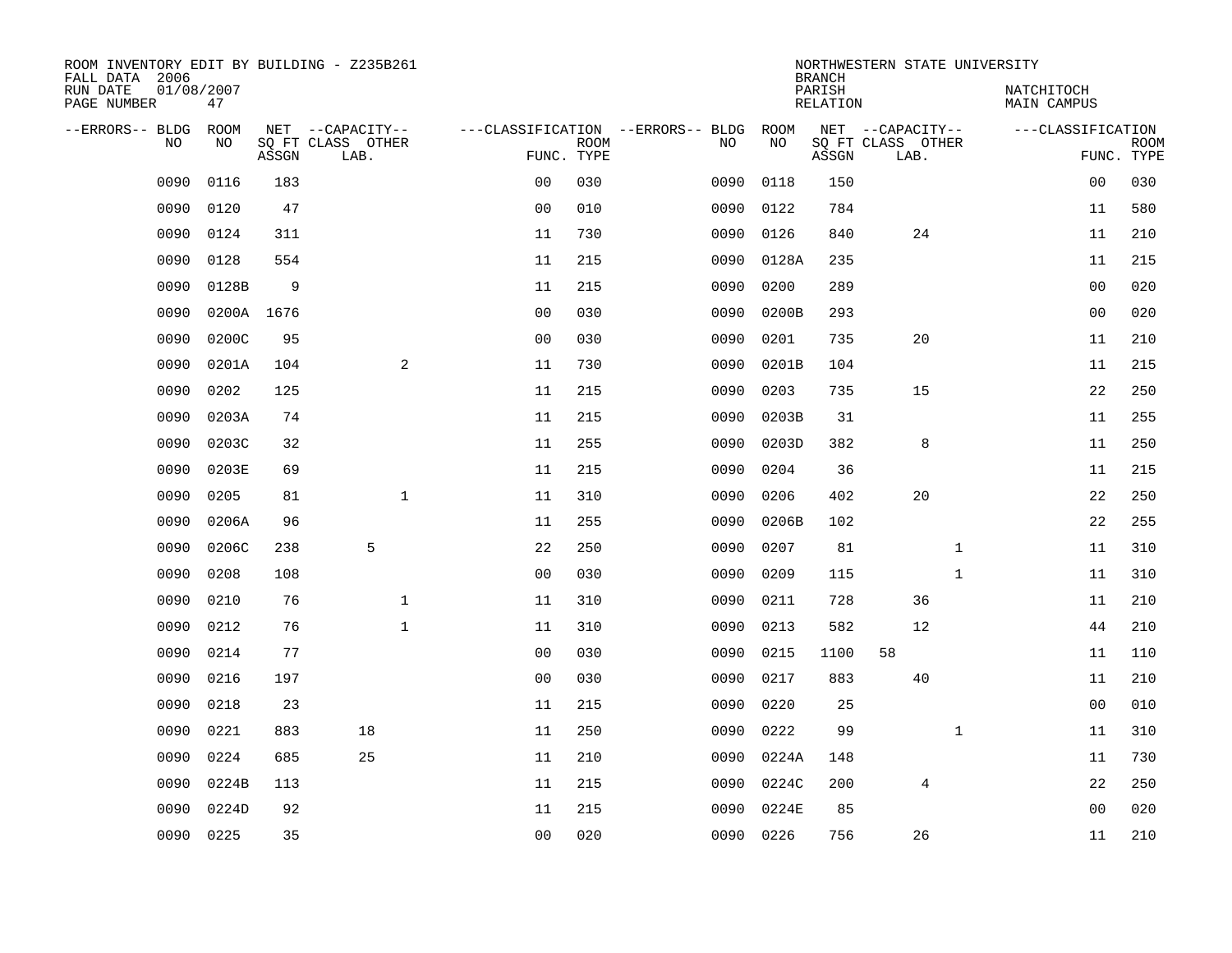| ROOM INVENTORY EDIT BY BUILDING - Z235B261<br>FALL DATA 2006 |                  |       |                           |              |                |                           |                                   |           | <b>BRANCH</b>             | NORTHWESTERN STATE UNIVERSITY |              |                                  |                           |
|--------------------------------------------------------------|------------------|-------|---------------------------|--------------|----------------|---------------------------|-----------------------------------|-----------|---------------------------|-------------------------------|--------------|----------------------------------|---------------------------|
| RUN DATE<br>PAGE NUMBER                                      | 01/08/2007<br>48 |       |                           |              |                |                           |                                   |           | PARISH<br><b>RELATION</b> |                               |              | NATCHITOCH<br><b>MAIN CAMPUS</b> |                           |
| --ERRORS-- BLDG                                              | ROOM             |       | NET --CAPACITY--          |              |                |                           | ---CLASSIFICATION --ERRORS-- BLDG | ROOM      |                           | NET --CAPACITY--              |              | ---CLASSIFICATION                |                           |
| NO                                                           | NO               | ASSGN | SQ FT CLASS OTHER<br>LAB. |              |                | <b>ROOM</b><br>FUNC. TYPE | NO                                | NO        | ASSGN                     | SQ FT CLASS OTHER<br>LAB.     |              |                                  | <b>ROOM</b><br>FUNC. TYPE |
| 0090                                                         | 0226A            | 124   |                           |              | 11             | 730                       | 0090                              | 0226B     | 110                       |                               |              | 11                               | 225                       |
| 0090                                                         | 0228             | 100   |                           | $\mathbf{1}$ | 11             | 310                       | 0090                              | 0230      | 860                       | 24                            |              | 11                               | 210                       |
| 0090                                                         | 0230A            | 436   |                           |              | 11             | 730                       | 0090                              | 0230B     | 64                        |                               |              | 11                               | 215                       |
| 0090                                                         | 0230C            | 70    |                           |              | 11             | 215                       | 0090                              | 0232      | 1206                      | 40                            |              | 11                               | 210                       |
| 0090                                                         | 0300             | 293   |                           |              | 0 <sub>0</sub> | 020                       | 0090                              | 0300A     | 1985                      |                               |              | 0 <sub>0</sub>                   | 020                       |
| 0090                                                         | 0300B            | 293   |                           |              | 0 <sub>0</sub> | 020                       | 0090                              | 0300C     | 194                       |                               |              | 0 <sub>0</sub>                   | 020                       |
| 0090                                                         | 0300D            | 87    |                           |              | 0 <sub>0</sub> | 020                       | 0090                              | 0301      | 67                        |                               |              | 11                               | 215                       |
| 0090                                                         | 0302             | 523   | 10                        |              | 22             | 250                       | 0090                              | 0302A     | 108                       |                               | $\mathbf{1}$ | 11                               | 310                       |
| 0090                                                         | 0303             | 195   |                           |              | 11             | 575                       | 0090                              | 0303A     | 58                        |                               |              | 11                               | 215                       |
| 0090                                                         | 0303B            | 163   |                           |              | 11             | 570                       | 0090                              | 0303C     | 160                       |                               |              | 11                               | 570                       |
| 0090                                                         | 0303D            | 168   |                           |              | 11             | 570                       | 0090                              | 0304      | 1134                      | 30                            |              | 11                               | 210                       |
| 0090                                                         | 0304A            | 280   |                           |              | 11             | 215                       | 0090                              | 0305      | 584                       | 18                            |              | 11                               | 210                       |
| 0090                                                         | 0306             | 142   |                           |              | 0 <sub>0</sub> | 030                       | 0090                              | 0307      | 131                       | $\mathbf{1}$                  |              | 11                               | 310                       |
| 0090                                                         | 0308             | 142   |                           |              | 0 <sub>0</sub> | 030                       | 0090                              | 0309      | 131                       |                               | $\mathbf{1}$ | 11                               | 310                       |
| 0090                                                         | 0310             | 31    |                           |              | 11             | 215                       | 0090                              | 0311      | 587                       | 24                            |              | 11                               | 210                       |
| 0090                                                         | 0311A            | 42    |                           |              | 11             | 215                       | 0090                              | 0312      | 32                        |                               |              | 00                               | 010                       |
| 0090                                                         | 0313             | 136   |                           | $\mathbf{1}$ | 11             | 310                       | 0090                              | 0314      | 81                        |                               |              | 11                               | 215                       |
| 0090                                                         | 0315             | 827   | 15                        |              | 11             | 250                       | 0090                              | 0316      | 85                        |                               | $\mathbf{1}$ | 11                               | 310                       |
| 0090                                                         | 0317             | 127   |                           | $\mathbf 1$  | 11             | 310                       | 0090                              | 0317A     | 137                       |                               | $\mathbf{1}$ | 11                               | 730                       |
| 0090                                                         | 0318             | 110   |                           | 1            | 11             | 310                       | 0090                              | 0319      | 134                       |                               | $\mathbf{1}$ | 11                               | 310                       |
| 0090                                                         | 0319A            | 137   |                           | 1            | 11             | 535                       | 0090                              | 0320      | 85                        |                               | $\mathbf{1}$ | 11                               | 310                       |
| 0090                                                         | 0321             | 134   |                           | $\mathbf 1$  | 11             | 310                       | 0090                              | 0321A     | 137                       | $\mathbf 1$                   |              | 11                               | 215                       |
| 0090                                                         | 0322             | 543   | 35                        |              | 11             | 110                       | 0090                              | 0323      | 545                       |                               | 2            | 22                               | 310                       |
| 0090                                                         | 0324             | 241   | 5                         |              | 11             | 250                       | 0090                              | 0324A     | 22                        |                               |              | 0 <sub>0</sub>                   | 020                       |
| 0090                                                         | 0324B            | 291   |                           |              | 11             | 255                       | 0090                              | 0325      | 134                       |                               | $\mathbf{1}$ | 11                               | 310                       |
| 0090                                                         | 0326             | 146   |                           | $\mathbf 1$  | 11             | 310                       |                                   | 0090 0327 | 137                       |                               | $\mathbf{1}$ | 11                               | 310                       |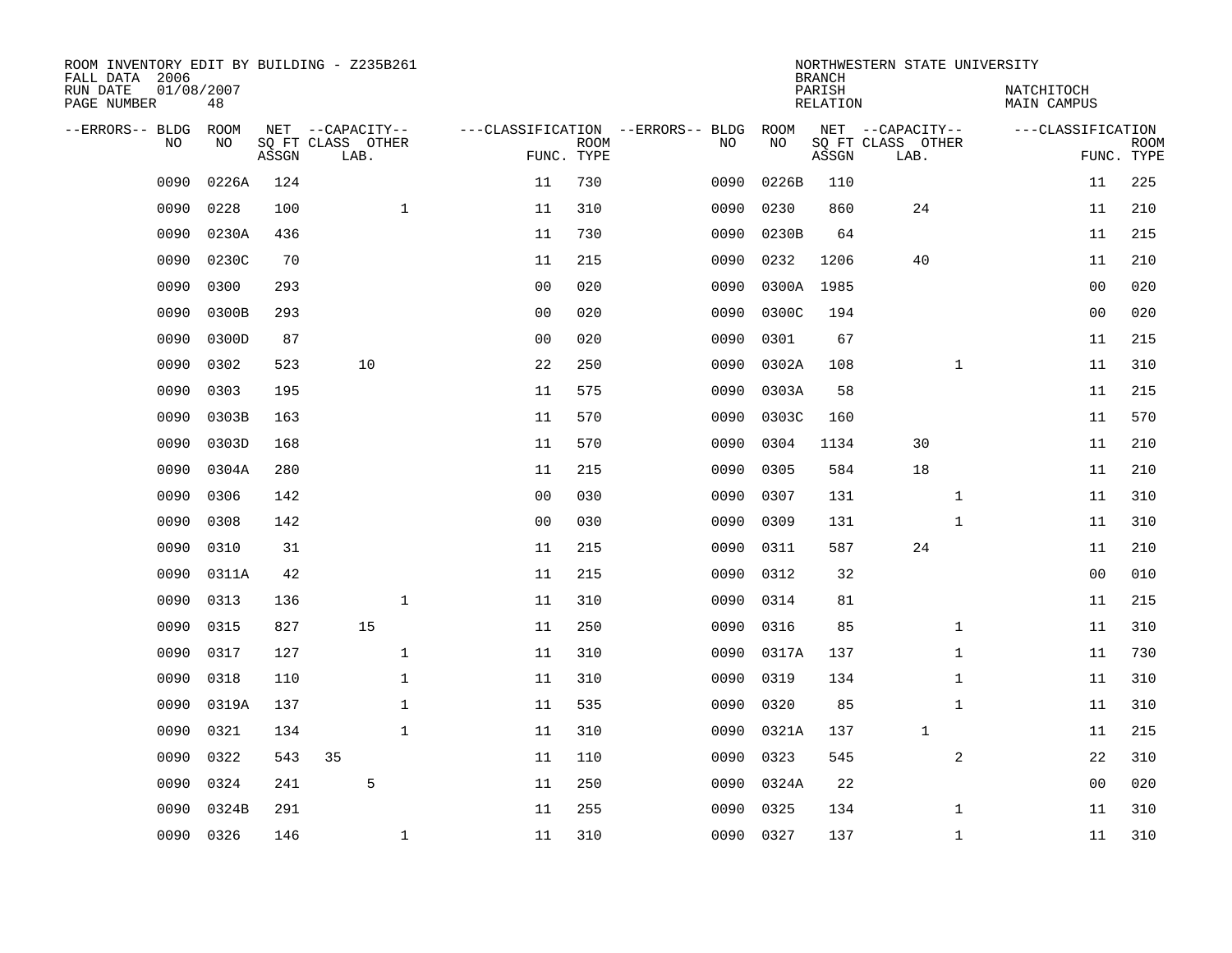| ROOM INVENTORY EDIT BY BUILDING - Z235B261<br>FALL DATA 2006 |                  |       |                           |                                        |      |           |            | <b>BRANCH</b>                                                                     |      | NORTHWESTERN STATE UNIVERSITY         |                                |                           |
|--------------------------------------------------------------|------------------|-------|---------------------------|----------------------------------------|------|-----------|------------|-----------------------------------------------------------------------------------|------|---------------------------------------|--------------------------------|---------------------------|
| RUN DATE<br>PAGE NUMBER                                      | 01/08/2007<br>49 |       |                           |                                        |      |           |            | PARISH<br>RELATION                                                                |      |                                       | NATCHITOCH<br>MAIN CAMPUS      |                           |
| --ERRORS-- BLDG ROOM                                         |                  |       | NET --CAPACITY--          | ---CLASSIFICATION --ERRORS-- BLDG ROOM |      |           |            | NET --CAPACITY--                                                                  |      |                                       | ---CLASSIFICATION              |                           |
| NO.                                                          | NO               | ASSGN | SQ FT CLASS OTHER<br>LAB. | FUNC. TYPE                             | ROOM | NO.       | NO         | SQ FT CLASS OTHER<br>ASSGN                                                        | LAB. |                                       |                                | <b>ROOM</b><br>FUNC. TYPE |
| 0090                                                         | 0327A            | 168   | $\mathbf{1}$              | 11                                     | 730  | 0090      | 0328       | 132                                                                               |      | 1                                     | 11                             | 210                       |
| 0090                                                         | 0328A            | 137   | $\mathbf 1$               | 11                                     | 730  | 0090      | 0329       | 126                                                                               |      |                                       | 11                             | 215                       |
| 0090                                                         | 0330             | 552   | 40                        | 11                                     | 110  | 0090      | 0331       | 199                                                                               |      | $\mathbf{1}$                          | 11                             | 310                       |
| 0090                                                         | 0332             | 524   | 10                        | 22                                     | 250  |           | 0090 0332A | 29                                                                                |      |                                       | 11                             | 215                       |
| 0090                                                         | 0333             | 125   | $\mathbf 1$               | 11                                     | 310  | 0090      | 0334       | 699                                                                               |      | 10                                    | 11                             | 250                       |
| 0090                                                         | 0335             | 176   | $\mathbf 1$               | 11                                     | 310  | 0090      | 0336       | 150                                                                               |      | $\mathbf{1}$                          | 11                             | 310                       |
| 0090                                                         | 0337             | 126   | $\mathbf{1}$              | 11                                     | 310  | 0090      | 0338       | 639                                                                               |      | 28                                    | 11                             | 210                       |
| 0090                                                         | 0338A            | 255   |                           | 11                                     | 255  | 0090 0339 |            | 31                                                                                |      |                                       | 0 <sub>0</sub>                 | 020                       |
| 0090                                                         | 0341             | 480   | 12                        | 11                                     | 410  | 0090 0343 |            | 122                                                                               |      | $\mathbf{1}$                          | 11                             | 310                       |
|                                                              | 0090 0343A       | 126   |                           | 11                                     | 730  |           |            | TOTAL NUMBER CLASSROOMS<br>TOTAL NUMBER LABS 210<br>TOTAL NUMBER SPECIAL LABS 220 |      | TOTAL NET ASSIGN SQ. FT. IN ROOM FILE | 40,818<br>$\overline{4}$<br>20 |                           |
| 7                                                            | 0091 0100        | 7494  |                           | 66                                     | 970  |           |            | TOTAL NUMBER CLASSROOMS<br>TOTAL NUMBER LABS 210<br>TOTAL NUMBER SPECIAL LABS 220 |      | TOTAL NET ASSIGN SQ. FT. IN ROOM FILE | 7,494                          |                           |
|                                                              | 0092 0100        | 630   |                           | 0 <sub>0</sub>                         | 020  |           | 0092 0100A | 305                                                                               |      |                                       | 0 <sub>0</sub>                 | 020                       |
|                                                              | 0092 0100B       | 1149  |                           | 0 <sub>0</sub>                         | 020  |           | 0092 0100C | 257                                                                               |      |                                       | 0 <sub>0</sub>                 | 020                       |
| 0092                                                         | 0100D            | 366   |                           | 0 <sub>0</sub>                         | 020  |           | 0092 0100E | 655                                                                               |      |                                       | 0 <sub>0</sub>                 | 020                       |
| 0092                                                         | 0100F            | 122   |                           | 0 <sub>0</sub>                         | 020  |           | 0092 0100G | 454                                                                               |      |                                       | 0 <sub>0</sub>                 | 020                       |
| 0092                                                         | 0100H            | 146   |                           | 00                                     | 020  |           | 0092 0100I | 146                                                                               |      |                                       | 00                             | 020                       |
| 0092                                                         | 0101             | 1244  | 62                        | 41                                     | 650  | 0092 0103 |            | 45                                                                                |      | 3                                     | 00                             | 030                       |
| 0092                                                         | 0103A            | 244   | 5                         | 0 <sub>0</sub>                         | 030  | 0092 0105 |            | 72                                                                                |      | $\mathbf{1}$                          | 0 <sub>0</sub>                 | 010                       |
| 0092                                                         | 0105A            | 67    |                           | 0 <sub>0</sub>                         | 010  | 0092 0107 |            | 46                                                                                |      | 3                                     | 0 <sub>0</sub>                 | 030                       |
| 0092                                                         | 0107A            | 246   | 5                         | 0 <sub>0</sub>                         | 030  | 0092 0108 |            | 7961                                                                              |      | 160                                   | 41                             | 430                       |
| 0092                                                         | 0108A            | 150   | $\mathbf{1}$              | 41                                     | 310  |           | 0092 0108B | 150                                                                               |      | $\mathbf{1}$                          | 41                             | 310                       |
|                                                              | 0092 0108C       | 150   | $\mathbf{1}$              | 41                                     | 310  |           | 0092 0108D | 115                                                                               |      | $\mathbf{1}$                          | 65                             | 310                       |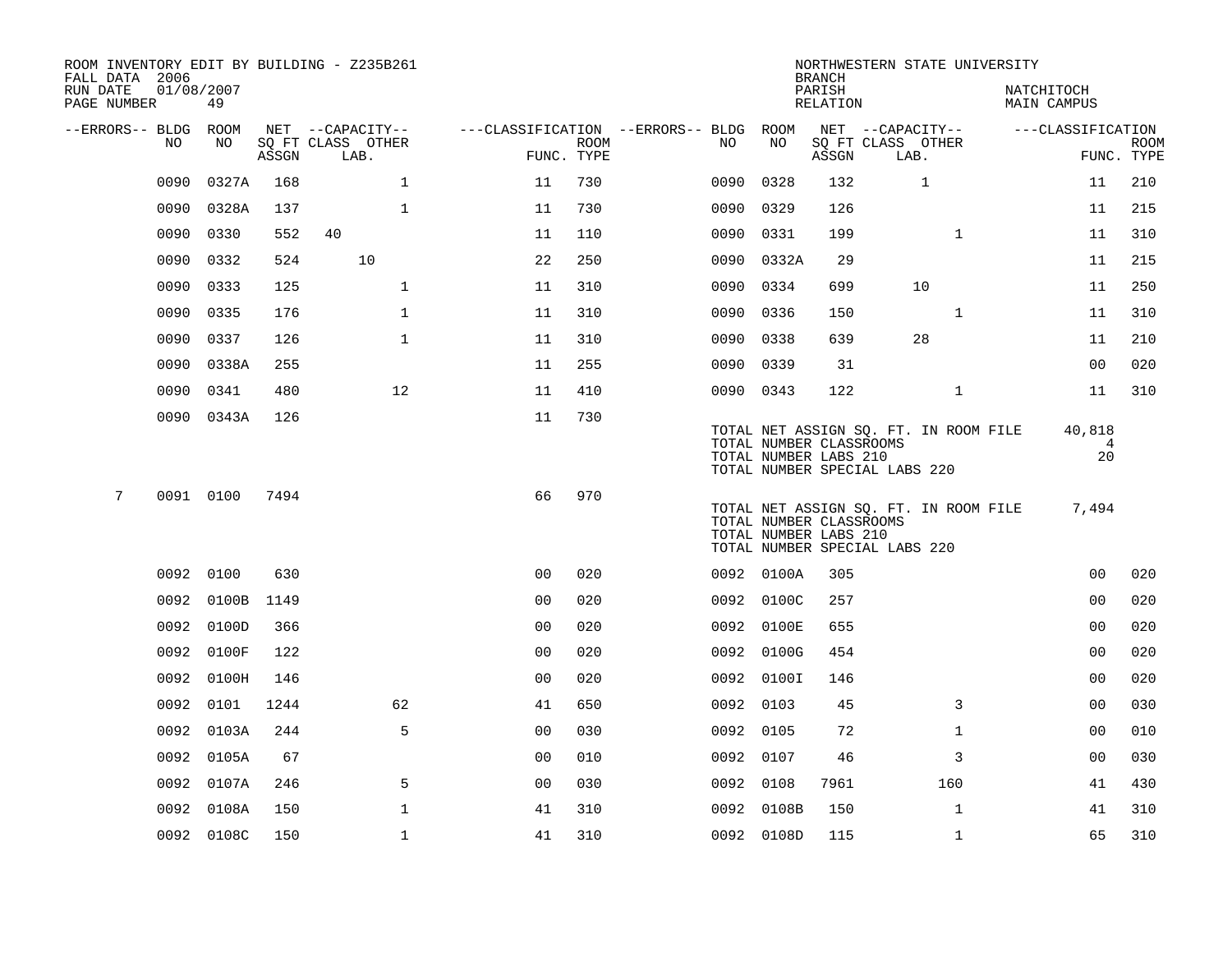| ROOM INVENTORY EDIT BY BUILDING - Z235B261<br>FALL DATA 2006<br>RUN DATE | 01/08/2007  |       |                           |                |             |                                   |            | <b>BRANCH</b><br>PARISH | NORTHWESTERN STATE UNIVERSITY | NATCHITOCH        |                           |
|--------------------------------------------------------------------------|-------------|-------|---------------------------|----------------|-------------|-----------------------------------|------------|-------------------------|-------------------------------|-------------------|---------------------------|
| PAGE NUMBER                                                              | 50          |       |                           |                |             |                                   |            | <b>RELATION</b>         |                               | MAIN CAMPUS       |                           |
| --ERRORS-- BLDG                                                          | <b>ROOM</b> |       | NET --CAPACITY--          |                |             | ---CLASSIFICATION --ERRORS-- BLDG | ROOM       |                         | NET --CAPACITY--              | ---CLASSIFICATION |                           |
| NO.                                                                      | NO          | ASSGN | SQ FT CLASS OTHER<br>LAB. | FUNC. TYPE     | <b>ROOM</b> | NO                                | NO         | ASSGN                   | SQ FT CLASS OTHER<br>LAB.     |                   | <b>ROOM</b><br>FUNC. TYPE |
| 0092                                                                     | 0108E       | 150   | 2                         | 41             | 310         | 0092                              | 0108G      | 150                     | $\mathbf{1}$                  | 41                | 310                       |
| 0092                                                                     | 0108H       | 645   | 14                        | 41             | 430         | 0092                              | 0109       | 317                     | $\mathbf{1}$                  | 41                | 440                       |
| 0092                                                                     | 0109A       | 314   |                           | 41             | 315         | 0092                              | 0109B      | 142                     | $\mathbf{1}$                  | 41                | 310                       |
| 0092                                                                     | 0109C       | 127   | $\mathbf 1$               | 41             | 310         |                                   | 0092 0110  | 652                     |                               | 00                | 030                       |
| 0092                                                                     | 0111        | 2318  | 50                        | 41             | 430         | 0092                              | 0113       | 1672                    | 20                            | 41                | 210                       |
| 0092                                                                     | 0113A       | 306   | 10                        | 41             | 110         |                                   | 0092 0113B | 40                      |                               | 41                | 315                       |
| 0092                                                                     | 0113C       | 139   | $\mathbf{1}$              | 41             | 310         |                                   | 0092 0113D | 846                     | $\mathbf{1}$                  | 41                | 310                       |
| 0092                                                                     | 0115        | 1938  | 15                        | 41             | 350         | 0092                              | 0115A      | 138                     | $\mathbf{1}$                  | 41                | 310                       |
| 0092                                                                     | 0117        | 946   | $\mathbf{1}$              | 41             | 730         | 0092                              | 0117A      | 148                     |                               | 0 <sub>0</sub>    | 010                       |
| 0092                                                                     | 0117B       | 15    |                           | 0 <sub>0</sub> | 030         |                                   | 0092 0117C | 16                      |                               | 0 <sub>0</sub>    | 010                       |
| 0092                                                                     | 0117D       | 268   | 2                         | 41             | 440         | 0092                              | 0200       | 316                     | 31                            | 0 <sub>0</sub>    | 020                       |
| 0092                                                                     | 0200A       | 1283  |                           | 0 <sub>0</sub> | 020         | 0092                              | 0200G      | 454                     |                               | 00                | 020                       |
| 0092                                                                     | 0200H       | 146   |                           | 0 <sub>0</sub> | 020         | 0092                              | 0200I      | 146                     |                               | 00                | 020                       |
| 0092                                                                     | 0201        | 1096  | 30                        | 41             | 410         |                                   | 0092 0201A | 429                     | 10                            | 41                | 430                       |
| 0092                                                                     | 0201B       | 171   | $\mathbf 1$               | 41             | 310         | 0092                              | 0201C      | 218                     | $\mathbf{1}$                  | 41                | 440                       |
| 0092                                                                     | 0201D       | 683   | $\mathbf{1}$              | 41             | 440         |                                   | 0092 0201E | 202                     | $\mathbf{1}$                  | 41                | 310                       |
| 0092                                                                     | 0201F       | 111   | $\mathbf{1}$              | 41             | 315         |                                   | 0092 0201G | 99                      |                               | 41                | 315                       |
| 0092                                                                     | 0201H       | 48    |                           | 41             | 315         | 0092                              | 0203       | 45                      | 3                             | 00                | 030                       |
| 0092                                                                     | 0203A       | 234   |                           | 0 <sub>0</sub> | 030         | 0092                              | 0205       | 69                      |                               | 00                | 010                       |
| 0092                                                                     | 0205A       | 62    |                           | 00             | 030         | 0092                              | 0207       | 45                      | 3                             | 00                | 030                       |
| 0092                                                                     | 0207A       | 234   |                           | 0 <sub>0</sub> | 030         |                                   | 0092 0209  | 71                      | 4                             | 41                | 410                       |
| 0092                                                                     | 0211        | 66    | $\overline{4}$            | 41             | 410         | 0092                              | 0213       | 71                      | 4                             | 41                | 410                       |
| 0092                                                                     | 0215 22643  |       | 452                       | 41             | 430         |                                   | 0092 0215A | 426                     | 21                            | 41                | 680                       |
| 0092                                                                     | 0215B       | 11    |                           | 00             | 030         |                                   | 0092 0215C | 11                      |                               | 0 <sub>0</sub>    | 030                       |
| 0092                                                                     | 0215D       | 200   | 6                         | 41             | 410         | 0092                              | 0215E      | 559                     |                               | 00                | 030                       |
|                                                                          | 0092 0215F  | 197   | 6                         | 41             | 410         |                                   | 0092 0215G | 156                     | $\mathbf{1}$                  | 41                | 310                       |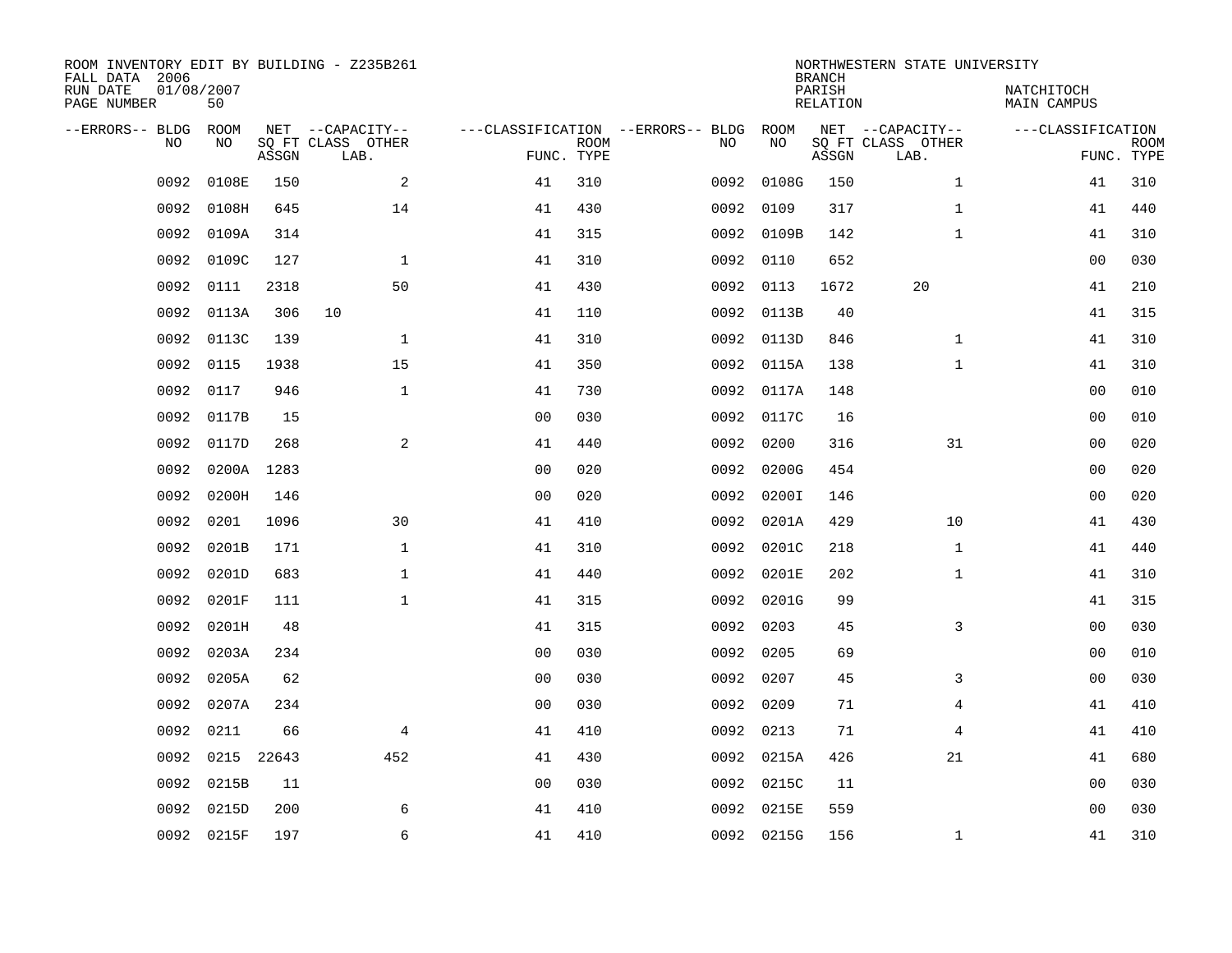| FALL DATA 2006<br>RUN DATE<br>PAGE NUMBER | 01/08/2007 | 51          |       | ROOM INVENTORY EDIT BY BUILDING - Z235B261    |                                                 |             |      |            | <b>BRANCH</b><br>PARISH<br>RELATION | NORTHWESTERN STATE UNIVERSITY                 | NATCHITOCH<br>MAIN CAMPUS |                           |
|-------------------------------------------|------------|-------------|-------|-----------------------------------------------|-------------------------------------------------|-------------|------|------------|-------------------------------------|-----------------------------------------------|---------------------------|---------------------------|
| --ERRORS-- BLDG                           | <b>NO</b>  | ROOM<br>NO. | ASSGN | NET --CAPACITY--<br>SQ FT CLASS OTHER<br>LAB. | ---CLASSIFICATION --ERRORS-- BLDG<br>FUNC. TYPE | <b>ROOM</b> | NO   | ROOM<br>NO | ASSGN                               | NET --CAPACITY--<br>SQ FT CLASS OTHER<br>LAB. | ---CLASSIFICATION         | <b>ROOM</b><br>FUNC. TYPE |
|                                           | 0092       | 0215R       | 11    |                                               | 0 <sub>0</sub>                                  | 030         | 0092 | 0231       | 23                                  | $\mathbf{1}$                                  | 41                        | 410                       |
|                                           | 0092       | 0232        | 23    | $\mathbf{1}$                                  | 41                                              | 410         |      | 0092 0233  | 23                                  | $\mathbf{1}$                                  | 41                        | 410                       |
|                                           | 0092       | 0234        | 23    | $\mathbf{1}$                                  | 41                                              | 410         | 0092 | 0235       | 23                                  | $\mathbf{1}$                                  | 41                        | 410                       |
|                                           | 0092       | 0236        | 23    | $\mathbf{1}$                                  | 41                                              | 410         |      | 0092 0237  | 23                                  | $\mathbf{1}$                                  | 41                        | 410                       |
|                                           | 0092       | 0238        | 23    | $\mathbf{1}$                                  | 41                                              | 410         | 0092 | 0239       | 23                                  | $\mathbf{1}$                                  | 41                        | 410                       |
|                                           | 0092       | 0240        | 23    | $\mathbf 1$                                   | 41                                              | 410         |      | 0092 0241  | 23                                  | $\mathbf{1}$                                  | 41                        | 410                       |
|                                           | 0092       | 0242        | 23    | $\mathbf 1$                                   | 41                                              | 410         | 0092 | 0243       | 23                                  | $\mathbf{1}$                                  | 41                        | 410                       |
|                                           | 0092       | 0244        | 23    | $\mathbf 1$                                   | 41                                              | 410         |      | 0092 0245  | 23                                  | $\mathbf{1}$                                  | 41                        | 410                       |
|                                           | 0092       | 0246        | 23    | $\mathbf 1$                                   | 41                                              | 410         | 0092 | 0247       | 23                                  | $\mathbf{1}$                                  | 41                        | 410                       |
|                                           | 0092       | 0300        | 1284  |                                               | 0 <sub>0</sub>                                  | 020         |      | 0092 0300G | 454                                 |                                               | 00                        | 020                       |
|                                           | 0092       | 0300H       | 146   |                                               | 0 <sub>0</sub>                                  | 020         | 0092 | 0300I      | 146                                 |                                               | 00                        | 020                       |
|                                           | 0092       | 0301        | 4974  | 99                                            | 42                                              | 430         |      | 0092 0301A | 205                                 | 3                                             | 42                        | 310                       |
|                                           | 0092       | 0301B       | 112   | 2                                             | 42                                              | 440         | 0092 | 0301C      | 278                                 | 2                                             | 41                        | 315                       |
|                                           | 0092       | 0301D       | 2177  | 8                                             | 41                                              | 420         |      | 0092 0301E | 434                                 | 5                                             | 41                        | 420                       |
|                                           | 0092       | 0301G       | 104   |                                               | 41                                              | 455         |      | 0092 0303  | 46                                  |                                               | 0 <sub>0</sub>            | 030                       |
|                                           | 0092       | 0303A       | 246   | 3                                             | 0 <sub>0</sub>                                  | 030         |      | 0092 0303B | 82                                  |                                               | 65                        | 730                       |
|                                           | 0092       | 0305        | 64    |                                               | 0 <sub>0</sub>                                  | 010         |      | 0092 0305A | 67                                  |                                               | 00                        | 030                       |
|                                           | 0092       | 0307        | 46    |                                               | 0 <sub>0</sub>                                  | 030         | 0092 | 0307A      | 246                                 | 3                                             | 00                        | 030                       |
|                                           | 0092       | 0307B       | 158   |                                               | 65                                              | 730         | 0092 | 0309       | 427                                 | 9                                             | 41                        | 310                       |
|                                           | 0092       | 0309A       | 55    |                                               | 41                                              | 315         | 0092 | 0309B      | 340                                 | 4                                             | 41                        | 310                       |
|                                           | 0092       | 0309C       | 32    |                                               | 41                                              | 315         | 0092 | 0309D      | 199                                 | 3                                             | 41                        | 310                       |
|                                           | 0092       | 0309E       | 356   | 6                                             | 41                                              | 310         | 0092 | 0309F      | 439                                 | 30                                            | 41                        | 350                       |
|                                           | 0092       | 0311 11527  |       | 230                                           | 41                                              | 430         |      | 0092 0311A | 11                                  |                                               | 0 <sub>0</sub>            | 030                       |
|                                           | 0092       | 0311B       | 11    |                                               | 0 <sub>0</sub>                                  | 030         |      | 0092 0311C | 2448                                | 10                                            | 41                        | 420                       |
|                                           | 0092       | 0311D       | 163   | 1                                             | 41                                              | 310         | 0092 | 0311E      | 1000                                | 5                                             | 41                        | 420                       |
|                                           | 0092 0313  |             | 1092  | 21                                            | 41                                              | 650         |      | 0092 0315  | 447                                 | 22                                            | 41                        | 650                       |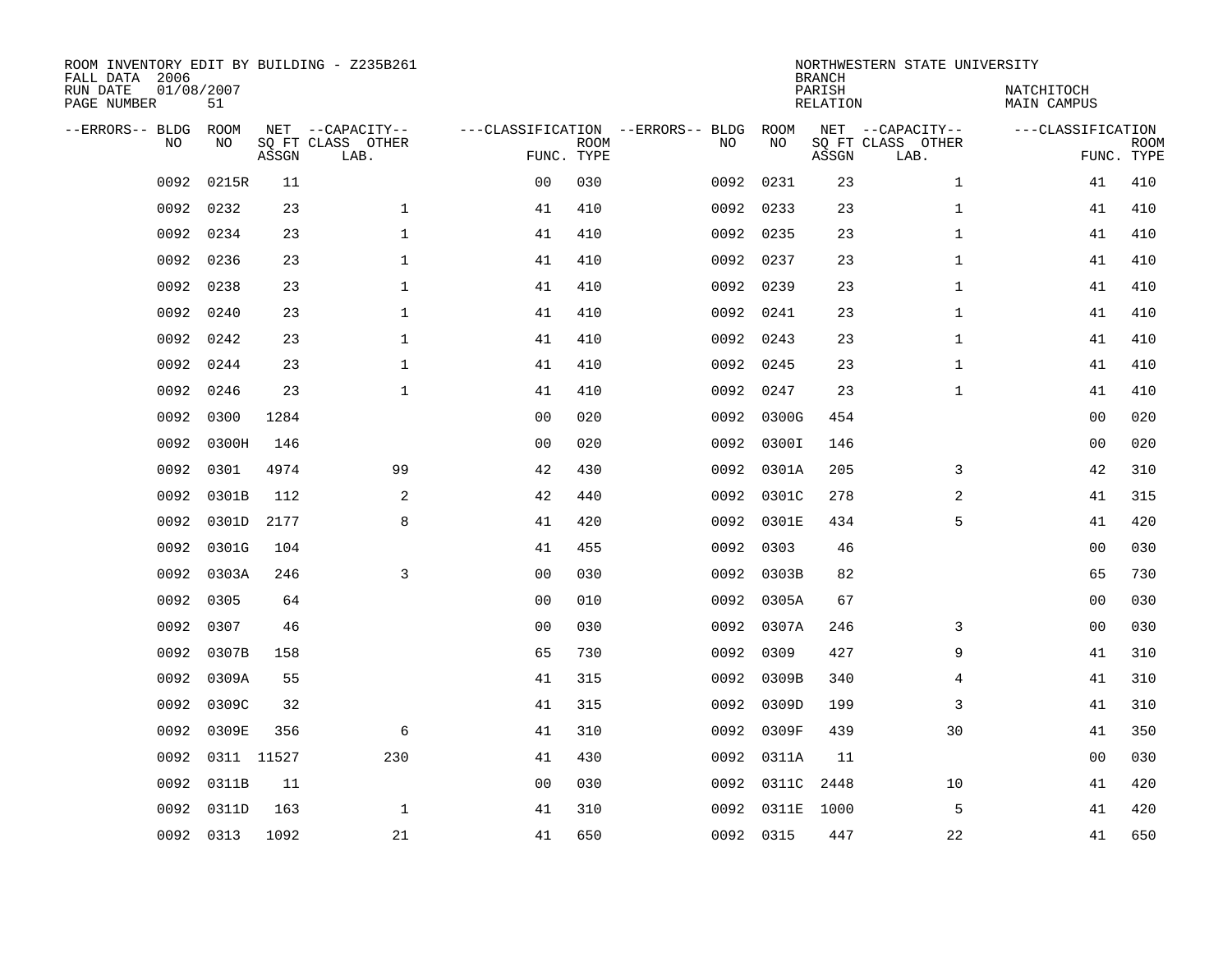| ROOM INVENTORY EDIT BY BUILDING - Z235B261<br>FALL DATA 2006 |                  |       |                           |                                        |                           |     |                 | <b>BRANCH</b>                                    | NORTHWESTERN STATE UNIVERSITY                                          |                             |                           |
|--------------------------------------------------------------|------------------|-------|---------------------------|----------------------------------------|---------------------------|-----|-----------------|--------------------------------------------------|------------------------------------------------------------------------|-----------------------------|---------------------------|
| RUN DATE<br>PAGE NUMBER                                      | 01/08/2007<br>52 |       |                           |                                        |                           |     |                 | PARISH<br><b>RELATION</b>                        |                                                                        | NATCHITOCH<br>MAIN CAMPUS   |                           |
| --ERRORS-- BLDG ROOM                                         |                  |       | NET --CAPACITY--          | ---CLASSIFICATION --ERRORS-- BLDG ROOM |                           |     |                 |                                                  | NET --CAPACITY--                                                       | ---CLASSIFICATION           |                           |
| NO                                                           | NO               | ASSGN | SQ FT CLASS OTHER<br>LAB. |                                        | <b>ROOM</b><br>FUNC. TYPE | NO. | NO              | ASSGN                                            | SQ FT CLASS OTHER<br>LAB.                                              |                             | <b>ROOM</b><br>FUNC. TYPE |
| 0092                                                         | 0317             | 112   | 6                         | 41                                     | 440                       |     | 0092 0317A 1951 |                                                  |                                                                        | 41                          | 420                       |
| 0092                                                         | 0317B            | 660   |                           | 0 <sub>0</sub>                         | 030                       |     | 0092 0318       | 23                                               | $\mathbf{1}$                                                           | 41                          | 410                       |
| 0092                                                         | 0319             | 23    | $\mathbf{1}$              | 41                                     | 410                       |     | 0092 0320       | 23                                               | $\mathbf{1}$                                                           | 41                          | 410                       |
|                                                              | 0092 0321        | 23    | $\mathbf{1}$              | 41                                     | 410                       |     | 0092 0322       | 23                                               | $\mathbf{1}$                                                           | 41                          | 410                       |
|                                                              | 0092 0323        | 23    | $\mathbf{1}$              | 41                                     | 410                       |     | 0092 0324       | 23                                               | $\mathbf{1}$                                                           | 41                          | 410                       |
|                                                              | 0092 0325        | 23    | $\mathbf{1}$              | 41                                     | 410                       |     | 0092 0326       | 23                                               | $\mathbf{1}$                                                           | 41                          | 410                       |
|                                                              | 0092 0327        | 23    | $\mathbf{1}$              | 41                                     | 410                       |     | 0092 0328       | 23                                               | $\mathbf{1}$                                                           | 41                          | 410                       |
|                                                              | 0092 0329        | 23    | $\mathbf{1}$              | 41                                     | 410                       |     | 0092 0330       | 23                                               | $\mathbf{1}$                                                           | 41                          | 410                       |
|                                                              | 0092 0331        | 23    | $\mathbf 1$               | 41                                     | 410                       |     | 0092 0332       | 23                                               | $\mathbf{1}$                                                           | 41                          | 410                       |
|                                                              | 0092 0333        | 23    | $\mathbf 1$               | 41                                     | 410                       |     | 0092 0334       | 23                                               | $\mathbf{1}$                                                           | 41                          | 410                       |
|                                                              | 0092 0335        | 23    | $\mathbf{1}$              | 41                                     | 410                       |     | 0092 0336       | 23                                               | $\mathbf{1}$                                                           | 41                          | 410                       |
|                                                              | 0092 0337        | 23    | $\mathbf 1$               | 41                                     | 410                       |     | 0092 0338       | 23                                               | $\mathbf{1}$                                                           | 41                          | 410                       |
| 0092                                                         | 0339             | 23    | $\mathbf 1$               | 41                                     | 410                       |     | 0092 0340       | 23                                               | $\mathbf{1}$                                                           | 41                          | 410                       |
|                                                              | 0092 0341        | 23    | $\mathbf 1$               | 41                                     | 410                       |     | 0092 0342       | 23                                               | $\mathbf{1}$                                                           | 41                          | 410                       |
|                                                              | 0092 0343        | 23    | $\mathbf{1}$              | 41                                     | 410                       |     | 0092 0344       | 23                                               | $\mathbf{1}$                                                           | 41                          | 410                       |
|                                                              | 0092 0345        | 23    | $\mathbf{1}$              | 41                                     | 410                       |     |                 | TOTAL NUMBER CLASSROOMS<br>TOTAL NUMBER LABS 210 | TOTAL NET ASSIGN SQ. FT. IN ROOM FILE<br>TOTAL NUMBER SPECIAL LABS 220 | 77,260<br>1<br>$\mathbf{1}$ |                           |
|                                                              | 0093 0100        | 1764  |                           | 0 <sup>0</sup>                         | 030                       |     |                 | TOTAL NUMBER CLASSROOMS<br>TOTAL NUMBER LABS 210 | TOTAL NET ASSIGN SQ. FT. IN ROOM FILE<br>TOTAL NUMBER SPECIAL LABS 220 |                             |                           |
|                                                              | 0094 0100        | 1764  |                           | 0 <sub>0</sub>                         | 030                       |     |                 | TOTAL NUMBER CLASSROOMS<br>TOTAL NUMBER LABS 210 | TOTAL NET ASSIGN SQ. FT. IN ROOM FILE<br>TOTAL NUMBER SPECIAL LABS 220 |                             |                           |
|                                                              | 010A 0100        | 4289  |                           | 11                                     | 455                       |     | 010A 0101       | 32                                               |                                                                        | 0 <sub>0</sub>              | 030                       |
|                                                              | 010A 0103        | 33    |                           | 0 <sub>0</sub>                         | 030                       |     | 010A 0104       | 115                                              |                                                                        | 65                          | 730                       |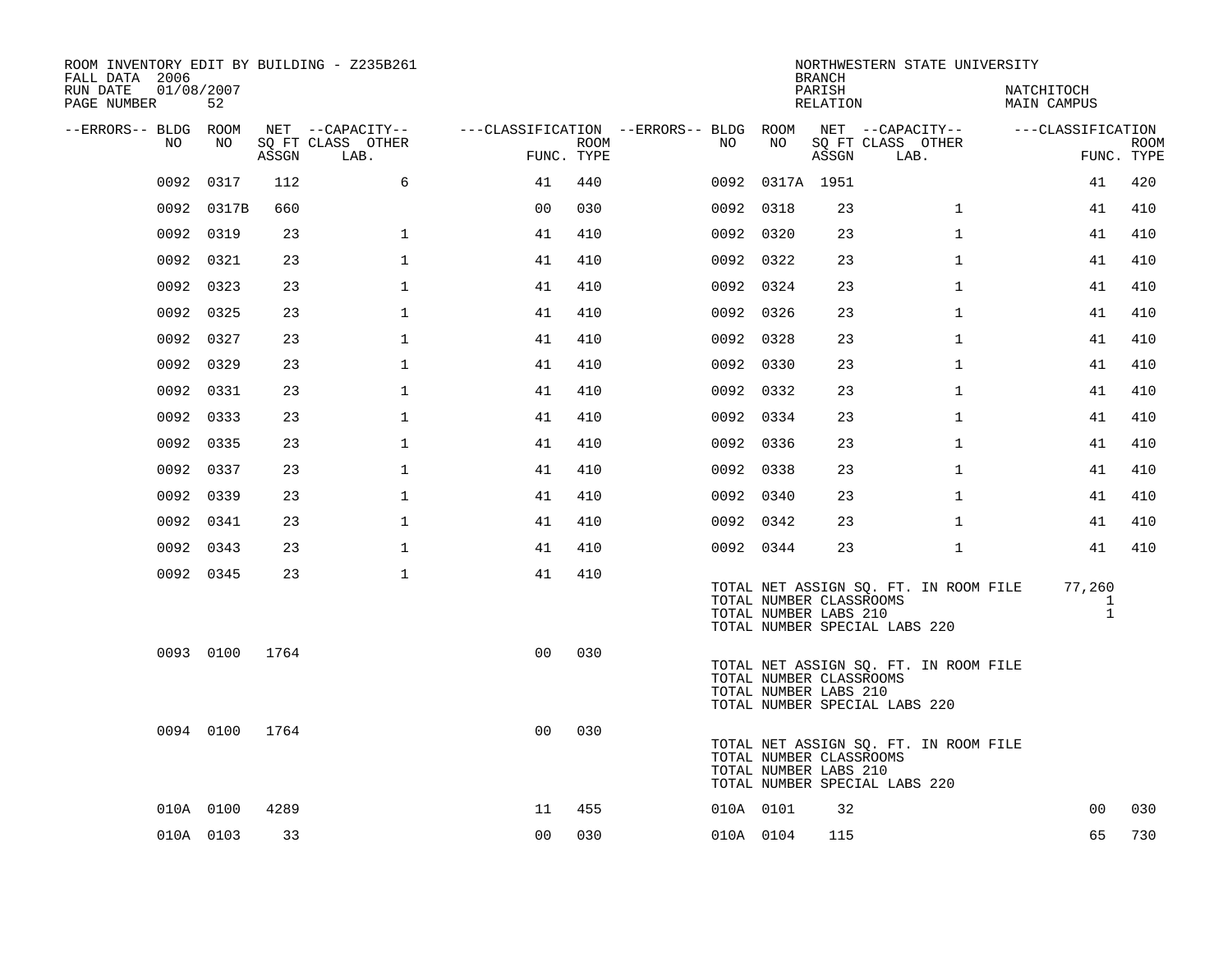| ROOM INVENTORY EDIT BY BUILDING - Z235B261<br>FALL DATA 2006<br>RUN DATE<br>PAGE NUMBER | 01/08/2007<br>53 |       |                           |                                        |      |           |                                                  | <b>BRANCH</b><br>PARISH<br>RELATION |                               | NORTHWESTERN STATE UNIVERSITY              | NATCHITOCH<br>MAIN CAMPUS |                   |             |
|-----------------------------------------------------------------------------------------|------------------|-------|---------------------------|----------------------------------------|------|-----------|--------------------------------------------------|-------------------------------------|-------------------------------|--------------------------------------------|---------------------------|-------------------|-------------|
| --ERRORS-- BLDG ROOM                                                                    |                  |       | NET --CAPACITY--          | ---CLASSIFICATION --ERRORS-- BLDG ROOM |      |           |                                                  |                                     |                               | NET --CAPACITY--                           |                           | ---CLASSIFICATION |             |
| NO                                                                                      | NO               | ASSGN | SQ FT CLASS OTHER<br>LAB. | FUNC. TYPE                             | ROOM | NO .      | NO                                               | ASSGN                               | SQ FT CLASS OTHER<br>LAB.     |                                            |                           | FUNC. TYPE        | <b>ROOM</b> |
|                                                                                         | 010A 0108        | 189   |                           | 43                                     | 730  | 010A 0200 |                                                  | 189                                 |                               | 8                                          |                           |                   | 56 520      |
|                                                                                         | 010A 0200A       | 79    | $\mathbf{1}$              | 11                                     | 310  |           | TOTAL NUMBER CLASSROOMS<br>TOTAL NUMBER LABS 210 |                                     | TOTAL NUMBER SPECIAL LABS 220 | TOTAL NET ASSIGN SQ. FT. IN ROOM FILE      |                           | 4,861             |             |
|                                                                                         | 010B 0100        | 1188  |                           | 0 <sup>0</sup>                         | 030  |           | TOTAL NUMBER CLASSROOMS<br>TOTAL NUMBER LABS 210 |                                     | TOTAL NUMBER SPECIAL LABS 220 | TOTAL NET ASSIGN SQ. FT. IN ROOM FILE      |                           |                   |             |
|                                                                                         | 0106 0100        | 178   |                           | 0 <sub>0</sub>                         | 020  | 0106 0101 |                                                  | 158                                 |                               |                                            |                           | 00                | 020         |
|                                                                                         | 0106 0101A       | 45    |                           | 00                                     | 030  | 0106 0102 |                                                  | 78                                  |                               |                                            |                           | 00                | 010         |
|                                                                                         | 0106 0103        | 146   | 5                         | 0 <sub>0</sub>                         | 030  | 0106 0104 |                                                  | 146                                 |                               | 5                                          |                           | 00                | 030         |
|                                                                                         | 0106 0105        | 535   | 40                        | 52                                     | 680  | 0106 0106 |                                                  | 545                                 |                               | 40                                         |                           | 52                | 680         |
|                                                                                         | 0106 0107        | 274   |                           | 0 <sub>0</sub>                         | 030  | 0106 0108 |                                                  | 48                                  |                               |                                            |                           | 0 <sub>0</sub>    | 030         |
| 0106                                                                                    | 0109             | 64    | $\overline{4}$            | 52                                     | 685  | 0106 0110 |                                                  | 33                                  |                               | $\mathbf{1}$                               |                           | 0 <sub>0</sub>    | 030         |
|                                                                                         | 0106 0111        | 92    |                           | 52                                     | 675  | 0106 0112 |                                                  | 78                                  |                               |                                            |                           | 52                | 675         |
|                                                                                         | 0106 0113        | 130   |                           | 0 <sub>0</sub>                         | 020  | 0106 0114 |                                                  | 55                                  |                               |                                            |                           | 0 <sub>0</sub>    | 020         |
|                                                                                         | 0106 0115        | 93    | $\mathbf{1}$              | 52                                     | 310  | 0106 0116 |                                                  | 224                                 |                               |                                            |                           | 52                | 675         |
|                                                                                         | 0106 0117        | 1618  | 48                        | 52                                     | 670  | 0106 0118 |                                                  | 264                                 |                               | 6                                          |                           | 52                | 630         |
|                                                                                         | 0106 0119        | 36    |                           | 0 <sub>0</sub>                         | 020  | 0106 0120 |                                                  | 38                                  |                               | $\mathbf{1}$                               |                           | 0 <sub>0</sub>    | 030         |
|                                                                                         | 0106 0121        | 103   | 6                         | 52                                     | 630  |           | TOTAL NUMBER CLASSROOMS<br>TOTAL NUMBER LABS 210 |                                     | TOTAL NUMBER SPECIAL LABS 220 | TOTAL NET ASSIGN SQ. FT. IN ROOM FILE      |                           | 3,616             |             |
|                                                                                         | 0108 0101        | 903   |                           | 65                                     | 730  | 0108 0102 |                                                  | 259                                 |                               | 3                                          |                           | 00                | 030         |
|                                                                                         | 0108 0103        | 123   | 6                         | 56                                     | 630  | 0108 0104 | TOTAL NUMBER CLASSROOMS<br>TOTAL NUMBER LABS 210 | 329                                 | TOTAL NUMBER SPECIAL LABS 220 | 4<br>TOTAL NET ASSIGN SQ. FT. IN ROOM FILE |                           | 00<br>1,026       | 030         |
|                                                                                         | 0109 0201        | 267   |                           | 56                                     | 525  | 0109 0202 |                                                  | 67                                  |                               |                                            |                           | 56                | 525         |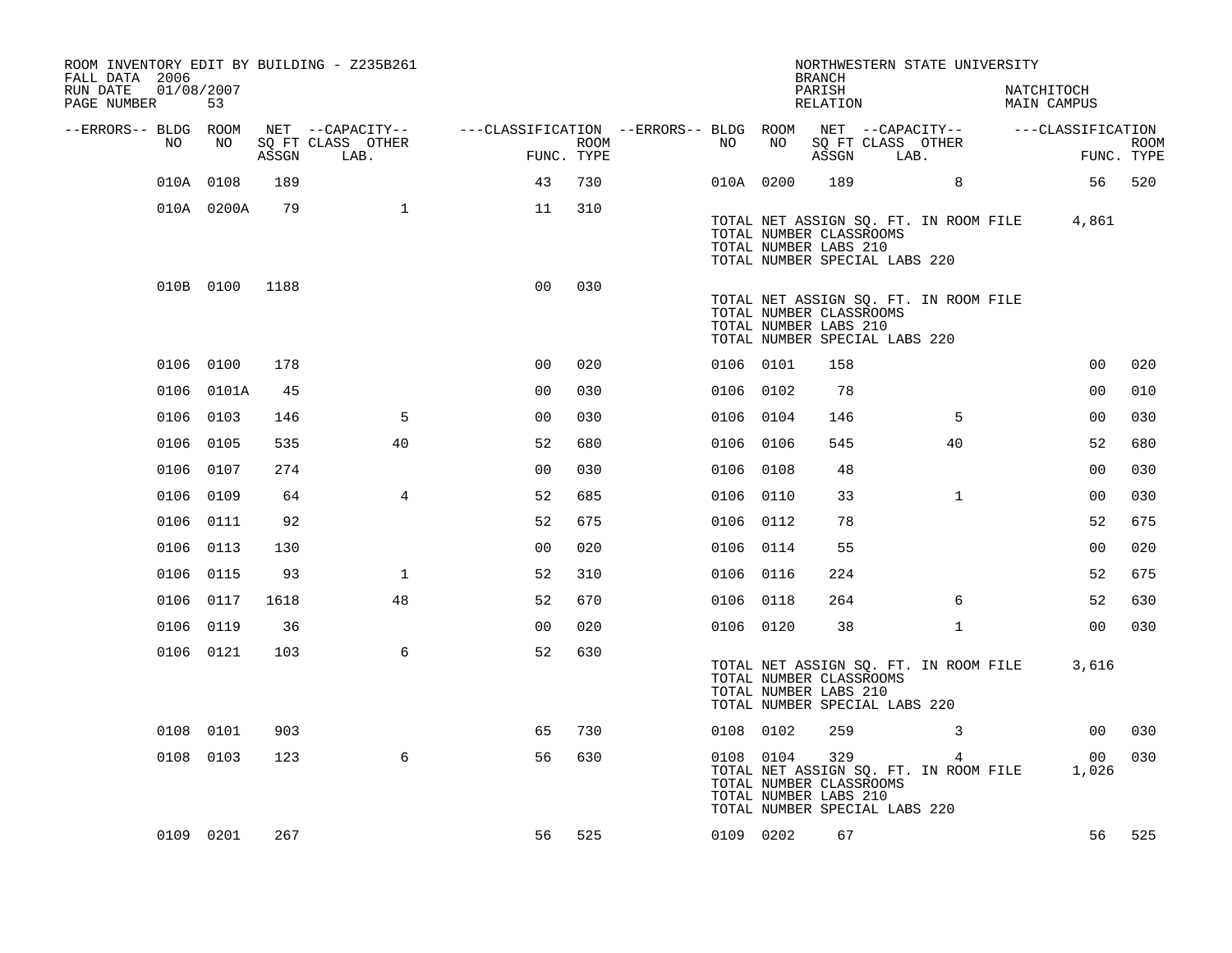| ROOM INVENTORY EDIT BY BUILDING - Z235B261<br>FALL DATA 2006<br>RUN DATE<br>01/08/2007<br>PAGE NUMBER | 54         |      |                                                                                                |                |            |           |            | NORTHWESTERN STATE UNIVERSITY<br>BRANCH<br>PARISH<br>RELATION                                                                               |                | NATCHITOCH<br>MAIN CAMPUS |                   |        |
|-------------------------------------------------------------------------------------------------------|------------|------|------------------------------------------------------------------------------------------------|----------------|------------|-----------|------------|---------------------------------------------------------------------------------------------------------------------------------------------|----------------|---------------------------|-------------------|--------|
| --ERRORS-- BLDG ROOM                                                                                  |            |      | NET --CAPACITY-- - ---CLASSIFICATION --ERRORS-- BLDG ROOM NET --CAPACITY-- - ---CLASSIFICATION |                |            |           |            |                                                                                                                                             |                |                           |                   |        |
| NO                                                                                                    | NO         |      | SQ FT CLASS OTHER                                                                              |                | ROOM       | NO        | NO         | SQ FT CLASS OTHER                                                                                                                           |                |                           |                   | ROOM   |
|                                                                                                       |            |      | ASSGN LAB.                                                                                     |                | FUNC. TYPE |           |            | ASSGN<br>LAB.<br>TOTAL NET ASSIGN SQ. FT. IN ROOM FILE<br>TOTAL NUMBER CLASSROOMS<br>TOTAL NUMBER LABS 210<br>TOTAL NUMBER SPECIAL LABS 220 |                |                           | FUNC. TYPE<br>334 |        |
|                                                                                                       | 0110 0100  | 660  |                                                                                                | 60             | 730        | 0110 0200 |            | 67<br>TOTAL NET ASSIGN SQ. FT. IN ROOM FILE<br>TOTAL NUMBER CLASSROOMS<br>TOTAL NUMBER LABS 210<br>TOTAL NUMBER SPECIAL LABS 220            |                |                           | 727               | 60 550 |
|                                                                                                       | 0111 0100  | 18   |                                                                                                | 56             | 525        | 0111 0101 |            | 107                                                                                                                                         | 2              |                           | 56                | 525    |
|                                                                                                       | 0111 0102  | 87   |                                                                                                | 56             | 525        | 0111 0103 |            | 87                                                                                                                                          |                |                           | 56                | 525    |
|                                                                                                       | 0111 0104  | 107  | $\mathbf{1}$                                                                                   | 56             | 525        | 0111 0105 |            | 54                                                                                                                                          |                |                           | 56                | 525    |
|                                                                                                       | 0111 0106  | 54   |                                                                                                | 56             | 525        |           |            | TOTAL NET ASSIGN SQ. FT. IN ROOM FILE<br>TOTAL NUMBER CLASSROOMS<br>TOTAL NUMBER LABS 210<br>TOTAL NUMBER SPECIAL LABS 220                  |                |                           | 514               |        |
|                                                                                                       | 0112 0100  | 2300 |                                                                                                | 30             | 675        |           |            | TOTAL NET ASSIGN SQ. FT. IN ROOM FILE<br>TOTAL NUMBER CLASSROOMS<br>TOTAL NUMBER LABS 210<br>TOTAL NUMBER SPECIAL LABS 220                  |                |                           | 2,300             |        |
|                                                                                                       | 0113 0100  | 1520 |                                                                                                | 0 <sub>0</sub> | 030        |           |            | TOTAL NET ASSIGN SQ. FT. IN ROOM FILE<br>TOTAL NUMBER CLASSROOMS<br>TOTAL NUMBER LABS 210<br>TOTAL NUMBER SPECIAL LABS 220                  |                |                           |                   |        |
|                                                                                                       | 0114 0100  | 927  |                                                                                                | 00             | 020        | 0114 0101 |            | 338                                                                                                                                         | 2              |                           | 56                | 310    |
|                                                                                                       | 0114 0101A | 176  | $\mathbf{1}$                                                                                   | 56             | 310        |           | 0114 0101B | 186                                                                                                                                         | 4              |                           | 56                | 310    |
|                                                                                                       | 0114 0101C | 371  | $\mathbf 1$                                                                                    | 56             | 310        |           | 0114 0101D | 38                                                                                                                                          | $\overline{a}$ |                           | 56                | 315    |
|                                                                                                       | 0114 0101E | 105  |                                                                                                | 56             | 315        |           | 0114 0101F | 30                                                                                                                                          |                |                           | 56                | 315    |
|                                                                                                       | 0114 0102  | 392  |                                                                                                | 0 <sub>0</sub> | 020        | 0114 0103 |            | 90                                                                                                                                          |                |                           | 56                | 525    |
|                                                                                                       | 0114 0104  | 463  |                                                                                                | 56             | 525        | 0114 0105 |            | 25                                                                                                                                          |                |                           | 0 <sub>0</sub>    | 030    |
|                                                                                                       | 0114 0106  | 177  |                                                                                                | 0 <sub>0</sub> | 020        |           | 0114 0106A | 263                                                                                                                                         | $\mathbf{1}$   |                           | 56                | 525    |
|                                                                                                       | 0114 0106B | 787  |                                                                                                | 0 <sub>0</sub> | 020        |           | 0114 0106C | 174                                                                                                                                         | 8              |                           | 56                | 525    |
|                                                                                                       | 0114 0106D | 42   | 3                                                                                              | 56             | 525        |           | 0114 0106E | 114                                                                                                                                         | 10             |                           | 56                | 525    |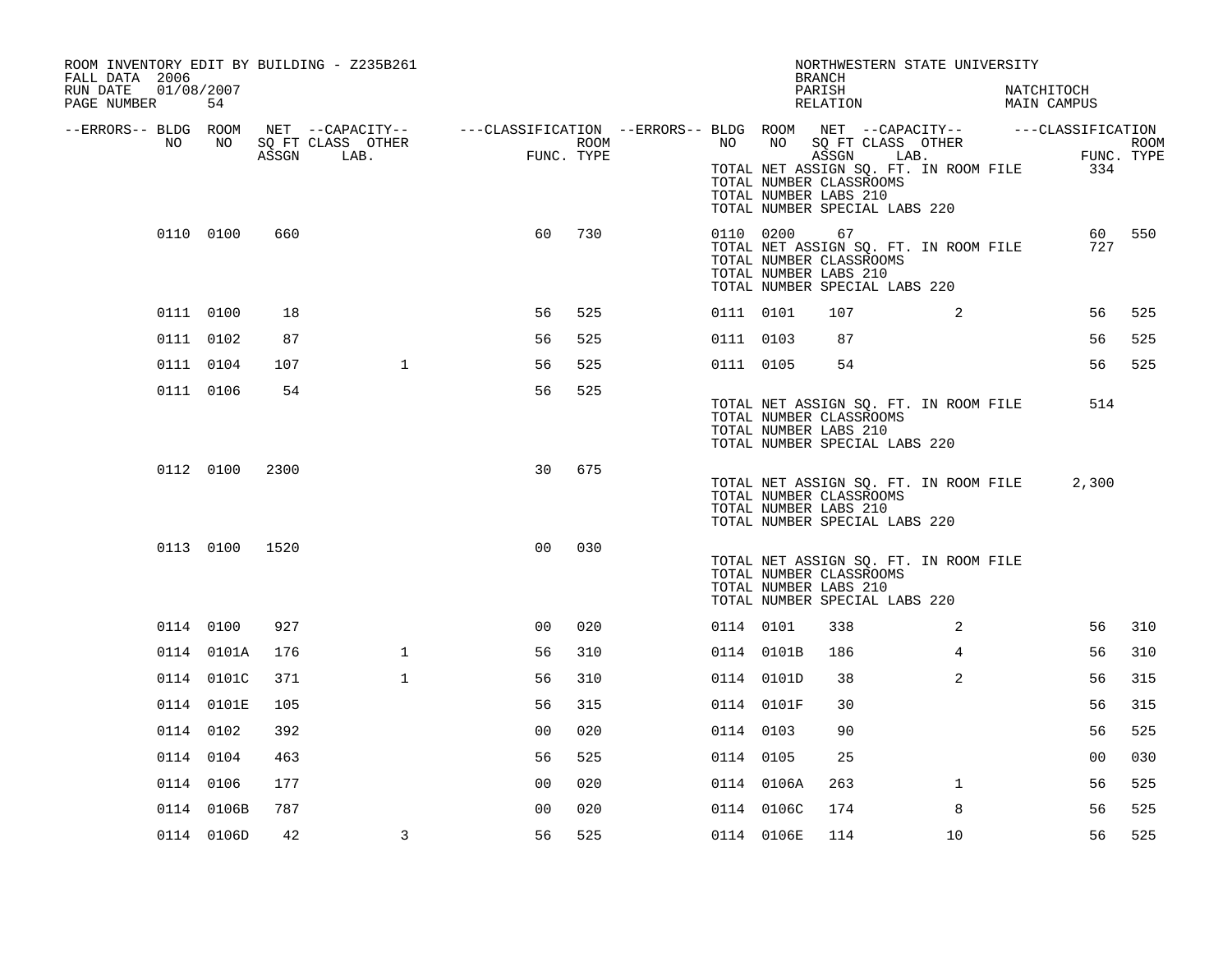| FALL DATA 2006<br>RUN DATE |      | 01/08/2007 |       | ROOM INVENTORY EDIT BY BUILDING - Z235B261    |                                                      |             |      |            | <b>BRANCH</b><br>PARISH | NORTHWESTERN STATE UNIVERSITY                 | NATCHITOCH         |                           |
|----------------------------|------|------------|-------|-----------------------------------------------|------------------------------------------------------|-------------|------|------------|-------------------------|-----------------------------------------------|--------------------|---------------------------|
| PAGE NUMBER                |      | 55         |       |                                               |                                                      |             |      |            | RELATION                |                                               | <b>MAIN CAMPUS</b> |                           |
| --ERRORS-- BLDG            | NO.  | ROOM<br>NO | ASSGN | NET --CAPACITY--<br>SQ FT CLASS OTHER<br>LAB. | ---CLASSIFICATION --ERRORS-- BLDG ROOM<br>FUNC. TYPE | <b>ROOM</b> | NO   | NO         | ASSGN                   | NET --CAPACITY--<br>SQ FT CLASS OTHER<br>LAB. | ---CLASSIFICATION  | <b>ROOM</b><br>FUNC. TYPE |
|                            | 0114 | 0106F      | 84    | 10                                            | 56                                                   | 525         | 0114 | 0106G      | 81                      | 32                                            | 56                 | 525                       |
|                            | 0114 | 0106H      | 142   | 10                                            | 56                                                   | 525         |      | 0114 01061 | 128                     |                                               | 56                 | 525                       |
|                            | 0114 | 0107       | 143   |                                               | 0 <sub>0</sub>                                       | 020         |      | 0114 0108  | 1537                    | 80                                            | 56                 | 525                       |
|                            |      | 0114 0108A | 391   |                                               | 0 <sub>0</sub>                                       | 030         |      | 0114 0109  | 182                     | 2                                             | 56                 | 950                       |
|                            |      | 0114 0109A | 30    | $\mathbf{1}$                                  | 56                                                   | 955         |      | 0114 0109B | 40                      | 2                                             | 56                 | 955                       |
|                            |      | 0114 0110  | 44    |                                               | 0 <sub>0</sub>                                       | 030         |      | 0114 0111  | 217                     | 2                                             | 56                 | 950                       |
|                            |      | 0114 0111A | 32    | $\mathbf{1}$                                  | 56                                                   | 955         |      | 0114 0111B | 57                      | 2                                             | 56                 | 955                       |
|                            |      | 0114 0112  | 178   |                                               | 56                                                   | 735         |      | 0114 0113  | 38                      | $\overline{2}$                                | 56                 | 315                       |
|                            |      | 0114 0114  | 30    |                                               | 0 <sub>0</sub>                                       | 010         |      | 0114 0115  | 43                      | 2                                             | 56                 | 315                       |
|                            |      | 0114 0116  | 204   |                                               | 00                                                   | 030         |      | 0114 0117  | 111                     | 6                                             | 56                 | 310                       |
|                            |      | 0114 0117A | 175   | $\mathbf 1$                                   | 56                                                   | 310         |      | 0114 0118  | 317                     | 6                                             | 56                 | 525                       |
|                            |      | 0114 0118A | 51    | 3                                             | 56                                                   | 525         |      | 0114 0118B | 21                      | 2                                             | 56                 | 525                       |
|                            | 0114 | 0119       | 15    |                                               | 0 <sub>0</sub>                                       | 010         |      | 0114 0120  | 33                      | 15                                            | 56                 | 525                       |
|                            |      | 0114 0120A | 30    |                                               | 56                                                   | 525         |      | 0114 0120B | 199                     | 15                                            | 56                 | 525                       |
|                            |      | 0114 0120C | 96    | 2                                             | 56                                                   | 525         |      | 0114 0120D | 78                      | 6                                             | 56                 | 525                       |
|                            |      | 0114 0120E | 102   | 6                                             | 56                                                   | 525         |      | 0114 0120F | 105                     | $\overline{4}$                                | 56                 | 525                       |
|                            |      | 0114 0121  | 124   |                                               | 0 <sub>0</sub>                                       | 030         |      | 0114 0122  | 311                     |                                               | 0 <sub>0</sub>     | 020                       |
|                            |      | 0114 0131  | 100   | $\mathbf{1}$                                  | 11                                                   | 210         |      | 0114 0200  | 559                     |                                               | 0 <sub>0</sub>     | 020                       |
|                            |      | 0114 0201  | 1229  | 14                                            | 45                                                   | 525         |      | 0114 0201A | 126                     | $\mathbf{1}$                                  | 56                 | 310                       |
|                            |      | 0114 0201B | 163   |                                               | 56                                                   | 525         |      | 0114 0201C | 60                      | 6                                             | 56                 | 525                       |
|                            |      | 0114 0201D | 56    | 6                                             | 56                                                   | 525         |      | 0114 0201E | 68                      |                                               | 00                 | 030                       |
|                            |      | 0114 0201F | 24    | $\mathbf{1}$                                  | 56                                                   | 525         |      | 0114 0201G | 32                      | $\mathbf{1}$                                  | 56                 | 525                       |
|                            |      | 0114 0201H | 48    |                                               | 56                                                   | 525         |      | 0114 0202  | 1714                    | 108                                           | 56                 | 520                       |
|                            | 0114 | 0203       | 40    |                                               | 0 <sub>0</sub>                                       | 030         |      | 0114 0204  | 18                      |                                               | 0 <sub>0</sub>     | 010                       |
|                            | 0114 | 0205       | 3449  | 104                                           | 56                                                   | 525         |      | 0114 0205A | 65                      |                                               | 56                 | 525                       |
|                            |      | 0114 0205B | 127   | 5                                             | 56                                                   | 525         |      | 0114 0205C | 154                     | 12                                            | 56                 | 525                       |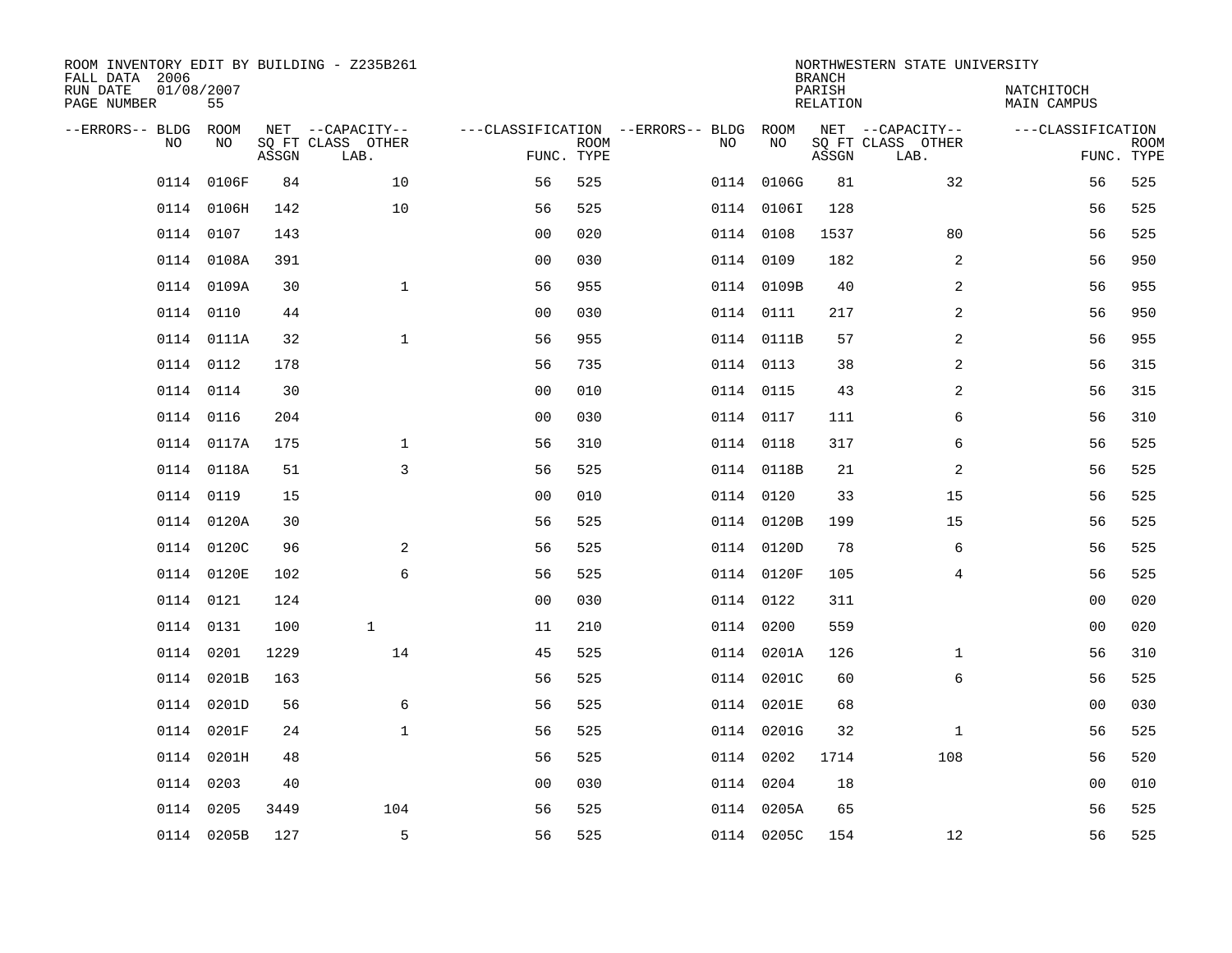| ROOM INVENTORY EDIT BY BUILDING - Z235B261<br>FALL DATA 2006 |                  |       |                           |                |             |                                        |                                                  | <b>BRANCH</b>      | NORTHWESTERN STATE UNIVERSITY                         |                                  |                           |
|--------------------------------------------------------------|------------------|-------|---------------------------|----------------|-------------|----------------------------------------|--------------------------------------------------|--------------------|-------------------------------------------------------|----------------------------------|---------------------------|
| RUN DATE<br>PAGE NUMBER                                      | 01/08/2007<br>56 |       |                           |                |             |                                        |                                                  | PARISH<br>RELATION |                                                       | NATCHITOCH<br><b>MAIN CAMPUS</b> |                           |
| --ERRORS-- BLDG ROOM                                         |                  |       | NET --CAPACITY--          |                |             | ---CLASSIFICATION --ERRORS-- BLDG ROOM |                                                  |                    | NET --CAPACITY--                                      | ---CLASSIFICATION                |                           |
| NO.                                                          | NO.              | ASSGN | SQ FT CLASS OTHER<br>LAB. | FUNC. TYPE     | <b>ROOM</b> | NO                                     | NO                                               | ASSGN              | SQ FT CLASS OTHER<br>LAB.                             |                                  | <b>ROOM</b><br>FUNC. TYPE |
| 0114                                                         | 0205D            | 161   |                           | 0 <sub>0</sub> | 020         |                                        | 0114 0205E                                       | 392                | 24                                                    | 56                               | 525                       |
|                                                              | 0114 0205F       | 833   |                           | 56             | 525         |                                        | 0114 0205G                                       | 115                | 2                                                     | 56                               | 525                       |
|                                                              | 0114 0205H       | 343   |                           | 56             | 525         | 0114 0206                              |                                                  | 9                  |                                                       | 56                               | 525                       |
|                                                              | 0114 0207        | 364   | $\overline{4}$            | 56             | 525         | 0114 0209                              |                                                  | 2465               | 41                                                    | 56                               | 520                       |
|                                                              | 0114 0300        | 404   |                           | 0 <sub>0</sub> | 020         |                                        | 0114 0300A                                       | 79                 | 3                                                     | 56                               | 355                       |
|                                                              | 0114 0300B       | 143   | 6                         | 56             | 355         |                                        | 0114 0300C                                       | 34                 |                                                       | 0 <sub>0</sub>                   | 010                       |
|                                                              | 0114 0301        | 1962  | 120                       | 56             | 680         |                                        | 0114 0301A                                       | 153                | 2                                                     | 56                               | 355                       |
|                                                              | 0114 0301B       | 171   |                           | 00             | 020         |                                        | 0114 0301C                                       | 45                 |                                                       | 56                               | 850                       |
|                                                              | 0114 0301D       | 113   |                           | 56             | 355         |                                        | 0114 0301E                                       | 122                |                                                       | 00                               | 030                       |
|                                                              | 0114 0302        | 1186  |                           | 0 <sub>0</sub> | 020         |                                        | 0114 0302A                                       | 124                |                                                       | 0 <sub>0</sub>                   | 020                       |
|                                                              | 0114 0303        | 202   | $\mathbf{1}$              | 56             | 310         | 0114 0304                              |                                                  | 189                | 12                                                    | 56                               | 525                       |
|                                                              | 0114 0305        | 273   | 12                        | 56             | 350         | 0114 0306                              |                                                  | 189                | 12                                                    | 56                               | 525                       |
|                                                              | 0114 0307        | 179   | $\mathbf{1}$              | 56             | 310         | 0114 0308                              |                                                  | 35                 |                                                       | 0 <sub>0</sub>                   | 030                       |
|                                                              | 0114 0309        | 161   |                           | 0 <sub>0</sub> | 030         | 0114 0310                              |                                                  | 30                 | 2                                                     | 56                               | 525                       |
|                                                              | 0114 0311        | 247   | 12                        | 56             | 210         | 0114 0312                              |                                                  | 209                | 17                                                    | 56                               | 525                       |
|                                                              | 0114 0313        | 259   | $\mathbf 1$               | 56             | 310         | 0114 0314                              |                                                  | 139                | $\mathbf{1}$                                          | 56                               | 525                       |
|                                                              | 0114 0315        | 182   | $\mathbf 1$               | 56             | 310         | 0114 0316                              |                                                  | 28                 | $\overline{2}$                                        | 56                               | 525                       |
|                                                              | 0114 0317        | 389   | 9                         | 56             | 525         | 0114 0318                              |                                                  | 33                 |                                                       | 0 <sub>0</sub>                   | 010                       |
|                                                              | 0114 0319        | 189   | $\mathbf{1}$              | 56             | 310         |                                        | 0114 0319A                                       | 257                | $\mathbf{1}$                                          | 56                               | 310                       |
|                                                              | 0114 0319B       | 267   | 14                        | 56             | 350         | 0114 0320                              |                                                  | 186                | 15                                                    | 56                               | 525                       |
|                                                              | 0114 0321        | 172   | $\mathbf{1}$              | 56             | 310         | 0114 0322                              |                                                  | 186                | 14                                                    | 56                               | 525                       |
|                                                              | 0114 0323        | 172   | $\mathbf{1}$              | 56             | 310         | 0114 0324                              |                                                  | 221                | 14                                                    | 56                               | 525                       |
|                                                              | 0114 0324A       | 143   | 2                         | 56             | 525         | 0114 0325                              |                                                  | 230                | $\mathbf{1}$                                          | 56                               | 310                       |
|                                                              | 0114 0327        | 182   | 2                         | 56             | 310         | 0114 0329                              | TOTAL NUMBER CLASSROOMS<br>TOTAL NUMBER LABS 210 | 182                | $\mathbf{1}$<br>TOTAL NET ASSIGN SQ. FT. IN ROOM FILE | 56<br>25,762<br>$\overline{2}$   | 310                       |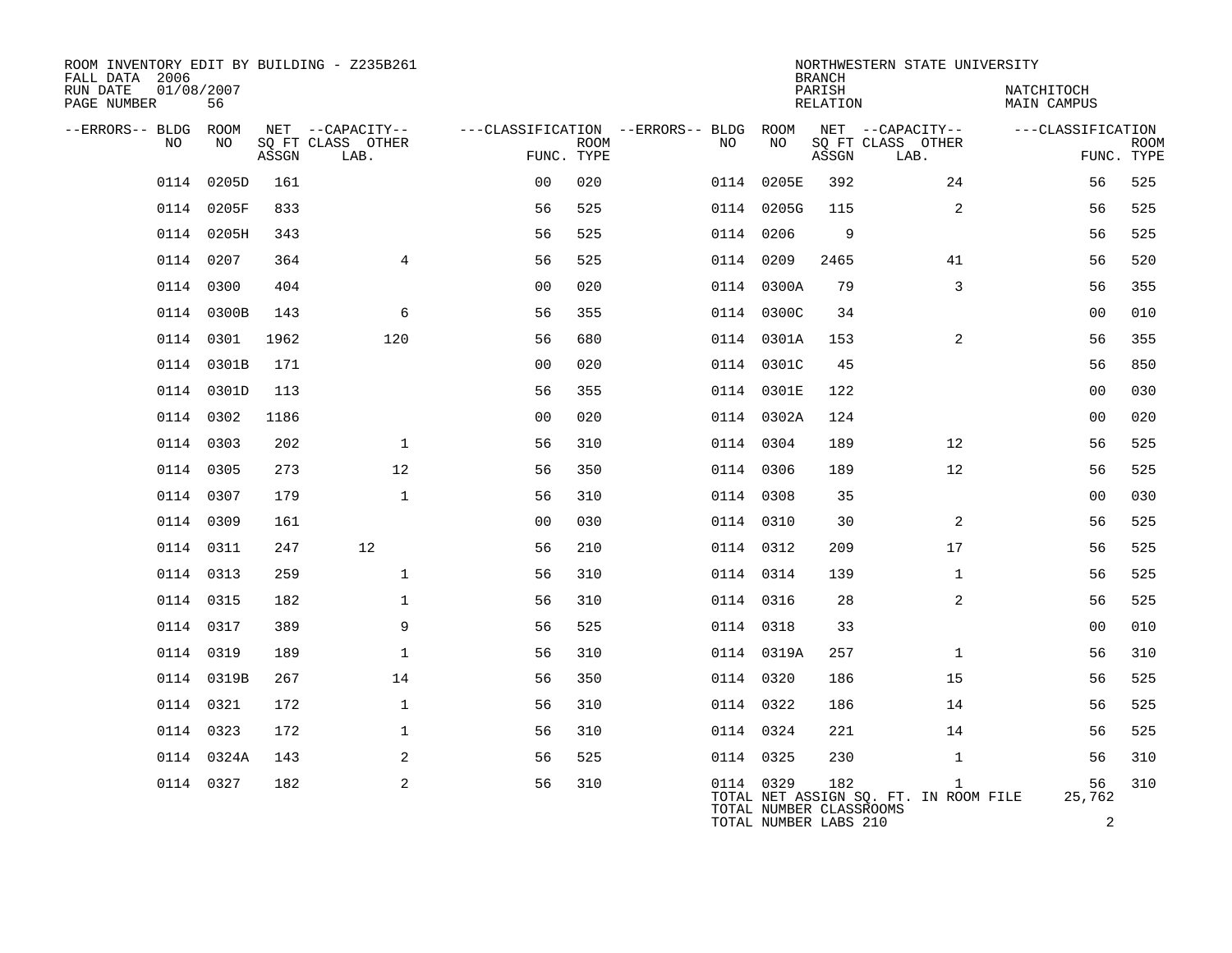| FALL DATA 2006<br>RUN DATE<br>PAGE NUMBER |      | 01/08/2007<br>57 |       | ROOM INVENTORY EDIT BY BUILDING - Z235B261    |                                                                                            |      |           |            | <b>BRANCH</b><br>PARISH<br>RELATION                               | NORTHWESTERN STATE UNIVERSITY                                                          | NATCHITOCH<br>MAIN CAMPUS |                |             |
|-------------------------------------------|------|------------------|-------|-----------------------------------------------|--------------------------------------------------------------------------------------------|------|-----------|------------|-------------------------------------------------------------------|----------------------------------------------------------------------------------------|---------------------------|----------------|-------------|
| --ERRORS-- BLDG ROOM                      | NO   | NO               | ASSGN | NET --CAPACITY--<br>SQ FT CLASS OTHER<br>LAB. | ---CLASSIFICATION --ERRORS-- BLDG ROOM NET --CAPACITY--    ---CLASSIFICATION<br>FUNC. TYPE | ROOM | NO        | NO         | ASSGN                                                             | SQ FT CLASS OTHER<br>LAB.                                                              |                           | FUNC. TYPE     | <b>ROOM</b> |
|                                           |      |                  |       |                                               |                                                                                            |      |           |            |                                                                   | TOTAL NUMBER SPECIAL LABS 220                                                          |                           |                |             |
|                                           |      | 0115 0100        | 200   | 6                                             | 56                                                                                         | 525  |           | 0115 0100A | 32                                                                | 2                                                                                      |                           | 56             | 525         |
|                                           |      | 0115 0101        | 68    | 2                                             | 0 <sub>0</sub>                                                                             | 030  | 0115 0102 |            | 56                                                                |                                                                                        |                           | 56             | 525         |
|                                           |      | 0115 0103        | 58    | 2                                             | 0 <sub>0</sub>                                                                             | 030  |           |            | TOTAL NUMBER CLASSROOMS<br>TOTAL NUMBER LABS 210                  | TOTAL NET ASSIGN SQ. FT. IN ROOM FILE<br>TOTAL NUMBER SPECIAL LABS 220                 |                           | 288            |             |
|                                           |      | 0116 0100        | 225   | 30                                            | 56                                                                                         | 525  |           |            | 0116 0100A 41<br>TOTAL NUMBER CLASSROOMS<br>TOTAL NUMBER LABS 210 | $\mathbf{1}$<br>TOTAL NET ASSIGN SQ. FT. IN ROOM FILE<br>TOTAL NUMBER SPECIAL LABS 220 |                           | 56<br>266      | 525         |
|                                           |      | 0117 0100        | 225   | 30                                            | 56                                                                                         | 525  |           | 0117 0100A | 41<br>TOTAL NUMBER CLASSROOMS<br>TOTAL NUMBER LABS 210            | $\mathbf{1}$<br>TOTAL NET ASSIGN SQ. FT. IN ROOM FILE<br>TOTAL NUMBER SPECIAL LABS 220 |                           | 56<br>266      | 525         |
|                                           |      | 0119 0100        | 227   |                                               | 0 <sub>0</sub>                                                                             | 030  | 0119 0101 |            | 290                                                               | $\mathbf{1}$                                                                           |                           | 71             | 310         |
|                                           | 0119 | 0102             | 132   | $\mathbf{1}$                                  | 71                                                                                         | 310  | 0119 0103 |            | 306                                                               | $\mathbf{1}$                                                                           |                           | 71             | 310         |
|                                           |      | 0119 0104        | 170   |                                               | 0 <sub>0</sub>                                                                             | 010  | 0119 0105 |            | 135                                                               | $\mathbf{1}$                                                                           |                           | 71             | 310         |
|                                           |      | 0119 0106        | 172   |                                               | 71                                                                                         | 355  | 0119 0107 |            | 306                                                               | $\mathbf{1}$                                                                           |                           | 71             | 310         |
|                                           | 0119 | 0108             | 70    |                                               | 0 <sub>0</sub>                                                                             | 030  | 0119 0110 |            | 170                                                               | 3                                                                                      |                           | 0 <sub>0</sub> | 030         |
|                                           | 0119 | 0111             | 226   | $\mathbf{1}$                                  | 71                                                                                         | 310  | 0119 0112 |            | 170                                                               | 2                                                                                      |                           | 0 <sub>0</sub> | 030         |
|                                           |      | 0119 0114        | 170   |                                               | 0 <sub>0</sub>                                                                             | 030  | 0119 0115 |            | 90                                                                |                                                                                        |                           | 00             | 030         |
|                                           |      | 0119 0116        | 170   |                                               | 0 <sub>0</sub>                                                                             | 030  | 0119 0117 |            | 174                                                               | 3                                                                                      |                           | 71             | 310         |
|                                           |      | 0119 0121        | 135   | $\mathbf{1}$                                  | 71                                                                                         | 310  | 0119 0122 |            | 400                                                               | 2                                                                                      |                           | 71             | 310         |
|                                           |      | 0119 0123        | 135   | $\mathbf 1$                                   | 71                                                                                         | 310  | 0119 0124 |            | 209                                                               |                                                                                        |                           | 71             | 315         |
|                                           |      | 0119 0125        | 135   | $\mathbf{1}$                                  | 71                                                                                         | 310  | 0119 0126 |            | 309                                                               | 10                                                                                     |                           | 71             | 350         |
|                                           |      | 0119 0127        | 132   | $\mathbf 1$                                   | 71                                                                                         | 310  | 0119 0129 |            | 300                                                               | $\mathbf{1}$                                                                           |                           | 71             | 310         |
|                                           |      | 0119 0131        | 290   | $\mathbf{1}$                                  | 71                                                                                         | 310  | 0119 0134 |            | 1200                                                              |                                                                                        |                           | 71             | 720         |
|                                           |      | 0119 0136        | 1200  |                                               | 71                                                                                         | 720  | 0119 0138 |            | 1200                                                              |                                                                                        |                           | 71             | 720         |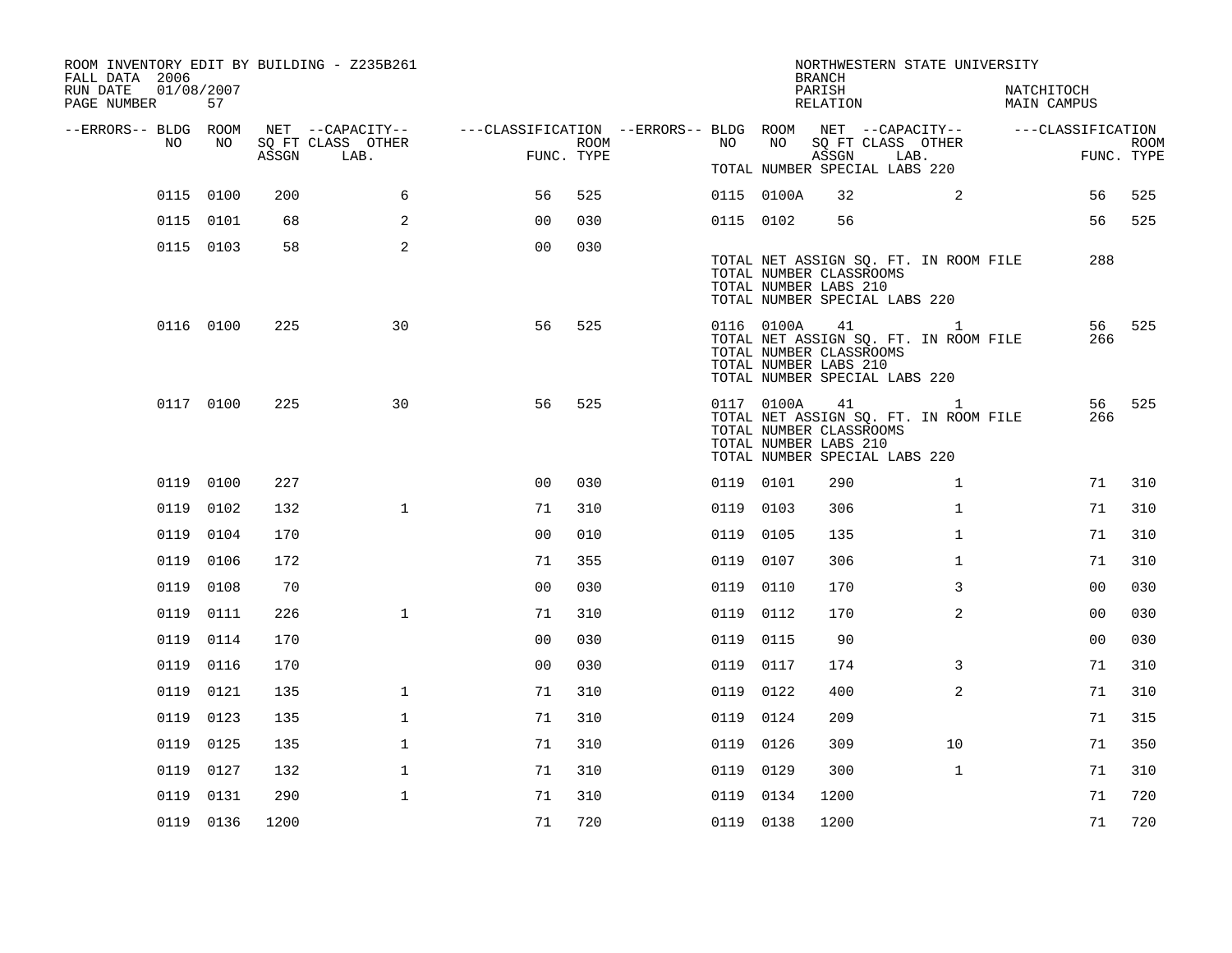| ROOM INVENTORY EDIT BY BUILDING - Z235B261<br>FALL DATA 2006 |           |       |                                                                                                                     |                |      |           |                | <b>BRANCH</b>                                                                     |      | NORTHWESTERN STATE UNIVERSITY         |                           |             |
|--------------------------------------------------------------|-----------|-------|---------------------------------------------------------------------------------------------------------------------|----------------|------|-----------|----------------|-----------------------------------------------------------------------------------|------|---------------------------------------|---------------------------|-------------|
| 01/08/2007<br>RUN DATE<br>PAGE NUMBER                        | 58        |       |                                                                                                                     |                |      |           |                | PARISH<br>RELATION                                                                |      |                                       | NATCHITOCH<br>MAIN CAMPUS |             |
| --ERRORS-- BLDG ROOM<br>NO                                   | NO        |       | NET --CAPACITY-- - ---CLASSIFICATION --ERRORS-- BLDG ROOM NET --CAPACITY-- - ---CLASSIFICATION<br>SQ FT CLASS OTHER |                | ROOM | NO        | NO             |                                                                                   |      | SQ FT CLASS OTHER                     |                           | <b>ROOM</b> |
|                                                              |           | ASSGN | LAB.                                                                                                                | FUNC. TYPE     |      |           |                | ASSGN                                                                             | LAB. |                                       |                           | FUNC. TYPE  |
|                                                              | 0119 0139 | 4800  |                                                                                                                     | 71             | 730  |           | 0119 0140 1200 | TOTAL NUMBER CLASSROOMS<br>TOTAL NUMBER LABS 210<br>TOTAL NUMBER SPECIAL LABS 220 |      | TOTAL NET ASSIGN SQ. FT. IN ROOM FILE | 71<br>13,386              | 720         |
|                                                              | 0121 0100 | 191   |                                                                                                                     | 0 <sub>0</sub> | 030  |           |                | TOTAL NUMBER CLASSROOMS<br>TOTAL NUMBER LABS 210<br>TOTAL NUMBER SPECIAL LABS 220 |      | TOTAL NET ASSIGN SQ. FT. IN ROOM FILE |                           |             |
|                                                              | 0122 0100 | 239   |                                                                                                                     | 0 <sub>0</sub> | 030  |           |                | TOTAL NUMBER CLASSROOMS<br>TOTAL NUMBER LABS 210<br>TOTAL NUMBER SPECIAL LABS 220 |      | TOTAL NET ASSIGN SQ. FT. IN ROOM FILE |                           |             |
|                                                              | 0123 0100 | 70    |                                                                                                                     | 56             | 525  | 0123 0102 |                | 280                                                                               |      |                                       | 56                        | 520         |
|                                                              | 0123 0104 | 90    |                                                                                                                     | 56             | 525  |           |                | TOTAL NUMBER CLASSROOMS<br>TOTAL NUMBER LABS 210<br>TOTAL NUMBER SPECIAL LABS 220 |      | TOTAL NET ASSIGN SQ. FT. IN ROOM FILE | 440                       |             |
|                                                              | 0124 0100 | 270   |                                                                                                                     | 56             | 520  |           |                | TOTAL NUMBER CLASSROOMS<br>TOTAL NUMBER LABS 210<br>TOTAL NUMBER SPECIAL LABS 220 |      | TOTAL NET ASSIGN SQ. FT. IN ROOM FILE | 270                       |             |
|                                                              | 0125 0100 | 657   | 20                                                                                                                  | 93             | 525  | 0125 0102 |                | 110                                                                               |      | $\overline{4}$                        | 0 <sub>0</sub>            | 030         |
|                                                              | 0125 0104 | 183   | 3                                                                                                                   | 93             | 525  | 0125 0106 |                | 75                                                                                |      | 2                                     | 00                        | 030         |
|                                                              | 0125 0108 | 166   |                                                                                                                     | 93             | 525  |           |                | TOTAL NUMBER CLASSROOMS<br>TOTAL NUMBER LABS 210<br>TOTAL NUMBER SPECIAL LABS 220 |      | TOTAL NET ASSIGN SQ. FT. IN ROOM FILE | 1,006                     |             |
|                                                              | 0130 0100 | 325   | 2                                                                                                                   | 10             | 310  | 0130 0101 |                | 75                                                                                |      | $\mathbf{1}$                          | 0 <sub>0</sub>            | 030         |
|                                                              | 0130 0102 | 110   | $\overline{4}$                                                                                                      | 10             | 570  | 0130 0105 |                | 144                                                                               |      |                                       | 12                        | 570         |
|                                                              | 0130 0106 | 144   |                                                                                                                     | 12             | 570  | 0130 0107 |                | 144                                                                               |      |                                       | 12                        | 570         |
|                                                              | 0130 0108 | 144   |                                                                                                                     | 12             | 570  | 0130 0109 |                | 144                                                                               |      |                                       | 12                        | 570         |
|                                                              | 0130 0110 | 144   |                                                                                                                     | 12             | 570  | 0130 0111 |                | 144                                                                               |      |                                       | 12                        | 570         |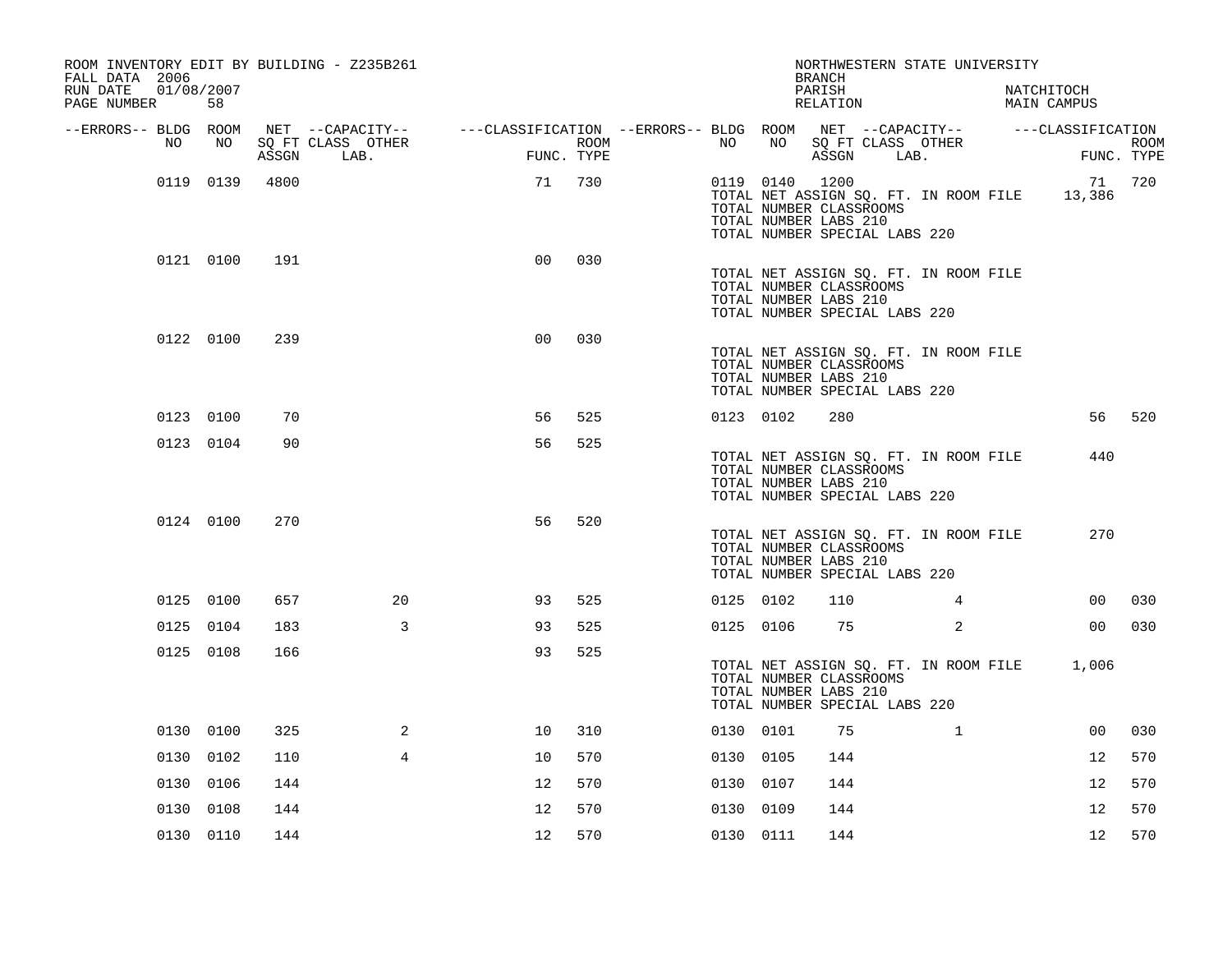| ROOM INVENTORY EDIT BY BUILDING - Z235B261<br>FALL DATA 2006 |                  |       |                           |                                        |      |     |                                                  | <b>BRANCH</b>      | NORTHWESTERN STATE UNIVERSITY                                          |                           |                |                           |
|--------------------------------------------------------------|------------------|-------|---------------------------|----------------------------------------|------|-----|--------------------------------------------------|--------------------|------------------------------------------------------------------------|---------------------------|----------------|---------------------------|
| RUN DATE<br>PAGE NUMBER                                      | 01/08/2007<br>59 |       |                           |                                        |      |     |                                                  | PARISH<br>RELATION |                                                                        | NATCHITOCH<br>MAIN CAMPUS |                |                           |
| --ERRORS-- BLDG ROOM                                         |                  |       | NET --CAPACITY--          | ---CLASSIFICATION --ERRORS-- BLDG ROOM |      |     |                                                  |                    | NET --CAPACITY--                                                       | ---CLASSIFICATION         |                |                           |
| NO.                                                          | NO.              | ASSGN | SQ FT CLASS OTHER<br>LAB. | FUNC. TYPE                             | ROOM | NO. | NO                                               | ASSGN              | SQ FT CLASS OTHER<br>LAB.                                              |                           |                | <b>ROOM</b><br>FUNC. TYPE |
| 0130                                                         | 0112             | 144   |                           | 12                                     | 570  |     | 0130 0113                                        | 144                |                                                                        |                           | 12             | 570                       |
|                                                              | 0130 0114        | 144   |                           | 12                                     | 570  |     | TOTAL NUMBER CLASSROOMS<br>TOTAL NUMBER LABS 210 |                    | TOTAL NET ASSIGN SQ. FT. IN ROOM FILE<br>TOTAL NUMBER SPECIAL LABS 220 |                           | 1,875          |                           |
|                                                              | 025A 0100        | 3355  | 100                       | 42                                     | 620  |     | 025A 0100A                                       | 25                 |                                                                        |                           | 00             | 020                       |
|                                                              | 025A 0100B       | 37    |                           | 42                                     | 615  |     | 025A 0100C 1146                                  |                    |                                                                        |                           | 0 <sub>0</sub> | 020                       |
|                                                              | 025A 0100D       | 3556  |                           | 0 <sub>0</sub>                         | 020  |     | 025A 0100E                                       | 109                |                                                                        |                           | 0 <sub>0</sub> | 020                       |
|                                                              | 025A 0100F       | 163   |                           | 0 <sub>0</sub>                         | 020  |     | 025A 0100G 1368                                  |                    |                                                                        |                           | 00             | 020                       |
|                                                              | 025A 0100H       | 101   |                           | 0 <sub>0</sub>                         | 020  |     | 025A 0100I                                       | 47                 |                                                                        |                           | 0 <sub>0</sub> | 020                       |
|                                                              | 025A 0100J       | 46    |                           | 0 <sub>0</sub>                         | 020  |     | 025A 0100K                                       | 145                |                                                                        |                           | 0 <sub>0</sub> | 020                       |
|                                                              | 025A 0100L       | 172   |                           | 0 <sub>0</sub>                         | 020  |     | 025A 0101                                        | 214                |                                                                        |                           | 11             | 115                       |
|                                                              | 025A 0102        | 321   | $\mathbf 1$               | 11                                     | 310  |     | 025A 0102A                                       | 135                | $\mathbf{1}$                                                           |                           | 11             | 310                       |
|                                                              | 025A 0102B       | 281   | $\mathbf{1}$              | 11                                     | 310  |     | 025A 0102C                                       | 127                |                                                                        |                           | 11             | 315                       |
|                                                              | 025A 0102D       | 250   |                           | 11                                     | 315  |     | 025A 0102E                                       | 30                 |                                                                        |                           | 11             | 315                       |
|                                                              | 025A 0102F       | 368   | $\mathbf{1}$              | 11                                     | 310  |     | 025A 0102G                                       | 37                 |                                                                        |                           | 11             | 315                       |
|                                                              | 025A 0102H       | 23    |                           | 11                                     | 315  |     | 025A 0103                                        | 2171               | 125                                                                    |                           | 11             | 210                       |
|                                                              | 025A 0103A       | 169   |                           | 11                                     | 215  |     | 025A 0103B                                       | 271                | $\mathbf{1}$                                                           |                           | 11             | 310                       |
|                                                              | 025A 0104        | 241   |                           | 11                                     | 315  |     | 025A 0104A 1986                                  |                    |                                                                        |                           | 0 <sub>0</sub> | 030                       |
|                                                              | 025A 0105        | 2016  | 80                        | 11                                     | 210  |     | 025A 0105A                                       | 274                | $\mathbf{1}$                                                           |                           | 11             | 310                       |
|                                                              | 025A 0105B       | 30    |                           | 11                                     | 215  |     | 025A 0105C                                       | 30                 |                                                                        |                           | 11             | 215                       |
|                                                              | 025A 0105D       | 32    |                           | 11                                     | 215  |     | 025A 0105E                                       | 32                 |                                                                        |                           | 11             | 215                       |
|                                                              | 025A 0106 10000  |       | 400                       | 11                                     | 110  |     | 025A 0106A                                       | 235                |                                                                        |                           | 11             | 615                       |
|                                                              | 025A 0106B       | 150   |                           | 11                                     | 615  |     | 025A 0106C                                       | 24                 |                                                                        |                           | 11             | 615                       |
|                                                              | 025A 0106D       | 306   |                           | 11                                     | 615  |     | 025A 0106E                                       | 159                |                                                                        |                           | 11             | 615                       |
|                                                              | 025A 0106F       | 23    |                           | 11                                     | 615  |     | 025A 0106G 1125                                  |                    |                                                                        |                           | 11             | 615                       |
|                                                              | 025A 0106H       | 69    | $\overline{a}$            | 11                                     | 615  |     | 025A 0107                                        | 26                 |                                                                        |                           | 0 <sub>0</sub> | 020                       |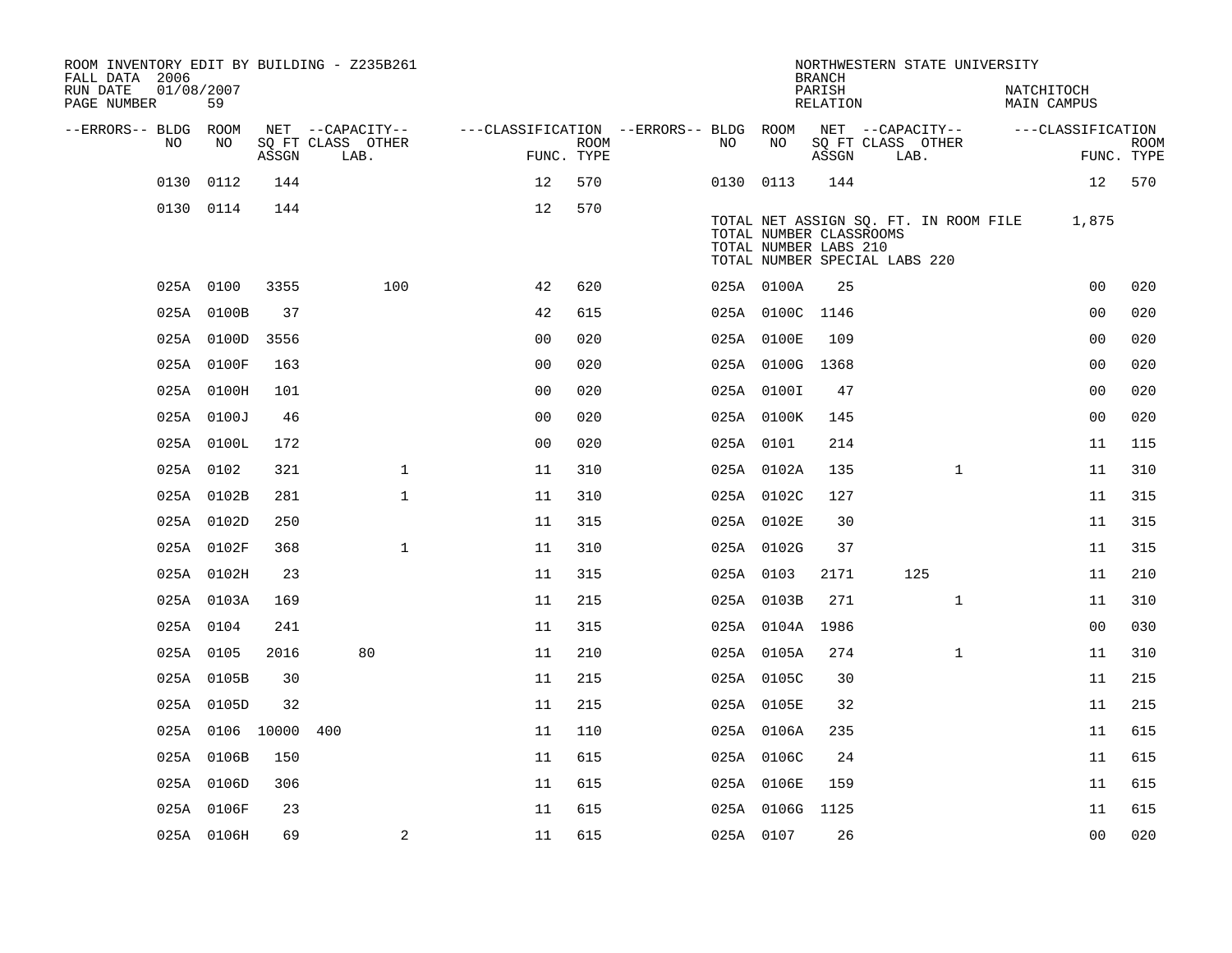| ROOM INVENTORY EDIT BY BUILDING - Z235B261<br>FALL DATA 2006 |                  |       |                           |                |             |                                        |            | <b>BRANCH</b>      | NORTHWESTERN STATE UNIVERSITY |                           |             |
|--------------------------------------------------------------|------------------|-------|---------------------------|----------------|-------------|----------------------------------------|------------|--------------------|-------------------------------|---------------------------|-------------|
| RUN DATE<br>PAGE NUMBER                                      | 01/08/2007<br>60 |       |                           |                |             |                                        |            | PARISH<br>RELATION |                               | NATCHITOCH<br>MAIN CAMPUS |             |
| --ERRORS-- BLDG ROOM                                         |                  |       | NET --CAPACITY--          |                |             | ---CLASSIFICATION --ERRORS-- BLDG ROOM |            |                    | NET --CAPACITY--              | ---CLASSIFICATION         |             |
| NO                                                           | NO               | ASSGN | SQ FT CLASS OTHER<br>LAB. | FUNC. TYPE     | <b>ROOM</b> | NO                                     | NO         | ASSGN              | SQ FT CLASS OTHER<br>LAB.     | FUNC. TYPE                | <b>ROOM</b> |
| 025A                                                         | 0108             | 54    |                           | 0 <sub>0</sub> | 030         |                                        | 025A 0109  | 693                | 35                            | 11                        | 210         |
|                                                              | 025A 0109A       | 691   | 28                        | 11             | 210         |                                        | 025A 0109B | 88                 |                               | 11                        | 215         |
|                                                              | 025A 0109C       | 39    |                           | 0 <sub>0</sub> | 030         |                                        | 025A 0110  | 318                | $\mathbf{1}$                  | 11                        | 310         |
|                                                              | 025A 0110A       | 457   | 10                        | 11             | 315         |                                        | 025A 0110B | 36                 |                               | 11                        | 315         |
|                                                              | 025A 0110C       | 230   | $\mathbf{1}$              | 11             | 310         |                                        | 025A 0110D | 37                 |                               | 11                        | 315         |
|                                                              | 025A 0111        | 1386  | 20                        | 11             | 210         |                                        | 025A 0112  | 562                | 30                            | 11                        | 110         |
|                                                              | 025A 0112A       | 68    |                           | 0 <sub>0</sub> | 030         |                                        | 025A 0113  | 1064               | 25                            | 11                        | 210         |
|                                                              | 025A 0113A       | 268   | $\sqrt{2}$                | 11             | 215         |                                        | 025A 0113B | 200                | 2                             | 11                        | 215         |
|                                                              | 025A 0113C       | 2924  |                           | 11             | 215         |                                        | 025A 0113D | 173                |                               | 11                        | 215         |
|                                                              | 025A 0113E       | 118   |                           | 11             | 215         |                                        | 025A 0113F | 118                |                               | 11                        | 215         |
| 9                                                            | 025A 0114        | 317   | 2                         | 11             | 110         |                                        | 025A 0114A | 210                | 2                             | 11                        | 315         |
|                                                              | 025A 0114B       | 202   | $\mathbf{1}$              | 11             | 310         |                                        | 025A 0115  | 1386               | 20                            | 11                        | 210         |
|                                                              | 025A 0115A       | 50    |                           | 11             | 215         |                                        | 025A 0115C | 808                |                               | 11                        | 215         |
|                                                              | 025A 0115D       | 367   | $\mathbf 1$               | 11             | 310         |                                        | 025A 0115E | 82                 |                               | 11                        | 315         |
|                                                              | 025A 0116        | 809   | 20                        | 11             | 210         |                                        | 025A 0116A | 37                 |                               | 11                        | 215         |
|                                                              | 025A 0116B       | 37    |                           | 11             | 215         |                                        | 025A 0116C | 38                 |                               | 11                        | 215         |
|                                                              | 025A 0117        | 270   |                           | 0 <sub>0</sub> | 030         |                                        | 025A 0118  | 164                | 2                             | 11                        | 210         |
|                                                              | 025A 0120        | 169   | 2                         | 11             | 210         |                                        | 025A 0122  | 4799               | 100                           | 11                        | 210         |
|                                                              | 025A 0122A       | 67    |                           | 11             | 215         |                                        | 025A 0122B | 31                 |                               | 11                        | 215         |
|                                                              | 025A 0122C       | 31    |                           | 11             | 215         |                                        | 025A 0122D | 31                 |                               | 11                        | 215         |
|                                                              | 025A 0122E       | 31    |                           | 11             | 215         |                                        | 025A 0122F | 30                 |                               | 11                        | 215         |
|                                                              | 025A 0122G       | 30    |                           | 11             | 215         |                                        | 025A 0122H | 27                 |                               | 11                        | 215         |
|                                                              | 025A 0122I       | 28    |                           | 11             | 215         |                                        | 025A 0122J | 174                |                               | 11                        | 215         |
|                                                              | 025A 0122K       | 106   | $\mathbf{1}$              | 11             | 215         |                                        | 025A 0122L | 142                | $\mathbf 1$                   | 11                        | 215         |
|                                                              | 025A 0122M       | 94    |                           | 0 <sub>0</sub> | 020         |                                        | 025A 0122N | 172                |                               | 0 <sub>0</sub>            | 020         |
|                                                              | 025A 01220       | 586   |                           | 11             | 215         |                                        | 025A 0122P | 100                |                               | 11                        | 215         |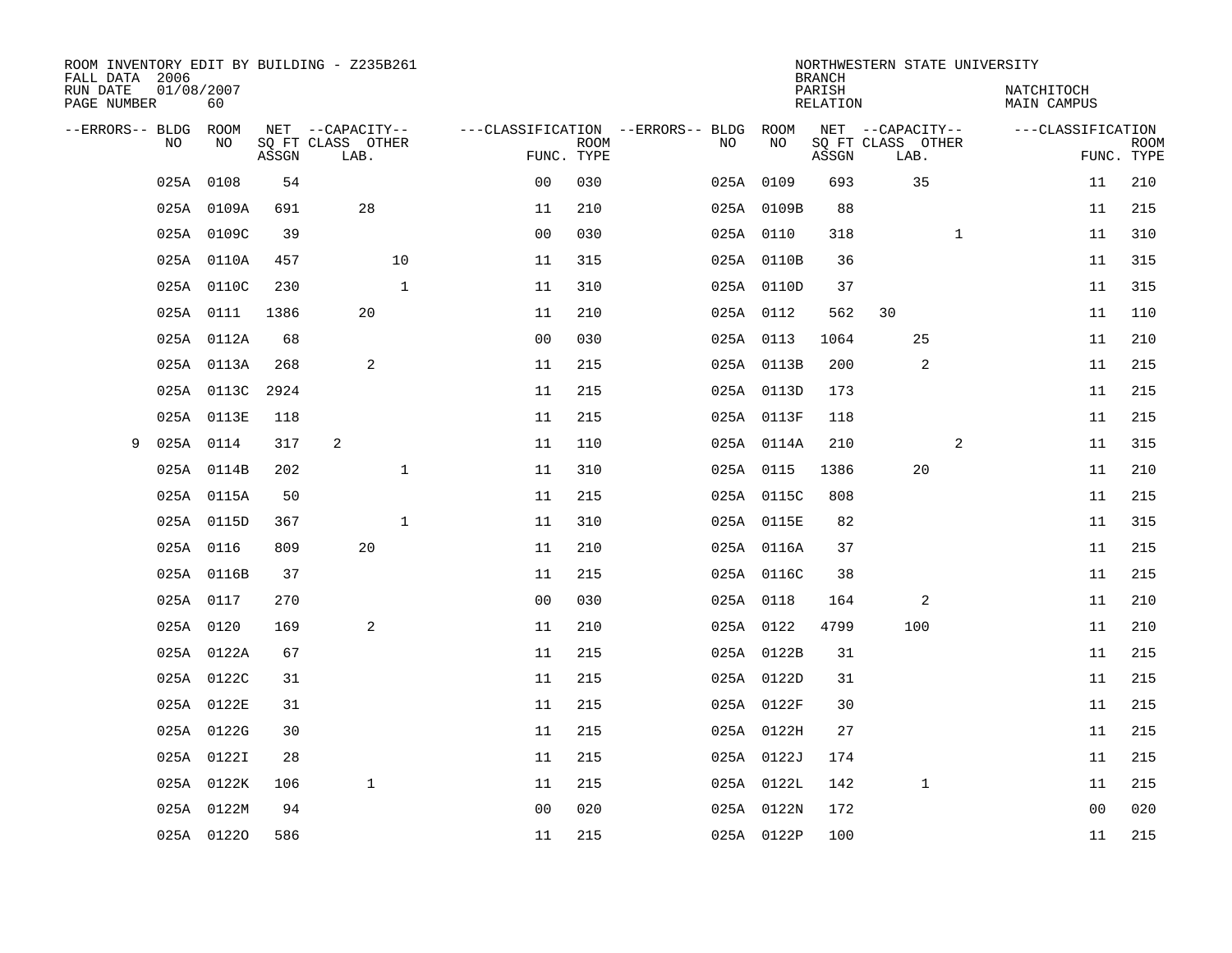| ROOM INVENTORY EDIT BY BUILDING - Z235B261<br>FALL DATA 2006 |                  |       |                                       |                |             |                                              |            | <b>BRANCH</b>             | NORTHWESTERN STATE UNIVERSITY         |                                  |             |
|--------------------------------------------------------------|------------------|-------|---------------------------------------|----------------|-------------|----------------------------------------------|------------|---------------------------|---------------------------------------|----------------------------------|-------------|
| RUN DATE<br>PAGE NUMBER                                      | 01/08/2007<br>61 |       |                                       |                |             |                                              |            | PARISH<br><b>RELATION</b> |                                       | NATCHITOCH<br><b>MAIN CAMPUS</b> |             |
| --ERRORS-- BLDG ROOM<br>NO                                   | NO               |       | NET --CAPACITY--<br>SQ FT CLASS OTHER |                | <b>ROOM</b> | ---CLASSIFICATION --ERRORS-- BLDG ROOM<br>NO | NO         |                           | NET --CAPACITY--<br>SQ FT CLASS OTHER | ---CLASSIFICATION                | <b>ROOM</b> |
|                                                              |                  | ASSGN | LAB.                                  | FUNC. TYPE     |             |                                              |            | ASSGN                     | LAB.                                  |                                  | FUNC. TYPE  |
|                                                              | 025A 0124        | 220   | 75                                    | 11             | 615         |                                              | 025A 0126  | 164                       |                                       | 00                               | 030         |
|                                                              | 025A 0128        | 331   | 7                                     | 11             | 210         |                                              | 025A 0130  | 166                       | 5                                     | 11                               | 650         |
|                                                              | 025A 0132        | 215   |                                       | 0 <sub>0</sub> | 030         |                                              | 025A 0200  | 2283                      | 100                                   | 42                               | 620         |
|                                                              | 025A 0200A       | 208   |                                       | 0 <sub>0</sub> | 030         |                                              | 025A 0200B | 54                        |                                       | 42                               | 625         |
|                                                              | 025A 0200C       | 204   |                                       | 0 <sub>0</sub> | 030         |                                              | 025A 0200D | 49                        |                                       | 42                               | 625         |
|                                                              | 025A 0200E       | 20    |                                       | 0 <sub>0</sub> | 020         |                                              | 025A 0200F | 1723                      |                                       | 0 <sub>0</sub>                   | 020         |
|                                                              | 025A 0200G       | 1236  | 20                                    | 11             | 620         |                                              | 025A 0200H | 124                       |                                       | 0 <sub>0</sub>                   | 020         |
|                                                              | 025A 0200I       | 852   |                                       | 0 <sub>0</sub> | 020         |                                              | 025A 0200J | 133                       |                                       | 0 <sub>0</sub>                   | 020         |
|                                                              | 025A 0200K 1602  |       |                                       | 0 <sub>0</sub> | 020         |                                              | 025A 0200L | 266                       |                                       | 00                               | 020         |
|                                                              | 025A 0200M       | 582   |                                       | 0 <sub>0</sub> | 020         |                                              | 025A 0200N | 450                       |                                       | 00                               | 020         |
|                                                              | 025A 02000       | 125   |                                       | 0 <sub>0</sub> | 020         |                                              | 025A 0201  | 401                       |                                       | 0 <sub>0</sub>                   | 030         |
|                                                              | 025A 0202        | 220   |                                       | 0 <sub>0</sub> | 010         |                                              | 025A 0203  | 26                        |                                       | 0 <sub>0</sub>                   | 020         |
|                                                              | 025A 0204        | 156   |                                       | 0 <sub>0</sub> | 030         |                                              | 025A 0204A | 306                       |                                       | 11                               | 615         |
|                                                              | 025A 0204B       | 406   |                                       | 0 <sub>0</sub> | 030         |                                              | 025A 0205  | 1207                      | 20                                    | 11                               | 210         |
|                                                              | 025A 0205A       | 215   |                                       | 11             | 215         |                                              | 025A 0205B | 550                       | 10                                    | 11                               | 210         |
|                                                              | 025A 0206        | 1354  | 30                                    | 11             | 210         |                                              | 025A 0206A | 679                       | 30                                    | 11                               | 210         |
|                                                              | 025A 0206B       | 35    |                                       | 11             | 215         |                                              | 025A 0207  | 1112                      | 35                                    | 11                               | 210         |
|                                                              | 025A 0208        | 408   | $\mathbf 1$                           | 11             | 310         |                                              | 025A 0208A | 275                       | $\mathbf{1}$                          | 11                               | 310         |
|                                                              | 025A 0208B       | 314   | 6                                     | 11             | 315         |                                              | 025A 0208C | 193                       |                                       | 11                               | 315         |
|                                                              | 025A 0208D       | 21    |                                       | 11             | 315         |                                              | 025A 0209  | 131                       | $\mathbf{1}$                          | 11                               | 310         |
|                                                              | 025A 0209A       | 133   | $\mathbf{1}$                          | 11             | 315         |                                              | 025A 0210  | 61                        |                                       | 0 <sub>0</sub>                   | 030         |
|                                                              | 025A 0211        | 133   | $\mathbf 1$                           | 11             | 310         |                                              | 025A 0211A | 134                       | $\mathbf{1}$                          | 11                               | 315         |
|                                                              | 025A 0212        | 351   |                                       | 0 <sub>0</sub> | 030         |                                              | 025A 0213  | 133                       | $\mathbf{1}$                          | 11                               | 310         |
|                                                              | 025A 0213A       | 134   | $\mathbf{1}$                          | 11             | 315         |                                              | 025A 0214  | 42                        |                                       | 00                               | 010         |
|                                                              | 025A 0215        | 136   | $\mathbf{1}$                          | 11             | 315         |                                              | 025A 0216  | 253                       |                                       | 0 <sub>0</sub>                   | 030         |
|                                                              | 025A 0217        | 136   | $\mathbf{1}$                          | 11             | 315         |                                              | 025A 0218  | 1102                      | 30                                    | 11                               | 210         |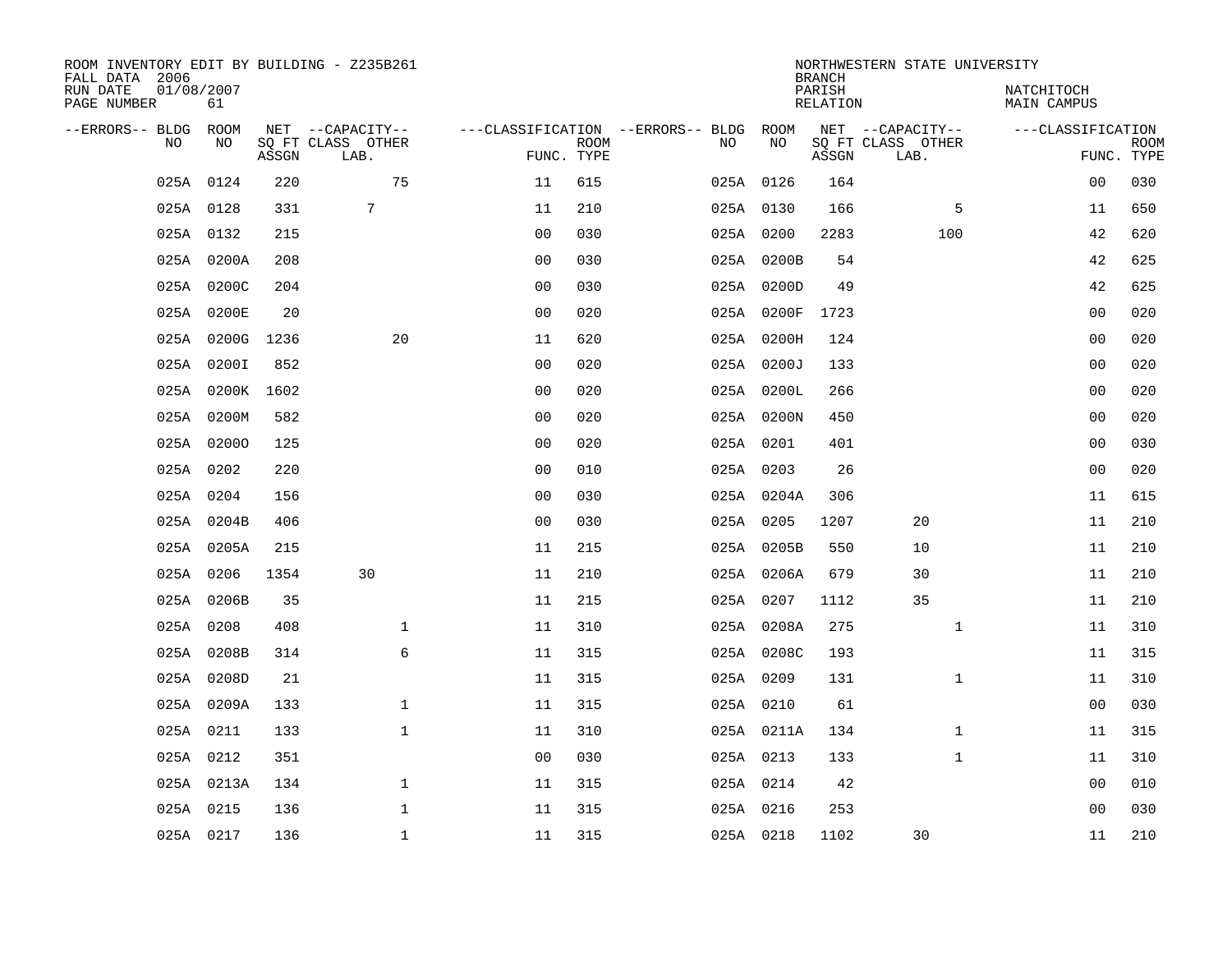| ROOM INVENTORY EDIT BY BUILDING - Z235B261<br>FALL DATA 2006 |            |            |       |                           |              |                                        |      |           |                                                  | <b>BRANCH</b>      | NORTHWESTERN STATE UNIVERSITY                                          |                                   |             |
|--------------------------------------------------------------|------------|------------|-------|---------------------------|--------------|----------------------------------------|------|-----------|--------------------------------------------------|--------------------|------------------------------------------------------------------------|-----------------------------------|-------------|
| RUN DATE<br>PAGE NUMBER                                      | 01/08/2007 | 62         |       |                           |              |                                        |      |           |                                                  | PARISH<br>RELATION |                                                                        | NATCHITOCH<br>MAIN CAMPUS         |             |
| --ERRORS-- BLDG ROOM                                         | NO.        | NO         |       | NET --CAPACITY--          |              | ---CLASSIFICATION --ERRORS-- BLDG ROOM |      | NO        | NO                                               |                    | NET --CAPACITY--                                                       | ---CLASSIFICATION                 | <b>ROOM</b> |
|                                                              |            |            | ASSGN | SQ FT CLASS OTHER<br>LAB. |              | FUNC. TYPE                             | ROOM |           |                                                  | ASSGN              | SQ FT CLASS OTHER<br>LAB.                                              |                                   | FUNC. TYPE  |
|                                                              | 025A 0219  |            | 134   |                           | $\mathbf{1}$ | 11                                     | 310  | 025A 0220 |                                                  | 588                | 20                                                                     | 11                                | 210         |
|                                                              |            | 025A 0220A | 19    |                           |              | 11                                     | 215  |           | 025A 0220B                                       | 19                 |                                                                        | 11                                | 215         |
|                                                              |            | 025A 0220C | 351   |                           | 10           | 11                                     | 315  |           | 025A 0220D                                       | 89                 |                                                                        | 11                                | 215         |
|                                                              | 025A 0222  |            | 137   |                           | $\mathbf 1$  | 11                                     | 315  |           | 025A 0222N                                       | 78                 |                                                                        | 0 <sub>0</sub>                    | 020         |
|                                                              | 025A 0224  |            | 137   |                           | $\mathbf 1$  | 11                                     | 315  | 025A 0226 |                                                  | 137                | $\mathbf{1}$                                                           | 11                                | 315         |
|                                                              | 025A 0228  |            | 136   |                           | $\mathbf 1$  | 11                                     | 315  | 025A 0230 |                                                  | 134                | $\mathbf{1}$                                                           | 11                                | 310         |
|                                                              | 025A 0232  |            | 129   |                           | $\mathbf 1$  | 11                                     | 310  |           | 025A 0232A                                       | 133                |                                                                        | 11                                | 315         |
|                                                              | 025A 0234  |            | 128   |                           | $\mathbf{1}$ | 11                                     | 310  |           | 025A 0234A                                       | 141                |                                                                        | 11                                | 315         |
|                                                              | 025A 0236  |            | 134   |                           | $\mathbf{1}$ | 11                                     | 310  |           | 025A 0236A                                       | 133                |                                                                        | 11                                | 315         |
|                                                              | 025A 0238  |            | 138   | 3                         |              | 11                                     | 220  | 025A 0240 |                                                  | 125                |                                                                        | 0 <sub>0</sub>                    | 030         |
|                                                              | 025A 0242  |            | 324   |                           | 2            | 11                                     | 420  |           | 025A 0242A                                       | 107                |                                                                        | 00                                | 030         |
|                                                              |            | 025A 0244  | 422   |                           | 2            | 11                                     | 420  |           | 025A 0244A                                       | 106                |                                                                        | 00                                | 030         |
|                                                              |            | 025A 0246  | 342   |                           | 3            | 11                                     | 530  |           | TOTAL NUMBER CLASSROOMS<br>TOTAL NUMBER LABS 210 |                    | TOTAL NET ASSIGN SQ. FT. IN ROOM FILE<br>TOTAL NUMBER SPECIAL LABS 220 | 59,872<br>3<br>19<br><sup>1</sup> |             |
|                                                              |            | 0300 0102  | 953   | 64                        |              | 11                                     | 110  | 0300 0106 |                                                  | 160                |                                                                        | 11                                | 115         |
|                                                              | 0300 0108  |            | 1126  | 120                       |              | 11                                     | 110  | 0300 0202 |                                                  | 189                | $\mathbf{1}$                                                           | 11                                | 310         |
|                                                              | 0300 0205  |            | 189   |                           | $\mathbf 1$  | 11                                     | 310  |           | TOTAL NUMBER CLASSROOMS<br>TOTAL NUMBER LABS 210 |                    | TOTAL NET ASSIGN SQ. FT. IN ROOM FILE<br>TOTAL NUMBER SPECIAL LABS 220 | 2,617<br>2                        |             |
| 5                                                            | 0400       |            |       |                           |              |                                        |      | NO ROOMS  |                                                  |                    |                                                                        |                                   |             |
| 5                                                            | 0401       |            |       |                           |              |                                        |      | NO ROOMS  |                                                  |                    |                                                                        |                                   |             |
| 5                                                            | 0402       |            |       |                           |              |                                        |      | NO ROOMS  |                                                  |                    |                                                                        |                                   |             |
|                                                              |            | 0550 0100A | 2068  | 41                        |              | 65                                     | 220  |           | 0550 0101A                                       | 312                | 4                                                                      | 00                                | 020         |
|                                                              | 0550       | 0101B      | 132   |                           | 4            | 11                                     | 310  | 0550      | 0101C                                            | 121                | 3                                                                      | 11                                | 310         |
|                                                              |            | 0550 0102A | 99    |                           | $\mathbf{1}$ | 11                                     | 310  |           | 0550 0102B                                       | 345                | 4                                                                      | 11                                | 650         |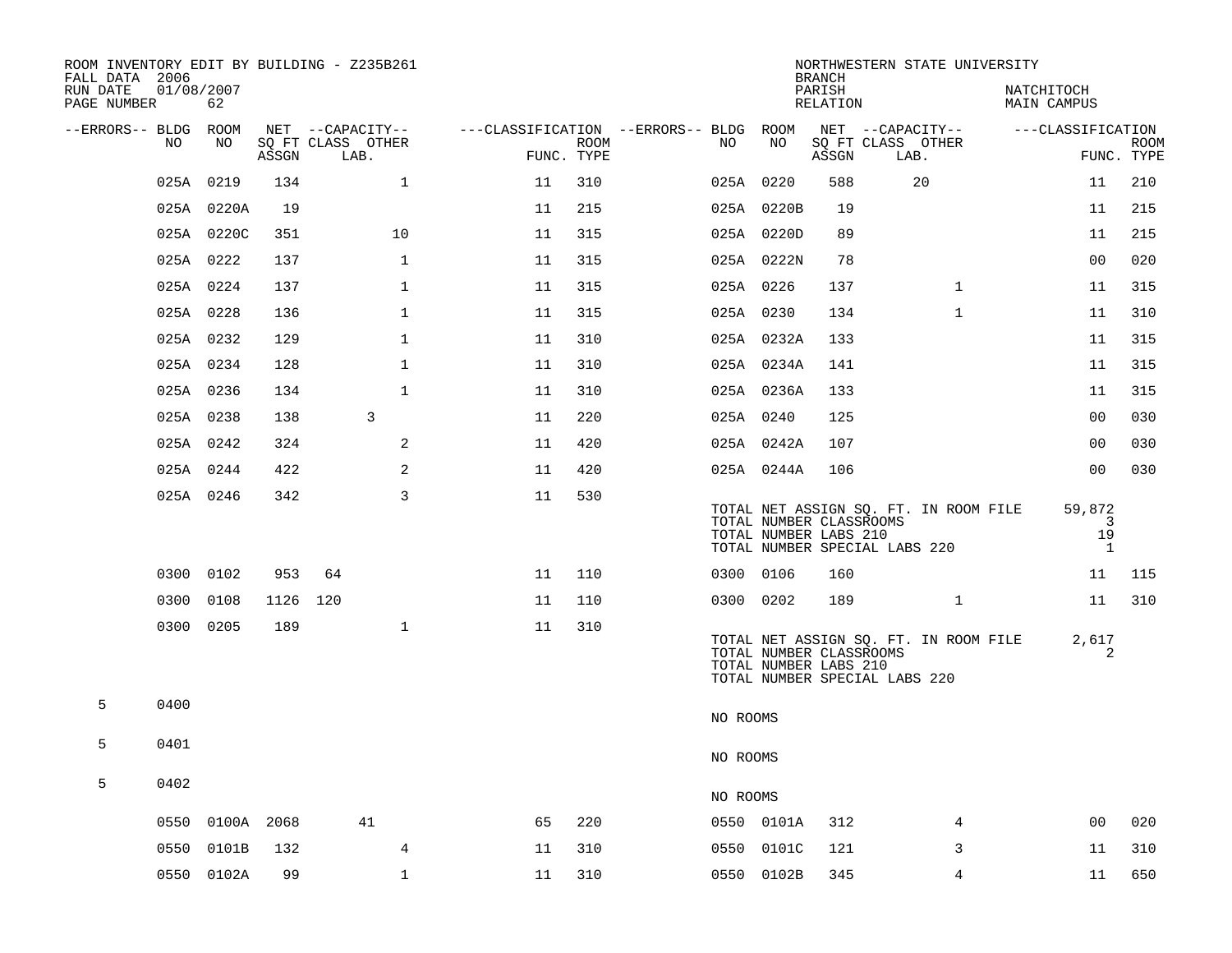| ROOM INVENTORY EDIT BY BUILDING - Z235B261<br>FALL DATA 2006<br>RUN DATE | 01/08/2007 |       |                                       |                |             |                                         |            |            | <b>BRANCH</b><br>PARISH                          | NORTHWESTERN STATE UNIVERSITY                                          | NATCHITOCH                       |             |
|--------------------------------------------------------------------------|------------|-------|---------------------------------------|----------------|-------------|-----------------------------------------|------------|------------|--------------------------------------------------|------------------------------------------------------------------------|----------------------------------|-------------|
| PAGE NUMBER                                                              | 63         |       |                                       |                |             |                                         |            |            | <b>RELATION</b>                                  |                                                                        | <b>MAIN CAMPUS</b>               |             |
| --ERRORS-- BLDG<br>NO.                                                   | ROOM<br>NO |       | NET --CAPACITY--<br>SQ FT CLASS OTHER |                | <b>ROOM</b> | ---CLASSIFICATION --ERRORS-- BLDG<br>NO |            | ROOM<br>NO |                                                  | NET --CAPACITY--<br>SQ FT CLASS OTHER                                  | ---CLASSIFICATION                | <b>ROOM</b> |
|                                                                          |            | ASSGN | LAB.                                  | FUNC. TYPE     |             |                                         |            |            | ASSGN                                            | LAB.                                                                   |                                  | FUNC. TYPE  |
| 0550                                                                     | 0102C      | 108   | 3                                     | 11             | 310         | 0550                                    |            | 0103A      | 12                                               |                                                                        | 0 <sub>0</sub>                   | 030         |
| 0550                                                                     | 0104A      | 12    |                                       | 0 <sub>0</sub> | 030         | 0550                                    |            | 0105A      | 322                                              | 2                                                                      | 11                               | 310         |
| 0550                                                                     | 0105B      | 132   | 2                                     | 11             | 310         | 0550                                    |            | 0105C      | 132                                              | 3                                                                      | 11                               | 310         |
| 0550                                                                     | 0106A      | 144   |                                       | 0 <sub>0</sub> | 010         |                                         | 0550       | 0106B      | 132                                              | $\mathbf{1}$                                                           | 11                               | 310         |
| 0550                                                                     | 0106C      | 132   | $\mathbf{1}$                          | 11             | 310         | 0550                                    |            | 0106D      | 8                                                |                                                                        | 0 <sub>0</sub>                   | 010         |
| 0550                                                                     | 0107       | 618   | 30                                    | 11             | 210         |                                         | 0550 0108A |            | 230                                              | $\mathbf{1}$                                                           | 11                               | 310         |
| 0550                                                                     | 0108B      | 329   | 8                                     | 11             | 310         |                                         | 0550       | 0109A      | 12                                               |                                                                        | 0 <sub>0</sub>                   | 030         |
| 0550                                                                     | 0110       | 14    |                                       | 0 <sub>0</sub> | 030         |                                         | 0550 0110A |            | 12                                               |                                                                        | 00                               | 030         |
| 0550                                                                     | 0111A      | 96    | 2                                     | 55             | 310         | 0550                                    |            | 0111B      | 115                                              |                                                                        | 00                               | 030         |
| 0550                                                                     | 0111C      | 21    | $\mathbf 1$                           | 0 <sub>0</sub> | 030         | 0550                                    |            | 0112       | 102                                              | $\mathbf{1}$                                                           | 65                               | 310         |
| 0550                                                                     | 0112A      | 180   | 5                                     | 11             | 350         | 0550                                    |            | 0113       | 181                                              | $\mathbf{1}$                                                           | 11                               | 310         |
| 0550                                                                     | 0113A      | 103   | 4                                     | 11             | 310         | 0550                                    |            | 0114A      | 108                                              | 3                                                                      | 65                               | 650         |
| 0550                                                                     | 0115A      | 143   | 3                                     | 11             | 310         | 0550                                    |            | 0116A      | 12                                               |                                                                        | 00                               | 030         |
| 0550                                                                     | 0117A      | 14    |                                       | 0 <sub>0</sub> | 030         | 0550                                    |            | 0118A      | 16                                               |                                                                        | 46                               | 225         |
| 0550                                                                     | 0119       | 616   | 30                                    | 11             | 210         |                                         | 0550 0120A |            | 114                                              |                                                                        | 65                               | 650         |
| 0550                                                                     | 0121       | 636   | 60                                    | 11             | 110         | 0550                                    |            | 0121A      | 625                                              | 54                                                                     | 11                               | 110         |
| 0550                                                                     | 0122A      | 30    |                                       | 46             | 225         |                                         | 0550 0123A |            | 12                                               |                                                                        | 00                               | 030         |
| 0550                                                                     | 0124       | 684   | 30                                    | 11             | 210         | 0550                                    |            | 0124A      | 836                                              | 29                                                                     | 11                               | 210         |
| 0550                                                                     | 0124B      | 168   | 100                                   | 11             | 310         |                                         | 0550 0125  |            | 552                                              | 25                                                                     | 11                               | 210         |
| 0550                                                                     | 0125A      | 625   | 22                                    | 11             | 210         |                                         | 0550       | 0126       | 14                                               |                                                                        | 00                               | 030         |
| 0550                                                                     | 0126A      | 12    |                                       | 0 <sub>0</sub> | 030         |                                         | 0550 0128  |            | 561                                              | 50                                                                     | 11                               | 110         |
| 0550                                                                     | 0130A      | 38    |                                       | 0 <sub>0</sub> | 030         |                                         |            |            | TOTAL NUMBER CLASSROOMS<br>TOTAL NUMBER LABS 210 | TOTAL NET ASSIGN SQ. FT. IN ROOM FILE<br>TOTAL NUMBER SPECIAL LABS 220 | 11,276<br>3<br>6<br>$\mathbf{1}$ |             |
|                                                                          | 0551 0001  | 682   | 50                                    | 11             | 110         |                                         | 0551 0002  |            | 806                                              | 67                                                                     | 11                               | 110         |
|                                                                          | 0551 0003  | 768   | 52                                    | 11             | 110         |                                         | 0551 0003A |            | 11                                               |                                                                        | 11                               | 115         |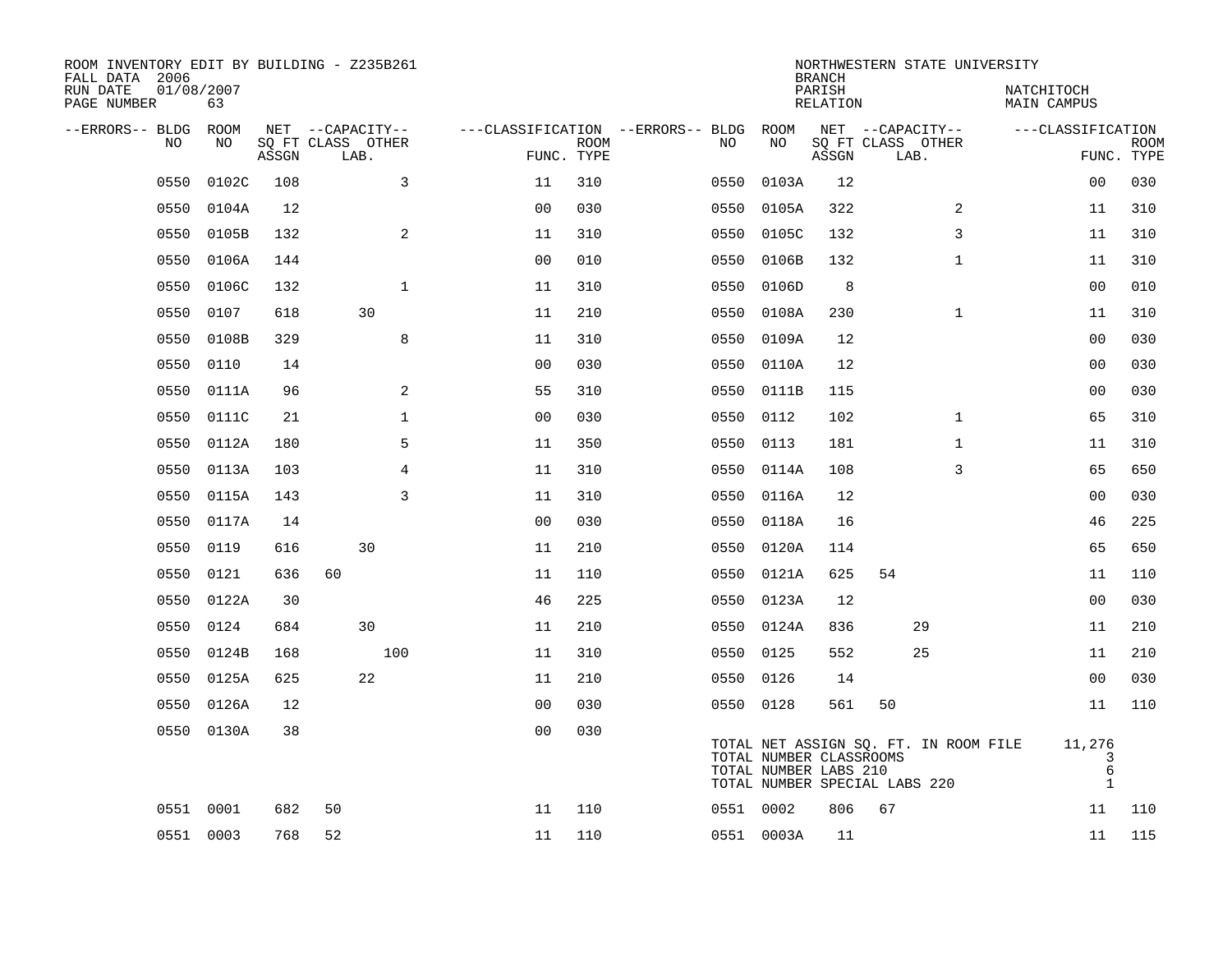| ROOM INVENTORY EDIT BY BUILDING - Z235B261<br>FALL DATA 2006 |                  |       |    |                           |                                        |                           |           |                                                                                   | <b>BRANCH</b>      |      | NORTHWESTERN STATE UNIVERSITY         |                           |                                               |             |
|--------------------------------------------------------------|------------------|-------|----|---------------------------|----------------------------------------|---------------------------|-----------|-----------------------------------------------------------------------------------|--------------------|------|---------------------------------------|---------------------------|-----------------------------------------------|-------------|
| RUN DATE<br>PAGE NUMBER                                      | 01/08/2007<br>64 |       |    |                           |                                        |                           |           |                                                                                   | PARISH<br>RELATION |      |                                       | NATCHITOCH<br>MAIN CAMPUS |                                               |             |
| --ERRORS-- BLDG ROOM                                         |                  |       |    | NET --CAPACITY--          | ---CLASSIFICATION --ERRORS-- BLDG ROOM |                           |           |                                                                                   |                    |      | NET --CAPACITY--                      |                           | ---CLASSIFICATION                             |             |
| NO.                                                          | NO.              | ASSGN |    | SQ FT CLASS OTHER<br>LAB. |                                        | <b>ROOM</b><br>FUNC. TYPE | NO.       | NO                                                                                | ASSGN              | LAB. | SQ FT CLASS OTHER                     |                           | FUNC. TYPE                                    | <b>ROOM</b> |
| 0551                                                         | 0004             | 624   | 50 |                           | 11                                     | 110                       | 0551 0005 |                                                                                   | 797                | 65   |                                       |                           | 11                                            | 110         |
| 0551                                                         | 0006             | 320   | 37 |                           | 11                                     | 110                       | 0551 0007 |                                                                                   | 494                | 39   |                                       |                           | 11                                            | 110         |
|                                                              | 0551 0008        | 683   | 20 |                           | 11                                     | 110                       | 0551 0009 |                                                                                   | 440                | 40   |                                       |                           | 11                                            | 110         |
|                                                              | 0551 0010        | 1151  |    | 40                        | 11                                     | 210                       | 0551 0011 |                                                                                   | 114                |      |                                       |                           | 11                                            | 215         |
|                                                              | 0551 0012        | 173   |    |                           | 11                                     | 215                       | 0551 0013 |                                                                                   | 65                 |      |                                       |                           | 11                                            | 215         |
|                                                              | 0551 0014        | 257   |    |                           | 0 <sub>0</sub>                         | 030                       | 0551 0015 |                                                                                   | 104                |      | 4                                     |                           | 00                                            | 030         |
|                                                              | 0551 0016        | 714   | 20 |                           | 11                                     | 110                       | 0551 0017 |                                                                                   | 714                | 57   |                                       |                           | 11                                            | 110         |
|                                                              | 0551 0018        | 257   |    |                           | 0 <sub>0</sub>                         | 030                       | 0551 0019 |                                                                                   | 103                |      | 4                                     |                           | 0 <sub>0</sub>                                | 030         |
|                                                              | 0551 0020        | 858   | 61 |                           | 11                                     | 110                       | 0551 0021 | TOTAL NUMBER CLASSROOMS<br>TOTAL NUMBER LABS 210<br>TOTAL NUMBER SPECIAL LABS 220 | 89                 |      | TOTAL NET ASSIGN SQ. FT. IN ROOM FILE |                           | 0 <sub>0</sub><br>9,414<br>12<br>$\mathbf{1}$ | 030         |
|                                                              | 0552 0001        | 89    |    |                           | 0 <sub>0</sub>                         | 020                       | 0552 0002 |                                                                                   | 1451               |      | 58                                    |                           | 55                                            | 610         |
| 0552                                                         | 0005             | 426   |    |                           | 55                                     | 660                       | 0552      | 0006                                                                              | 145                |      | $\mathbf{1}$                          |                           | 55                                            | 310         |
| 0552                                                         | 0007             | 164   |    |                           | 00                                     | 010                       | 0552 0008 |                                                                                   | 92                 |      | 2                                     |                           | 11                                            | 650         |
| 0552                                                         | 0009             | 92    |    | 2                         | 11                                     | 650                       | 0552      | 0010                                                                              | 38                 |      |                                       |                           | 0 <sub>0</sub>                                | 010         |
|                                                              | 0552 0011        | 3082  |    | 77                        | 41                                     | 430                       |           | 0552 0011A                                                                        | 16                 |      | $\mathbf{1}$                          |                           | 41                                            | 410         |
| 0552                                                         | 0011B            | 16    |    | $\mathbf{1}$              | 41                                     | 410                       |           | 0552 0011C                                                                        | 16                 |      | $\mathbf{1}$                          |                           | 41                                            | 410         |
|                                                              | 0552 0011D       | 16    |    | $\mathbf{1}$              | 41                                     | 410                       |           | 0552 0011E                                                                        | 16                 |      | $\mathbf{1}$                          |                           | 41                                            | 410         |
|                                                              | 0552 0011F       | 17    |    | $\mathbf 1$               | 41                                     | 410                       |           | 0552 0011G                                                                        | 17                 |      | $\mathbf{1}$                          |                           | 41                                            | 410         |
|                                                              | 0552 0011H       | 17    |    | $\mathbf 1$               | 41                                     | 410                       | 0552 0013 |                                                                                   | 156                |      | $\mathbf{1}$                          |                           | 41                                            | 310         |
|                                                              | 0552 0014        | 192   |    | $\mathbf{1}$              | 41                                     | 310                       | 0552 0015 |                                                                                   | 27                 |      | 3                                     |                           | 41                                            | 310         |
|                                                              | 0552 0016        | 16    |    |                           | 0 <sub>0</sub>                         | 010                       | 0552 0017 |                                                                                   | 181                |      |                                       |                           | 41                                            | 455         |
|                                                              | 0552 0018        | 373   |    |                           | 0 <sub>0</sub>                         | 020                       | 0552 0019 |                                                                                   | 52                 |      |                                       |                           | 00                                            | 030         |
| 0552                                                         | 0020             | 1380  | 40 |                           | 11                                     | 110                       | 0552 0021 |                                                                                   | 1259               |      | 60                                    |                           | 11                                            | 210         |
| 0552                                                         | 0022             | 42    |    |                           | 11                                     | 215                       | 0552 0023 |                                                                                   | 42                 |      |                                       |                           | 11                                            | 215         |
|                                                              | 0552 0025        | 66    |    |                           | 11                                     | 215                       | 0552 0026 |                                                                                   | 161                |      |                                       |                           | 11                                            | 215         |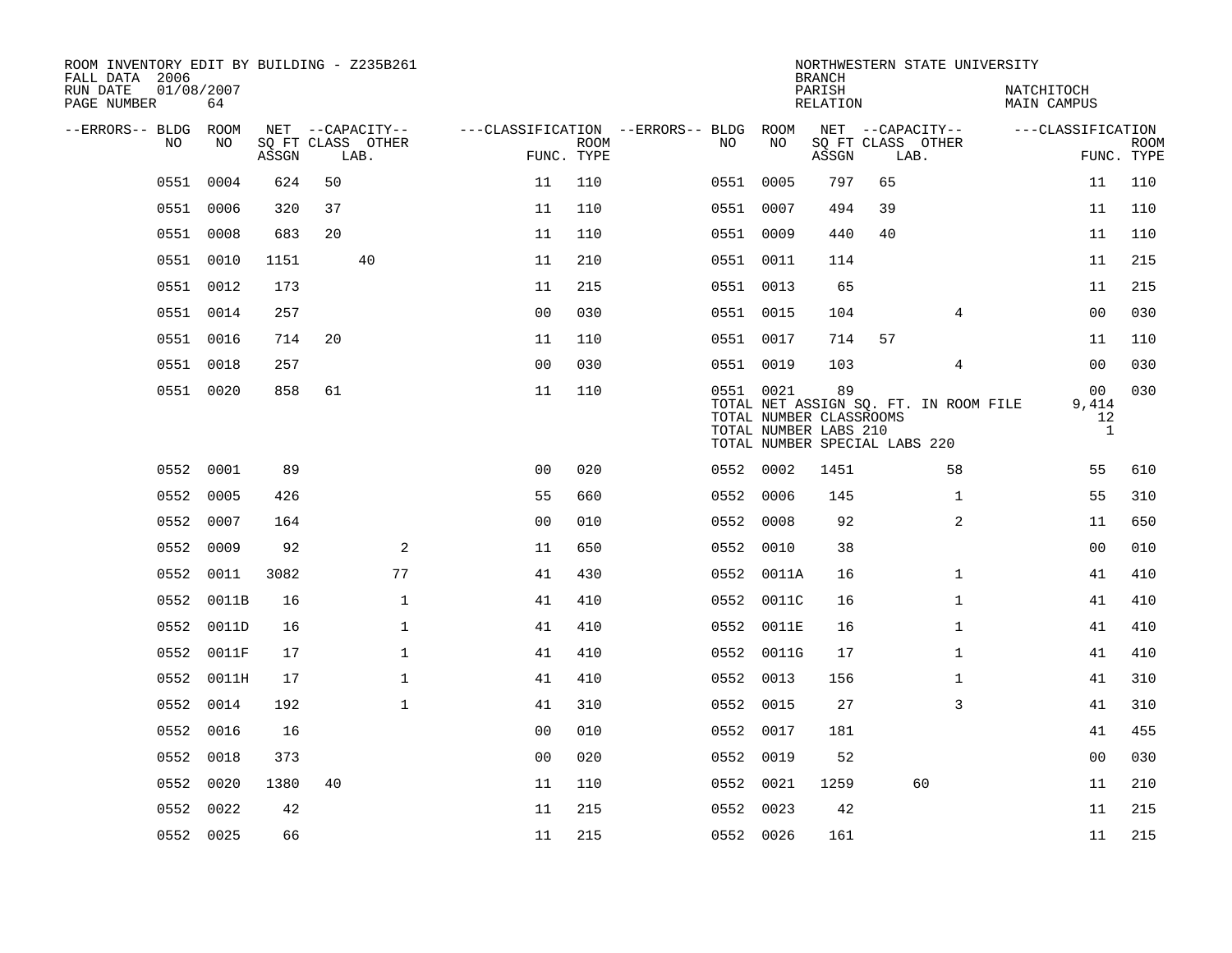| ROOM INVENTORY EDIT BY BUILDING - Z235B261<br>FALL DATA 2006<br>RUN DATE<br>PAGE NUMBER |      | 01/08/2007<br>65 |                 |    |                           |                                                         |                    |   |           |                                                                                                   | <b>BRANCH</b><br>PARISH<br>RELATION |        | NORTHWESTERN STATE UNIVERSITY         | NATCHITOCH<br><b>MAIN CAMPUS</b>               |                           |
|-----------------------------------------------------------------------------------------|------|------------------|-----------------|----|---------------------------|---------------------------------------------------------|--------------------|---|-----------|---------------------------------------------------------------------------------------------------|-------------------------------------|--------|---------------------------------------|------------------------------------------------|---------------------------|
| --ERRORS-- BLDG ROOM                                                                    |      |                  |                 |    | NET --CAPACITY--          | ---CLASSIFICATION --ERRORS-- BLDG ROOM NET --CAPACITY-- |                    |   |           |                                                                                                   |                                     |        |                                       | ---CLASSIFICATION                              |                           |
|                                                                                         | NO.  | NO               | ASSGN           |    | SO FT CLASS OTHER<br>LAB. |                                                         | ROOM<br>FUNC. TYPE |   | NO        | NO                                                                                                | ASSGN                               | LAB.   | SQ FT CLASS OTHER                     |                                                | <b>ROOM</b><br>FUNC. TYPE |
|                                                                                         | 0552 | 0027             | 13              |    |                           | 11                                                      | 215                |   | 0552 0028 |                                                                                                   | 744                                 | 90     |                                       | 11                                             | 110                       |
|                                                                                         |      | 0552 0029        | 42              |    |                           | 11                                                      | 215                |   | 0552 0030 |                                                                                                   | 42                                  |        | $\mathbf 1$                           | 11                                             | 215                       |
|                                                                                         |      | 0552 0031        | 336             |    |                           | 11                                                      | 215                |   |           | 0552 0032<br>TOTAL NUMBER CLASSROOMS<br>TOTAL NUMBER LABS 210<br>TOTAL NUMBER SPECIAL LABS 220    | 80                                  |        | TOTAL NET ASSIGN SQ. FT. IN ROOM FILE | 00 <sub>o</sub><br>10,102<br>2<br>$\mathbf{1}$ | 030                       |
|                                                                                         |      | 0701 0-001       | 520             | 20 |                           | 11                                                      | 110                |   |           | 0701 0-101                                                                                        | 100                                 |        | $\mathbf{1}$                          | 11                                             | 310                       |
|                                                                                         |      | $0701$ $0-102$   | 75              |    | $\mathbf 1$               | 11                                                      | 310                |   |           | 0701 0-103                                                                                        | 100                                 |        | $\mathbf{1}$                          | 11                                             | 310                       |
|                                                                                         |      | 0701 0-104       | 75              |    | $\mathbf{1}$              | 11                                                      | 310                |   |           | 0701 0-106                                                                                        | 480                                 |        | 5                                     | 11                                             | 220                       |
|                                                                                         |      | $0701$ $0-108$   | 81              | 5  |                           | 11                                                      | 110                |   |           | 0701 0-109                                                                                        | 156                                 |        | 8                                     | 11                                             | 220                       |
|                                                                                         |      | 0701 0-112       | 520             |    | 10                        | 11                                                      | 310                |   |           | 0701 0-121                                                                                        | 100                                 |        |                                       | 0 <sub>0</sub>                                 | 030                       |
|                                                                                         |      | $0701$ $0-122$   | 80              |    |                           | 0 <sub>0</sub>                                          | 030                |   |           | TOTAL NUMBER CLASSROOMS<br>TOTAL NUMBER LABS 210<br>TOTAL NUMBER SPECIAL LABS 220                 |                                     |        | TOTAL NET ASSIGN SQ. FT. IN ROOM FILE | 2,107<br>2<br>2                                |                           |
| 1                                                                                       |      | 081- 001D        | 551             |    | 10                        | 11                                                      | 210 1              |   |           | $081 - 001T$<br>TOTAL NUMBER CLASSROOMS<br>TOTAL NUMBER LABS 210<br>TOTAL NUMBER SPECIAL LABS 220 |                                     | 554 31 | TOTAL NET ASSIGN SQ. FT. IN ROOM FILE | 11<br>1,105<br>2                               | 210                       |
|                                                                                         |      | 088A 0100        | 616             |    |                           | 45                                                      | 550                | 9 | 088A 0101 |                                                                                                   | 3476                                | 50     |                                       | 11                                             | 110                       |
|                                                                                         |      | 088A 0101B       | 120             |    | $\mathbf{1}$              | 45                                                      | 550                |   |           | 088A 0101C                                                                                        | 240                                 |        |                                       | 45                                             | 550                       |
|                                                                                         |      | 088A 0102        | 45              |    |                           | 0 <sub>0</sub>                                          | 010                |   | 088A 0103 |                                                                                                   | 32                                  |        |                                       | 45                                             | 730                       |
|                                                                                         |      | 088A 0111A       | $7\phantom{.0}$ |    |                           | 45                                                      | 315                |   |           | 088A 0111B                                                                                        | 7                                   |        |                                       | 0 <sub>0</sub>                                 | 030                       |
|                                                                                         |      | 088A 0112        | 673             |    | $\mathbf{1}$              | 45                                                      | 550                |   |           | 088A 0113A                                                                                        | 303                                 |        |                                       | 45                                             | 550                       |
|                                                                                         |      | 088A 0120        | 2378            | 70 |                           | 11                                                      | 110                |   |           | 088A 0120A                                                                                        | 298                                 |        |                                       | 45                                             | 730                       |
|                                                                                         |      | 088A 0120C       | 310             |    |                           | 45                                                      | 550                |   |           | 088A 0120D                                                                                        | 88                                  |        |                                       | 45                                             | 550                       |
|                                                                                         |      | 088A 0120E       | 31              |    |                           | 0 <sub>0</sub>                                          | 020                |   |           | 088A 0120F                                                                                        | 302                                 |        |                                       | 0 <sub>0</sub>                                 | 030                       |
|                                                                                         |      | 088A 0130        | 641             |    |                           | 0 <sub>0</sub>                                          | 020                |   | 088A 0131 |                                                                                                   | 645                                 |        |                                       | 45                                             | 550                       |
|                                                                                         |      | 088A 0131A 1304  |                 |    | $\mathbf 1$               | 45                                                      | 550                |   |           | 088A 0131B                                                                                        | 42                                  |        | $\mathbf{1}$                          | 45                                             | 310                       |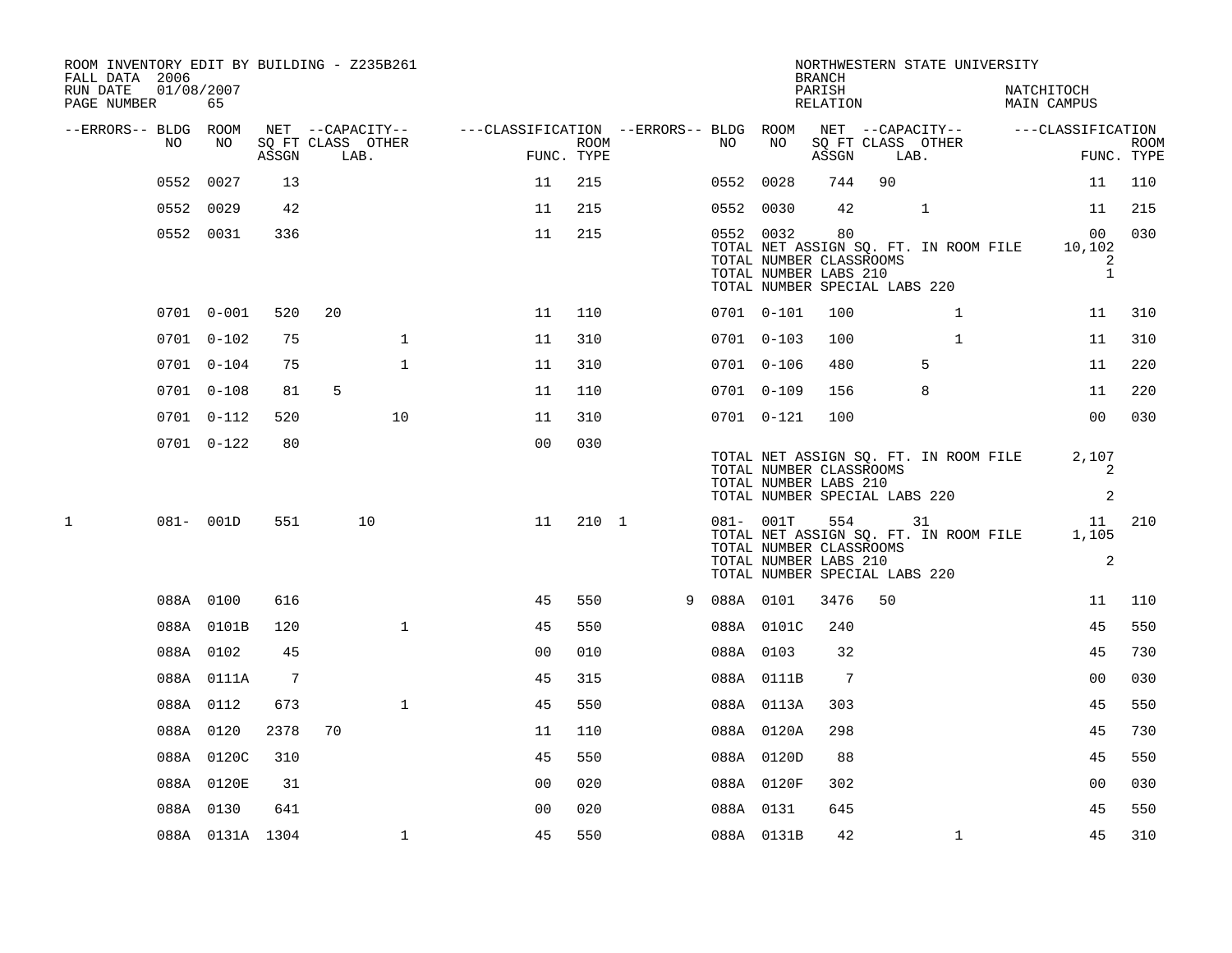| ROOM INVENTORY EDIT BY BUILDING - Z235B261<br>FALL DATA 2006 |                  |       |                           |                |             |                                        |            | <b>BRANCH</b>      | NORTHWESTERN STATE UNIVERSITY |                           |                           |
|--------------------------------------------------------------|------------------|-------|---------------------------|----------------|-------------|----------------------------------------|------------|--------------------|-------------------------------|---------------------------|---------------------------|
| RUN DATE<br>PAGE NUMBER                                      | 01/08/2007<br>66 |       |                           |                |             |                                        |            | PARISH<br>RELATION |                               | NATCHITOCH<br>MAIN CAMPUS |                           |
| --ERRORS-- BLDG                                              | ROOM             |       | NET --CAPACITY--          |                |             | ---CLASSIFICATION --ERRORS-- BLDG ROOM |            |                    | NET --CAPACITY--              | ---CLASSIFICATION         |                           |
| NO                                                           | NO               | ASSGN | SQ FT CLASS OTHER<br>LAB. | FUNC. TYPE     | <b>ROOM</b> | NO                                     | NO         | ASSGN              | SQ FT CLASS OTHER<br>LAB.     |                           | <b>ROOM</b><br>FUNC. TYPE |
| 088A                                                         | 0131C            | 68    |                           | 45             | 555         |                                        | 088A 0131D | 68                 |                               | 45                        | 555                       |
|                                                              | 088A 0131E       | 78    |                           | 0 <sub>0</sub> | 030         |                                        | 088A 0132  | 132                |                               | 00                        | 030                       |
|                                                              | 088A 0133        | 72    |                           | 45             | 730         |                                        | 088A 0134  | 199                |                               | 45                        | 650                       |
|                                                              | 088A 0134A       | 75    |                           | 0 <sub>0</sub> | 030         |                                        | 088A 0134B | 133                |                               | 45                        | 655                       |
|                                                              | 088A 0134C       | 75    |                           | 0 <sub>0</sub> | 030         |                                        | 088A 0135  | 72                 |                               | 0 <sub>0</sub>            | 030                       |
|                                                              | 088A 0136        | 132   |                           | 0 <sub>0</sub> | 030         |                                        | 088A 0140  | 497                |                               | 0 <sub>0</sub>            | 020                       |
|                                                              | 088A 0141        | 193   |                           | 0 <sub>0</sub> | 020         |                                        | 088A 0142  | 204                |                               | 45                        | 550                       |
|                                                              | 088A 0142A       | 11    |                           | 45             | 555         |                                        | 088A 0143  | 1025               |                               | 45                        | 550                       |
|                                                              | 088A 0143A       | 130   | $\mathbf{1}$              | 45             | 310         |                                        | 088A 0143B | 90                 |                               | 45                        | 555                       |
|                                                              | 088A 0143C       | 47    |                           | 0 <sub>0</sub> | 020         |                                        | 088A 0143D | 54                 |                               | 45                        | 555                       |
|                                                              | 088A 0143E       | 54    |                           | 45             | 555         |                                        | 088A 0144  | 132                |                               | 45                        | 555                       |
|                                                              | 088A 0150        | 109   | $\mathbf{1}$              | 45             | 310         |                                        | 088A 0150A | 456                |                               | 45                        | 550                       |
|                                                              | 088A 0150B       | 203   |                           | 45             | 555         |                                        | 088A 0160  | 80                 | $\mathbf{1}$                  | 45                        | 310                       |
|                                                              | 088A 0161        | 4014  | $\mathbf{1}$              | 45             | 550         |                                        | 088A 0161A | 23                 | $\mathbf{1}$                  | 45                        | 555                       |
|                                                              | 088A 0161B       | 25    |                           | 45             | 555         |                                        | 088A 0162  | 157                | $\mathbf{1}$                  | 45                        | 310                       |
|                                                              | 088A 0163        | 157   | $\mathbf{1}$              | 45             | 310         |                                        | 088A 0164  | 4014               | $\mathbf{1}$                  | 45                        | 550                       |
|                                                              | 088A 0164A       | 25    | $\mathbf{1}$              | 45             | 555         |                                        | 088A 0164B | 25                 |                               | 0 <sub>0</sub>            | 030                       |
|                                                              | 088A 0165        | 157   | $\mathbf{1}$              | 45             | 310         |                                        | 088A 0166  | 76                 | $\mathbf{1}$                  | 45                        | 310                       |
|                                                              | 088A 0170        | 639   |                           | 0 <sub>0</sub> | 020         |                                        | 088A 0171  | 195                |                               | 00                        | 020                       |
|                                                              | 088A 0172        | 211   |                           | 00             | 030         |                                        | 088A 0180  | 2647               |                               | 45                        | 550                       |
|                                                              | 088A 0180A       | 96    | $\mathbf 1$               | 45             | 525         |                                        | 088A 0180B | 512                |                               | 00                        | 030                       |
|                                                              | 088A 0180C       | 70    | $\mathbf{1}$              | 45             | 310         |                                        | 088A 0180D | 48                 |                               | 00                        | 030                       |
|                                                              | 088A 0180E       | 364   |                           | 0 <sub>0</sub> | 030         |                                        | 088A 0180F | 108                | $\mathbf{1}$                  | 45                        | 310                       |
|                                                              | 088A 0180G       | 12    |                           | 0 <sub>0</sub> | 030         |                                        | 088A 0180H | 473                |                               | 0 <sub>0</sub>            | 030                       |
|                                                              | 088A 0180I       | 13    |                           | 45             | 525         |                                        | 088A 0200  | 1910               |                               | 00                        | 020                       |
|                                                              | 088A 0201        | 61    |                           | 0 <sub>0</sub> | 030         |                                        | 088A 0202  | 132                |                               | 0 <sub>0</sub>            | 030                       |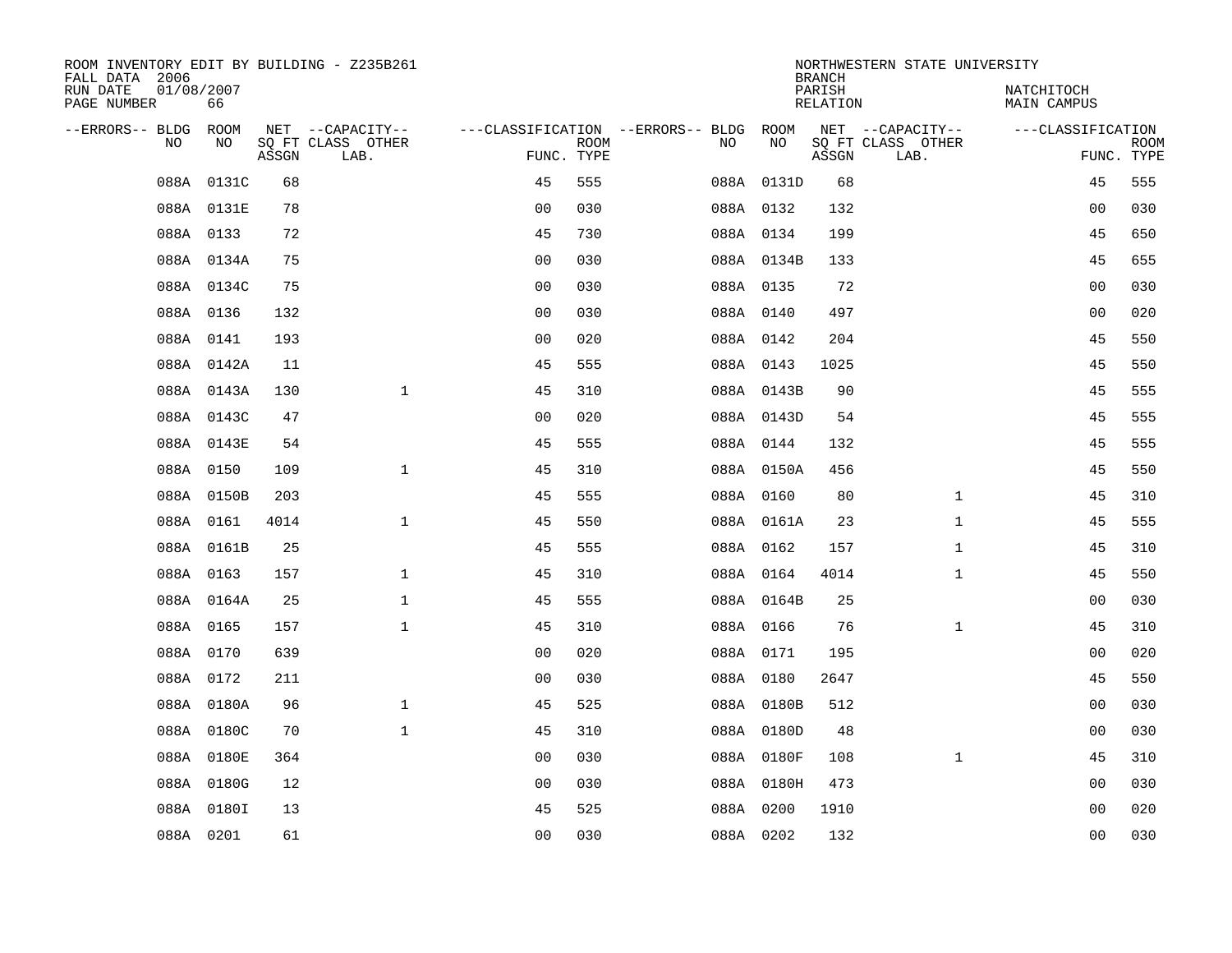| ROOM INVENTORY EDIT BY BUILDING - Z235B261<br>FALL DATA 2006<br>RUN DATE<br>PAGE NUMBER | 01/08/2007<br>67 |       |                                       |                                        |             |   |           |                                                               | <b>BRANCH</b><br>PARISH<br>RELATION | NORTHWESTERN STATE UNIVERSITY                                          |              | NATCHITOCH | MAIN CAMPUS                    |             |
|-----------------------------------------------------------------------------------------|------------------|-------|---------------------------------------|----------------------------------------|-------------|---|-----------|---------------------------------------------------------------|-------------------------------------|------------------------------------------------------------------------|--------------|------------|--------------------------------|-------------|
|                                                                                         |                  |       |                                       |                                        |             |   |           |                                                               |                                     |                                                                        |              |            |                                |             |
| --ERRORS-- BLDG ROOM<br>NO.                                                             | NO               |       | NET --CAPACITY--<br>SQ FT CLASS OTHER | ---CLASSIFICATION --ERRORS-- BLDG ROOM | <b>ROOM</b> |   | NO.       | NO                                                            |                                     | NET --CAPACITY--<br>SQ FT CLASS OTHER                                  |              |            | ---CLASSIFICATION              | <b>ROOM</b> |
|                                                                                         |                  | ASSGN | LAB.                                  | FUNC. TYPE                             |             |   |           |                                                               | ASSGN                               | LAB.                                                                   |              |            |                                | FUNC. TYPE  |
| 088A                                                                                    | 0203D            | 36    | $\mathbf{1}$                          | 45                                     | 555         |   |           | 088A 0204                                                     | 898                                 |                                                                        | $\mathbf{1}$ |            | 45                             | 550         |
|                                                                                         | 088A 0205        | 869   | $\mathbf{1}$                          | 45                                     | 550         |   |           | 088A 0206                                                     | 926                                 |                                                                        | 20           |            | 45                             | 550         |
|                                                                                         | 088A 0206A       | 119   |                                       | 45                                     | 350         |   |           | 088A 0206B                                                    | 96                                  |                                                                        | $\mathbf{1}$ |            | 45                             | 310         |
|                                                                                         | 088A 0207        | 138   |                                       | 0 <sub>0</sub>                         | 030         |   |           | 088A 0208<br>TOTAL NUMBER CLASSROOMS<br>TOTAL NUMBER LABS 210 | 180                                 | TOTAL NET ASSIGN SQ. FT. IN ROOM FILE<br>TOTAL NUMBER SPECIAL LABS 220 |              |            | 00<br>28,146<br>$\overline{2}$ | 030         |
|                                                                                         | 088B 0100        | 272   |                                       | 11                                     | 315         | 7 |           | 088B 0101                                                     | 314                                 |                                                                        | 14           |            | 66                             | 350         |
| 088B                                                                                    | 0102             | 2369  | 4                                     | 46                                     | 310         |   |           | 088B 0103                                                     | 125                                 |                                                                        | 45           |            | 46                             | 310         |
| 088B                                                                                    | 0103A            | 265   | $\mathbf 1$                           | 46                                     | 310         |   |           | 088B 0104                                                     | 125                                 |                                                                        | 45           |            | 46                             | 310         |
| 088B                                                                                    | 0105             | 190   | 55                                    | 46                                     | 310         |   |           | 088B 0106                                                     | 125                                 |                                                                        | 5            |            | 11                             | 310         |
| 088B                                                                                    | 0107             | 190   | $\mathbf 1$                           | 46                                     | 310         |   | 088B 0108 |                                                               | 190                                 |                                                                        | $\mathbf{1}$ |            | 46                             | 310         |
|                                                                                         | 088B 0109        | 190   | $\mathbf{1}$                          | 22                                     | 310         |   |           | 088B 0110                                                     | 190                                 |                                                                        | $\mathbf{1}$ |            | 22                             | 310         |
| 088B                                                                                    | 0111             | 190   |                                       | 64                                     | 315         |   |           | 088B 0112                                                     | 55                                  |                                                                        |              |            | 0 <sub>0</sub>                 | 020         |
| 088B                                                                                    | 0113             | 54    | 40                                    | 0 <sub>0</sub>                         | 030         |   |           | 088B 0113A                                                    | 64                                  |                                                                        |              |            | 00                             | 010         |
|                                                                                         | 088B 0113B       | 108   |                                       | 65                                     | 650         |   | 088B 0114 |                                                               | 126                                 |                                                                        |              |            | 65                             | 650         |
|                                                                                         | 088B 0114A       | 108   |                                       | 65                                     | 650         |   |           | 088B 0115                                                     | 194                                 |                                                                        | $\mathbf{1}$ |            | 46                             | 310         |
|                                                                                         | 088B 0116        | 194   | $\mathbf{1}$                          | 46                                     | 310         |   |           | TOTAL NUMBER CLASSROOMS<br>TOTAL NUMBER LABS 210              |                                     | TOTAL NET ASSIGN SQ. FT. IN ROOM FILE<br>TOTAL NUMBER SPECIAL LABS 220 |              |            | 5,465                          |             |
|                                                                                         | 088C 0100        | 341   |                                       | 65                                     | 315         |   |           | 088C 0101                                                     | 3306                                |                                                                        | 12           |            | 11                             | 650         |
| 088C                                                                                    | 0102             | 415   | 5                                     | 11                                     | 350         |   |           | 088C 0103                                                     | 819                                 |                                                                        | 45           |            | 11                             | 210         |
| 088C                                                                                    | 0104             | 819   | 45                                    | 11                                     | 210         |   | 088C      | 0105                                                          | 819                                 | 40                                                                     |              |            | 11                             | 110         |
| 088C                                                                                    | 0106             | 819   | 55                                    | 11                                     | 110         |   | 088C 0107 |                                                               | 128                                 |                                                                        | 6            |            | 65                             | 650         |
| 088C                                                                                    | 0108             | 143   | 6                                     | 65                                     | 650         |   | 088C      | 0109                                                          | 199                                 |                                                                        |              |            | 0 <sub>0</sub>                 | 020         |
| 088C                                                                                    | 0110             | 276   |                                       | 0 <sub>0</sub>                         | 020         |   | 088C      | 0111                                                          | 819                                 |                                                                        |              |            | 11                             | 440         |
|                                                                                         | 088C 0112        | 819   | 5                                     | 11                                     | 210         |   |           | 088C 0113                                                     | 819                                 |                                                                        | 40           |            | 11                             | 210         |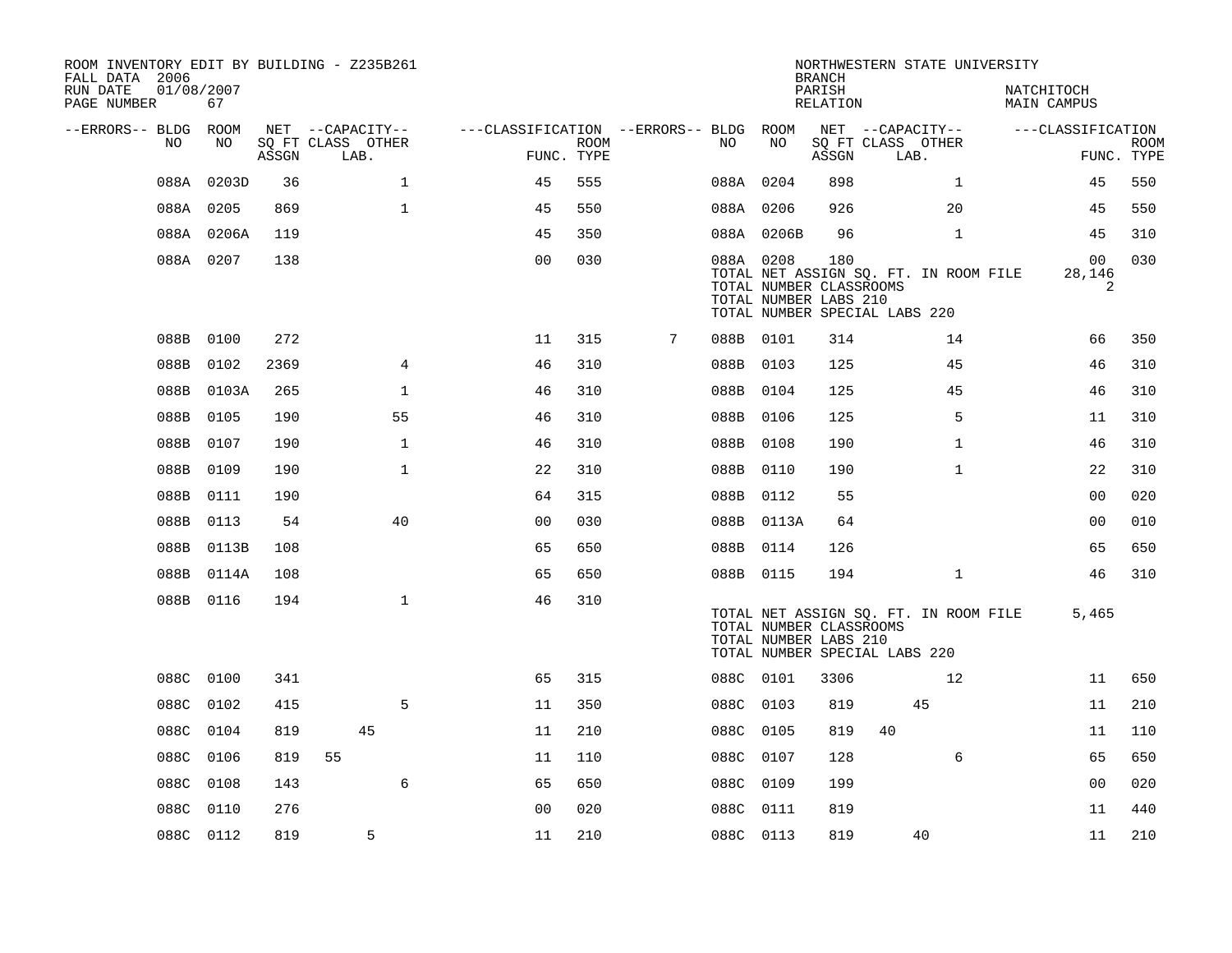| ROOM INVENTORY EDIT BY BUILDING - Z235B261<br>FALL DATA 2006 |                  |       |                           |                |                           |                                   |           | <b>BRANCH</b>             | NORTHWESTERN STATE UNIVERSITY |                           |                           |
|--------------------------------------------------------------|------------------|-------|---------------------------|----------------|---------------------------|-----------------------------------|-----------|---------------------------|-------------------------------|---------------------------|---------------------------|
| RUN DATE<br>PAGE NUMBER                                      | 01/08/2007<br>68 |       |                           |                |                           |                                   |           | PARISH<br><b>RELATION</b> |                               | NATCHITOCH<br>MAIN CAMPUS |                           |
| --ERRORS-- BLDG                                              | <b>ROOM</b>      |       | NET --CAPACITY--          |                |                           | ---CLASSIFICATION --ERRORS-- BLDG | ROOM      |                           | NET --CAPACITY--              | ---CLASSIFICATION         |                           |
| NO                                                           | NO               | ASSGN | SQ FT CLASS OTHER<br>LAB. |                | <b>ROOM</b><br>FUNC. TYPE | NO                                | NO        | ASSGN                     | SQ FT CLASS OTHER<br>LAB.     |                           | <b>ROOM</b><br>FUNC. TYPE |
| 088C                                                         | 0114             | 890   | 20                        | 11             | 210                       | 088C                              | 0115      | 374                       |                               | 0 <sub>0</sub>            | 020                       |
| 088C                                                         | 0116             | 165   |                           | 11             | 730                       | 088C                              | 0117      | 256                       | 2                             | 11                        | 310                       |
| 088C                                                         | 0118             | 89    | $\mathbf 1$               | 11             | 310                       | 088C                              | 0119      | 409                       | $\mathbf{1}$                  | 11                        | 310                       |
| 088C                                                         | 0121             | 427   | $\mathbf 1$               | 11             | 310                       | 088C                              | 0121A     | 427                       |                               | 0 <sub>0</sub>            | 030                       |
| 088C                                                         | 0121B            | 17    | $\mathbf{1}$              | 64             | 310                       | 088C                              | 0121C     | 11                        |                               | 64                        | 730                       |
| 088C                                                         | 0121D            | 51    | $\mathbf 1$               | 11             | 310                       | 088C                              | 0121E     | 51                        | $\mathbf{1}$                  | 11                        | 310                       |
| 088C                                                         | 0121F            | 58    | $\mathbf{1}$              | 65             | 310                       | 088C                              | 0121G     | 96                        | $\mathbf{1}$                  | 11                        | 310                       |
| 088C                                                         | 0122             | 276   |                           | 0 <sub>0</sub> | 020                       | 088C                              | 0200      | 1435                      |                               | 0 <sub>0</sub>            | 020                       |
| 088C                                                         | 0200A            | 232   |                           | 0 <sub>0</sub> | 020                       | 088C                              | 0200B     | 232                       |                               | 0 <sub>0</sub>            | 020                       |
| 088C                                                         | 0201             | 125   |                           | 65             | 650                       | 088C                              | 0202      | 79                        | $\mathbf{1}$                  | 11                        | 310                       |
| 088C                                                         | 0203             | 53    |                           | 0 <sub>0</sub> | 030                       | 088C                              | 0204      | 79                        | $\mathbf{1}$                  | 11                        | 310                       |
| 088C                                                         | 0205             | 71    |                           | 0 <sub>0</sub> | 030                       | 088C                              | 0206      | 79                        | 2                             | 11                        | 310                       |
| 088C                                                         | 0207             | 71    | $\mathbf 1$               | 11             | 310                       | 088C                              | 0208      | 79                        | $\mathbf{1}$                  | 11                        | 310                       |
| 088C                                                         | 0209             | 71    | $\mathbf 1$               | 11             | 310                       | 088C                              | 0210      | 79                        | 2                             | 11                        | 310                       |
| 088C                                                         | 0211             | 71    | $\mathbf 1$               | 11             | 310                       | 088C                              | 0212      | 79                        | $\mathbf{1}$                  | 11                        | 310                       |
| 088C                                                         | 0213             | 71    | $\mathbf{1}$              | 11             | 310                       | 088C                              | 0214      | 79                        | 2                             | 11                        | 310                       |
| 088C                                                         | 0215             | 71    | 1                         | 11             | 310                       | 088C                              | 0216      | 79                        | $\mathbf{1}$                  | 11                        | 310                       |
| 088C                                                         | 0217             | 71    | $\mathbf 1$               | 11             | 310                       | 088C                              | 0218      | 79                        | $\mathbf{1}$                  | 11                        | 310                       |
| 088C                                                         | 0219             | 71    | 1                         | 11             | 310                       | 088C                              | 0220      | 76                        | $\mathbf{1}$                  | 11                        | 310                       |
| 088C                                                         | 0221             | 35    |                           | 0 <sub>0</sub> | 030                       | 088C                              | 0222      | 79                        | $\mathbf{1}$                  | 11                        | 310                       |
| 088C                                                         | 0223             | 71    | $\mathbf 1$               | 11             | 310                       |                                   | 088C 0225 | 71                        | $\mathbf{1}$                  | 11                        | 310                       |
| 088C                                                         | 0226             | 79    | $\mathbf 1$               | 11             | 310                       | 088C                              | 0227      | 71                        | $\mathbf{1}$                  | 65                        | 310                       |
| 088C                                                         | 0228             | 79    | $\mathbf 1$               | 11             | 310                       | 088C                              | 0229      | 71                        | $\mathbf{1}$                  | 11                        | 310                       |
| 088C                                                         | 0230             | 79    | $\mathbf 1$               | 11             | 310                       | 088C                              | 0231      | 71                        | $\mathbf{1}$                  | 11                        | 310                       |
| 088C                                                         | 0232             | 79    | $\mathbf 1$               | 11             | 310                       | 088C                              | 0233      | 71                        | $\mathbf{1}$                  | 11                        | 310                       |
|                                                              | 088C 0234        | 79    | $\mathbf{1}$              | 11             | 310                       |                                   | 088C 0235 | 71                        | $\mathbf{1}$                  | 11                        | 310                       |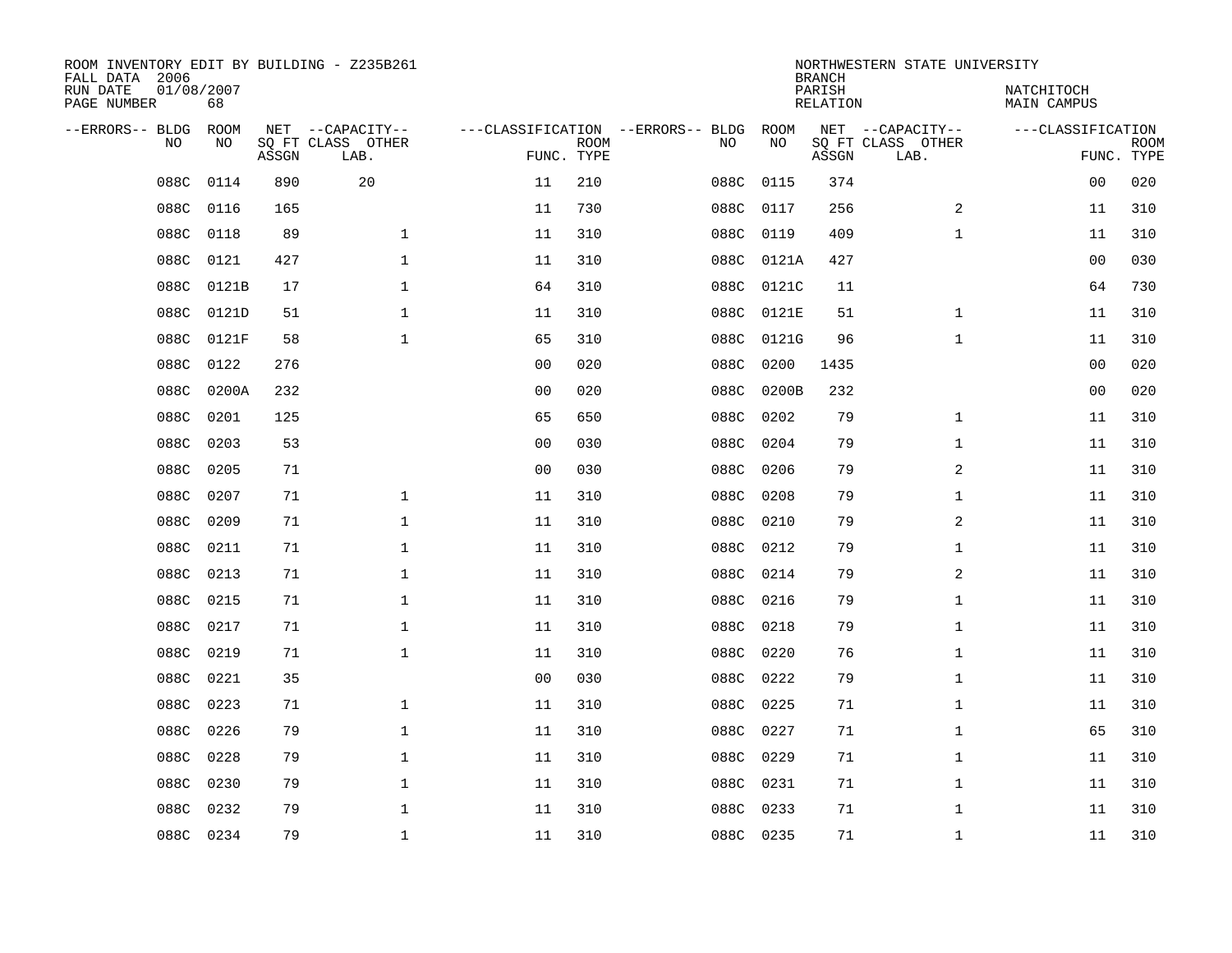| FALL DATA 2006          |                |            |       | ROOM INVENTORY EDIT BY BUILDING - Z235B261 |                                   |                           |      |                                                               | <b>BRANCH</b>      | NORTHWESTERN STATE UNIVERSITY                                          |                           |                           |
|-------------------------|----------------|------------|-------|--------------------------------------------|-----------------------------------|---------------------------|------|---------------------------------------------------------------|--------------------|------------------------------------------------------------------------|---------------------------|---------------------------|
| RUN DATE<br>PAGE NUMBER | 01/08/2007     | 69         |       |                                            |                                   |                           |      |                                                               | PARISH<br>RELATION |                                                                        | NATCHITOCH<br>MAIN CAMPUS |                           |
| --ERRORS-- BLDG         |                | ROOM       |       | NET --CAPACITY--                           | ---CLASSIFICATION --ERRORS-- BLDG |                           |      | ROOM                                                          |                    | NET --CAPACITY--                                                       | ---CLASSIFICATION         |                           |
|                         | N <sub>O</sub> | NO.        | ASSGN | SO FT CLASS OTHER<br>LAB.                  |                                   | <b>ROOM</b><br>FUNC. TYPE | NO.  | NO                                                            | ASSGN              | SQ FT CLASS OTHER<br>LAB.                                              |                           | <b>ROOM</b><br>FUNC. TYPE |
|                         | 088C           | 0236       | 79    | $\mathbf{1}$                               | 11                                | 310                       | 088C | 0237                                                          | 71                 | $\mathbf{1}$                                                           | 11                        | 310                       |
|                         | 088C           | 0238       | 79    | $\mathbf{1}$                               | 11                                | 310                       | 088C | 0239                                                          | 71                 | $\mathbf{1}$                                                           | 11                        | 310                       |
|                         | 088C           | 0240       | 79    | $\mathbf 1$                                | 11                                | 310                       | 088C | 0241                                                          | 71                 | $\mathbf{1}$                                                           | 11                        | 310                       |
|                         | 088C           | 0242       | 79    | 1                                          | 11                                | 310                       | 088C | 0243                                                          | 71                 | $\mathbf{1}$                                                           | 11                        | 310                       |
|                         | 088C           | 0244       | 79    | $\mathbf 1$                                | 11                                | 310                       | 088C | 0245                                                          | 71                 | $\mathbf{1}$                                                           | 11                        | 310                       |
|                         | 088C           | 0246       | 79    | $\mathbf{1}$                               | 11                                | 310                       | 088C | 0247                                                          | 1587               | 35                                                                     | 11                        | 310                       |
| 7                       | 088C 0248      |            | 158   | $\mathbf{1}$                               | 66                                | 310                       |      | 088C 0250<br>TOTAL NUMBER CLASSROOMS<br>TOTAL NUMBER LABS 210 | 98                 | TOTAL NET ASSIGN SQ. FT. IN ROOM FILE<br>TOTAL NUMBER SPECIAL LABS 220 | 00<br>17,540<br>2<br>5    | 030                       |
|                         | 088D           | 0101       | 216   | $\mathbf 1$                                | 65                                | 310                       |      | 088D 0102                                                     | 1074               | 70                                                                     | 11                        | 110                       |
|                         | 088D           | 0102A      | 476   | 10                                         | 11                                | 350                       | 088D | 0103                                                          | 311                | $\mathbf{1}$                                                           | 11                        | 310                       |
|                         | 088D           | 0103A      | 100   | $\mathbf{1}$                               | 11                                | 310                       | 088D | 0103B                                                         | 296                | $\overline{4}$                                                         | 11                        | 540                       |
|                         | 088D           | 0103C      | 36    | 2                                          | 11                                | 540                       | 088D | 0103D                                                         | 36                 | 2                                                                      | 11                        | 540                       |
|                         | 088D           | 0103E      | 36    | 2                                          | 11                                | 540                       | 088D | 0103F                                                         | 36                 | 2                                                                      | 11                        | 540                       |
|                         | 088D           | 0103G      | 36    | 2                                          | 11                                | 540                       | 088D | 0103H                                                         | 473                | 20                                                                     | 46                        | 110                       |
|                         | 088D           | 0103I      | 35    |                                            | 11                                | 730                       | 088D | 0103J                                                         | 36                 |                                                                        | 11                        | 730                       |
|                         | 088D           | 0103K      | 71    | $\mathbf{1}$                               | 11                                | 310                       | 088D | 0103L                                                         | 71                 | $\mathbf{1}$                                                           | 11                        | 310                       |
|                         | 088D           | 0103M      | 71    | $\mathbf 1$                                | 11                                | 310                       | 088D | 0103N                                                         | 71                 | $\mathbf{1}$                                                           | 11                        | 310                       |
|                         | 088D           | 01030      | 71    | 1                                          | 11                                | 310                       | 088D | 0103P                                                         | 178                | 4                                                                      | 11                        | 540                       |
|                         | 088D           | 0104       | 269   | $\mathbf{1}$                               | 11                                | 310                       | 088D | 0104A                                                         | 98                 | $\mathbf{1}$                                                           | 11                        | 310                       |
|                         | 088D           | 0104B      | 83    |                                            | 43                                | 535                       | 088D | 0104C                                                         | 25                 | 2                                                                      | 11                        | 540                       |
|                         | 088D           | 0104D      | 25    | 2                                          | 11                                | 540                       | 088D | 0104E                                                         | 19                 | 2                                                                      | 11                        | 540                       |
|                         | 088D           | 0104F      | 19    | 2                                          | 11                                | 540                       | 088D | 0104G                                                         | 19                 | 2                                                                      | 11                        | 540                       |
|                         | 088D           | 0104H      | 890   | 40                                         | 11                                | 110                       | 088D | 0104I                                                         | 120                | 5                                                                      | 11                        | 310                       |
|                         | 088D           | 0104J      | 120   | $\mathbf 1$                                | 11                                | 310                       | 088D | 0104K                                                         | 120                | $\mathbf{1}$                                                           | 11                        | 310                       |
|                         |                | 088D 0104L | 198   | $\overline{3}$                             | 11                                | 540                       |      | 088D 0105                                                     | 258                | $\mathbf{1}$                                                           | 11                        | 310                       |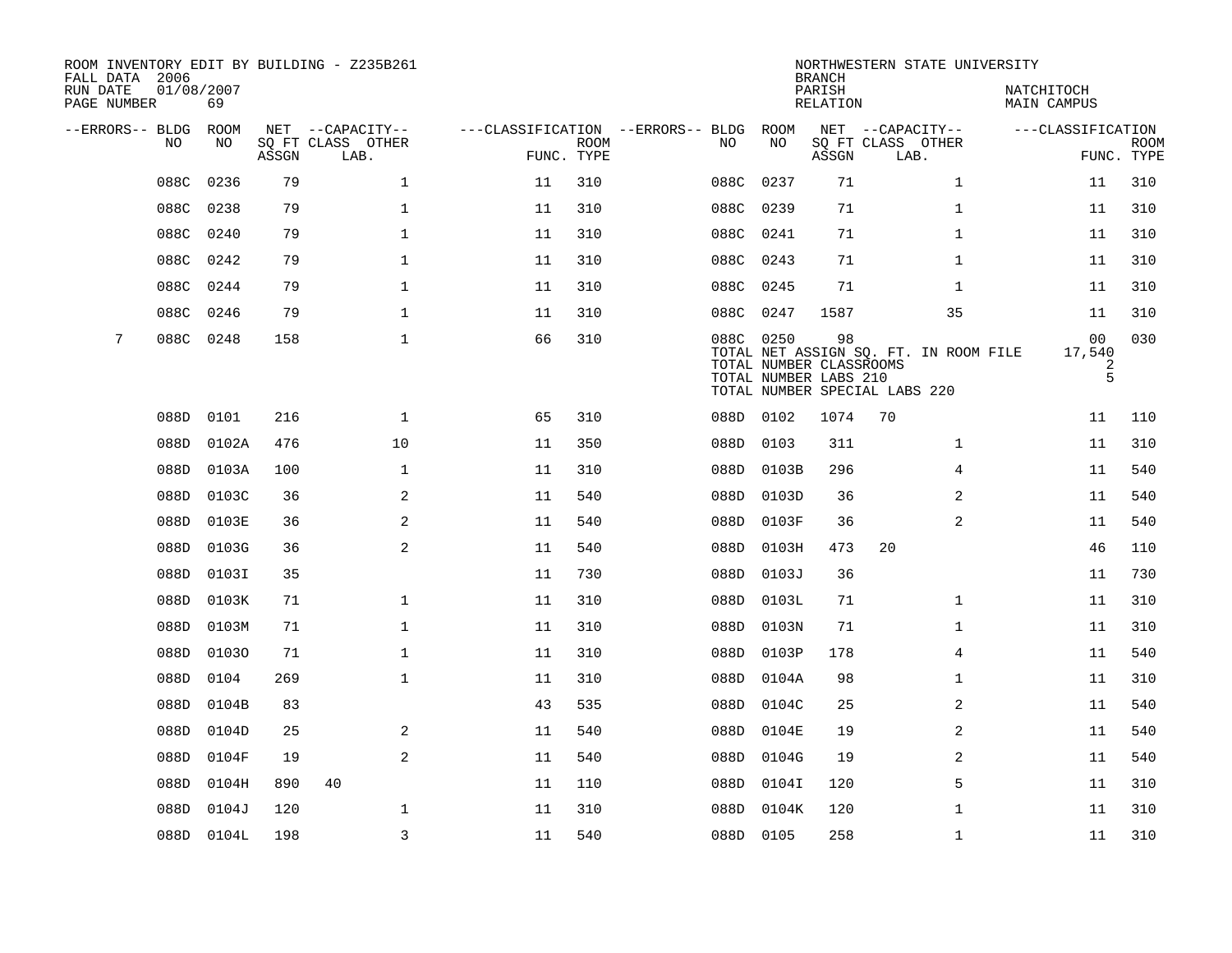| FALL DATA 2006<br>RUN DATE | 01/08/2007 |              |       | ROOM INVENTORY EDIT BY BUILDING - Z235B261 |                                        |      |           |            | <b>BRANCH</b><br>PARISH                                 |                               | NORTHWESTERN STATE UNIVERSITY         | NATCHITOCH                   |             |
|----------------------------|------------|--------------|-------|--------------------------------------------|----------------------------------------|------|-----------|------------|---------------------------------------------------------|-------------------------------|---------------------------------------|------------------------------|-------------|
| PAGE NUMBER                |            | 70           |       |                                            |                                        |      |           |            | RELATION                                                |                               |                                       | <b>MAIN CAMPUS</b>           |             |
| --ERRORS-- BLDG ROOM       | NO         | NO           |       | NET --CAPACITY--<br>SQ FT CLASS OTHER      | ---CLASSIFICATION --ERRORS-- BLDG ROOM | ROOM | NO        | NO         |                                                         |                               | NET --CAPACITY--<br>SQ FT CLASS OTHER | ---CLASSIFICATION            | <b>ROOM</b> |
|                            |            |              | ASSGN | LAB.                                       | FUNC. TYPE                             |      |           |            | ASSGN                                                   | LAB.                          |                                       |                              | FUNC. TYPE  |
|                            | 088D       | 0105A        | 98    | $\mathbf 1$                                | 11                                     | 310  | 088D      | 0105B      | 522                                                     | 48                            |                                       | 11                           | 110         |
|                            | 088D       | 0105C        | 209   |                                            | 11                                     | 115  |           | 088D 0105D | 573                                                     | 24                            |                                       | 11                           | 110         |
|                            |            | 088D 0105E   | 80    | $\mathbf 1$                                | 64                                     | 310  | 088D 0106 |            | 77                                                      |                               | 2                                     | 11                           | 540         |
|                            |            | 088D 0107    | 77    | 2                                          | 11                                     | 540  | 088D 0108 |            | 77                                                      |                               | 2                                     | 11                           | 540         |
|                            | 088D       | 0109         | 77    | $\mathbf{2}$                               | 11                                     | 540  | 088D 0110 |            | 77                                                      |                               | 2                                     | 11                           | 540         |
|                            | 088D       | 0111         | 40    | 2                                          | 11                                     | 650  | 088D 0112 |            | 168                                                     |                               |                                       | 11                           | 540         |
|                            |            | 088D 0113    | 100   |                                            | 65                                     | 650  | 088D 0114 |            | 100<br>TOTAL NUMBER CLASSROOMS<br>TOTAL NUMBER LABS 210 | TOTAL NUMBER SPECIAL LABS 220 | TOTAL NET ASSIGN SQ. FT. IN ROOM FILE | 0 <sub>0</sub><br>8,168<br>5 | 010         |
| $\mathbf{1}$               |            | 089- 029A    | 456   | 16                                         | 11                                     | 210  |           |            | TOTAL NUMBER CLASSROOMS<br>TOTAL NUMBER LABS 210        | TOTAL NUMBER SPECIAL LABS 220 | TOTAL NET ASSIGN SQ. FT. IN ROOM FILE | 456<br>$\mathbf{1}$          |             |
|                            |            | 092A 0100    | 946   |                                            | 0 <sub>0</sub>                         | 030  |           |            | TOTAL NUMBER CLASSROOMS<br>TOTAL NUMBER LABS 210        | TOTAL NUMBER SPECIAL LABS 220 | TOTAL NET ASSIGN SQ. FT. IN ROOM FILE |                              |             |
| 1 <sup>3</sup>             |            | $119 - 0101$ |       | $\mathbf{1}$                               | 71                                     | 310  |           |            | TOTAL NUMBER CLASSROOMS<br>TOTAL NUMBER LABS 210        | TOTAL NUMBER SPECIAL LABS 220 | TOTAL NET ASSIGN SQ. FT. IN ROOM FILE |                              |             |
|                            |            | 306A 0001A   | 50    |                                            | 0 <sub>0</sub>                         | 030  |           | 306A 00010 | 199                                                     |                               |                                       | 0 <sub>0</sub>               | 020         |
|                            |            | 306A 00011   | 299   |                                            | 00                                     | 030  |           | 306A 00015 | 44                                                      |                               |                                       | 0 <sub>0</sub>               | 010         |
|                            |            | 306A 00019   | 748   |                                            | 0 <sub>0</sub>                         | 030  |           | 306A 0003A | 59                                                      |                               |                                       | 0 <sub>0</sub>               | 030         |
|                            |            | 306A 0003B   | 78    |                                            | 0 <sub>0</sub>                         | 030  | 306A 0009 |            | 372                                                     |                               |                                       | 0 <sub>0</sub>               | 030         |
|                            |            | 306A 00100   | 2228  |                                            | 0 <sub>0</sub>                         | 020  |           | 306A 00103 | 172                                                     |                               |                                       | 11                           | 115         |
|                            |            | 306A 00108   | 62    |                                            | 11                                     | 115  | 306A 0013 |            | 222                                                     |                               |                                       | 0 <sub>0</sub>               | 030         |
|                            |            | 306A 0017    | 150   |                                            | 0 <sub>0</sub>                         | 030  |           | 306A 00203 | 161                                                     |                               |                                       | 00                           | 020         |
|                            |            | 306A 00208   | 68    |                                            | 11                                     | 115  |           | 306A 0100A | 56                                                      |                               |                                       | 0 <sub>0</sub>               | 030         |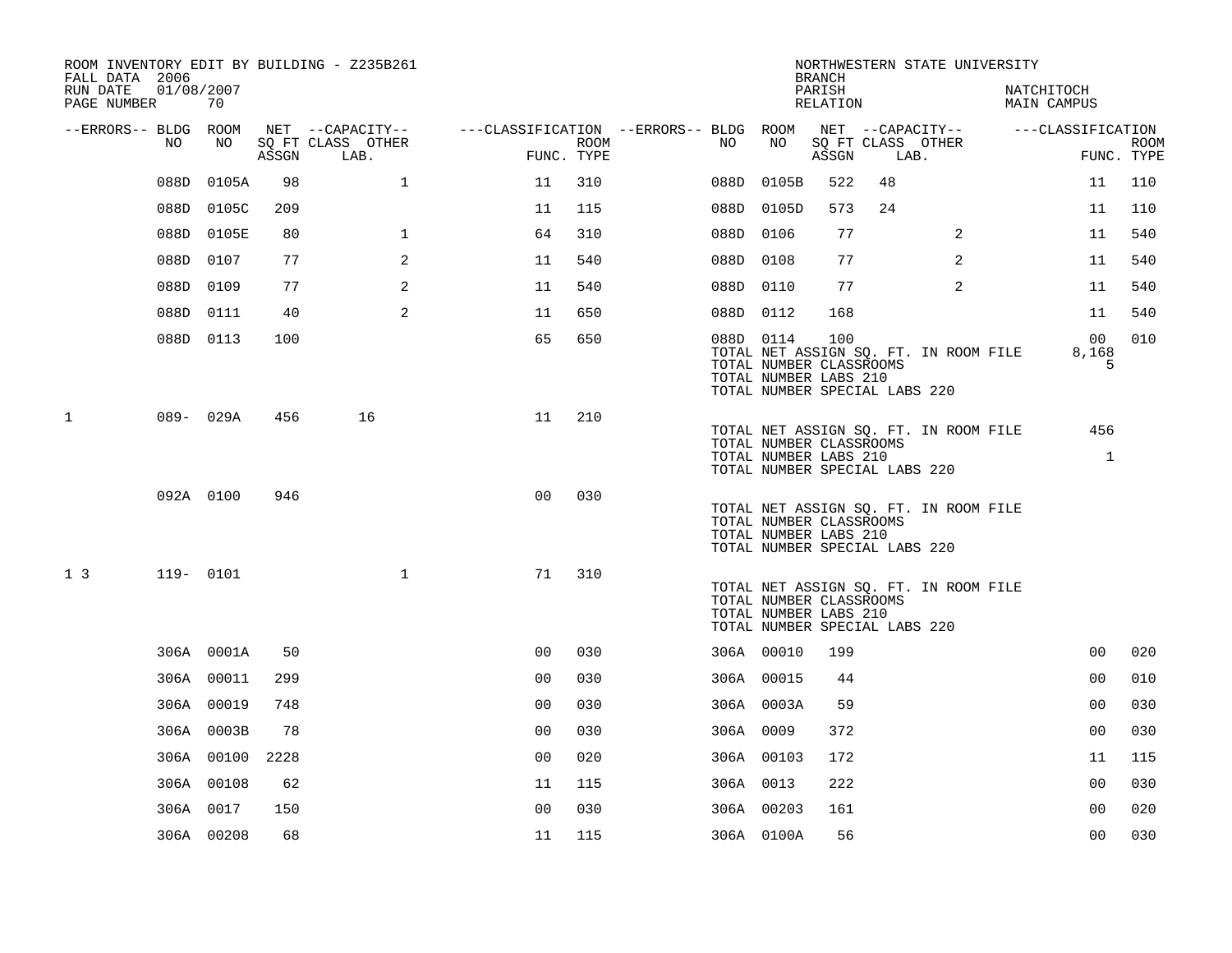| ROOM INVENTORY EDIT BY BUILDING - Z235B261<br>FALL DATA 2006 |                  |       |                           |                                        |      |           |                                                                                   | <b>BRANCH</b>      |    | NORTHWESTERN STATE UNIVERSITY                         |                           |                                  |                           |
|--------------------------------------------------------------|------------------|-------|---------------------------|----------------------------------------|------|-----------|-----------------------------------------------------------------------------------|--------------------|----|-------------------------------------------------------|---------------------------|----------------------------------|---------------------------|
| RUN DATE<br>PAGE NUMBER                                      | 01/08/2007<br>71 |       |                           |                                        |      |           |                                                                                   | PARISH<br>RELATION |    |                                                       | NATCHITOCH<br>MAIN CAMPUS |                                  |                           |
| --ERRORS-- BLDG ROOM                                         |                  |       | NET --CAPACITY--          | ---CLASSIFICATION --ERRORS-- BLDG ROOM |      |           |                                                                                   |                    |    | NET --CAPACITY--                                      | ---CLASSIFICATION         |                                  |                           |
| NO.                                                          | NO.              | ASSGN | SQ FT CLASS OTHER<br>LAB. | FUNC. TYPE                             | ROOM | NO.       | NO                                                                                | ASSGN              |    | SQ FT CLASS OTHER<br>LAB.                             |                           |                                  | <b>ROOM</b><br>FUNC. TYPE |
|                                                              | 306A 0101        | 809   | 40                        | 11                                     | 110  | 306A 0102 |                                                                                   | 783                | 40 |                                                       |                           | 11                               | 110                       |
|                                                              | 306A 0104        | 147   |                           | 11                                     | 115  | 306A 0105 |                                                                                   | 772                |    | 40                                                    |                           | 11                               | 210                       |
|                                                              | 306A 0106        | 784   | 70                        | 11                                     | 110  |           | 306A 0106A                                                                        | 77                 |    |                                                       |                           | 11                               | 115                       |
|                                                              | 306A 0200        | 1166  |                           | 0 <sub>0</sub>                         | 020  |           | 306A 0200A                                                                        | 56                 |    |                                                       |                           | 0 <sub>0</sub>                   | 030                       |
|                                                              | 306A 0201        | 808   | 58                        | 11                                     | 110  | 306A 0202 |                                                                                   | 782                | 54 |                                                       |                           | 11                               | 110                       |
|                                                              | 306A 0205        | 772   | 54                        | 11                                     | 110  | 306A 0206 |                                                                                   | 784                | 58 |                                                       |                           | 11                               | 110                       |
|                                                              | 306A 0206A       | 68    |                           | 11                                     | 115  | 306A 0210 | TOTAL NUMBER CLASSROOMS<br>TOTAL NUMBER LABS 210<br>TOTAL NUMBER SPECIAL LABS 220 | 336                |    | $\mathbf{1}$<br>TOTAL NET ASSIGN SQ. FT. IN ROOM FILE |                           | 11<br>7,224<br>7<br>$\mathbf{1}$ | 310                       |
|                                                              | 306B 00109       | 155   |                           | 0 <sub>0</sub>                         | 020  |           | 306B 0100                                                                         | 3853               |    |                                                       |                           | 0 <sub>0</sub>                   | 020                       |
|                                                              | 306B 0101        | 6802  | 136                       | 46                                     | 430  |           | 306B 0101A                                                                        | 93                 |    | 5                                                     |                           | 41                               | 410                       |
|                                                              | 306B 0101B       | 60    | 4                         | 41                                     | 410  |           | 306B 0101C                                                                        | 60                 |    | 4                                                     |                           | 41                               | 410                       |
| 306B                                                         | 0101D            | 60    | $\overline{4}$            | 41                                     | 410  |           | 306B 0101E                                                                        | 60                 |    | $\overline{4}$                                        |                           | 41                               | 410                       |
| 306B                                                         | 0101F            | 60    | $\overline{4}$            | 41                                     | 410  |           | 306B 0101G                                                                        | 60                 |    | 4                                                     |                           | 41                               | 410                       |
|                                                              | 306B 0101H       | 174   |                           | 41                                     | 440  |           | 306B 0101I                                                                        | 80                 |    | $\mathbf{1}$                                          |                           | 41                               | 440                       |
|                                                              | 306B 0101J       | 832   |                           | 41                                     | 440  |           | 306B 0101K                                                                        | 215                |    |                                                       |                           | 41                               | 440                       |
| 306B                                                         | 0101L            | 113   | $\mathbf{1}$              | 41                                     | 310  |           | 306B 0101M                                                                        | 325                |    |                                                       |                           | 41                               | 455                       |
| 306B                                                         | 0101N            | 42    | 140                       | 41                                     | 315  |           | 306B 01010                                                                        | 157                |    | $\mathbf{1}$                                          |                           | 41                               | 310                       |
| 306B                                                         | 0102             | 159   | $\mathbf{1}$              | 51                                     | 310  |           | 306B 0102A                                                                        | 116                |    | $\mathbf{1}$                                          |                           | 51                               | 310                       |
| 306B                                                         | 0102B            | 206   |                           | 51                                     | 315  | 306B 0103 |                                                                                   | 101                |    |                                                       |                           | 0 <sub>0</sub>                   | 030                       |
|                                                              | 306B 0104        | 225   |                           | 0 <sub>0</sub>                         | 020  | 306B 0105 |                                                                                   | 320                |    | 10                                                    |                           | 11                               | 220                       |
| 306B                                                         | 0106             | 67    |                           | 0 <sub>0</sub>                         | 030  | 306B 0107 |                                                                                   | 80                 |    | 10                                                    |                           | 43                               | 310                       |
|                                                              | 306B 0107A       | 110   | $\mathbf{1}$              | 43                                     | 310  |           | 306B 0107B                                                                        | 160                |    |                                                       |                           | 43                               | 535                       |
| 306B                                                         | 0107C            | 55    |                           | 43                                     | 530  |           | 306B 0107D                                                                        | 945                |    |                                                       |                           | 43                               | 535                       |
|                                                              | 306B 0107E       | 525   |                           | 43                                     | 535  |           | 306B 0107F                                                                        | 263                |    |                                                       |                           | 43                               | 535                       |
|                                                              | 306B 0107G       | 14    |                           | 43                                     | 535  |           | 306B 0107H                                                                        | 112                |    |                                                       |                           | 43                               | 535                       |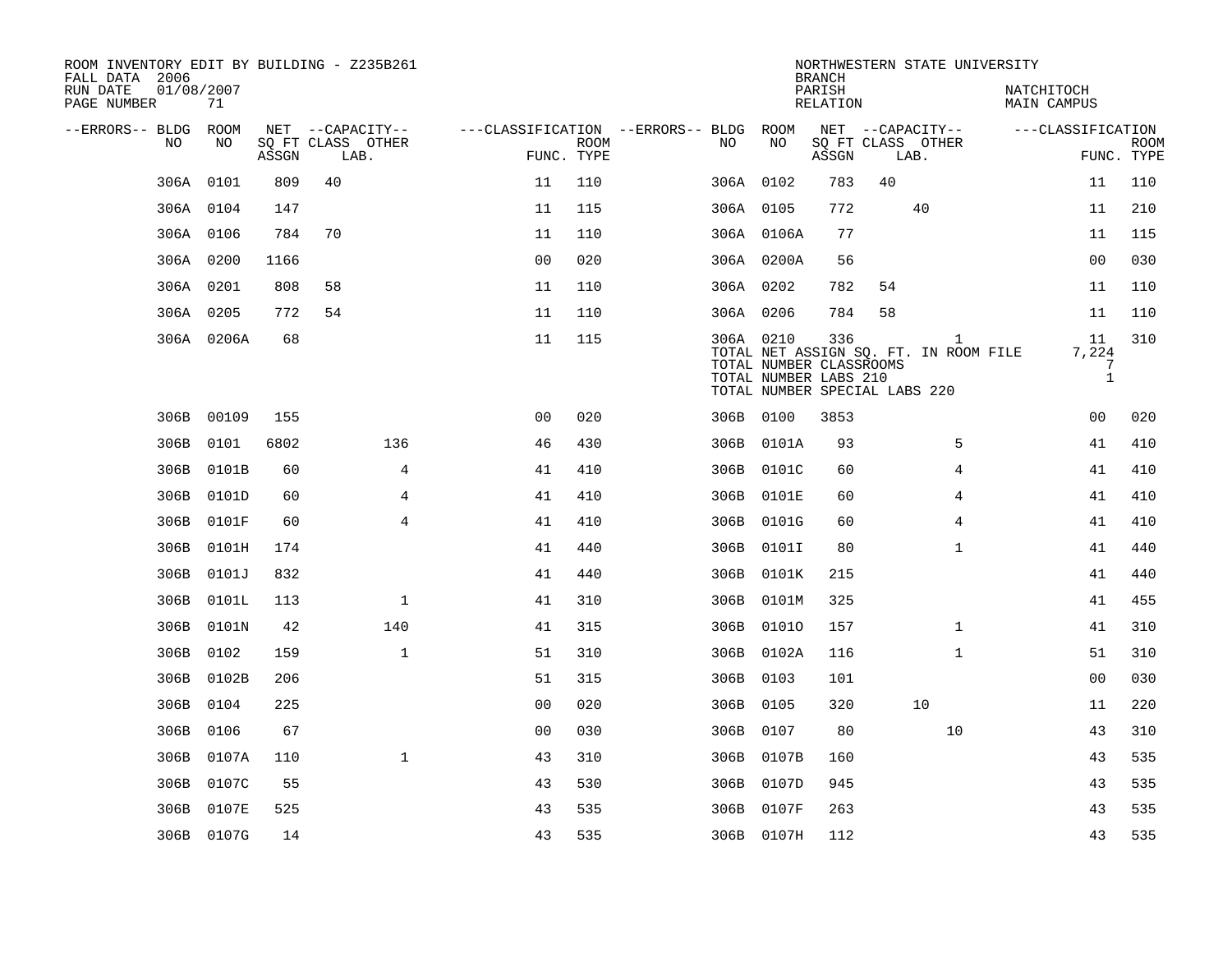| ROOM INVENTORY EDIT BY BUILDING - Z235B261<br>FALL DATA 2006 |                  |       |                   |      |              |                                        |                           |           |                                                  | <b>BRANCH</b>      |                           |    | NORTHWESTERN STATE UNIVERSITY         |                    |             |
|--------------------------------------------------------------|------------------|-------|-------------------|------|--------------|----------------------------------------|---------------------------|-----------|--------------------------------------------------|--------------------|---------------------------|----|---------------------------------------|--------------------|-------------|
| RUN DATE<br>PAGE NUMBER                                      | 01/08/2007<br>72 |       |                   |      |              |                                        |                           |           |                                                  | PARISH<br>RELATION |                           |    | NATCHITOCH                            | <b>MAIN CAMPUS</b> |             |
| --ERRORS-- BLDG ROOM                                         |                  |       | NET --CAPACITY--  |      |              | ---CLASSIFICATION --ERRORS-- BLDG ROOM |                           |           |                                                  |                    | NET --CAPACITY--          |    |                                       | ---CLASSIFICATION  |             |
| NO                                                           | NO               | ASSGN | SQ FT CLASS OTHER | LAB. |              |                                        | <b>ROOM</b><br>FUNC. TYPE | NO        | NO                                               | ASSGN              | SQ FT CLASS OTHER<br>LAB. |    |                                       | FUNC. TYPE         | <b>ROOM</b> |
| 306B                                                         | 0108             | 75    |                   |      | 4            | 0 <sub>0</sub>                         | 030                       | 306B 0109 |                                                  | 155                |                           |    |                                       | 00                 | 020         |
| 306B                                                         | 0110             | 318   |                   |      | 8            | 0 <sub>0</sub>                         | 030                       | 306B      | 0111                                             | 63                 |                           |    |                                       | 64                 | 730         |
| 306B                                                         | 0112             | 956   |                   | 40   |              | 11                                     | 210                       |           | 306B 0112A                                       | 9                  |                           |    |                                       | 11                 | 115         |
| 306B                                                         | 0113             | 171   |                   |      |              | 64                                     | 725                       | 306B 0114 |                                                  | 30                 |                           |    |                                       | 0 <sub>0</sub>     | 010         |
| 306B                                                         | 0114A            | 24    |                   |      |              | 0 <sub>0</sub>                         | 010                       | 306B 0115 |                                                  | 249                |                           |    |                                       | 64                 | 725         |
| 306B                                                         | 0115A            | 58    |                   |      |              | 0 <sub>0</sub>                         | 030                       | 306B 0116 |                                                  | 140                |                           |    |                                       | 0 <sub>0</sub>     | 030         |
| 306B                                                         | 0117             | 455   | 30                |      |              | 11                                     | 110                       | 306B 0118 |                                                  | 191                |                           |    |                                       | 0 <sub>0</sub>     | 030         |
| 306B                                                         | 0200             | 4319  |                   |      |              | 0 <sub>0</sub>                         | 020                       | 306B 0201 |                                                  | 164                |                           |    |                                       | 11                 | 655         |
| 306B                                                         | 0201A            | 144   |                   |      |              | 11                                     | 655                       | 306B 0202 |                                                  | 237                |                           |    |                                       | 55                 | 660         |
| 306B                                                         | 0203             |       | 2587 120          |      |              | 11                                     | 110                       |           | 306B 0203A                                       | 445                |                           |    |                                       | 11                 | 115         |
| 306B                                                         | 0203B            | 137   |                   |      |              | 0 <sub>0</sub>                         | 030                       | 306B 0204 |                                                  | 221                |                           |    |                                       | 0 <sub>0</sub>     | 020         |
| 306B                                                         | 0205             |       | 2587 120          |      |              | 11                                     | 110                       |           | 306B 0205A                                       | 137                |                           |    |                                       | 0 <sub>0</sub>     | 030         |
| 306B                                                         | 0205B            | 445   |                   |      |              | 11                                     | 115                       | 306B      | 0206                                             | 67                 |                           |    |                                       | 00                 | 030         |
| 306B                                                         | 0207             | 187   |                   |      |              | 11                                     | 115                       | 306B 0208 |                                                  | 75                 |                           |    |                                       | 00                 | 010         |
| 306B                                                         | 0209             | 117   |                   |      |              | 0 <sub>0</sub>                         | 020                       | 306B      | 0210                                             | 318                |                           | 8  |                                       | 0 <sub>0</sub>     | 030         |
| 306B                                                         | 0211             | 187   |                   |      | 4            | 0 <sub>0</sub>                         | 030                       | 306B 0212 |                                                  | 1070               | 75                        |    |                                       | 11                 | 110         |
| 306B                                                         | 0213             | 404   |                   | 10   |              | 11                                     | 210                       |           | 306B 0213A                                       | 16                 |                           |    |                                       | 11                 | 215         |
| 306B                                                         | 0214             | 302   |                   |      |              | 0 <sub>0</sub>                         | 020                       | 306B 0215 |                                                  | 132                |                           |    |                                       | 11                 | 215         |
| 306B                                                         | 0216             | 630   | 20                |      |              | 11                                     | 110                       | 306B 0217 |                                                  | 1586               |                           | 20 |                                       | 11                 | 210         |
| 306B                                                         | 0217A            | 100   |                   |      |              | 11                                     | 215                       |           | 306B 0217B                                       | 16                 |                           |    |                                       | 11                 | 215         |
| 306B                                                         | 0217C            | 110   |                   |      | $\mathbf{1}$ | 11                                     | 310                       | 306B 0219 |                                                  | 1586               |                           | 20 |                                       | 11                 | 210         |
|                                                              | 306B 0219A       | 16    |                   |      |              | 11                                     | 215                       |           | 306B 0219B                                       | 100                |                           |    |                                       | 11                 | 215         |
| 306B                                                         | 0221             | 1053  | 50                |      |              | 11                                     | 110                       | 306B 0223 |                                                  | 234                |                           |    |                                       | 0 <sub>0</sub>     | 020         |
|                                                              | 306B 0300        | 2465  |                   |      |              | 0 <sub>0</sub>                         | 030                       |           | TOTAL NUMBER CLASSROOMS<br>TOTAL NUMBER LABS 210 |                    |                           |    | TOTAL NET ASSIGN SO. FT. IN ROOM FILE | 27,776<br>6<br>4   |             |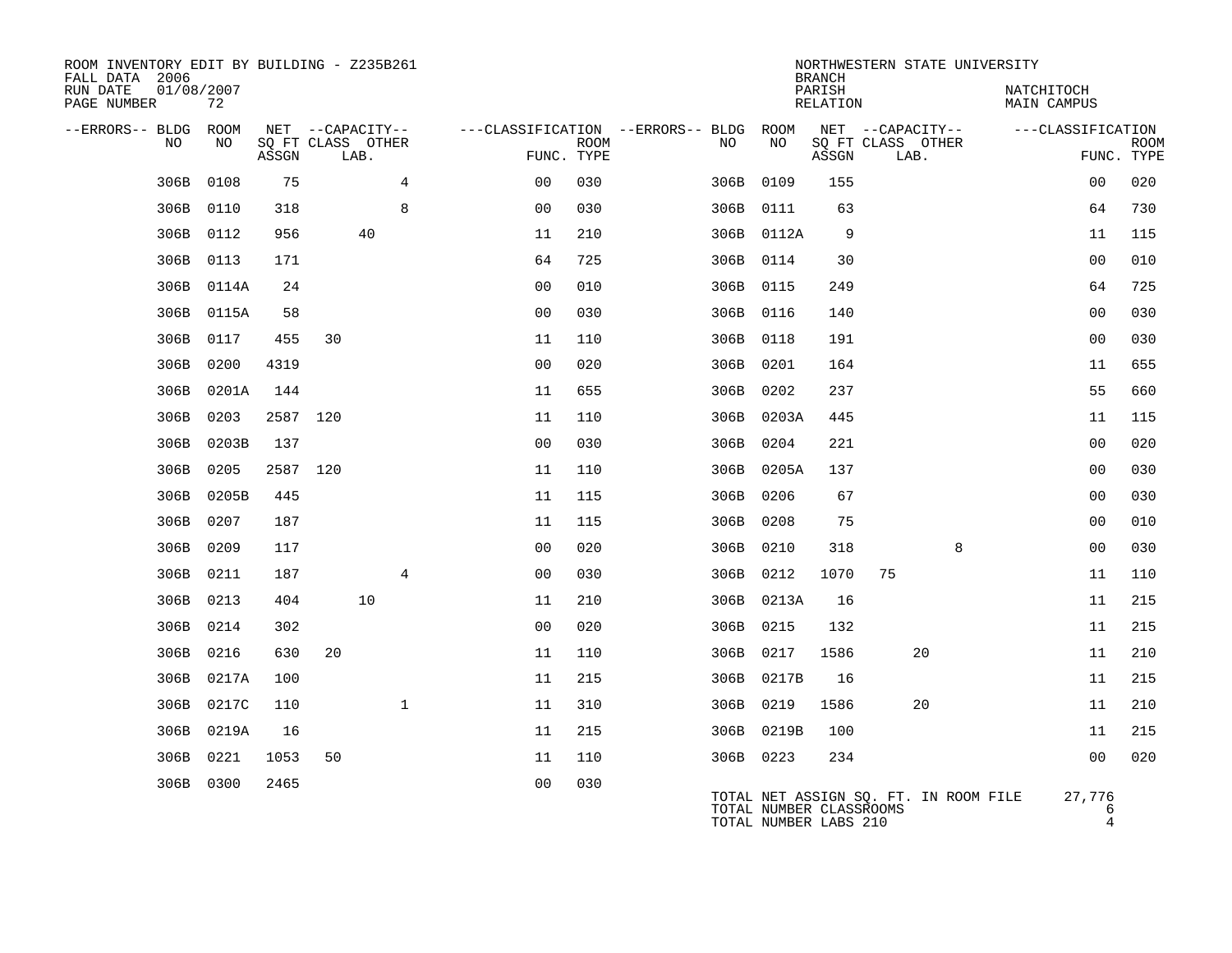| ROOM INVENTORY EDIT BY BUILDING - Z235B261<br>FALL DATA 2006 |           |       |                           |                                        |                           |  |           |            | <b>BRANCH</b> | NORTHWESTERN STATE UNIVERSITY    |                   |                           |
|--------------------------------------------------------------|-----------|-------|---------------------------|----------------------------------------|---------------------------|--|-----------|------------|---------------|----------------------------------|-------------------|---------------------------|
| 01/08/2007<br>RUN DATE<br>PAGE NUMBER                        |           |       |                           | PARISH<br>RELATION                     |                           |  |           |            |               | NATCHITOCH<br><b>MAIN CAMPUS</b> |                   |                           |
| --ERRORS-- BLDG                                              | ROOM      |       | NET --CAPACITY--          | ---CLASSIFICATION --ERRORS-- BLDG ROOM |                           |  |           |            |               | NET --CAPACITY--                 | ---CLASSIFICATION |                           |
| NO                                                           | NO        | ASSGN | SQ FT CLASS OTHER<br>LAB. |                                        | <b>ROOM</b><br>FUNC. TYPE |  | NO        | NO         | ASSGN         | SQ FT CLASS OTHER<br>LAB.        |                   | <b>ROOM</b><br>FUNC. TYPE |
|                                                              |           |       |                           |                                        |                           |  |           |            |               | TOTAL NUMBER SPECIAL LABS 220    | $\mathbf{1}$      |                           |
|                                                              | 306C 0100 | 1473  |                           | 0 <sub>0</sub>                         | 020                       |  | 306C 0101 |            | 127           | $\mathbf{1}$                     | 11                | 310                       |
| 306C                                                         | 0102      | 280   | $\mathbf 1$               | 11                                     | 310                       |  | 306C 0103 |            | 127           | $\mathbf{1}$                     | 11                | 310                       |
|                                                              | 306C 0104 | 280   |                           | 11                                     | 315                       |  | 306C 0105 |            | 127           | $\mathbf{1}$                     | 11                | 310                       |
|                                                              | 306C 0106 | 280   |                           | 11                                     | 315                       |  | 306C 0107 |            | 127           | $\mathbf{1}$                     | 11                | 310                       |
|                                                              | 306C 0108 | 281   |                           | 0 <sub>0</sub>                         | 020                       |  | 306C 0109 |            | 151           | $\mathbf{1}$                     | 11                | 310                       |
|                                                              | 306C 0110 | 179   |                           | 0 <sub>0</sub>                         | 030                       |  | 306C 0111 |            | 30            |                                  | 0 <sub>0</sub>    | 010                       |
|                                                              | 306C 0112 | 170   |                           | 0 <sub>0</sub>                         | 030                       |  | 306C 0113 |            | 96            |                                  | 11                | 315                       |
|                                                              | 306C 0114 | 265   |                           | 0 <sub>0</sub>                         | 020                       |  | 306C 0115 |            | 150           |                                  | 11                | 315                       |
|                                                              | 306C 0116 | 170   |                           | 0 <sub>0</sub>                         | 030                       |  | 306C 0117 |            | 151           | $\mathbf{1}$                     | 11                | 310                       |
| 306C                                                         | 0118      | 55    |                           | 0 <sub>0</sub>                         | 030                       |  | 306C 0119 |            | 127           | $\mathbf{1}$                     | 11                | 310                       |
| 306C                                                         | 0120      | 55    |                           | 0 <sub>0</sub>                         | 030                       |  | 306C 0121 |            | 127           | $\mathbf{1}$                     | 11                | 310                       |
|                                                              | 306C 0123 | 127   | $\mathbf 1$               | 11                                     | 310                       |  | 306C 0125 |            | 127           | $\mathbf{1}$                     | 11                | 310                       |
| 306C                                                         | 0127      | 127   |                           | 11                                     | 315                       |  | 306C 0129 |            | 127           | $\mathbf{1}$                     | 11                | 310                       |
| 306C                                                         | 0131      | 127   | $\mathbf 1$               | 11                                     | 310                       |  | 306C 0133 |            | 127           | $\mathbf{1}$                     | 11                | 310                       |
| 306C                                                         | 0135      | 396   | 26                        | 11                                     | 110                       |  |           | 306C 0135B | 6             |                                  | 11                | 355                       |
| 306C                                                         | 0135C     | 6     |                           | 11                                     | 355                       |  | 306C 0137 |            | 306           |                                  | 11                | 350                       |
| 306C                                                         | 0200      | 1598  |                           | 0 <sub>0</sub>                         | 020                       |  | 306C      | 0201       | 127           | $\mathbf{1}$                     | 11                | 310                       |
|                                                              | 306C 0202 | 280   | $\mathbf{1}$              | 11                                     | 310                       |  | 306C 0203 |            | 127           | $\mathbf{1}$                     | 11                | 310                       |
| 306C                                                         | 0204      | 280   |                           | 11                                     | 315                       |  | 306C 0205 |            | 127           | $\mathbf{1}$                     | 11                | 310                       |
| 306C                                                         | 0206      | 280   |                           | 11                                     | 315                       |  | 306C 0207 |            | 127           | $\mathbf{1}$                     | 11                | 310                       |
| 306C                                                         | 0208      | 162   |                           | 0 <sub>0</sub>                         | 020                       |  | 306C      | 0209       | 151           | $\mathbf{1}$                     | 11                | 310                       |
|                                                              | 306C 0210 | 180   |                           | 0 <sub>0</sub>                         | 030                       |  | 306C 0211 |            | 30            |                                  | 0 <sub>0</sub>    | 010                       |
| 306C                                                         | 0213      | 288   |                           | 11                                     | 350                       |  | 306C 0215 |            | 209           |                                  | 11                | 315                       |
| 306C                                                         | 0217      | 127   | $\mathbf 1$               | 11                                     | 310                       |  | 306C      | 0218       | 55            |                                  | 0 <sub>0</sub>    | 030                       |
|                                                              | 306C 0219 | 127   | $\mathbf 1$               | 11                                     | 310                       |  | 306C 0220 |            | 55            |                                  | 0 <sub>0</sub>    | 030                       |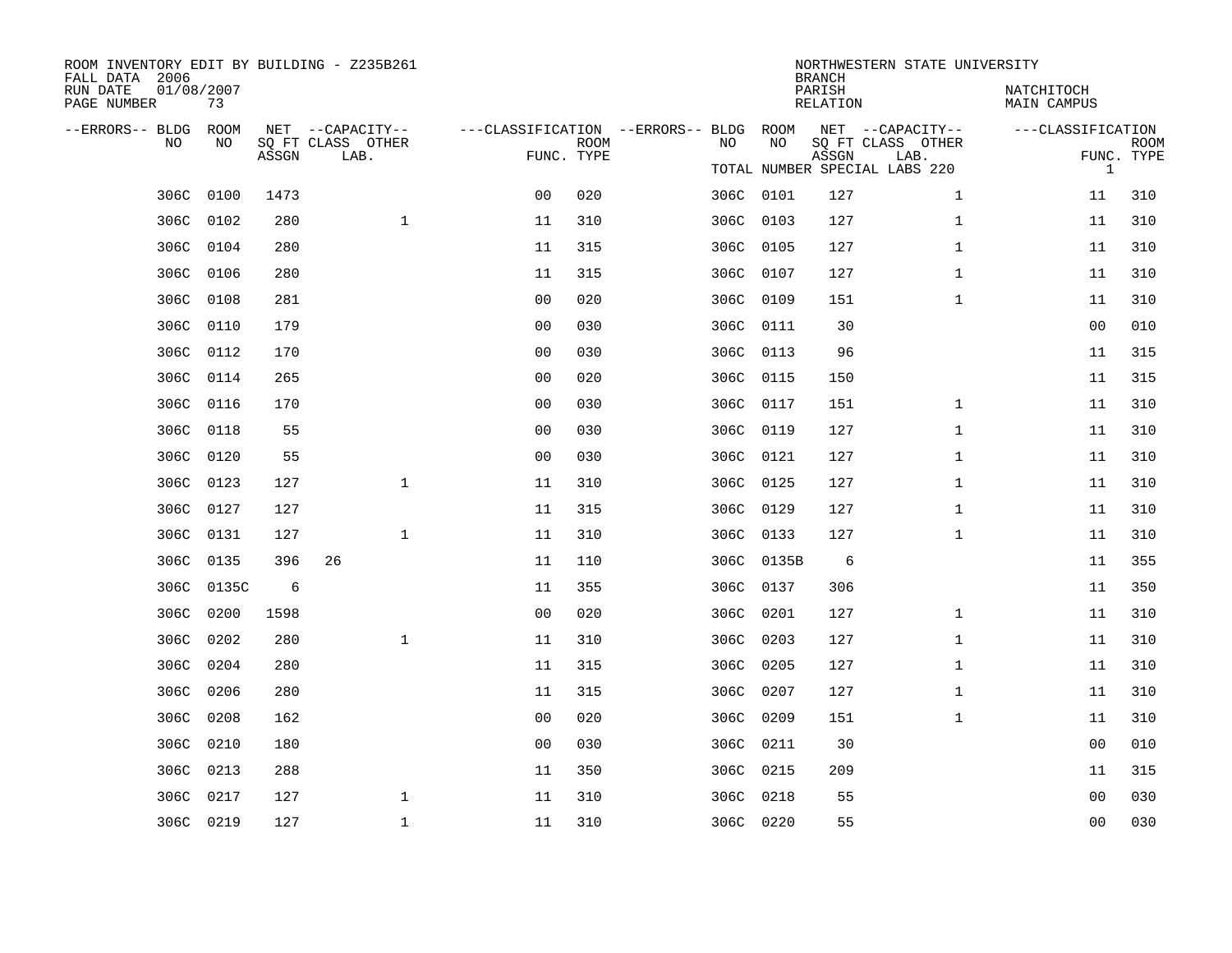| ROOM INVENTORY EDIT BY BUILDING - Z235B261<br>FALL DATA 2006 |             |       | NORTHWESTERN STATE UNIVERSITY<br><b>BRANCH</b> |                |                           |                                   |           |       |                           |                   |                           |
|--------------------------------------------------------------|-------------|-------|------------------------------------------------|----------------|---------------------------|-----------------------------------|-----------|-------|---------------------------|-------------------|---------------------------|
| RUN DATE<br>01/08/2007<br>PAGE NUMBER                        |             |       | PARISH<br><b>RELATION</b>                      |                |                           |                                   |           |       | NATCHITOCH<br>MAIN CAMPUS |                   |                           |
| --ERRORS-- BLDG                                              | <b>ROOM</b> |       | NET --CAPACITY--                               |                |                           | ---CLASSIFICATION --ERRORS-- BLDG | ROOM      |       | NET --CAPACITY--          | ---CLASSIFICATION |                           |
| NO                                                           | NO          | ASSGN | SQ FT CLASS OTHER<br>LAB.                      |                | <b>ROOM</b><br>FUNC. TYPE | NO                                | NO        | ASSGN | SQ FT CLASS OTHER<br>LAB. |                   | <b>ROOM</b><br>FUNC. TYPE |
| 306C                                                         | 0221        | 127   | $\mathbf{1}$                                   | 11             | 310                       | 306C                              | 0223      | 127   | $\mathbf{1}$              | 11                | 310                       |
| 306C                                                         | 0225        | 127   | $\mathbf{1}$                                   | 11             | 310                       |                                   | 306C 0227 | 127   | $\mathbf{1}$              | 11                | 310                       |
| 306C                                                         | 0229        | 127   | 8                                              | 11             | 110                       |                                   | 306C 0231 | 127   | $\mathbf{1}$              | 11                | 310                       |
| 306C                                                         | 0233        | 151   | $\mathbf 1$                                    | 11             | 310                       |                                   | 306C 0235 | 35    |                           | 0 <sub>0</sub>    | 030                       |
| 306C                                                         | 0237        | 150   | $\mathbf{1}$                                   | 11             | 310                       | 306C                              | 0239      | 150   | $\mathbf{1}$              | 11                | 310                       |
| 306C                                                         | 0241        | 158   | $\mathbf 1$                                    | 11             | 310                       |                                   | 306C 0243 | 127   | $\mathbf{1}$              | 11                | 310                       |
| 306C                                                         | 0245        | 127   | $\mathbf{1}$                                   | 11             | 310                       | 306C                              | 0300      | 1542  |                           | 0 <sub>0</sub>    | 020                       |
| 306C                                                         | 0301        | 127   | $\mathbf 1$                                    | 11             | 310                       |                                   | 306C 0302 | 280   | $\mathbf{1}$              | 11                | 310                       |
| 306C                                                         | 0303        | 127   | $\mathbf 1$                                    | 11             | 310                       | 306C                              | 0304      | 280   |                           | 11                | 315                       |
| 306C                                                         | 0305        | 127   | $\mathbf{1}$                                   | 11             | 310                       | 306C                              | 0306      | 280   |                           | 11                | 315                       |
| 306C                                                         | 0307        | 127   | $\mathbf 1$                                    | 11             | 310                       | 306C                              | 0308      | 162   |                           | 0 <sub>0</sub>    | 020                       |
| 306C                                                         | 0309        | 151   | $\mathbf 1$                                    | 11             | 310                       | 306C                              | 0310      | 179   |                           | 00                | 030                       |
| 306C                                                         | 0311        | 30    |                                                | 0 <sub>0</sub> | 010                       | 306C                              | 0313      | 288   | 8                         | 11                | 110                       |
| 306C                                                         | 0315        | 209   |                                                | 11             | 315                       |                                   | 306C 0317 | 127   | $\mathbf{1}$              | 11                | 310                       |
| 306C                                                         | 0318        | 55    |                                                | 0 <sub>0</sub> | 030                       | 306C                              | 0319      | 127   | $\mathbf{1}$              | 11                | 310                       |
| 306C                                                         | 0320        | 55    |                                                | 0 <sub>0</sub> | 030                       |                                   | 306C 0321 | 127   | $\mathbf{1}$              | 11                | 310                       |
| 306C                                                         | 0323        | 127   | $\mathbf{1}$                                   | 11             | 310                       |                                   | 306C 0325 | 127   | $\mathbf{1}$              | 11                | 310                       |
| 306C                                                         | 0327        | 127   | $\mathbf 1$                                    | 11             | 310                       |                                   | 306C 0329 | 127   | $\mathbf{1}$              | 11                | 310                       |
| 306C                                                         | 0331        | 127   | 1                                              | 11             | 310                       |                                   | 306C 0333 | 151   | $\mathbf{1}$              | 11                | 310                       |
| 306C                                                         | 0335        | 35    |                                                | 0 <sub>0</sub> | 030                       |                                   | 306C 0337 | 150   | $\mathbf{1}$              | 11                | 310                       |
| 306C                                                         | 0339        | 150   | $\mathbf 1$                                    | 11             | 310                       |                                   | 306C 0341 | 35    |                           | 11                | 315                       |
| 306C                                                         | 0343        | 151   | $\mathbf 1$                                    | 11             | 310                       |                                   | 306C 0345 | 127   | $\mathbf{1}$              | 11                | 310                       |
| 306C                                                         | 0347        | 127   | $\mathbf 1$                                    | 11             | 310                       |                                   | 306C 0349 | 127   | $\mathbf{1}$              | 11                | 310                       |
| 306C                                                         | 0351        | 127   | $\mathbf 1$                                    | 11             | 310                       |                                   | 306C 0400 | 1391  |                           | 0 <sub>0</sub>    | 020                       |
| 306C                                                         | 0401        | 250   | $\mathbf 1$                                    | 46             | 310                       | 306C                              | 0402      | 156   | $\mathbf{1}$              | 11                | 310                       |
|                                                              | 306C 0403   | 212   | $\mathbf{1}$                                   | 46             | 310                       |                                   | 306C 0404 | 238   | $\mathbf{1}$              | 11                | 310                       |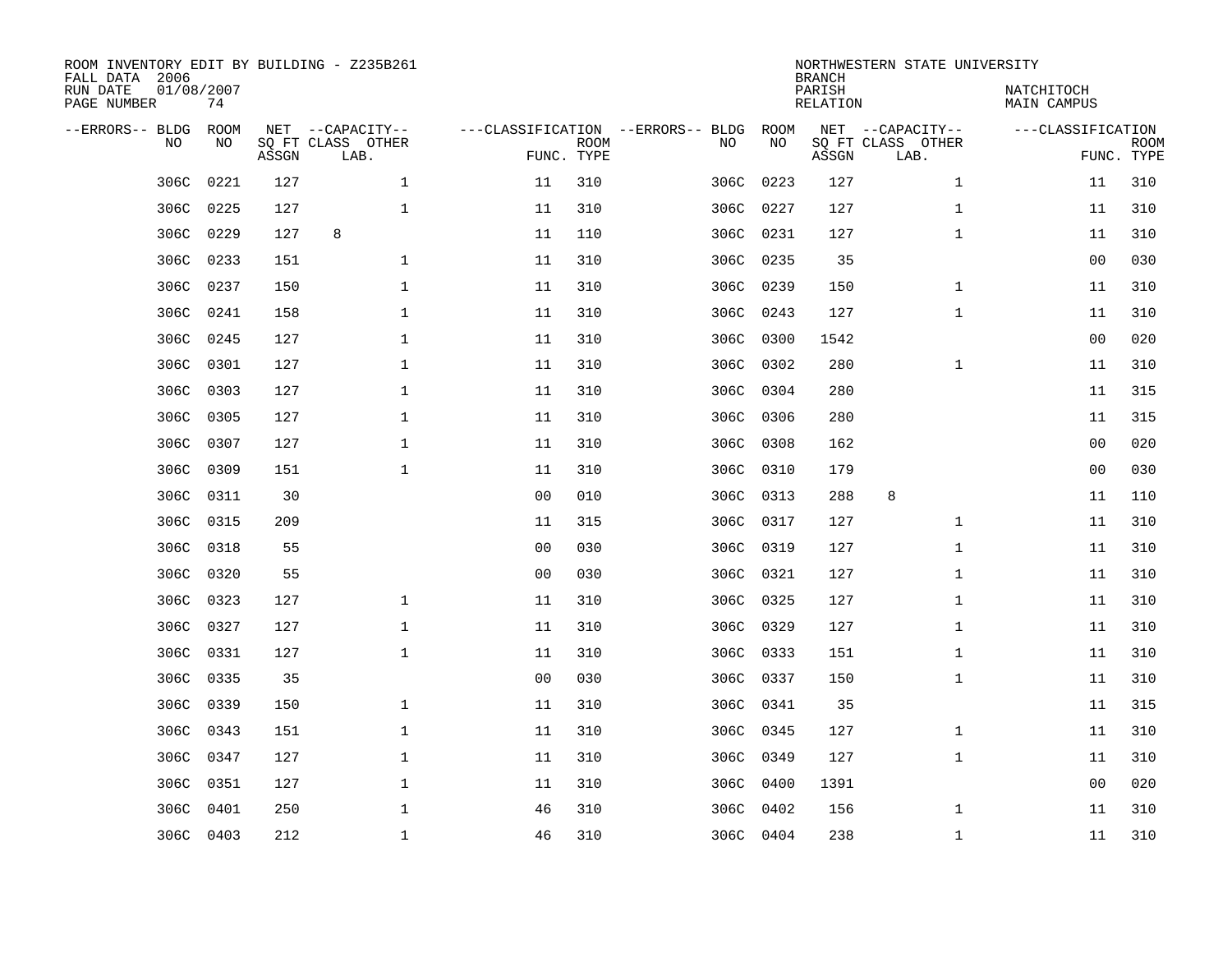| 2006<br>FALL DATA<br>RUN DATE<br>PAGE NUMBER | 01/08/2007<br>75 |       | ROOM INVENTORY EDIT BY BUILDING - Z235B261    |                |             |                                              | <b>BRANCH</b><br>PARISH<br><b>RELATION</b> | NORTHWESTERN STATE UNIVERSITY                           | NATCHITOCH<br><b>MAIN CAMPUS</b>                                            |                   |                           |
|----------------------------------------------|------------------|-------|-----------------------------------------------|----------------|-------------|----------------------------------------------|--------------------------------------------|---------------------------------------------------------|-----------------------------------------------------------------------------|-------------------|---------------------------|
| --ERRORS-- BLDG<br>NO                        | ROOM<br>NO       | ASSGN | NET --CAPACITY--<br>SQ FT CLASS OTHER<br>LAB. | FUNC. TYPE     | <b>ROOM</b> | ---CLASSIFICATION --ERRORS-- BLDG ROOM<br>NO | NO                                         | ASSGN                                                   | NET --CAPACITY--<br>SQ FT CLASS OTHER<br>LAB.                               | ---CLASSIFICATION | <b>ROOM</b><br>FUNC. TYPE |
|                                              | 306C 0405        | 72    |                                               | 46             | 315         | 306C 0406                                    |                                            | 327                                                     |                                                                             | 11                | 315                       |
|                                              | 306C 0407        | 144   | $\mathbf 1$                                   | 46             | 310         | 306C 0408                                    |                                            | 180                                                     |                                                                             | 11                | 315                       |
|                                              | 306C 0409        | 327   | $\mathbf{1}$                                  | 46             | 310         |                                              | 306C 0409A                                 | 43                                                      |                                                                             | 46                | 315                       |
|                                              | 306C<br>0409B    | 72    |                                               | 46             | 315         |                                              | 306C 0409C                                 | 28                                                      |                                                                             | 46                | 315                       |
|                                              | 306C 0411        | 72    |                                               | 0 <sub>0</sub> | 020         | 306C 0413                                    |                                            | 495                                                     |                                                                             | 46                | 350                       |
|                                              | 306C 0415        | 212   | 55                                            | 46             | 310         | 306C 0416                                    |                                            | 55                                                      |                                                                             | 0 <sub>0</sub>    | 030                       |
|                                              | 306C 0417        | 220   | 8                                             | 11             | 110         | 306C 0419                                    |                                            | 248                                                     | $\mathbf{1}$                                                                | 46                | 310                       |
|                                              | 306C 0421        | 123   | $\mathbf 1$                                   | 46             | 310         | 306C 0423                                    |                                            | 123                                                     | $\mathbf{1}$                                                                | 46                | 310                       |
|                                              | 306C 0425        | 123   | $\mathbf{1}$                                  | 46             | 310         | 306C 0427                                    |                                            | 150                                                     | $\mathbf{1}$                                                                | 46                | 310                       |
|                                              | 306C 0429        | 35    |                                               | 0 <sub>0</sub> | 030         | 306C 0431                                    |                                            | 144                                                     | $\mathbf{1}$                                                                | 46                | 310                       |
|                                              | 306C 0433        | 144   | $\mathbf 1$                                   | 46             | 310         | 306C 0435                                    |                                            | 35                                                      |                                                                             | 0 <sub>0</sub>    | 010                       |
|                                              | 306C 0437        | 147   |                                               | 46             | 315         | 306C 0439                                    |                                            | 123                                                     | $\mathbf{1}$                                                                | 46                | 310                       |
|                                              | 306C 0441        | 123   | $\mathbf 1$                                   | 46             | 310         | 306C 0443                                    |                                            | 123<br>TOTAL NUMBER CLASSROOMS<br>TOTAL NUMBER LABS 210 | 1<br>TOTAL NET ASSIGN SQ. FT. IN ROOM FILE<br>TOTAL NUMBER SPECIAL LABS 220 | 46<br>16,205<br>4 | 310                       |
| 1 4 67 9 551- 0010                           |                  | 682   |                                               |                | 110         |                                              |                                            | TOTAL NUMBER CLASSROOMS<br>TOTAL NUMBER LABS 210        | TOTAL NET ASSIGN SQ. FT. IN ROOM FILE<br>TOTAL NUMBER SPECIAL LABS 220      | $\mathbf{1}$      |                           |